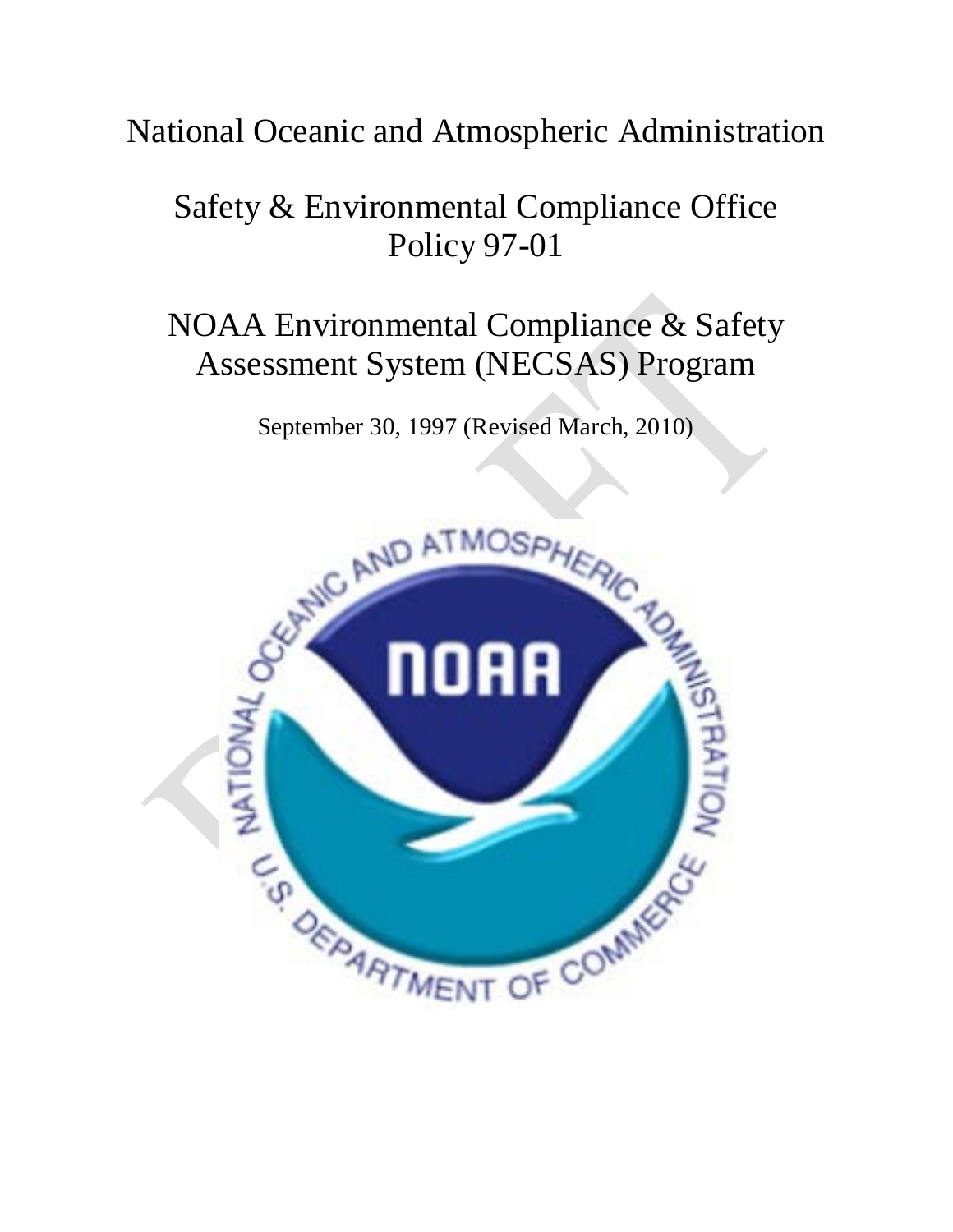### **Table of Contents**

| 3. |  |  |
|----|--|--|
|    |  |  |
|    |  |  |
| 6. |  |  |

**[ATTACHMENT 2](#page-18-0)**: NOAA NECSAS FACILITY SELECTION CRITERIA

- **[ATTACHMENT 3](#page-24-0)**: ENVIRONMENTAL AND SAFETY ASSESSMENT PROTOCOLS
- **[ATTACHMENT 4](#page-26-0):** NOAA ASSESSMENT CYCLE
- **[ATTACHMENT 5](#page-27-0):** TIER III QUESTIONNAIRE
- **[ATTACHMENT 6](#page-28-0)**: ASSESSMENT TEAM QUALIFICATIONS
- **[ATTACHMENT 7](#page-29-0)** PRE-VISIT QUESTIONNAIRE
- **[ATTACHMENT](#page-43-0) 8**: NOAA ENVIRONMENTAL ASSESSMENT CHECKLISTS
- **[ATTACHMENT](#page-55-0) 9**: NOAA SAFETY ASSESSMENT CHECKLISTS
- **[ATTACHMENT 10A:](#page-62-0)** ENVIRONMENTAL FINDING CLASSIFICATION
- **[ATTACHMENT 10B:](#page-63-0)** HEALTH AND SAFETY FINDING CLASSIFICATION
- **[ATTACHMENT 10C:](#page-68-0)** ROOT CAUSE ANALYSIS AND FLOW CHART
- **[ATTACHMENT](#page-70-0) 11**: QUARTERLY REPORT SAMPLE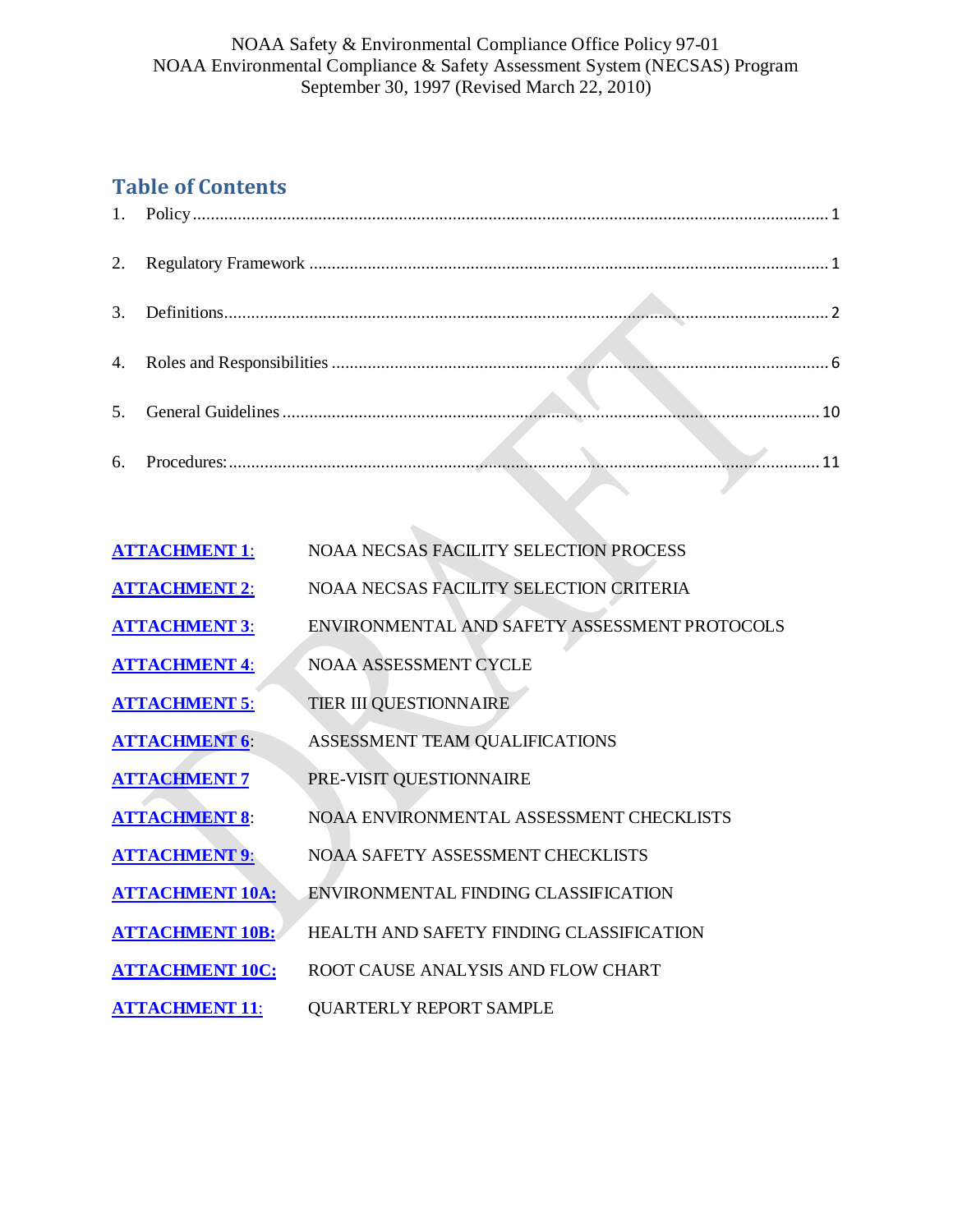### <span id="page-2-0"></span>**1. Policy**

- 1.1 The National Oceanic and Atmospheric Administration (NOAA) is committed to operating facilities, at a minimum, in full compliance with environmental and occupational health and safety laws.
- 1.2 To assist in accomplishing this goal, NOAA, through the Safety and Environmental Compliance Office (SECO), established the NOAA Environmental Compliance and Safety Assessment System (NECSAS) program to conduct comprehensive environmental, occupational health and safety assessments of its facilities.
- 1.3 The goals of the NECSAS program are to:
	- 1.3.1 sustain compliance with applicable federal, state and local laws, regulations pertaining to both environmental and occupational health  $\&$  safety programs;
	- 1.3.2 assess and enhance the safety and environmental management systems of the organization;
	- 1.3.3 progress beyond compliance through strategic implementation of innovative policies, best management practices, procedures, and projects to mitigate potential liabilities;
	- 1.3.4 provide a safe and healthful workplace for employees in concert with fostering stewardship of the natural environment.
	- 1.3.5 provide an effective data management and analyses to the Line Offices to support resource programming and implementation;
	- 1.3.6 assist the Line Offices in:
		- 1.3.6.1 addressing environmental compliance and occupational health and safety issues through identification;
		- 1.3.6.2 developing and tracking of corrective strategies to resolve findings; and
		- 1.3.6.3 achieving cost-effective utilization of limited resources for resolving problems and sustaining compliance.
	- 1.3.7 energize the NOAA community to integrate environmental, health & safety (EH&S) custodianship as a priority in everyday activities.
	- 1.3.8 support the Environmental Management System (EMS) through a comprehensive environmental assessment program.

### <span id="page-2-1"></span>**2. Regulatory Framework**

- 2.1 Environmental mandates that created the need for and that have defined and structured the NECSAS Program include:
	- 2.1.1 Federal Facility Compliance Act (FFCAct) of 1992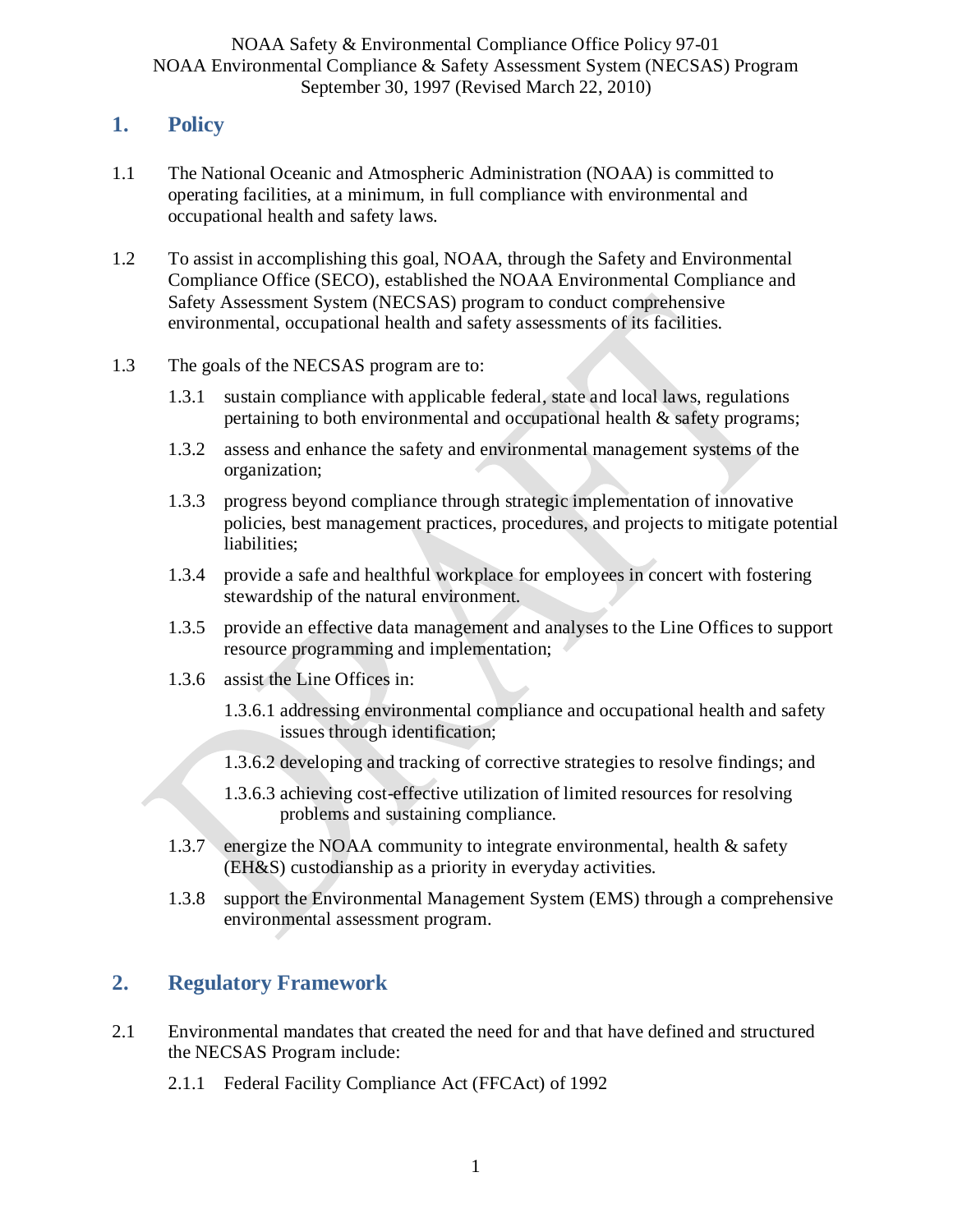- 2.1.2 Title 40 Code of Federal Regulations (CFR) series of Federal environmental regulations
- 2.1.3 Executive Order (EO) 13423, Strengthening Federal Environmental, Energy, and Transportation Management (January 24, 2007)
- 2.1.4 United States Environmental Protection Agency's (USEPA) *Incentives for Self-Policing: Discovery, Disclosure, Correction and Prevention of Violations*; Final Policy Statement (Federal Register, Volume 60/No. 246 [1995])
- 2.1.5 Department of Commerce Administrative Order (DAO) 200-0, Handbook and Manual - Environmental Management Manual (November 04, 2004)
- 2.1.6 NOAA Administrative Order (NAO) 216-17, *NOAA Environmental Compliance Program*
- 2.1.7 NOAA Environmental Management Manual
- 2.2 Occupational Health & Safety mandates that form the H&S foundation of the NECSAS Program include:
	- 2.2.1 Title 29 Code of Federal Regulations (CFR) series of federal occupational safety and health related matters
	- 2.2.2 Title 10 CFR Part 20, Standards for Protection against Radiation
	- 2.2.3 EO 12196, Occupational Safety and Health Programs for Federal Employees
	- 2.2.4 Department of Commerce*, Occupational Safety and Health Manual*

### <span id="page-3-0"></span>**3. Definitions**

- 3.1 *Environmental, Health and Safety (EH&S) assessment* is a systematic, documented, periodic and objective assessment of facility operations and practices subject to environmental and safety requirements, which includes onsite visits or off-site assessments. There are three tiers of assessment:
	- 3.1.1 *Tier I assessment* is an on-site assessment performed by an independent 3rd party.
	- 3.1.2 *Tier II assessment* is an on-site assessment performed by qualified NOAA personnel external to the facility.
	- 3.1.3 *Tier III assessment* is an off-site assessment performed by off-site personnel via telephone or email.
	- 3.1.4 *Equivalent Assessment* may be used to satisfy NOAA's Tier I and II requirements provided it is performed by another federal agency and the scope is comparable to the NECSAS program.
	- 3.1.5 *EMS external audit* is performed by an EMS certified lead auditor every 3 years.
	- 3.1.6 *EMS internal audit* is performed annually by personnel trained in EMS auditing protocols.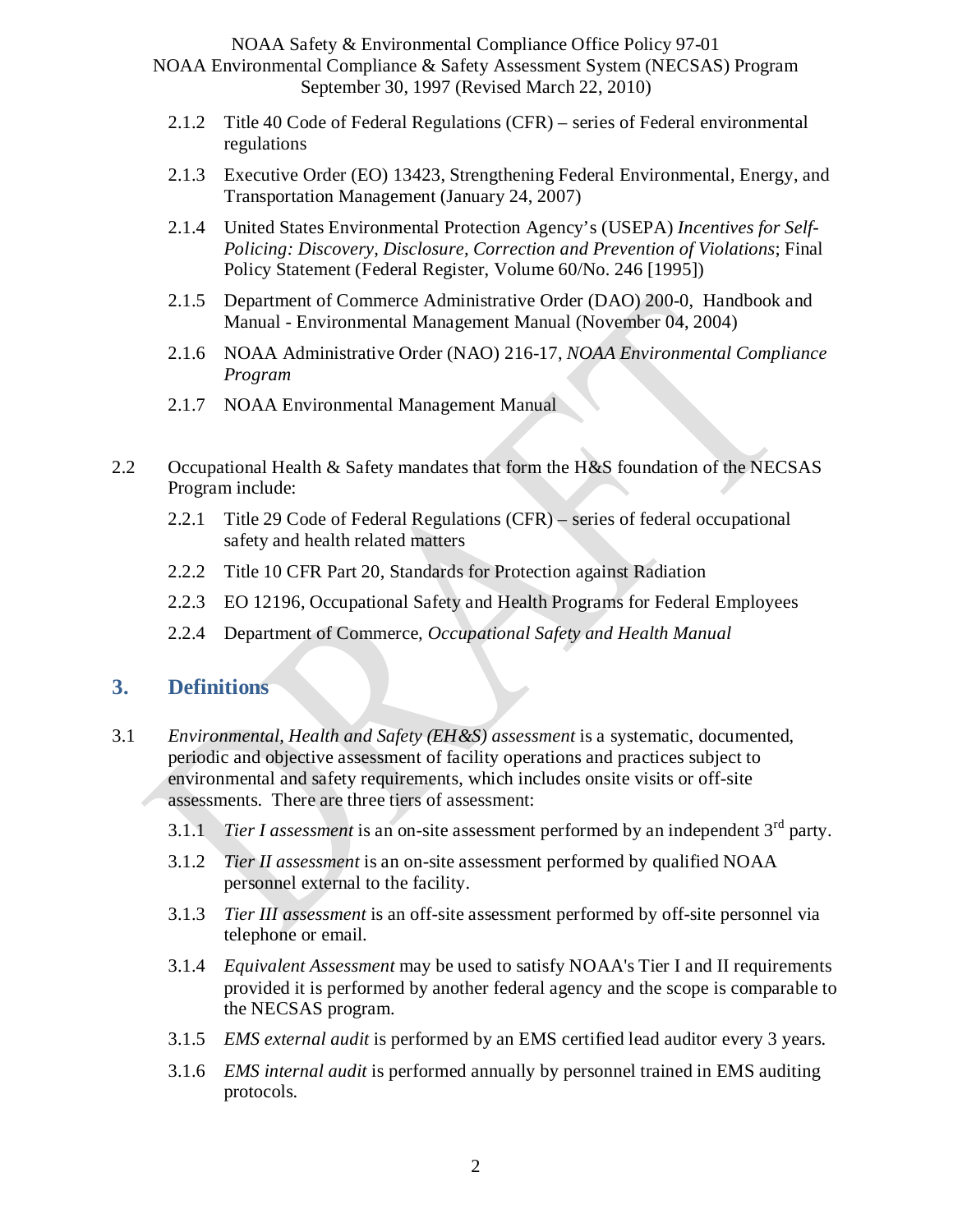- 3.2 Environmental Management System (EMS). An EMS is that component of any organization's overall management system that takes into account organizational structure, planning, activities, procedures, processes, and resources for developing, implementing, achieving, reviewing, and maintaining environmental programs and policy. It serves as a tool for improving overall environmental performance. An EMS integrates responsibilities and practices into an overall management system to increase efficiency while reducing environmental affairs by:
	- 3.2.1 Identifying and addressing immediate, cumulative and long-term environmental results of missions, services and processes; and
	- 3.2.2 Providing order and consistency in addressing environmental impacts through the allocation of resources, assignment of responsibility and ongoing evaluation of practices, procedures, and processes.
- 3.3 *Facilities* are land-based complexes owned, operated, maintained, or occupied by NOAA. A complex represents a campus of buildings, structures, and/or land located in one contiguous property boundary.
	- 3.3.1 *High Risk Facilities (HRF)* are NOAA facilities that pose a large risk in the realms of Safety, Occupational Health, or Environmental Management because of the materials present or the operations performed at the facility. Consequently, HRF have a higher likelihood of a compliance violation and/or a higher magnitude of consequence if a violation occurs. HRF are selected by the criteria outlined in [Attachment 1](#page-16-0) and will receive a Tier I assessment every 3 years.
	- 3.3.2 *Medium Risk Facilities (MRF)* are NOAA facilities that pose a moderate risk in the realms of Safety, Occupational Health, or Environmental Management because of the materials present or the operations performed at the facility. MRF are also selected by the criteria outlined in [Attachment 1](#page-16-0) and will receive a Tier II assessment every 5 years.
	- 3.3.3 *Low Risk Facilities (LRF)* are NOAA facilities that pose little to no risk in the realms of Safety, Occupational Health, or Environmental Management because of the materials present or the operations performed at the facility. LRF are facilities that do not meet the HRF and MRF selection criteria. LRF will receive a Tier III assessment every 5 years.
- 3.4 *Facility selection criteria* are measures used to determine the risk level at NOAA facilities. These criteria are explained further in the NECSAS Facility Selection Criteria document included as [Attachment 2.](#page-18-0) The NECSAS Working Group shall review and update these criteria at least once every five years. Tier I, II, and III will be conducted for high, medium, and low risk facilities, respectively.
- 3.5 *Findings* are the formal notation of the observations from the assessor's surveys of the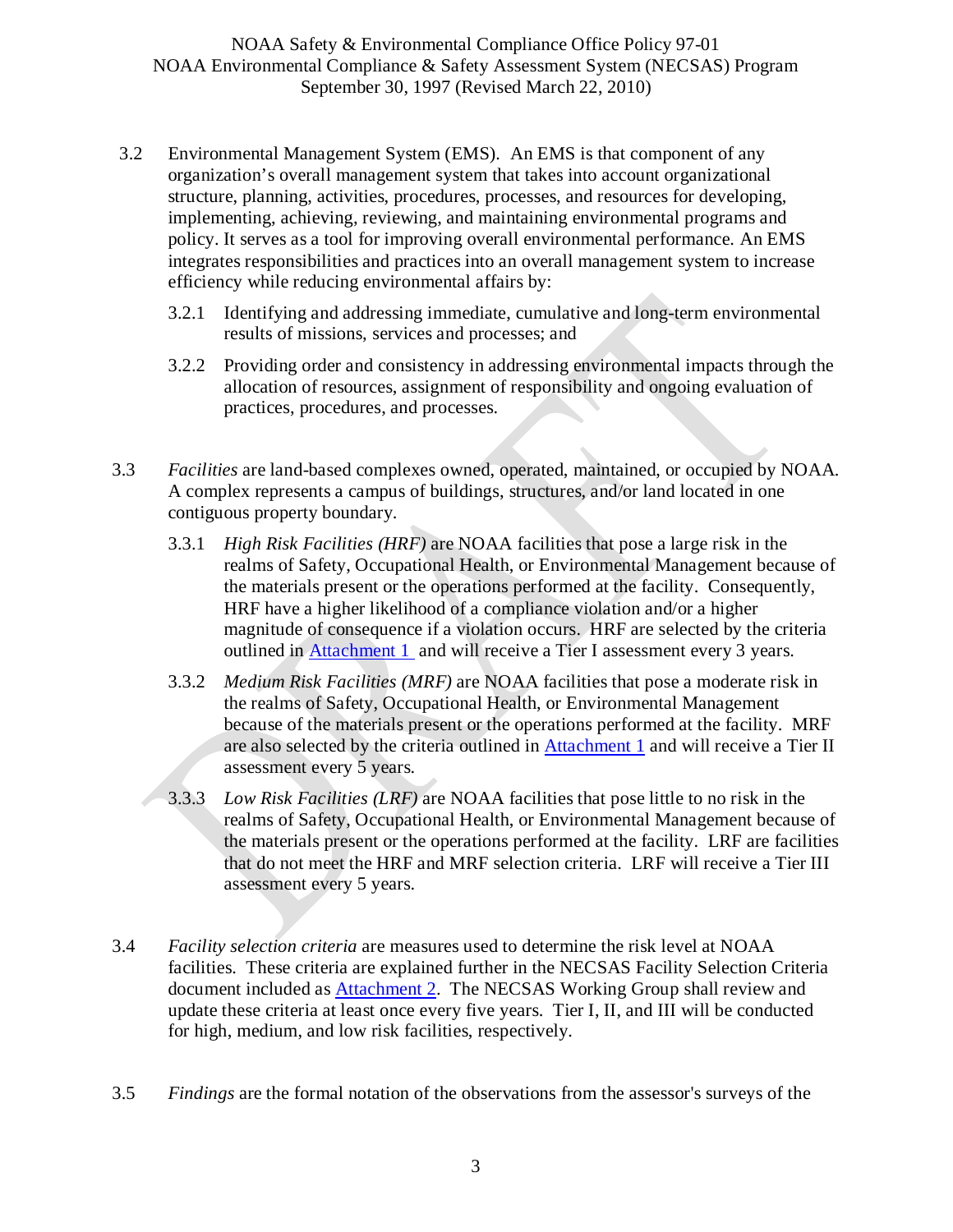facility or operation. Both Environmental and Health and Safety findings are divided into three classes.

- 3.5.1 Environmental findings are findings that have the potential to impact the environment surrounding a NOAA Facility or the location of a NOAA operation.
	- 3.5.1.1 *Class I Finding* is an observed noncompliant condition with federal, state, or local regulations that has a potential for adverse impacts to human health or the environment. Class I environmental findings are divided into High, Moderate, or Low risk.
		- 3.5.1.1.1 *High risk* The most extreme degree of environmental endangerment and liability assigned to a noncompliant condition that requires a timely corrective action requiring immediate attention. Such a condition poses, or has likelihood of posing an imminent, a direct threat to the environment or mission at the time of discovery.
		- 3.5.1.1.2 *Moderate* A serious degree of environmental endangerment and liability assigned to a noncompliant condition that requires a timely corrective action, but not necessarily immediate. Such a condition poses a threat to the environment or mission at the time of discovery.
		- 3.5.1.1.3 *Low* A minimal degree of environmental endangerment and liability assigned to a noncompliant condition that requires resolution, but not of an urgent nature. Such a condition poses a potential but very small threat to the environment or mission at the time of discovery. This type of Class I environmental findings may be related to administrative or recordkeeping requirements if punitive penalties are not associated with its noncompliance.
	- 3.5.1.2 *Class II Finding* is an observed future noncompliant condition with federal, state, or local regulations that has a potential for future adverse impacts to human health or the environment. Class II environmental findings are divided into Moderate and Low risk subcategories.
		- 3.5.1.2.1 *Moderate* A serious degree of environmental endangerment and liability assigned to a noncompliant condition that requires a corrective action within one year. Such a condition will be expected to pose a threat to the environment or mission at some future date if not addressed.
		- 3.5.1.2.2 *Low* A minimal degree of environmental endangerment and liability assigned to a future noncompliant condition that requires resolution, but not of an urgent nature. Such a condition poses a potential but very small threat to the environment or mission within one year's time. This type of Class II environmental finding may be related to administrative or recordkeeping requirements if punitive penalties are not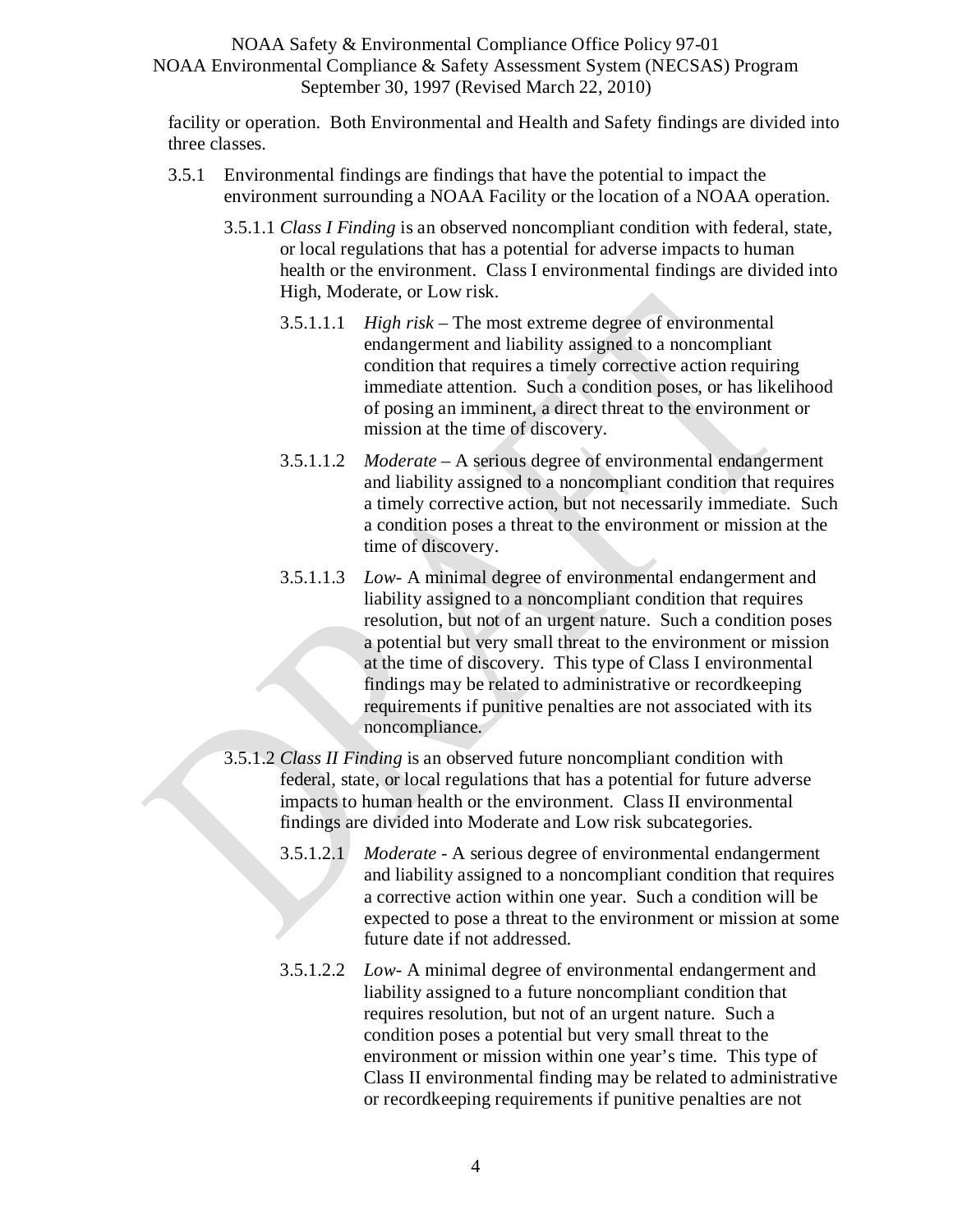associated with its noncompliance.

- 3.5.1.3 *Class III findings* involve noncompliance with internal NOAA/Line Office policies, procedures, or directives. Class III findings are subdivided into two categories, Moderate and Low risk.
	- 3.5.1.3.1 *Moderate* A violation of an internal policy or standard, which could adversely affect environmental compliance. Examples of moderate risk classifications include failure to conduct an internal inspection, which is more frequent than a regulatory required inspection (e.g., weekly versus monthly inspections).
	- 3.5.1.3.2 *Low* This category is a violation of an internal requirement to go beyond regulatory standards.
- 3.5.2 Health and Safety Findings are findings that have the potential to impact the health, safety, and well being of individuals working or visiting NOAA facilities or operations.
	- 3.5.2.1 *Class I Health and Safety Findings* indicate substantial probability that death or serious physical harm could result, and management knew or should have known of the hazard. These findings are determined by using the accident probability and hazard severity matrix of risk assessment codes (RAC) and categorized in terms of RAC 1 or 2.
	- 3.5.2.2 *Class II Health and Safety Findings* indicate Moderate to low probability of resulting in an injury or illness. These findings are determined by using the accident probability and hazard severity matrix of risk assessment codes (RAC) and categorized in terms of RAC 3, 4 or 5.
	- 3.5.2.3 *Class III Health and Safety Findings* suggest programmatic, written or other administrative deficiencies with minor probability of resulting in an injury or illness. Typical examples are as follows:
		- 3.5.2.3.1 no formal posting of injury and illness reporting and/or recordkeeping requirements;
		- 3.5.2.3.2 no training records;
		- 3.5.2.3.3 no formal program documentation (i.e., emergency drills or inspection records).
- 3.5.3 *Best Management Practices (BMP)* are findings of either an environmental or health and Safety nature that do not fall under specific regulations. Sources for Best management practices include:
	- 3.5.3.1 Policies or guidance implemented by other federal agencies
	- 3.5.3.2 Line office policy
	- 3.5.3.3 Industry consensus standards (e.g., ACGIH, ANSI, NIOSH, or ISO documents)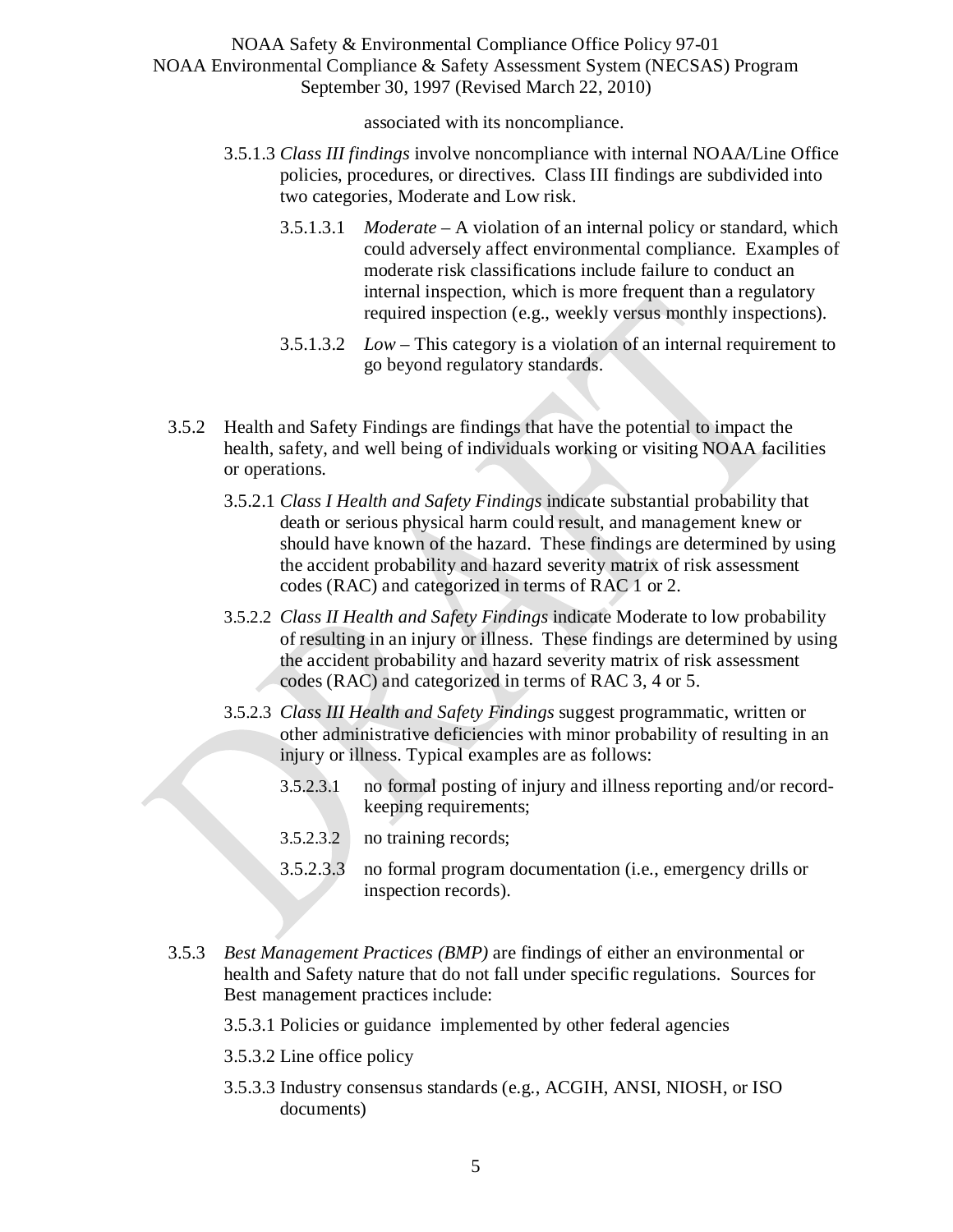#### 3.5.3.4 Benchmark with private industry

- 3.5.4 *Finding status* provides information on the progress made to correct a finding. The status may be Open, In-Progress, or Closed. Each status is defined as follows:
	- 3.5.4.1 *Closed finding* indicates that all appropriate corrective actions have been completed.
	- 3.5.4.2 *In-Progress status* denotes that closure actions have been initiated but not yet complete.
	- 3.5.4.3 *Open finding* suggests that no action has been taken to correct the finding.
- 3.6 *Web-Hosted Assessment Manager (WHAM)* is a web-based application used to track and manage NECSAS findings*.*

### <span id="page-7-0"></span>**4. Roles and Responsibilities**

- 4.1 The SECO Director shall:
	- 4.1.1 provide overall guidance and direction to the NECSAS Program Manager (PM);
	- 4.1.2 represent the PM and the NECSAS working group to the NOAA Safety Council;
	- 4.1.3 advocate and request funding for all assessment related activities excluding costs associated with the correction of findings;
	- 4.1.4 assist the NECSAS PM in resolving any discrepancy related to findings; and
	- 4.1.5 make recommendations to the NOAA Safety Council for the addition/removal of a facility to and from any tier assessment. Below are illustrations of reasons for adding or removing a facility to or from any tier assessment:
		- 4.1.5.1 Designated as "HRF" or "MRF" facility by the NOAA Safety Council;
		- 4.1.5.2 Received an EPA Notice of Violation or OSHA Citation;
		- 4.1.5.3 Had a class "A" Mishap;
		- 4.1.5.4 Had a spill release requiring a notification to regulatory agencies, oversight from any agency, or procedural changes;
		- 4.1.5.5 Recently vacated facilities;
		- 4.1.5.6 Newly acquired or constructed facilities.
- 4.2 The Environmental Compliance and Safety (ECS) Committee shall:
	- 4.2.1 advise and oversee the NECSAS working group; and
	- 4.2.2 provide recommendations to the NOAA Safety Council through the SECO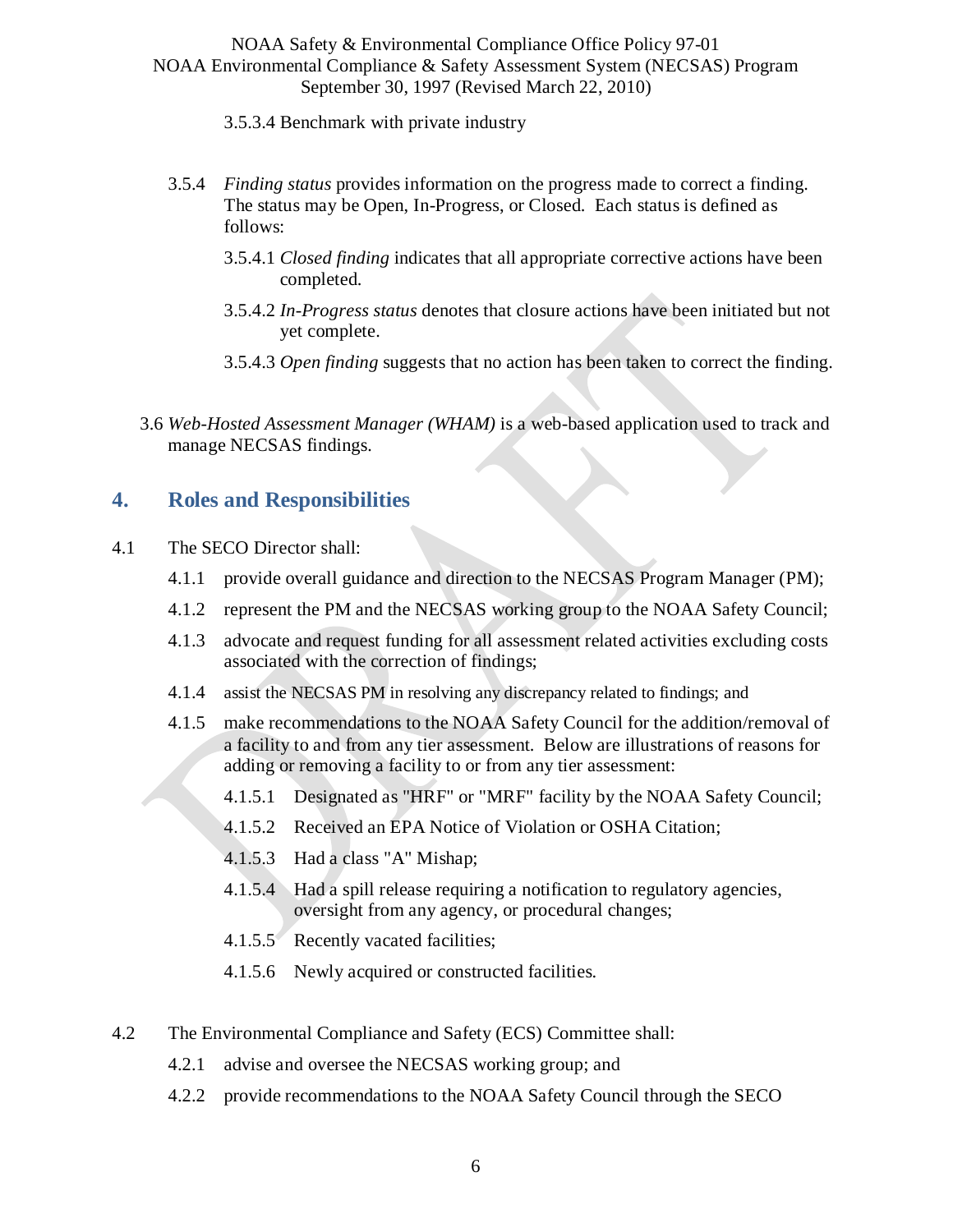> Director and Line Office's Safety Council representative for consideration on the overall NECSAS program policy, procedure, and direction.

- 4.3 The NOAA Safety Council is comprised of senior representatives from Line and Corporate offices and is chaired by the NOAA Chief Administrative Officer in the Office of the Chief Administrative Officer (OCAO). The Council shall:
	- 4.3.1 provide guidance and direction to the SECO Director on the NECSAS Program;
	- 4.3.2 review and decide on each recommendation to change the level of assessment (e.g., Tier I to II, II to III, or vice versa);
	- 4.3.3 designate or remove facilities to or from the HRF or MRF category; and
	- 4.3.4 have final authority on all NECSAS program related issues.
- 4.4 NOAA Line and Corporate Offices shall:
	- 4.4.1 take appropriate actions to close NECSAS findings; and
	- 4.4.2 provide observations and other suggestions to better develop and implement the NECSAS program.
- 4.5 The Line Office Environmental Compliance Officer (LECO) is the headquarter representative from each Line Office. The LECO shall:
	- 4.5.1 Recommend adding facilities to, or removing facilities from any tier assessment levels to the ECS Committee. The LECO must provide a justification to support each recommendation;
	- 4.5.2 provide observations and other suggestions to better develop and implement the NECSAS program;
	- 4.5.3 participate in planning, scheduling, and coordination of assessment activities, including identification of facility points of contact;
	- 4.5.4 coordinate communication between the NECSAS PM and the facility;
	- 4.5.5 track findings from draft to closure; and
	- 4.5.6 review and verify the completion of all required corrective actions prior to closing a finding.
- 4.6 The NECSAS Program Manager (PM) is a staff member in the NOAA Safety and Environmental Compliance Office. The NECSAS PM shall:
	- 4.6.1 develop and implement the NECSAS program;
	- 4.6.2 chair the NECSAS Working Group;
	- 4.6.3 serve as the Contracting Officer's Technical Representative (COTR) on all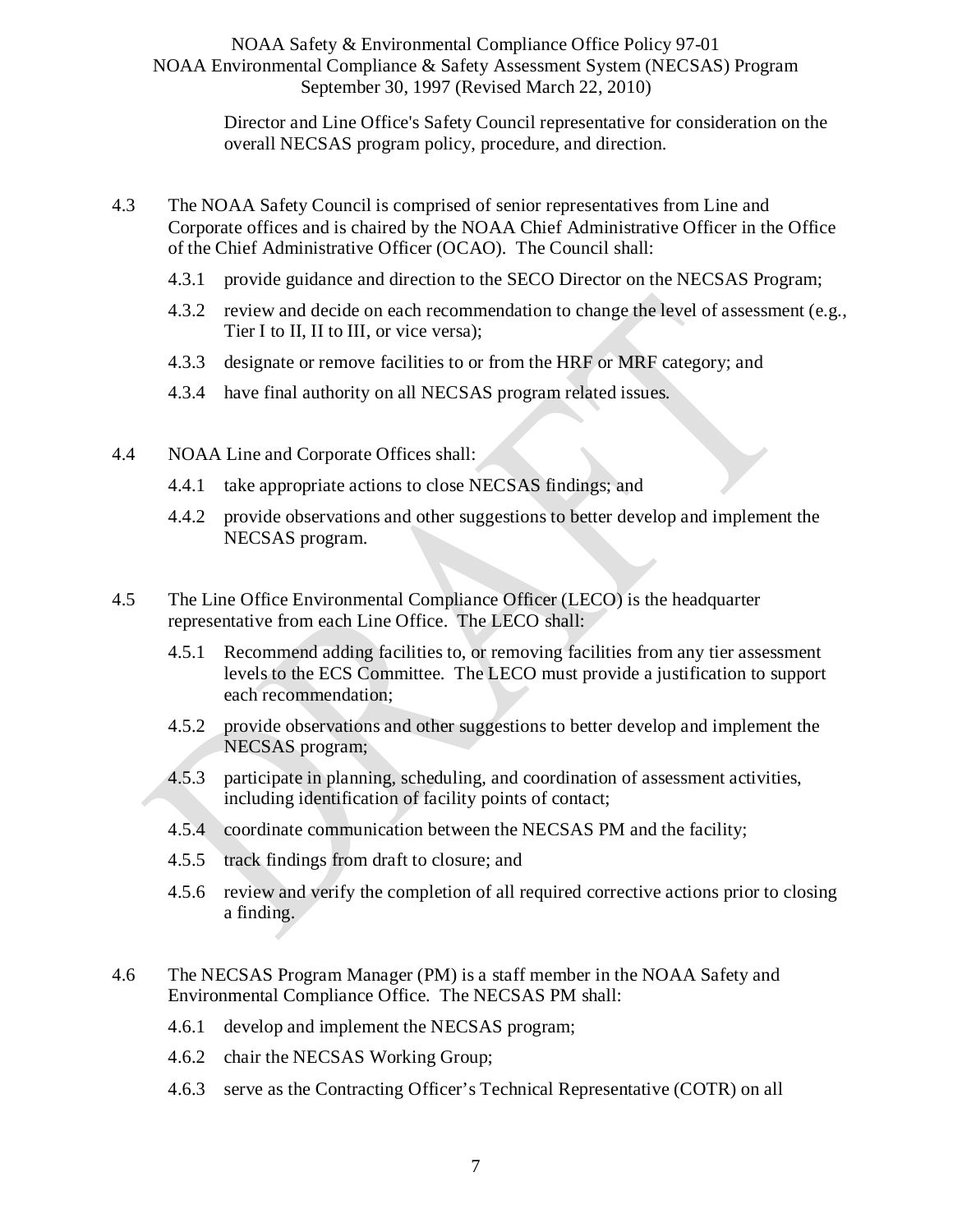NECSAS related contracts;

- 4.6.4 formulate funding requests and procure contractor services;
- 4.6.5 develop a standard Statement of Work (SOW) to be used on all NOAA Tier I assessments to ensure consistency;
- 4.6.6 plan, schedule, and coordinate assessment activities with all Line Offices;
- 4.6.7 resolve any assessment finding discrepancy at the lowest level possible. Any unresolved findings shall be forwarded to the SECO Director for further guidance;
- 4.6.8 review and approve any request for an extension of the reviewing time; and
- 4.6.9 compile the annual report on the NECSAS program performance.
- 4.7 The NECSAS Working Group is comprised of representatives from all Line/Corporate offices and is chaired by the NECSAS PM. This Group shall:
	- 4.7.1 assist in developing and implementing the NECSAS program;
	- 4.7.2 discuss issues and solutions as related to the NECSAS program;
	- 4.7.3 submit reports to the ECS Committee;
	- 4.7.4 make recommendations for program improvement to the SECO Director; and
	- 4.7.5 assist in planning assessment activities.
- 4.8 The SECO Safety Division Chief shall:
	- 4.8.1 ensure appropriate SECO Safety Division personnel are assigned to review safety findings when requested by the NECSAS PM; and
	- 4.8.2 assist the NECSAS PM in resolving any discrepancy related to safety findings.
- 4.9 The SECO Environmental Compliance Division Chief shall:
	- 4.9.1 ensure appropriate SECO Environmental Compliance Division personnel are assigned to review safety findings when requested by the NECSAS PM; and
	- 4.9.2 assist the NECSAS PM in resolving any environmental finding discrepancy.
- 4.10 The Field Safety Manager (FSM) is a NOAA SECO staff member who reviews safety findings and who assists the NECSAS PM in resolving safety findings. The FSM serves as a safety compliance assessor in Tier II assessments.
- 4.11 The Environmental Compliance Officer (ECO) is a NOAA SECO staff member who reviews environmental findings and who assists the NECSAS PM in resolving any environmental findings. The ECO serves as an environmental compliance assessor in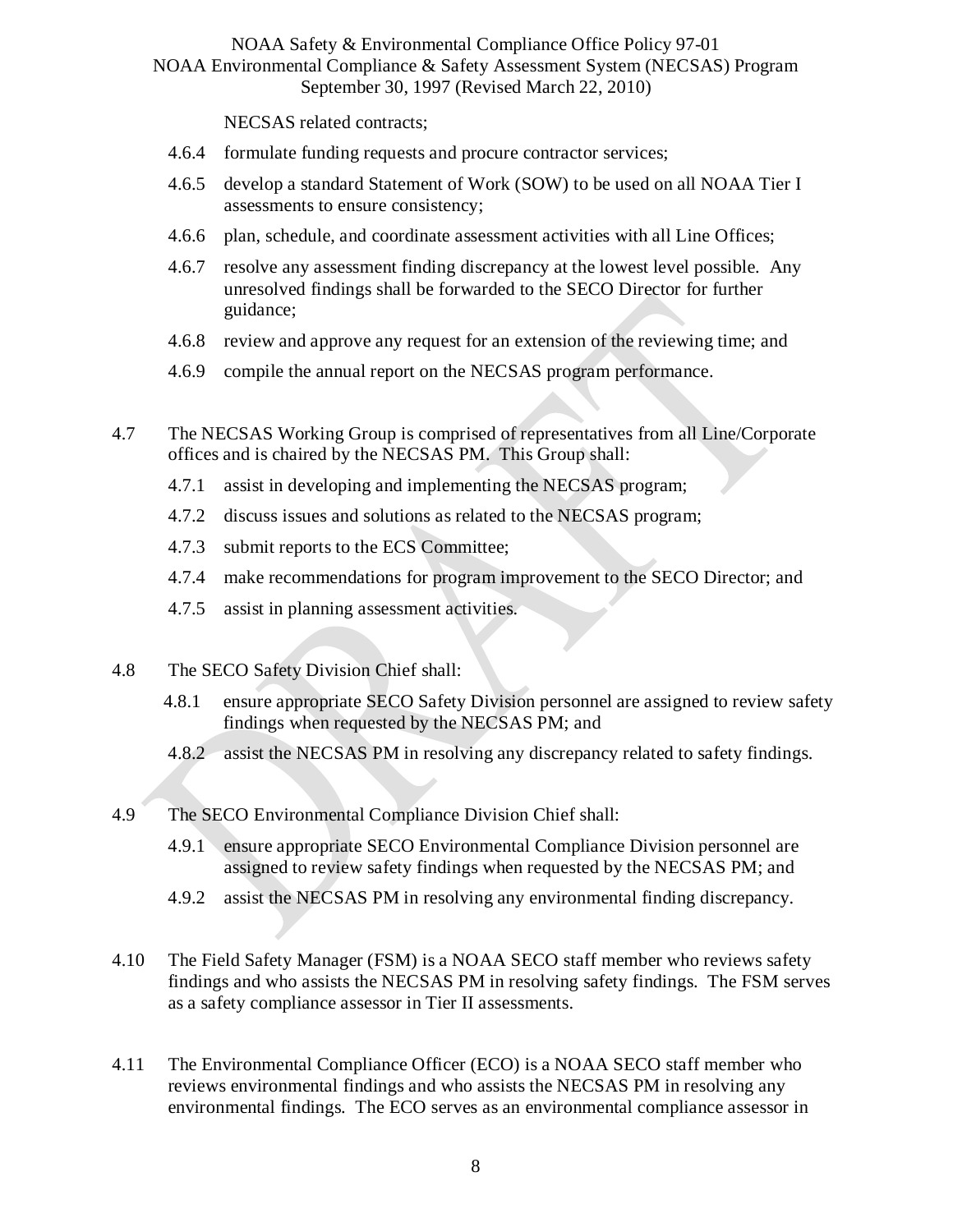Tier II assessments.

- 4.12 The Facility Environmental Coordinator (FEC) is a facility-level staff member who ensures environmental compliance at the site. The FEC shall:
	- 4.12.1 participate in all assessment activities outlined in Section 6 where required;
	- 4.12.2 provide facility-related information and pertinent records to the assessment team when requested;
	- 4.12.3 coordinate review and closure of assessment findings with local management.
- 4.13 The Environmental Focal Point (EFP) has the same responsibilities as outlined in paragraph 4.12.
- 4.14 The Facility Safety Coordinator (FSC) is a facility-level staff member who ensures safety compliance at the site. The FSC shall:
	- 4.14.1 participate in all assessment activities outlined in Section 6 where required;
	- 4.14.2 provide facility-related information and pertinent records to the assessment team when requested;
	- 4.14.3 coordinate review and closure of assessment findings with local management.
- 4.15 The Safety Focal Point (SFP) has the same responsibilities as outlined in paragraph 4.14.
- 4.16 The LO Regional Office (LORO) might have a representative participate in the assessment. The LORO Representative shall:
	- 4.16.1 participate in all assessment activities outlined in Section 6 where required;
	- 4.16.2 provide facility-related information and pertinent records to the assessment team when requested;
	- 4.16.3 assist focal point as requested in the review and closure of all assessment findings.
- 4.17 The Designated Responsible Official (DRO) at every NOAA facility is the senior NOAA official on-site. This official has authority over operations or activities which are subject to environmental statutes. The responsibility of the DROs is inherent in their position and need not be formally designated or ascribed. The DRO shall:
	- 4.17.1 ensure resources are allocated to correcting assessment findings; and

4.17.2 ascertain all assessment findings are addressed and closed.

4.18 The NOAA General Council provides legal consultation and regulatory interpretations.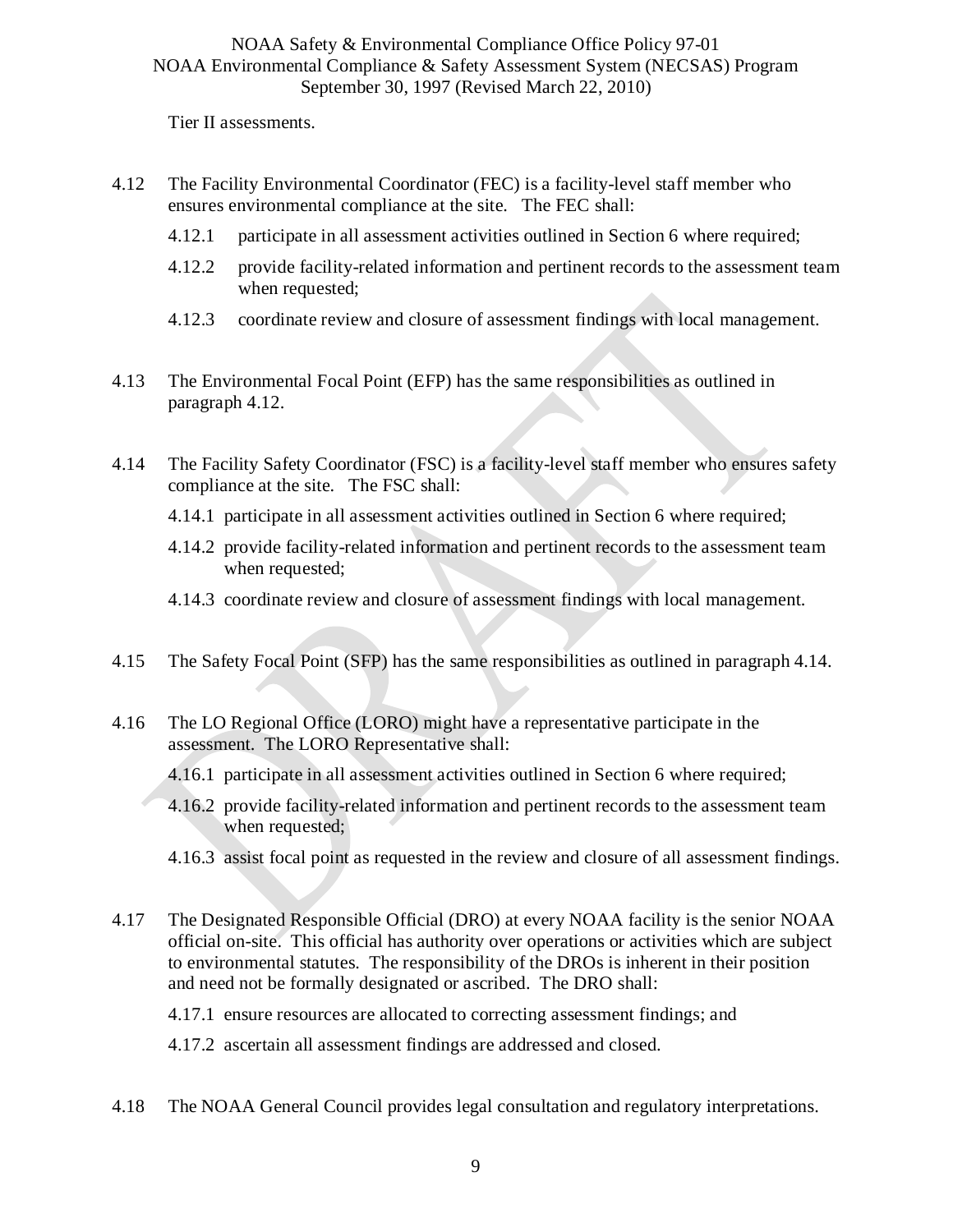### <span id="page-11-0"></span>**5. General Guidelines**

- 5.1 Environmental, Health and Safety (EH&S) assessments are designed to identify potential health and safety findings that may adversely affect NOAA employees, contractors and visitors. Discovery of an EH&S finding during such assessments allows the facility to correct the problem without the immediate threat of adverse actions by regulatory agencies (e.g., citations, Notice of Violations, and/or monetary fines). These findings are good leading indicators for planning purposes and application of limited funding to areas where corrections are needed to minimize operational interruptions at the facility.
- 5.2 The evaluation methodology used to conduct assessments through the NECSAS Program incorporates media based protocols developed by The Environmental Assessment and Management (TEAM) Guide and its associated supplements for Occupational Safety and Health Administration (OSHA) and State regulations. These protocols have been specifically developed for Federal agency use and maintained by the Construction Engineering Research Laboratories (USACERL) of the United States Army Corps of Engineers (USACE), which also provides continuous, on-line maintenance and updating of the coded regulatory material in an electronic catalogue format. These protocols are listed in [Attachment 3.](#page-24-0)
- 5.3 EMS audits are conducted using protocols outlined in ISO 14001 to meet requirements in the DOC Environmental Management Manual. This policy does not mandate an EMS; therefore, the specific procedure is not included in this document. EMS is only applicable to appropriate facilities and not subject to the Facility Selection Criteria in [Attachment 2.](#page-18-0)
- 5.4 NECSAS and EMS findings are collected, tracked, and managed via a web-based application called Web-Hosted Assessment Manager (WHAM).
- 5.5 Generally, the assessment process progresses through the following phases: Planning and Preparation; Field Assessment; and Lessons Learned (see [Attachment 4\)](#page-26-0).
- 5.6 The NOAA Safety and Environmental Compliance Office (SECO) manages the Assessments Schedule in concert with Line and Staff Offices.
	- 5.6.1 Tier I assessment are performed at all HRF at least once every three (3) years as required by the Department of Commerce Administrative Order 200-0;
	- 5.6.2 Tier II assessment are performed at all MRF at least once every five (5) years; and
	- 5.6.3 Tier III assessment are performed at all LRF at least once every five (5) years.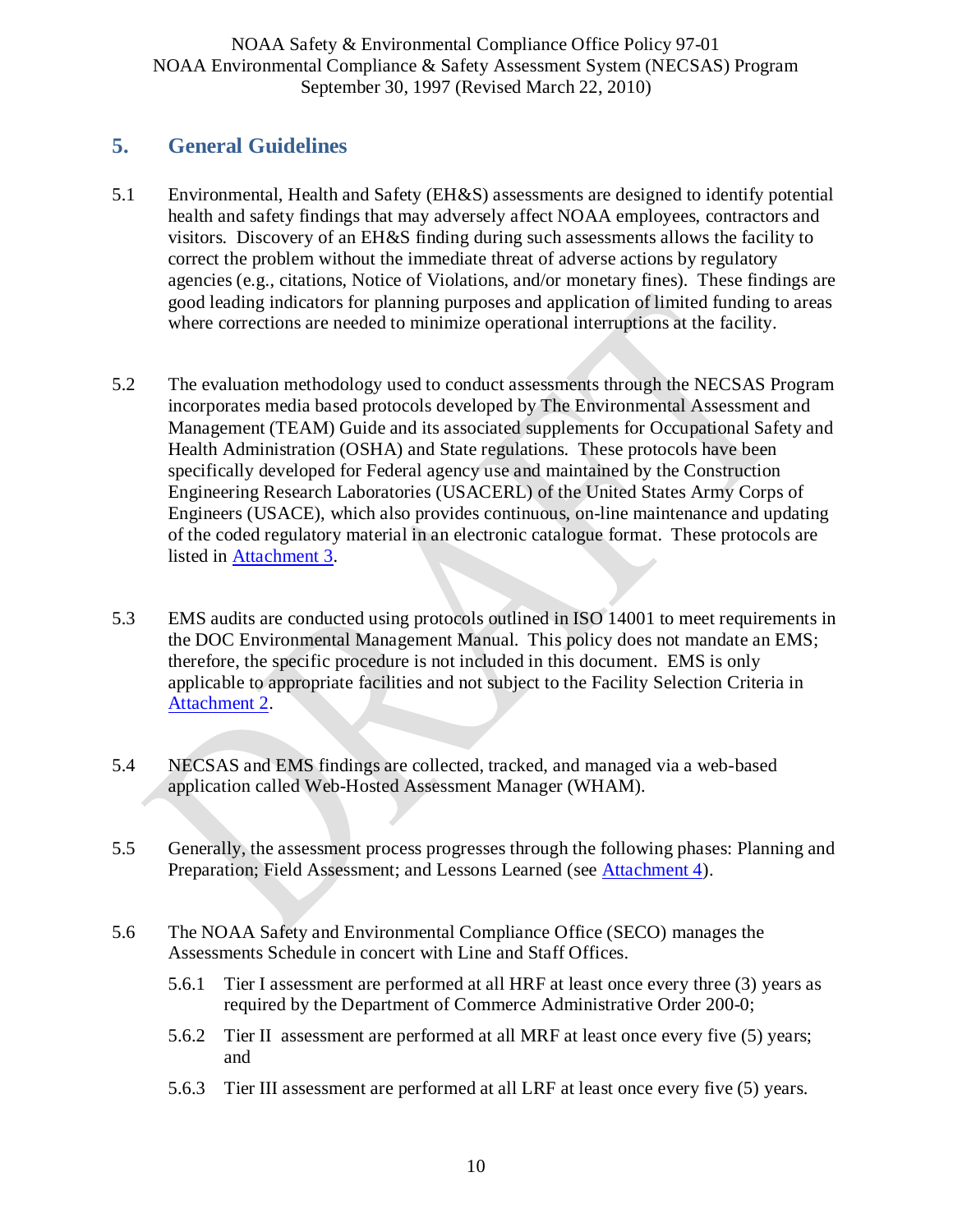> The assessor shall contact the facility to complete [Attachment 5](#page-27-0) and determine if a higher tier assessment is required based on the newly collected information.

- 5.7 Tier I and II assessments are performed on-site by off-site qualified personnel.
	- 5.7.1 Assessment teams will be comprised of a combination of personnel from NOAA SECO staff, LO staff from different than the LO under assessment, and from a contracted source. If a contractor is involved, there will be at least one NOAA representative on each assessment team.
	- 5.7.2 The use of personnel external to the facility ensures objectivity of the assessment process.
	- 5.7.3 Assessors will possess a good working knowledge of the environmental and safety laws and regulations, as well as the operations being assessed. Collectively, the team must have the knowledge and background required to efficiently and effectively conduct all aspects of an EH&S assessment. Minimum qualifications for assessment personnel are found in [Attachment 6.](#page-28-0)
	- 5.7.4 Size and composition of the audit team is based on the size and mission of the facility being evaluated.
- 5.8 Tier III assessments are performed by off-site personnel via telephone or email using the questionnaire outlined in [Attachment 5.](#page-27-0)

### <span id="page-12-0"></span>**6. Procedures:**

- 6.1 Pre-assessment preparatory activities:
	- 6.1.1 The NECSAS PM shall inform the LECOs on the general timeframe of the assessment schedule in the first quarter of the fiscal year.
	- 6.1.2 The LECO shall notify the affected facility as soon as the preliminary schedule becomes available. The notice should go out during the first quarter of the fiscal year.
	- 6.1.3 The NECSAS PM will provide either a new or previously completed pre-visit questionnaires (PVQ) as shown in [Attachment 7](#page-29-0) to the LECO for inclusion in the first notification to the scheduled facility for either a Tier I or Tier II assessment to complete or review for any changes. The PVQ is an environmental and health and safety questionnaire that provides pertinent information that helps the assessment team prepare for the site visit. Facility personnel have within 30-days of the initial NECSAS assessment notification to return the completed PVQ to their respective LECO. The LECO will review and send the completed PVQ to the NECSAS PM within 45-days of the initial NECSAS assessment notification. A prompt submittal of the PVQ is requested to ensure the assessment team has sufficient time to research and determine all applicable regulations.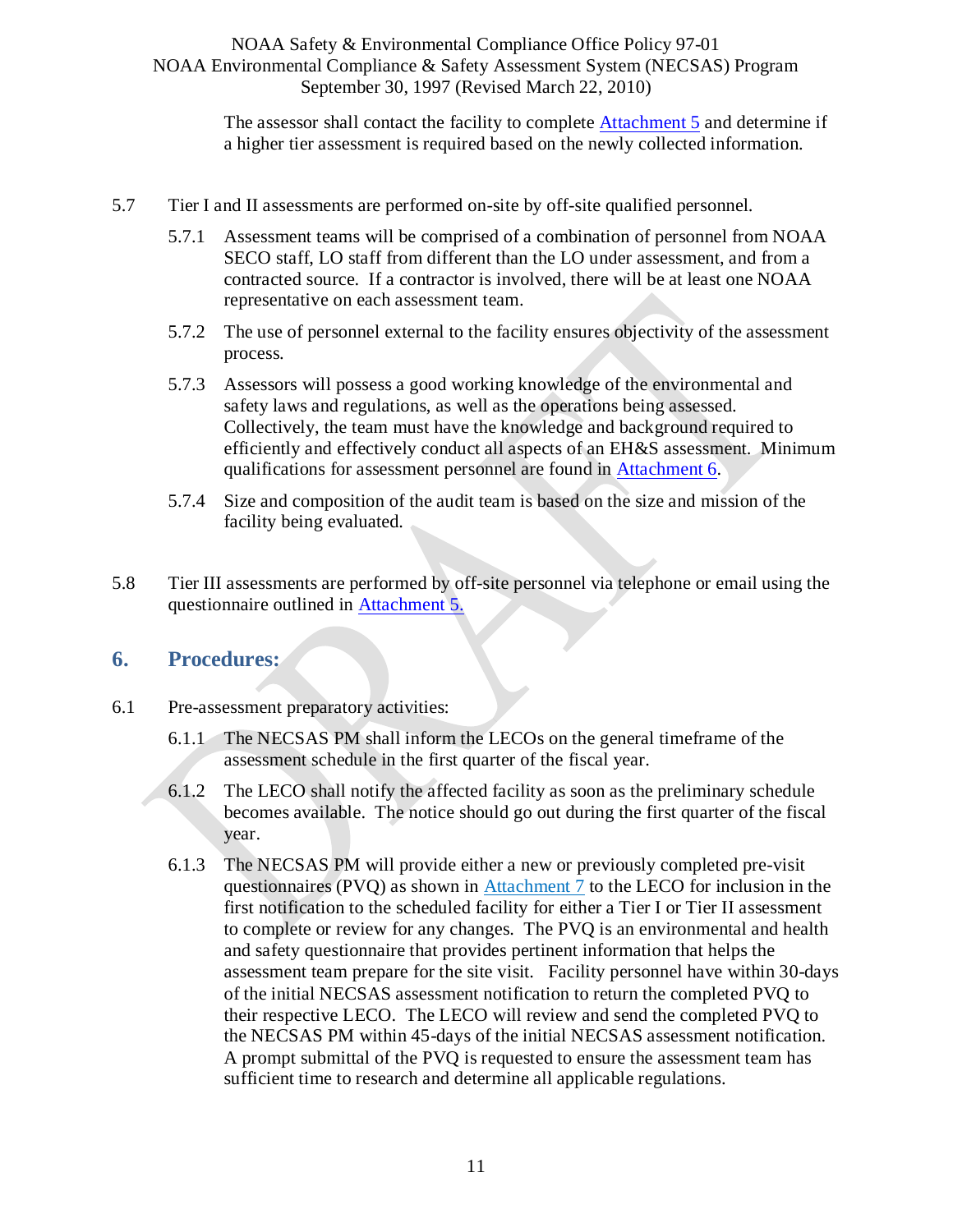- 6.1.4 After the first notification, the NECSAS PM shall contact the facility to coordinate the exact on-site assessment date. The NECSAS PM shall send a confirmation notice to the facility and LECO no later than 30 days prior to the scheduled assessment date.
- 6.2 On-site assessment activities:
	- 6.2.1 On-site activities include an entrance briefing, physical assessment of the facility, records review, programs evaluation, and an exit briefing.
	- 6.2.2 The assessor shall use checklists included in [Attachment 8](#page-43-0) and [Attachment 9](#page-55-0) to ensure all aspects of environmental and safety programs are adequately assessed.
	- 6.2.3 The assessor shall follow the guidance outlined in Attachments [10](#page-62-0)A an[d 10B](#page-63-0) to assign the classification of environmental and safety findings respectively. Additionally, the assessor shall follow the guidance outlined in [Attachment 10](#page-68-0)C to assign the root cause for each finding.
	- 6.2.4 The DRO or his designated representative shall receive regular feedback throughout the site visit to monitor problems discovered and initiate immediate corrective actions, if possible or mandated.
- 6.3 Post-assessment follow-up activities:
	- 6.3.1 Following the site assessment, the assessment team will prepare an assessment report for each finding. These findings shall be in draft form and posted on the NOAA Web-Hosted Assessment Management (WHAM) web site for review and comment by all affected parties (e.g., FEC, SECO, LECO and LO's regional personnel).
	- 6.3.2 The NECSAS PM shall ensure each comment is addressed and resolved prior to finalizing each finding. However, in the event that the facility does not agree with the finding, the facility may appeal the finding with the SECO Director whose decision will be final.
	- 6.3.3 The final assessment report serves as:
		- 6.3.3.1 documentation of findings;
		- 6.3.3.2 a basis for follow-up actions;
		- 6.3.3.3 a rough guideline for determining corrective action costs and financial environmental liabilities; and
		- 6.3.3.4 a justification for future funding requests.
	- 6.3.4 Disclosure: The final assessment report and all associated documents contain sensitive information and may not be released to persons or agencies outside of NOAA without consulting with and securing the permission of NOAA's Office of General Counsel (OGC).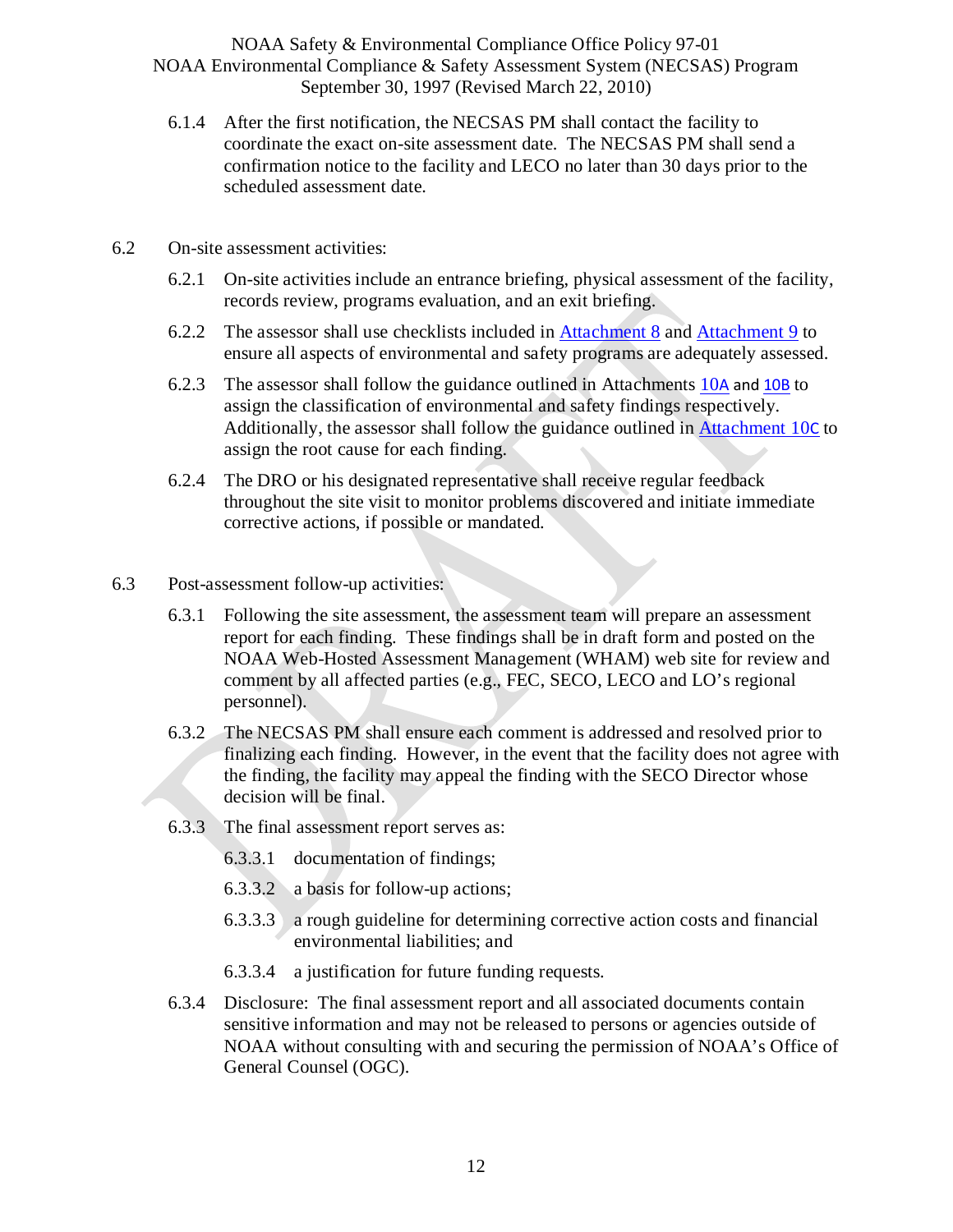- 6.4 Corrective Action Plan:
	- 6.4.1 The LO shall post its corrective action plan (CAP) for Safety RAC 1 and RAC 2 and Environmental Class I findings in the NOAA WHAM web site no later than 30 days after all findings become final .
	- 6.4.2 The corrective action plan shall address both immediate corrective action as well as any long term actions to correct the root cause of the finding. It shall outline how the facility will fix non-compliant items, listing those actions already taken and those that require more time or funding to accomplish, and will include project descriptions and project completion schedule.
	- 6.4.3 The LO may use the finding report developed during the assessment process to form the basis for each CAP.
	- 6.4.4 SECO staff shall assist LOs correct assessment findings upon request.
	- 6.4.5 The FEC and/or FSC shall track and document all corrective actions for each finding at their facility on the NOAA WHAM web site. When a finding is ready for closure, the FEC and/or FSC must contact the LECO via email to request a change in the finding status from "Open" or "In-Progress" to "Closed". The LECO must verify the progress made (e.g., photos, completed documents, or proof of training records, etc.) before closing a finding.
	- 6.4.6 The LO will update the status of each finding in the NOAA WHAM web site to track its progress on closing assessment findings.
- 6.5 Quarterly Reporting:
	- 6.5.1 SECO will compile quarterly reports on the status of each finding using data extracted from the NOAA WHAM web site and submit them to the NOAA Environmental Compliance and Safety Council.
	- 6.5.2 The quarterly status report shall be brief with most of the information contained in table format to provide a high level summary of the progress being made for each LO (see [Attachment 11](#page-70-0) for a sample report). The objectives of this report are to:
		- 6.5.2.1 heighten senior management's awareness of compliance issues;
		- 6.5.2.2 show progress toward closing the findings;
		- 6.5.2.3 highlight any systemic problems;
		- 6.5.2.4 support budget development; and
		- 6.5.2.5 measure each LO's environmental and safety program's performance.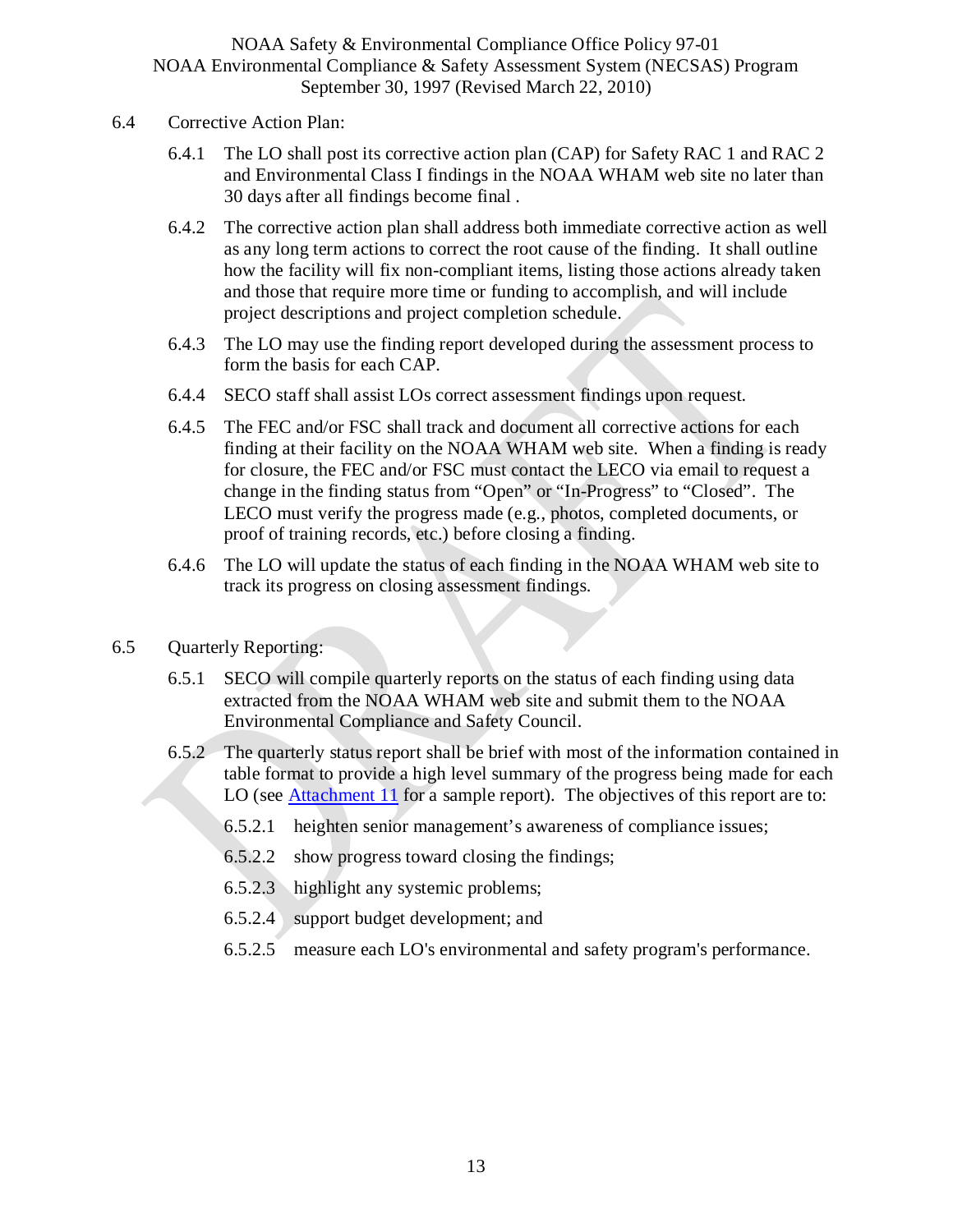#### 6.6 Table 1 summarizes the general timeline and framework for the assessment process.

| Phase       | Activity                                   | From          | To            | Tier I                                         | Tier II                          | Tier III         |
|-------------|--------------------------------------------|---------------|---------------|------------------------------------------------|----------------------------------|------------------|
| Pre-        | <b>General Schedule</b>                    | <b>NECSAS</b> | <b>LECO</b>   | $1st$ quarter of the                           | $1st$ quarter of the             | $1st$ quarter of |
| Assessment  | Notification and Pre-                      | PM            |               | fiscal year                                    | fiscal year                      | the fiscal       |
| Preparation | Visit Questionnaires                       |               |               |                                                |                                  | year. Notice     |
|             | (PVQ)                                      |               |               |                                                |                                  | only and no      |
|             |                                            |               |               |                                                |                                  | PVQ.             |
|             | General Schedule                           | <b>LECO</b>   | Facility      | $1st$ quarter of the                           | $1st$ quarter of the             | $1st$ quarter of |
|             | Notification and Pre-                      |               |               | fiscal year                                    | fiscal year                      | the fiscal       |
|             | Visit Questionnaires                       |               |               |                                                |                                  | year. Notice     |
|             | (PVQ)                                      |               |               |                                                |                                  | only and no      |
|             |                                            |               |               |                                                |                                  | PVQ.             |
|             | Completed and                              | Facility      | <b>LECO</b>   | 30-days after general                          | 30-days after                    | N/A              |
|             | Returned PVQ and                           |               |               | schedule notification                          | general schedule                 |                  |
|             | <b>Tentative Date</b>                      |               |               |                                                | notification                     |                  |
|             | Selection                                  |               |               |                                                |                                  | N/A              |
|             | Completed PVQ and<br><b>Tentative Date</b> | <b>LECO</b>   | <b>NECSAS</b> | 45-days after general<br>schedule notification | 45-days after                    |                  |
|             | Selection                                  |               | <b>PM</b>     |                                                | general schedule<br>notification |                  |
|             | <b>Firmed Schedule</b>                     | <b>NECSAS</b> | Facility and  | 30 days prior to                               | 30 days prior to                 | N/A              |
|             | Notification                               | PM            | cc: LECO      | assessment                                     | assessment                       |                  |
|             | In-brief                                   | Assessment    | Facility and  | Day $1-5$                                      | Day $1-5$                        | N/A              |
|             |                                            | Team          | <b>LECO</b>   |                                                |                                  |                  |
|             | Data collection,                           | Assessment    | Facility and  | Day $1-5$                                      | Day $1-5$                        | N/A              |
|             | interviews, and walk                       | Team          | <b>LECO</b>   |                                                |                                  |                  |
|             | through                                    |               |               |                                                |                                  |                  |
|             | Initial quality                            | Assessment    | Facility and  | Day $1-5$                                      | Day $1-5$                        | N/A              |
|             | assurance review of                        | Team          | <b>LECO</b>   |                                                |                                  |                  |
|             | findings                                   |               |               |                                                |                                  |                  |
| On-Site     | Out-brief with                             | Assessment    | Facility and  | Day $1-5$                                      | Day $1-5$                        | N/A              |
| Assessment  | preliminary dataset                        | Team          | <b>LECO</b>   |                                                |                                  |                  |
| Activities  | (draft findings)                           |               |               |                                                |                                  |                  |
|             | Draft dataset                              | Assessment    | Facility and  | 14 days after                                  | 30 days after                    | N/A              |
|             |                                            | Team          | <b>LECO</b>   | assessment                                     | assessment                       |                  |
|             | Complete review of                         | Facility and  | Assessment    | 14 days after draft                            | 14 days after                    | N/A              |
|             | draft dataset                              | <b>LECO</b>   | Team          | posted on WHAM                                 | posted on WHAM                   |                  |
|             | Final dataset                              | Assessment    | Facility and  | 7 days after draft                             | 14 days after draft              | $\rm N/A$        |
|             |                                            | Team          | $LECO$        | comments completed                             | comments received                |                  |
| Post        | Development of                             | Facility and  | <b>NECSAS</b> | No later than 30 days                          | No later than 30                 | N/A              |
| Assessment  | <b>Corrective Action</b>                   | <b>LECO</b>   | PM            | after the finding                              | days after the                   |                  |
| Follow-up   | Plans (CAP) for all                        |               |               | becomes final                                  | finding becomes                  |                  |
|             | findings                                   |               |               |                                                | final                            |                  |
|             |                                            |               |               |                                                |                                  |                  |
|             |                                            |               |               |                                                |                                  |                  |

Table 1 – NOAA Assessment Timeline Summary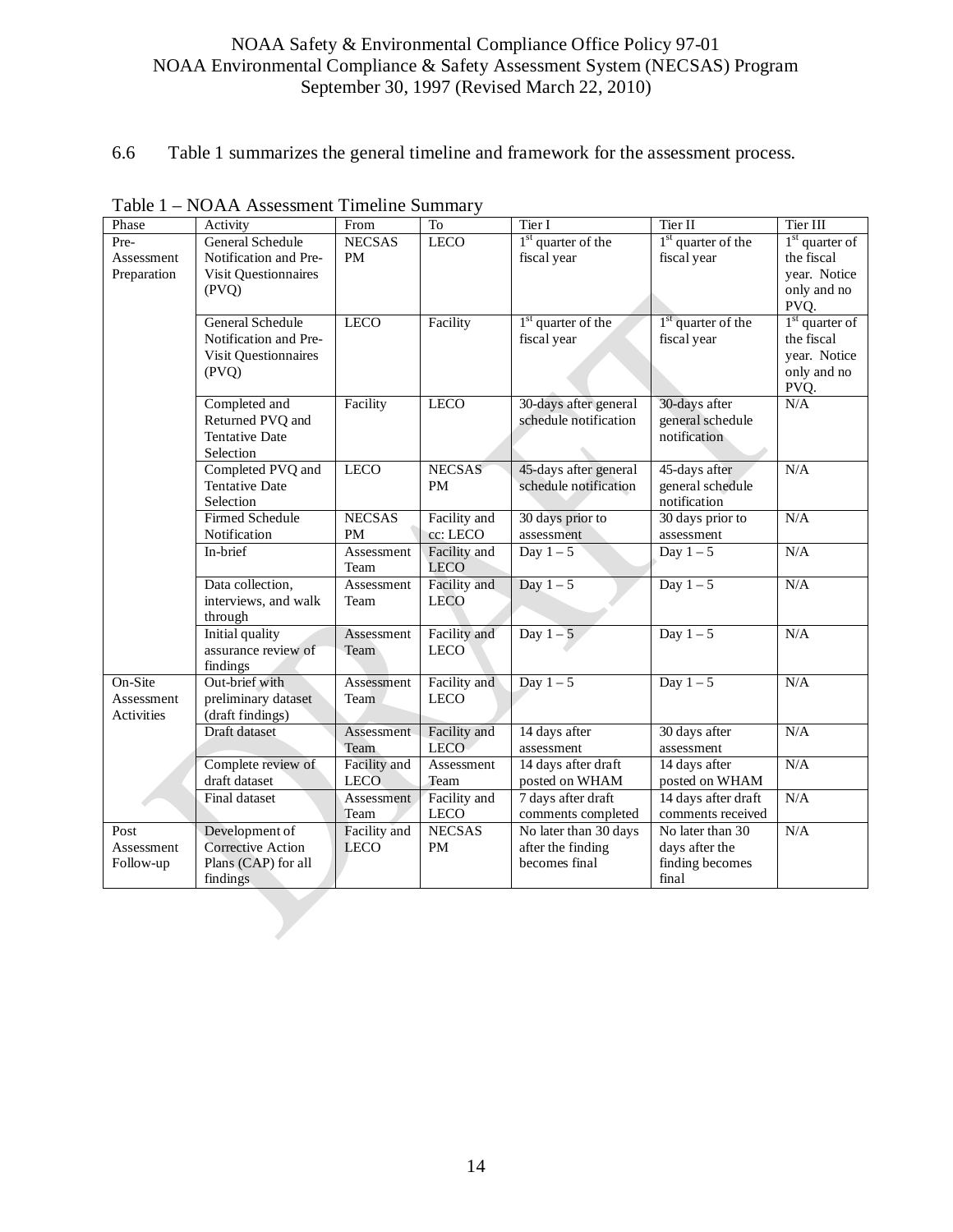#### ATTACHMENT 1 - NOAA FACILITY SELECTION PROCESS

<span id="page-16-0"></span>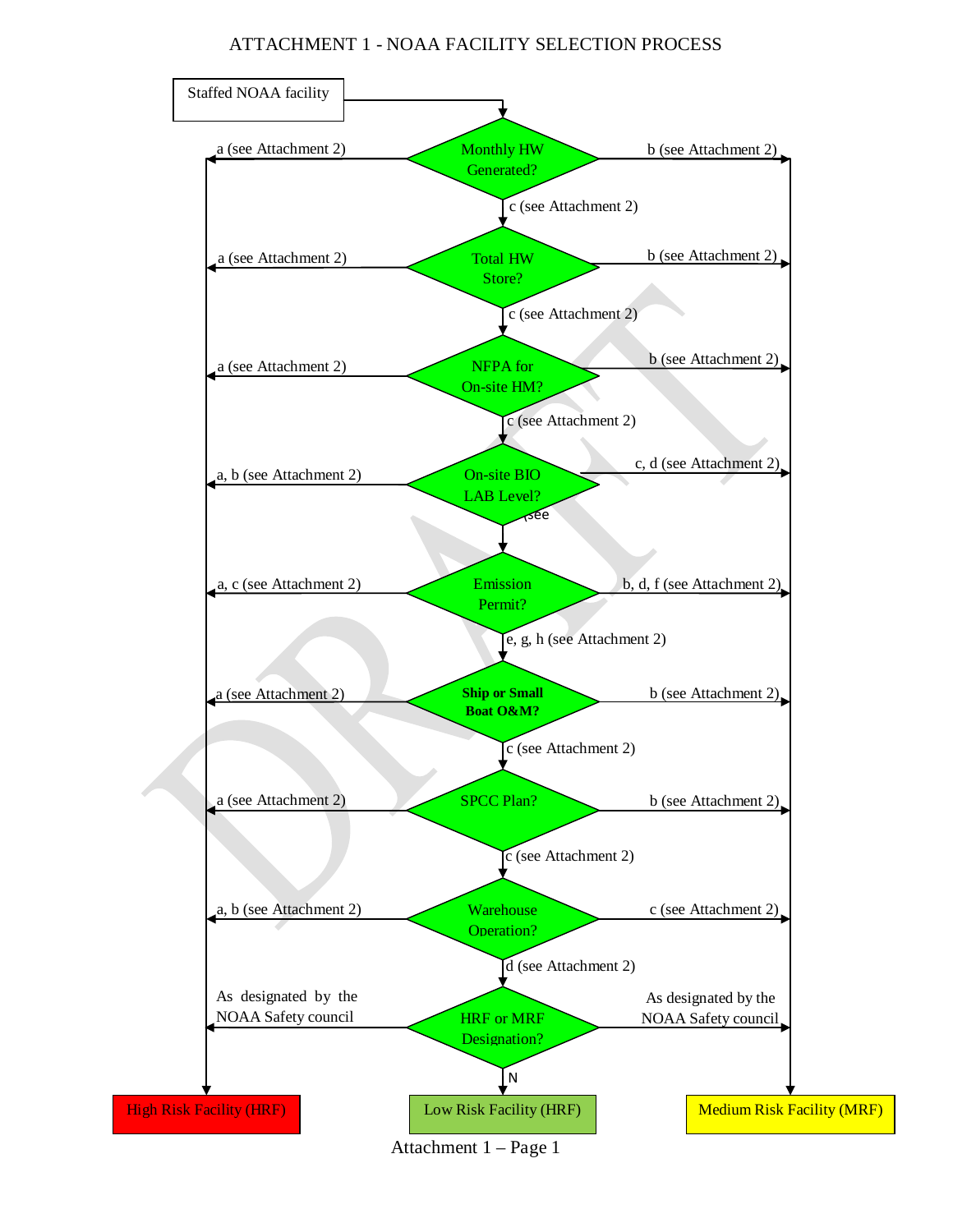#### ATTACHMENT 1 - NOAA FACILITY SELECTION PROCESS

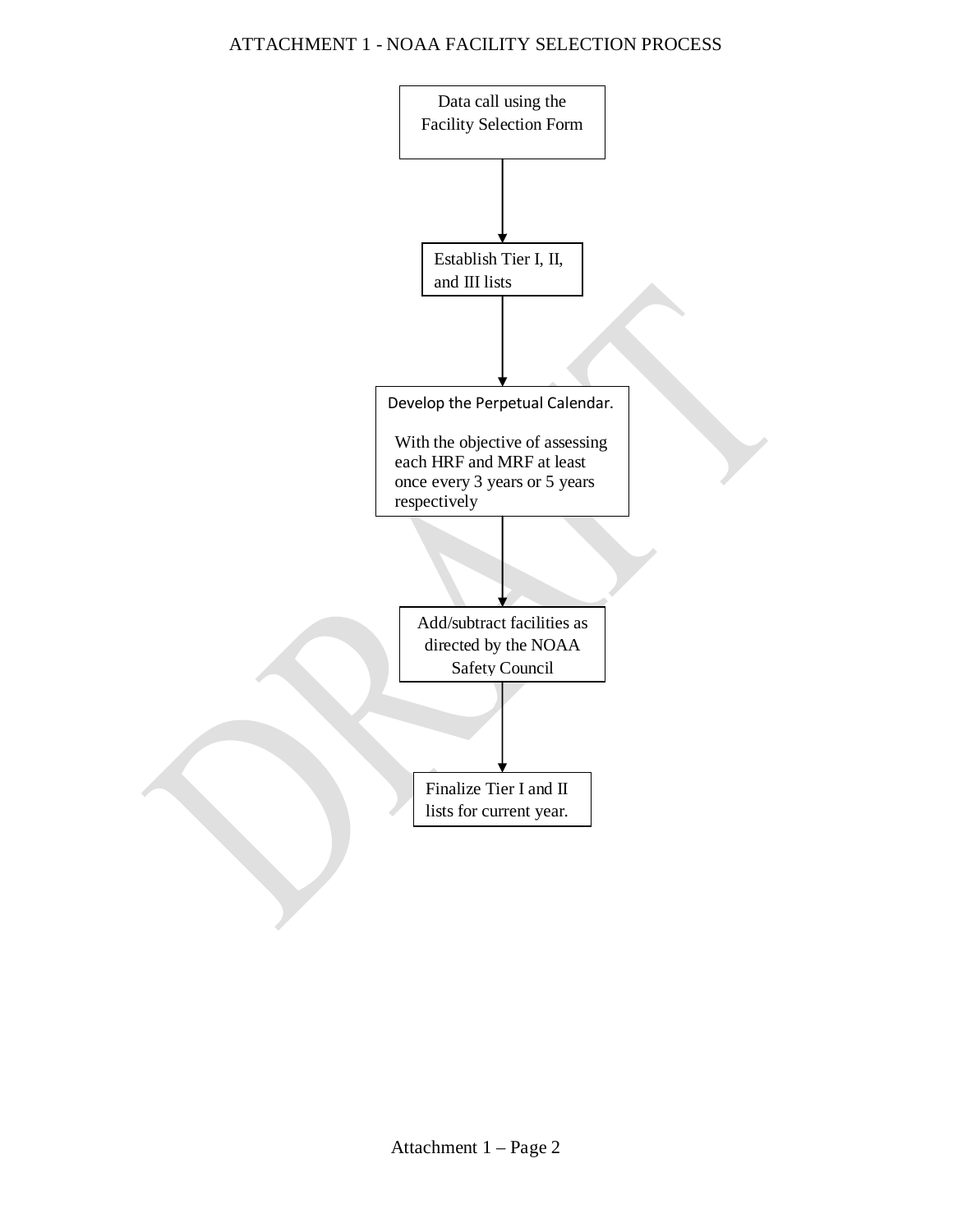The purpose of the NECSAS program is to preserve NOAA resources by identifying gaps in compliance with Environmental, Safety and Occupational Health Regulations.

NECSAS is a risk control tool which investigates problems at an operational level and documents them so they may be viewed and addressed at every level of management. The criteria for selecting facilities to undergo compliance assessment must be attuned to the concerns of different levels of management, clearly express the concerns and address the controls needed to eliminate them at their root causes. The problems found must be corrected by addressing the root causes of the problem; not just the symptom that appears in the system as the problem.

The criteria are chosen not because they are problems; they were chosen because they are ancillary to potential problem sources and they may indicate an elevated potential to create or exacerbate a problem.

There are 3 assessment tiers and are defined as follows:

- a. Tier I On-site assessment performed by an independent  $3^{rd}$  party
- <span id="page-18-0"></span>b. Tier II – On-site assessment performed by qualified NOAA personnel external to the facility
- c. Tier III Off-site assessment using pre-established set of questionnaires

| Question                                                                                                                                                                                                                                                                                                                 | Justification                                                                                                                                                                                                                                                                                                                                                                                                                                           |   | Tier |  |              | Definition/Guidance                                                                                                                                                                                                                                                                                                                                                                                                                                                                                                               |
|--------------------------------------------------------------------------------------------------------------------------------------------------------------------------------------------------------------------------------------------------------------------------------------------------------------------------|---------------------------------------------------------------------------------------------------------------------------------------------------------------------------------------------------------------------------------------------------------------------------------------------------------------------------------------------------------------------------------------------------------------------------------------------------------|---|------|--|--------------|-----------------------------------------------------------------------------------------------------------------------------------------------------------------------------------------------------------------------------------------------------------------------------------------------------------------------------------------------------------------------------------------------------------------------------------------------------------------------------------------------------------------------------------|
|                                                                                                                                                                                                                                                                                                                          |                                                                                                                                                                                                                                                                                                                                                                                                                                                         |   | П    |  | ЛI           |                                                                                                                                                                                                                                                                                                                                                                                                                                                                                                                                   |
| What is the total hazardous waste<br>generated on-site per month on<br>average for the last twenty four<br>$(24)$ months?<br>Equal or greater than 1000<br>a.<br>kilograms (or 2200 pounds).<br>Between 100 kilograms to<br>b.<br>1000 kilograms (or 220 to 2200<br>pounds).<br>Less than 100 kilograms (220)<br>pounds) | If a facility generates enough<br>hazardous waste to require a large<br>or small generator status, they<br>have quantities of hazardous waste<br>which increase their chances of<br>exposing someone to a<br>contaminant or violating RCRA<br>standards. RCRA standards carry<br>fines as well as citations.<br>Conditionally exempt generators have<br>small amounts of hazardous waste and<br>therefore less chance of exposure or<br>violating RCRA. | a | h    |  | $\mathbf{c}$ | In general, a hazardous waste requires contractor support for the<br>management, shipping, and disposal. The hazardous waste<br>quantity can be found in the Department of Transportation (DOT)<br>Uniform Hazardous Waste Manifests.<br>How to calculate the average:<br>Retrieve all DOT Uniform Hazardous Waste Manifests in the<br>a.<br>last 24 months.<br>Tally the total quantity in pounds; and divide the total<br>b.<br>quantity by the number of months that spans from the oldest<br>Manifest to the most recent one. |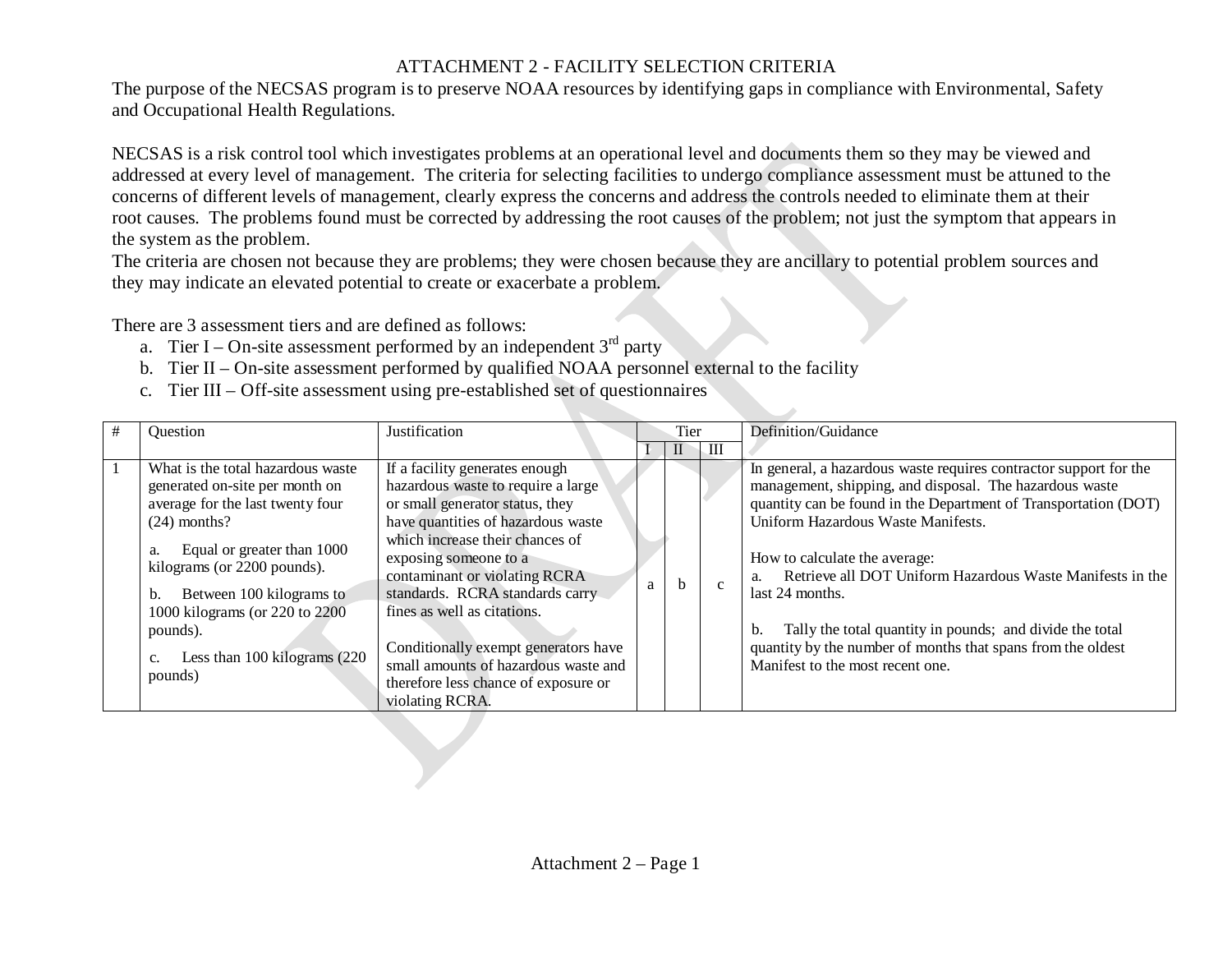|              |                                                                                                                                                                                                                                                                                         |                                                                                                                                                                                                                                           |   |               |                           | Definition/Guidance                                                                                                                                                                                                                                                                                                                                                                                     |  |  |
|--------------|-----------------------------------------------------------------------------------------------------------------------------------------------------------------------------------------------------------------------------------------------------------------------------------------|-------------------------------------------------------------------------------------------------------------------------------------------------------------------------------------------------------------------------------------------|---|---------------|---------------------------|---------------------------------------------------------------------------------------------------------------------------------------------------------------------------------------------------------------------------------------------------------------------------------------------------------------------------------------------------------------------------------------------------------|--|--|
| $\#$         | Question                                                                                                                                                                                                                                                                                | Justification                                                                                                                                                                                                                             |   | Tier          |                           |                                                                                                                                                                                                                                                                                                                                                                                                         |  |  |
| $\mathbf{2}$ | What is the maximum total<br>hazardous waste stored on-site at<br>any given time in the last twenty<br>four $(24)$ months?<br>Greater than 6000 kilograms<br>a.<br>(13200 pounds).<br>Between 1000 to 6000<br>b.<br>kilograms (2200 to 13200 pounds).<br>Less than 1000 kilograms<br>c. | Same as #1                                                                                                                                                                                                                                | a | $\rm II$<br>b | $\rm III$<br>$\mathbf{c}$ | How to determine to the maximum HW stored on-site at any given<br>time?<br>a. Retrieve all DOT Uniform Hazardous Waste Manifest<br>documents,<br>b. Review all manifests; and<br>Select the manifest with the greatest quantity to answer this<br>$C_{\bullet}$<br>question.                                                                                                                            |  |  |
|              | $(2200$ pounds).                                                                                                                                                                                                                                                                        |                                                                                                                                                                                                                                           |   |               |                           |                                                                                                                                                                                                                                                                                                                                                                                                         |  |  |
| 3            | Does the facility use or store<br>chemicals with the following<br>NFPA rating?<br>Hazard code "4" in the Health<br>(blue) or Reactive (yellow) section<br>of the NFPA diamond.<br>b. Hazard code "3" in the Health<br>(blue) or Reactive (yellow) section                               | This criterion separates the<br>toxicity of the materials used. The<br>most toxic materials give the<br>greatest concerns<br>Storage quantities increase or decrease<br>the potential for a release and<br>exposure to a person to occur. | a | $\mathbf b$   | $\mathbf{C}$              | NFPA rating is created by the National<br>Fire<br>Hazard<br>Fire Protection Association. This is<br>commonly known as the NFPA<br>Health<br>Reactivity<br>Hazard<br>Hazard<br>diamond label typically affixed to all<br>chemical packaging or container. This<br>label is divided into 4 distinct<br>Special<br>Hazard<br>categories:<br>The degree of hazard in all categories is rated by NFPA with a |  |  |
|              | of the NFPA diamond.<br>Hazard code less than "3" in<br>$\mathbf{c}$ .<br>the Health (blue) or Reactive<br>(yellow) section of the NFPA<br>diamond.                                                                                                                                     |                                                                                                                                                                                                                                           |   |               |                           | scale that goes from 0 to 4.<br>$0 =$ Minimal<br>$1 = S$ light<br>$2 = \text{Moderate}$<br>$3 =$ Serious<br>$4 =$ Extreme                                                                                                                                                                                                                                                                               |  |  |
|              |                                                                                                                                                                                                                                                                                         |                                                                                                                                                                                                                                           |   |               |                           |                                                                                                                                                                                                                                                                                                                                                                                                         |  |  |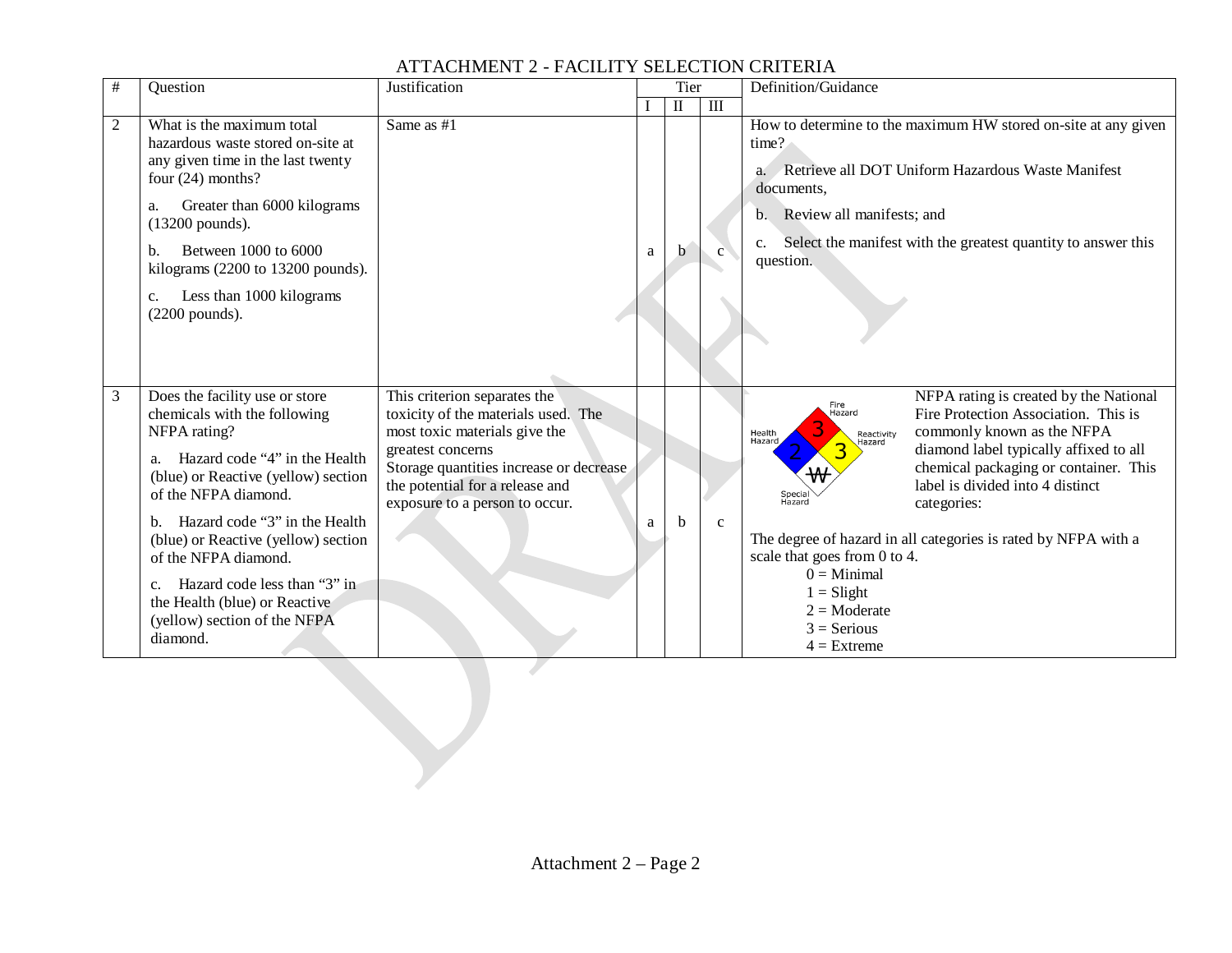#### # Question Justification Tier Definition/Guidance  $I \parallel II \parallel III$ 4 Does the facility operate a biosafety laboratory at the following level? a. Level 4. b. Level 3. c. Level 2. d. Level 1. e. No Bio-safety laboratory. A facility that operates a lab with a higher bio-safety level will more likely encounter a higher probability of exposure or safety risk to NOAA employees. a, b c,  $\begin{array}{c} \mathsf{c}, \\ \mathsf{d} \end{array}$  e Based on definitions from the Biosafety in Microbiological and Biomedical Laboratories (BMBL) manual by CDC and NIH,  $5<sup>th</sup>$ edition, 2007. **Bio-safety Level 4** (BSL-4) is required for work with dangerous and exotic agents that pose a high individual risk of lifethreatening disease, aerosol transmission, or related agent with unknown risk of transmission. **Bio-safety Level 3** (BSL-3) is applicable to clinical, diagnostic, teaching, research, or production facilities where work is performed with indigenous or exotic agents that may cause serious or potentially lethal disease through inhalation route exposure. **Bio-safety Level 2** (BSL-2) is similar to BSL 1 and is suitable for work involving agents that pose moderate hazards to personnel and the environment. It differs from BSL-1 in that 1) laboratory personnel have specific training in handling pathogenic agents and are supervised by scientists competent in handling infectious agents and associated procedures; 2) access to the laboratory is restricted when work is being conducted; and 3) all procedures in which infectious aerosols or splashes may be created are conducted in biological safety cabinets or other physical containment equipment. **Bio-safety Level 1 (BSL-1)** is suitable for work involving wellcharacterized agents not known to consistently cause disease in immune competent adult humans, and present minimal potential hazard to laboratory personnel and the environment. The laboratory is not necessarily separated from the general traffic patterns in the building. Work is typically conducted on open bench tops using standard microbiological practices. Special containment equipment or facility design is not required, but may be used as determined by appropriate risk assessment. 5 Does your facility have one of the following permits: a. NPDES permit for a discharge from an area where industrial operations are carried out or have limits for specific A required emission permit of any media (e.g., soil, water, or air) is indicative of required regulatory oversight. The level of complexity in the permitting process depends on the a, c b, d, f e, g, h **NPDES -** National Pollutant Discharge Elimination System. **Non-Attainment Zone** is an area designated by EPA that does not meet federal air-quality standards. **TSS** - Total Suspended Solids. TSS is listed as [a conventional](http://en.wikipedia.org/wiki/Conventional_pollutant)  [pollutant](http://en.wikipedia.org/wiki/Conventional_pollutant) in the U.S[. Clean Water Act.](http://en.wikipedia.org/wiki/Clean_Water_Act) It is a [water quality](http://en.wikipedia.org/wiki/Water_quality)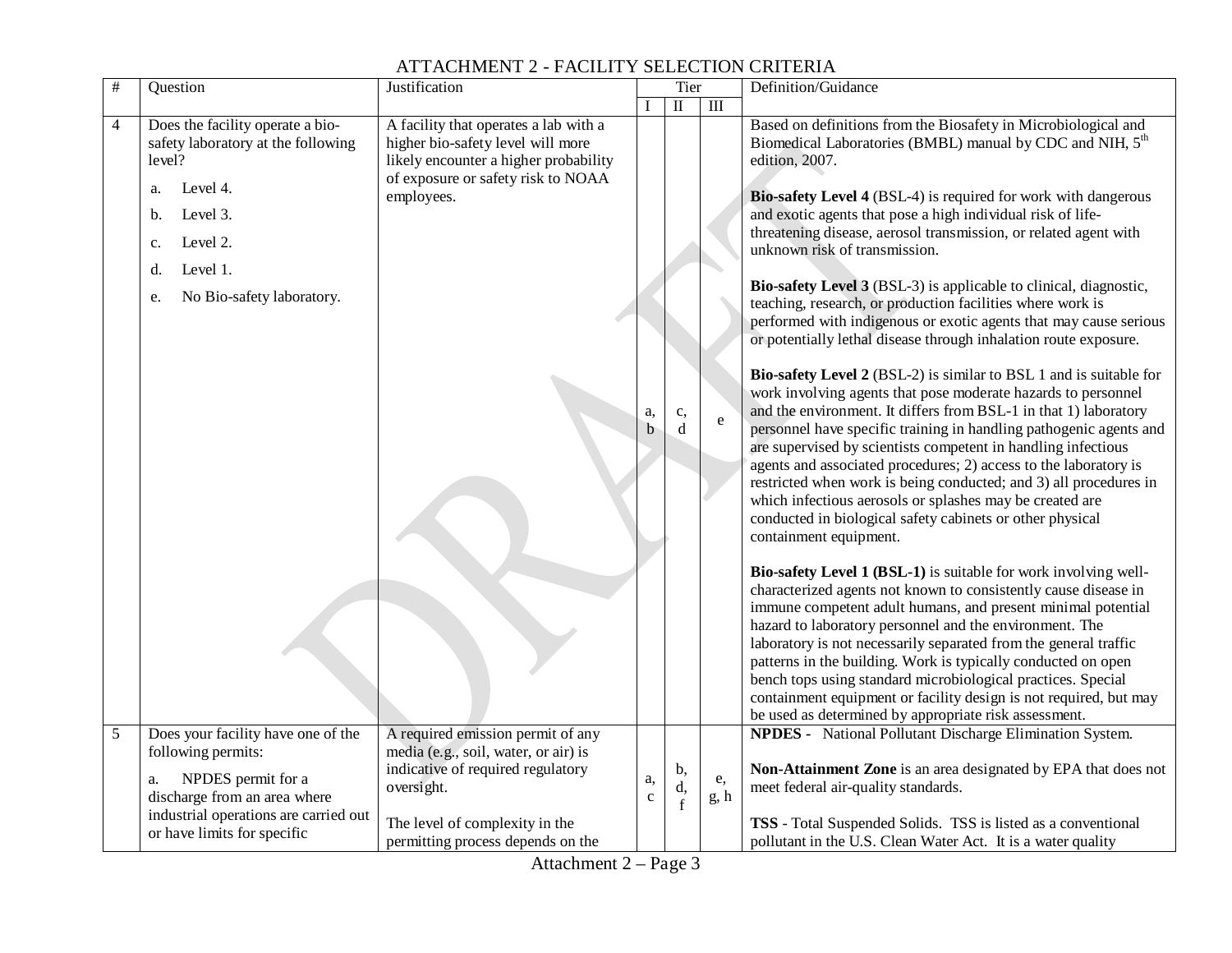| # | Question                                                                                                                                                                                                                                                                                                     | Justification                                                                                                                                   | Tier         |           | Definition/Guidance                       |
|---|--------------------------------------------------------------------------------------------------------------------------------------------------------------------------------------------------------------------------------------------------------------------------------------------------------------|-------------------------------------------------------------------------------------------------------------------------------------------------|--------------|-----------|-------------------------------------------|
|   |                                                                                                                                                                                                                                                                                                              |                                                                                                                                                 | $\mathbf{I}$ | $\rm III$ |                                           |
|   | contaminants in the outflow.<br>NPDES permit for a<br>b.<br>discharge from an area where<br>research and development<br>operations are carried out or have<br>TSS as the only contaminant<br>measured.<br>Air emission permit that<br>c.<br>requires sampling of effluent.<br>Air emission permit that<br>d. | nature and location of<br>operations/activities.<br>Assessment is performed for certain<br>types of permits to ensure regulatory<br>compliance. |              |           | measurement expressed in milligram/liter. |
|   | requires calculation of effluent.<br>Air emissions permit because<br>e.<br>of location in a non attainment<br>zone.                                                                                                                                                                                          |                                                                                                                                                 |              |           |                                           |
|   | Other environmental permit<br>for industrial activities (e.g.,<br>sandblasting, chipping, welding,<br>and etc) which include measuring<br>of effluent.                                                                                                                                                       |                                                                                                                                                 |              |           |                                           |
|   | Other environmental permit<br>g.<br>for non-industrial activities which<br>does not include measuring of<br>effluent.<br>None<br>h.                                                                                                                                                                          |                                                                                                                                                 |              |           |                                           |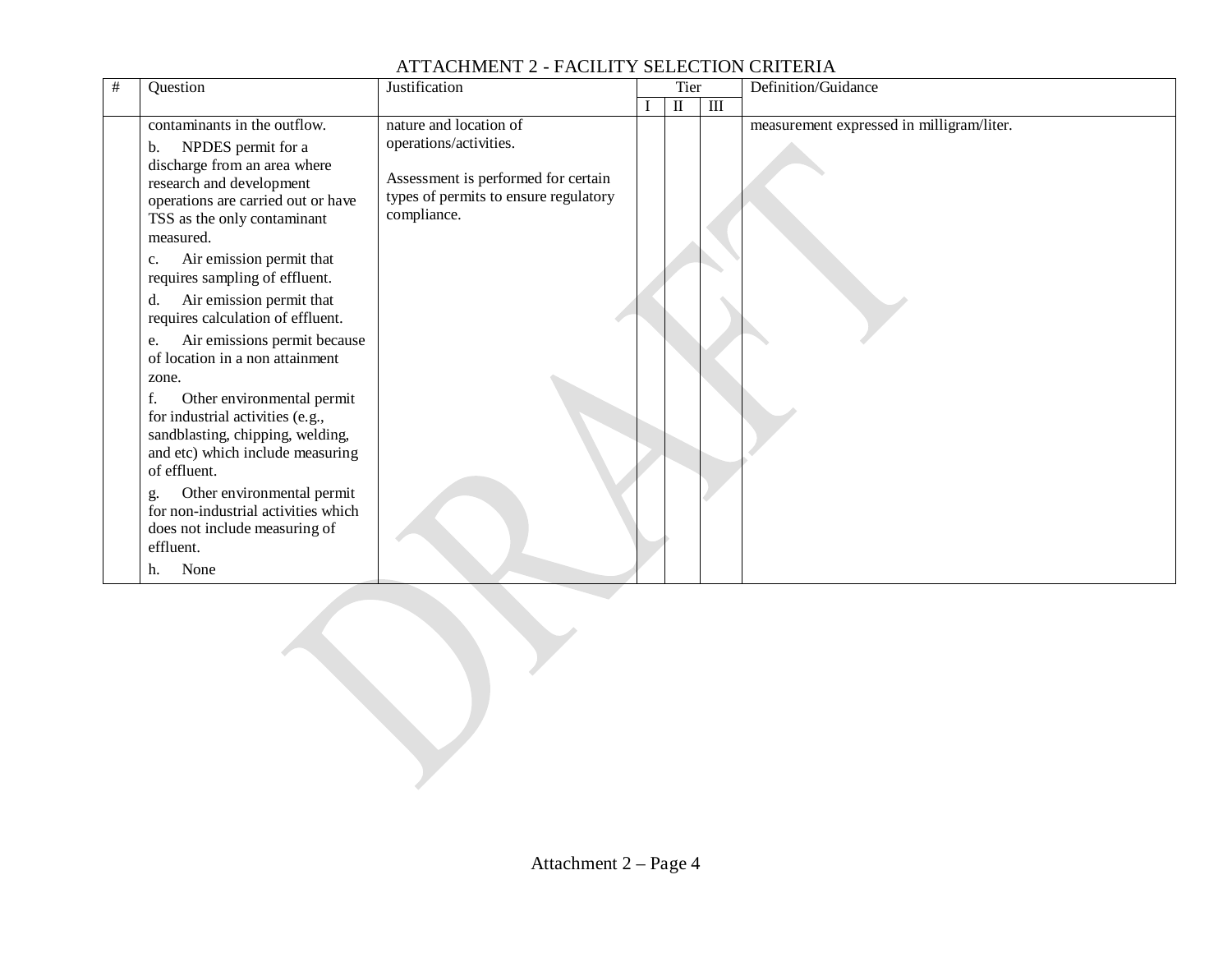|   |                                                                                                                                                                                                                                                                                                                          |                                                                                                                                                                                                |   |                            |                                  | Definition/Guidance                                                                                                                                                                                                                                                                                                                                                                                                                                                                                                                                                                                                                                                                                                                                                                                                                                                                                                                                                             |
|---|--------------------------------------------------------------------------------------------------------------------------------------------------------------------------------------------------------------------------------------------------------------------------------------------------------------------------|------------------------------------------------------------------------------------------------------------------------------------------------------------------------------------------------|---|----------------------------|----------------------------------|---------------------------------------------------------------------------------------------------------------------------------------------------------------------------------------------------------------------------------------------------------------------------------------------------------------------------------------------------------------------------------------------------------------------------------------------------------------------------------------------------------------------------------------------------------------------------------------------------------------------------------------------------------------------------------------------------------------------------------------------------------------------------------------------------------------------------------------------------------------------------------------------------------------------------------------------------------------------------------|
| # | Question                                                                                                                                                                                                                                                                                                                 | Justification                                                                                                                                                                                  |   | Tier                       |                                  |                                                                                                                                                                                                                                                                                                                                                                                                                                                                                                                                                                                                                                                                                                                                                                                                                                                                                                                                                                                 |
|   |                                                                                                                                                                                                                                                                                                                          |                                                                                                                                                                                                |   | $\mathop{\rm II}\nolimits$ | $\mathop{\mathrm{III}}\nolimits$ |                                                                                                                                                                                                                                                                                                                                                                                                                                                                                                                                                                                                                                                                                                                                                                                                                                                                                                                                                                                 |
| 6 | Does the facility conduct the<br>following activities?<br>Routine overhaul,<br>a.<br>maintenance, and dockside repair<br>of NOAA ships or NOAA aircraft.<br>Routine loading, repair and<br>b.<br>maintenance of small boat<br>(watercraft under 300 gross tons).<br>None of the above.<br>c.                             | Dockside activities represent some<br>level of safety risk.<br>The risk level various depending on<br>the nature of the operations and the<br>tools used to complete such tasks.               |   | h                          |                                  | Loading is defined as activities that require the use of derricks,<br>cranes, or block and tackle rigs to move equipment or cargo from<br>the docks.<br>Repair and maintenance operations are defined as engine<br>work, machining and installation of deck hardware or equipment,<br>or repair of hull, bulkhead or deck structures is routinely<br>performed at these locations by NOAA or contract personnel<br>assigned to the station.<br>Small boat is defined in NAO 209-125 to include every<br>description of watercraft less than 300 gross tons capable of<br>being used as a means of transportation of person on water.<br>Additionally, the term "Small Boat" includes boats leased,<br>loaned, bare boat chartered (also referred to as demise<br>chartered), or operated under any cooperative agreement with<br>other government agencies, universities, or scientific<br>organizations by or from NOAA, but does not include boats<br>time chartered by NOAA. |
|   | Does the facility have a Spill<br>Prevention, Control, and<br>Countermeasure Plan (SPCC) for<br>petroleum products?<br>Yes with greater than 10,000<br>a.<br>gallons in total storage capacity.<br>Yes with storage capacity<br>b.<br>between 1320 and 10,000 gallons.<br>No SPCC plan or has a SPCC<br>c.<br><b>BMP</b> | Environmental regulatory<br>requirements various depending on the<br>total quantity of storage capacity for<br>petroleum products and the facility<br>location in relation to navigable water. | a | <sub>b</sub>               | $\mathbf{c}$                     | Petroleum products include gasoline, diesel, heating oil, and<br>lubricants.<br>SPCC BMP. The Spill Prevention, Control and Countermeasure<br>Best Management Plan (SPCC BMP) is not required by regulatory<br>agency; however, it is deemed as a good management plan to have<br>it in place to deal with petroleum spill.                                                                                                                                                                                                                                                                                                                                                                                                                                                                                                                                                                                                                                                     |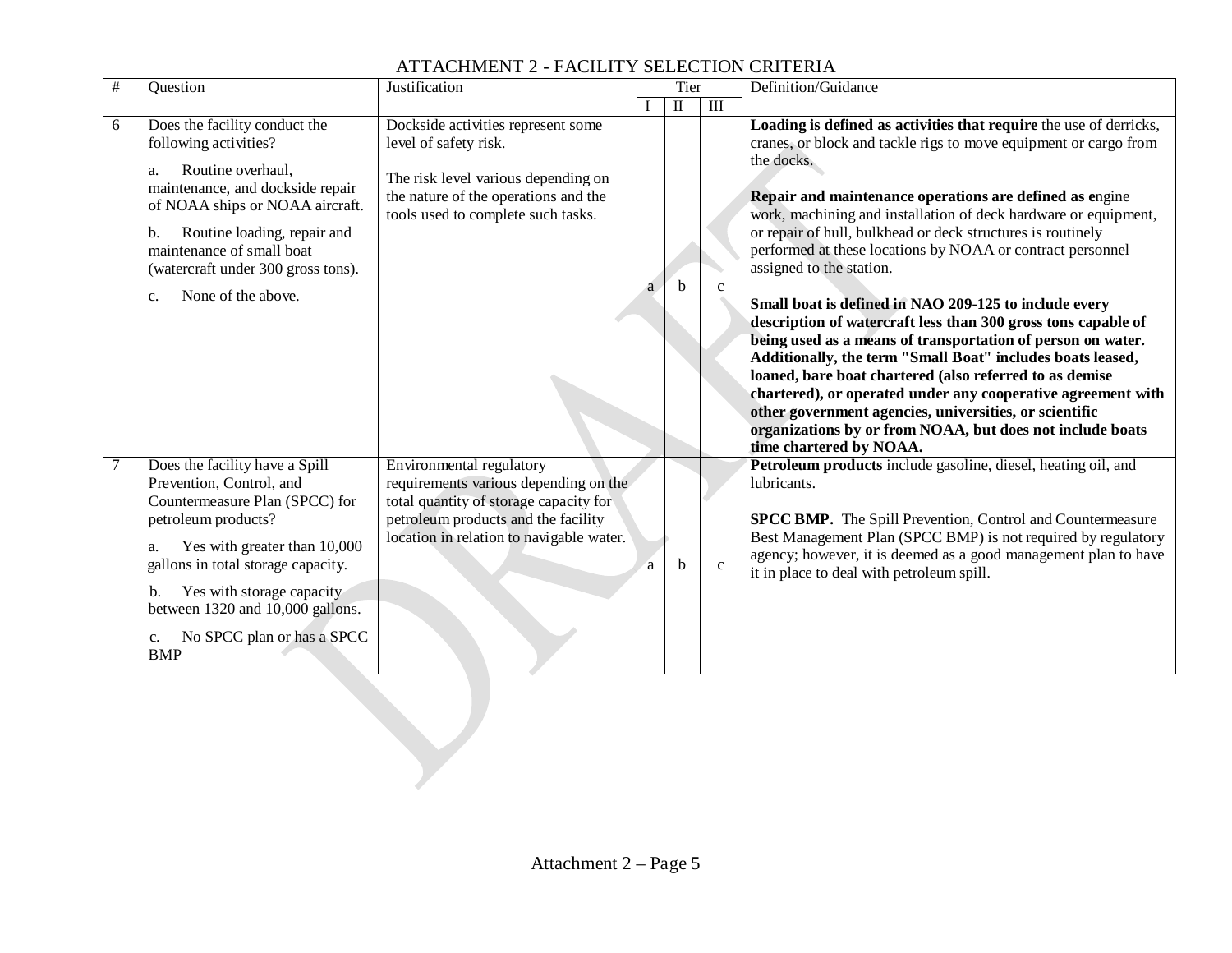|   | Question                                                                                                                                               | Justification                                                                                                     |    | Tier |   | Definition/Guidance                                                                                                                                                                                                                                                                                                                             |
|---|--------------------------------------------------------------------------------------------------------------------------------------------------------|-------------------------------------------------------------------------------------------------------------------|----|------|---|-------------------------------------------------------------------------------------------------------------------------------------------------------------------------------------------------------------------------------------------------------------------------------------------------------------------------------------------------|
|   |                                                                                                                                                        |                                                                                                                   |    |      | Ш |                                                                                                                                                                                                                                                                                                                                                 |
| 8 | Does the facility have warehouse<br>operations requiring the use of the<br>following material handling<br>equipment (check all applicable<br>answers)? | The risk level various depending on<br>the nature of the operations and the<br>tools used to complete such tasks. |    |      |   | <b>Powered industrial truck</b> (PIT) is a mobile, power-driven vehicle<br>used to carry, push, pull, lift or stack material. The definition for<br>PIT applies to fork trucks, tractors, platform lift trucks, motorized<br>hand trucks, and other specialized industrial trucks powered by<br>electric motors or internal combustion engines. |
|   | a. Powered Industrial Trucks<br>b. Overhead cranes<br>c. Pallet jacks<br>d. No warehouse operation or no                                               |                                                                                                                   | a. |      |   | <b>Overhead crane</b> means a crane with a movable bridge carrying a<br>movable or fixed hoisting mechanism and traveling on an<br>overhead fixed runway structure. A crane may be installed on a<br>track and moves across the room with the hoist also moves side by<br>side across the room. It may be fixed to the floor and has an arm     |
|   | equipment required                                                                                                                                     |                                                                                                                   |    |      |   | that moves in a semi-circle with a hoist on it (e.g., Jib Crane).<br>This term includes mobile crane that may be mounted on truck,<br>track-hoe, or rubber wheeled vehicles.<br>Pallet jack means a hand-propelled wheeled platform, equipped<br>with a mechanical hydraulic lifting device for moving palletized                               |
|   |                                                                                                                                                        |                                                                                                                   |    |      |   | unit loads                                                                                                                                                                                                                                                                                                                                      |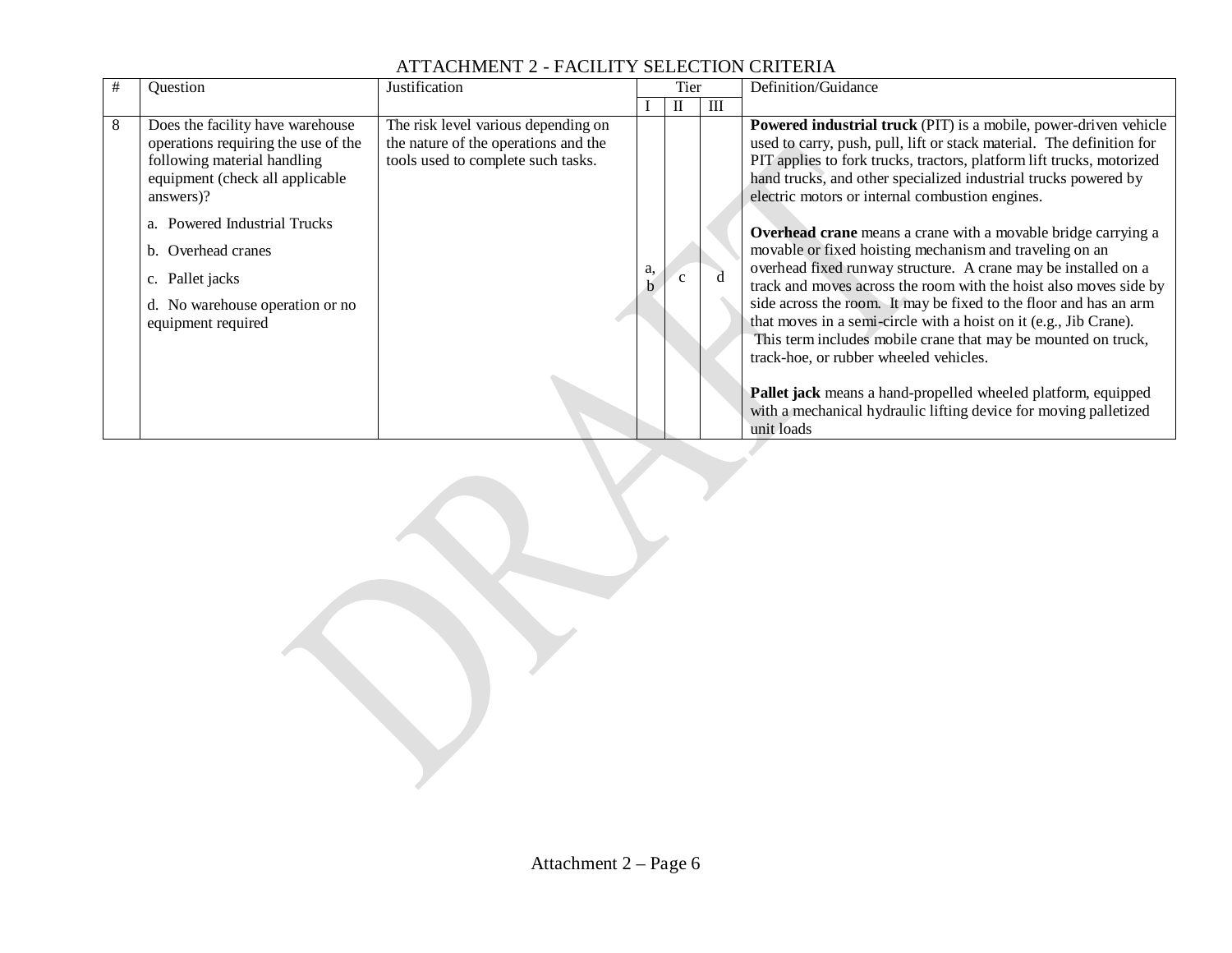### ATTACHMENT 3 - NOAA ENVIRONMENTAL AND SAFETY ASSESSMENT PROTOCOLS

<span id="page-24-0"></span>The evaluation methodology used to conduct compliance assistance service(s) through the NECSAS Program incorporates a library of over 50 EH&S media-based protocols compiled in the references, *The Environmental Assessment and Management (TEAM) Guide* and its associated supplements for OSHA and State regulations. These protocols have been specifically developed for Federal agency use by ACOE-CERL which also provides continuous, on-line maintenance and updating of the coded regulatory material in an electronic catalogue format. The following list(s) identify these EH&S protocols along with the established codes (abbreviations in parenthesis).

Environmental assessment protocols:

- 1 Air Emissions (AE)
- 2 Cultural Resources Management (CR)
- 3 Hazardous Materials Management (HM)
- 4 Hazardous Waste Management (HW)
- 5 Natural Resources Management (NR)
- 6 Other Environmental Issues (related to)
	- Federally-funded construction project impacts (O1)
	- Noise pollution (O2)
	- Site restoration (O3)
	- Pollution prevention (O4)
	- Program management (O5)
	- Environmental Management System (O6)
- 7 Pesticide Management (PM)
- 8 Petroleum, Oil and Lubricant Management (PO)
- 9 Solid Waste Management (SO)
- 10 Storage Tank Management (ST)
- 11 Toxic Substances Management (related to)
	- Polychlorinated biphenyls (T1)
	- Asbestos (T2)
	- Radon (T3)
	- Lead-base paint (T4)
- 12 Wastewater Management (WA)
- 13 Water Quality Management (WQ)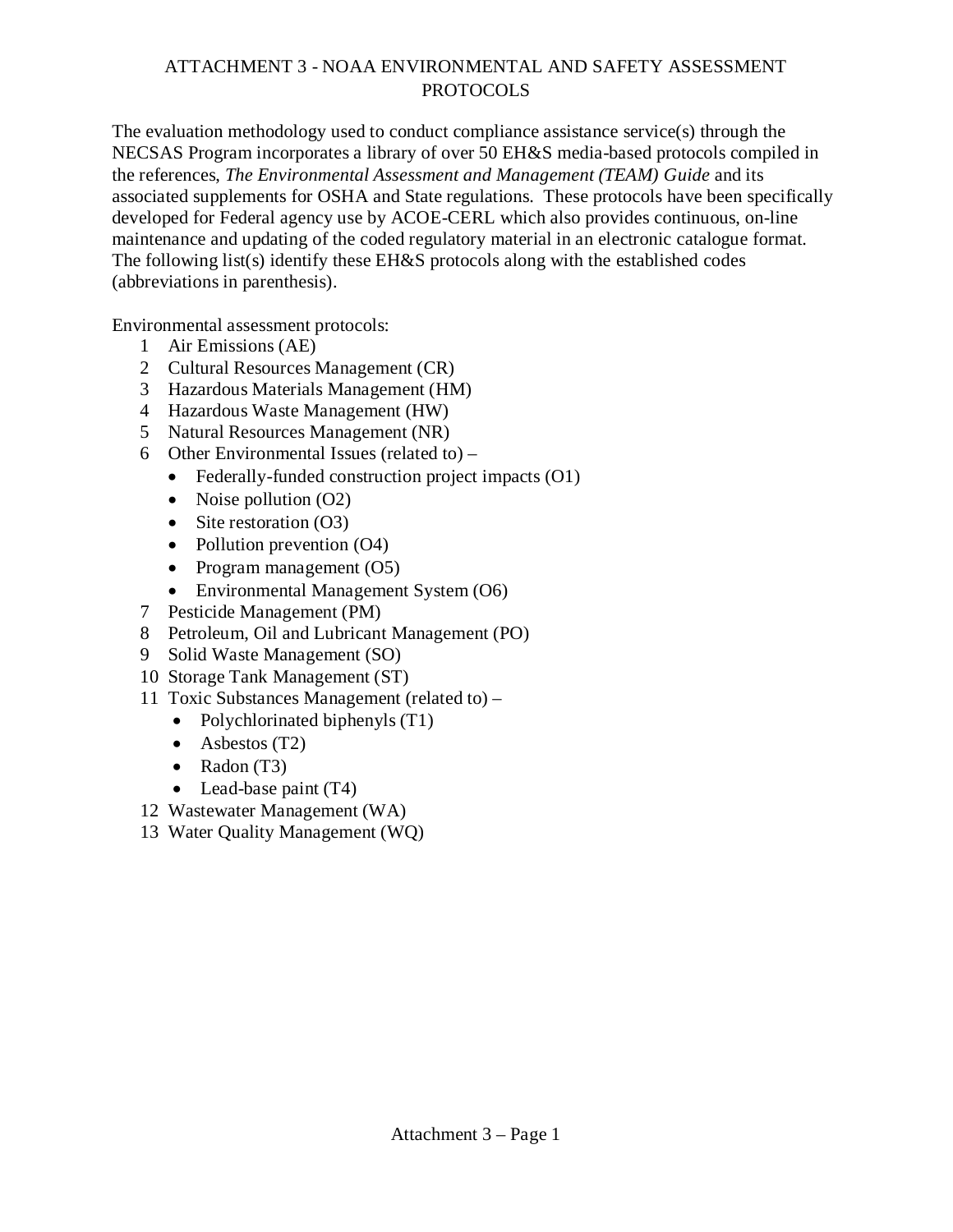### ATTACHMENT 3 - NOAA ENVIRONMENTAL AND SAFETY ASSESSMENT **PROTOCOLS**

The listing of the media-based occupational health and safety protocols is much larger in comparison

Occupational Health assessment protocols:

- 1 Basic Program Elements (BE)<br>2 Exposure/Medical Records (R
- Exposure/Medical Records (RK)
- 3 Hazardous Communication (HC)
- 4 Personal Protective Equipment (PE)
- 5 Occupational Noise Exposure (NO)
- 6 Ionizing Radiation (IR)
- 7 Non-ionizing Radiation (NR)
- 8 Ventilation (VN)
- 9 Spray Finishing (SF)
- 10 Dip Tanks (DT)
- 11 Air Contaminants (AC)
- 12 Asbestos (AS)
- 13 Lead (PB)
- 14 Cadmium (CD)
- 15 Benzene (BZ)
- 16 Ethylene Chloride (MC)
- 17 Bloodborne Pathogens (BP)
- 18 Emergency Response (to hazardous substance[s] releases) (ER)
- 19 Sanitation (SN)
- 20 Ergonomics (EG)
- 21 General Construction Concerns (CG)
- 22 Asbestos (Construction) (CA)
- 23 Lead (Construction) (CL)

Safety assessment protocols:

- 1 Basic Program Elements (BA)
- 2 Illness/Injury Reporting (LG)
- 3 Personal Protective Equipment (SP)
- 4 Walking-working Surfaces (WS)
- 5 Means of Egress (ME)
- 6 Hazardous Materials (HZ)
- 7 Accident Prevention Signs and Tags (AP)<br>8 Permit-required Confined Spaces (PS)
- 8 Permit-required Confined Spaces (PS)
- 9 Lockout/Tagout (LT)
- 10 Fire Protection (FP)
- 11 Materials Handling and Storage (MS)
- 12 Machinery/Machine Guarding (MG)
- 13 Hand/Portable Powered Tools and Other Hand-held Equipment (HT)
- 14 Welding, Cutting and Brazing (WL)
- 15 Safety-related Work Practices (W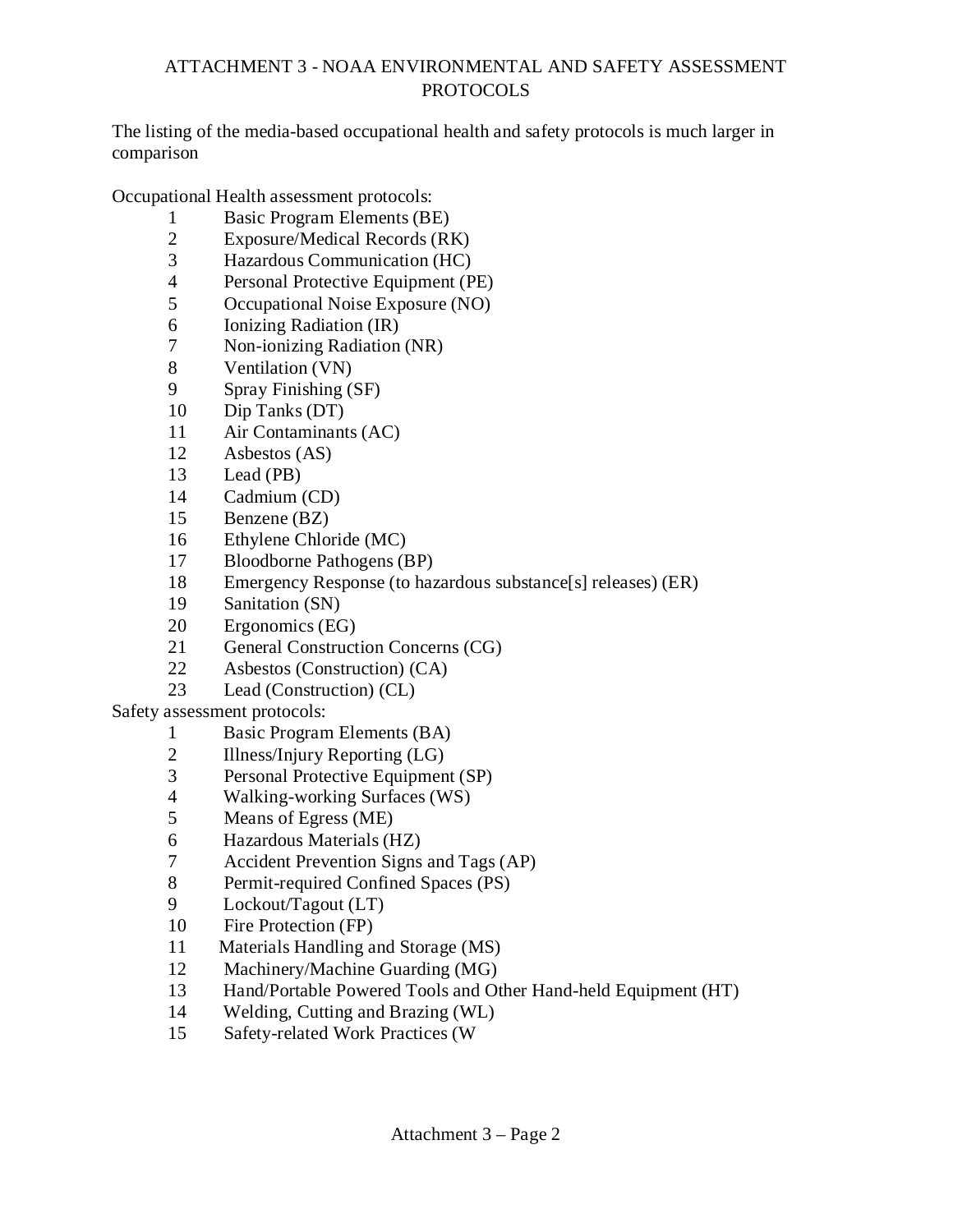<span id="page-26-0"></span>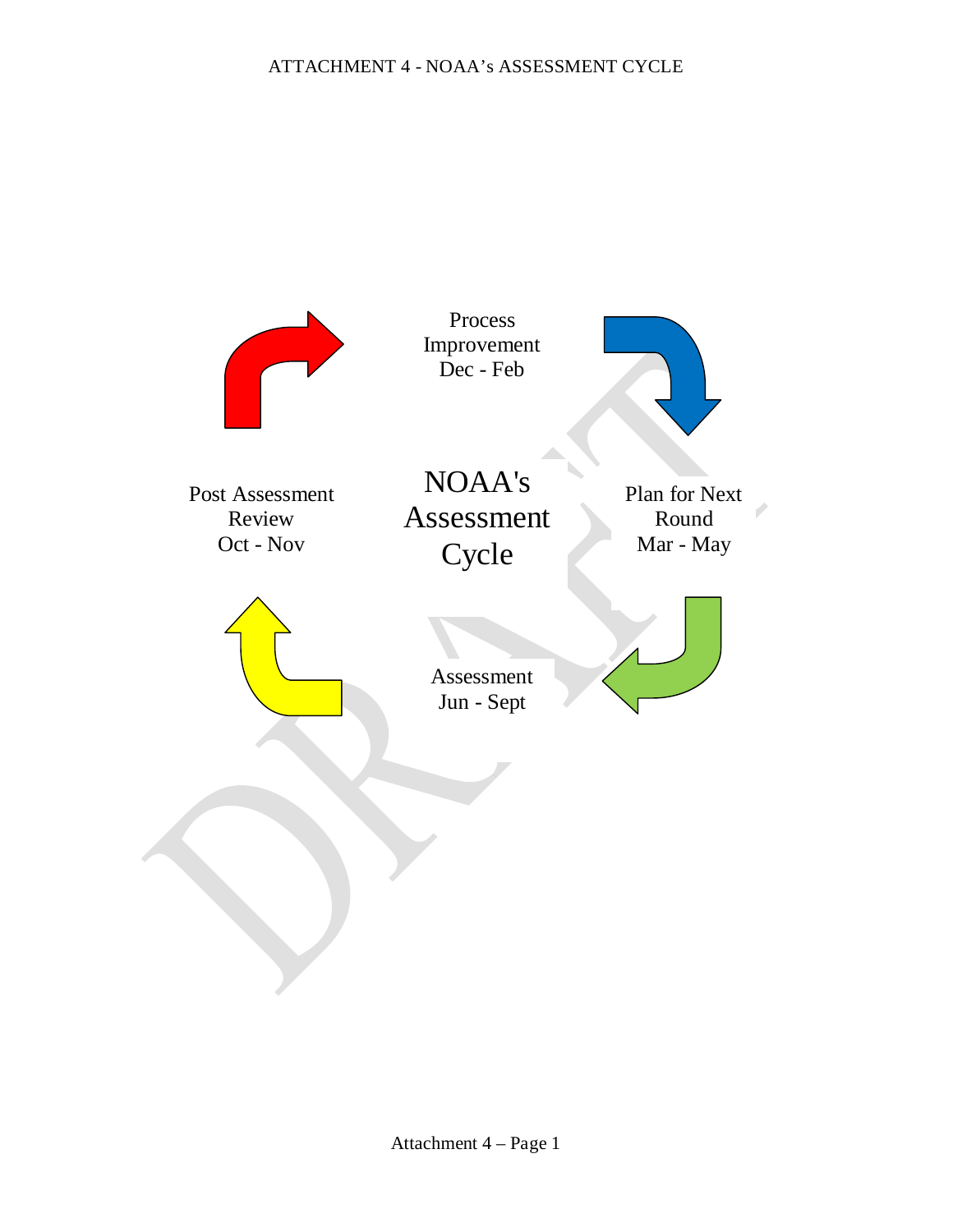#### ATTACHMENT 5 – TIER III QUESTIONNAIRE

<span id="page-27-0"></span>

| <b>Assessor Name:</b> |        |     | Date: |  |
|-----------------------|--------|-----|-------|--|
| Office:               |        |     |       |  |
| POC:                  | Email: |     |       |  |
| <b>Phone:</b>         | Fax:   |     |       |  |
| <b>Facility Name:</b> |        |     | Date: |  |
| <b>Address:</b>       | City:  | ST: | Zip:  |  |
| POC:                  | Email: |     |       |  |
| <b>Phone:</b>         | Fax:   |     |       |  |

NOTE: The purpose of this questionnaire is to survey Tier III facilities to ensure compliance with regulatory requirements. Additionally, this survey may be used to determine if any changes in the facility operations or expansion that would warrant a change in the facility status to a Tier I or Tier II assessment level.

Begin the Tier III assessment by reviewing the previously completed Facility Selection Criteria form [\(Attachment 2\)](#page-18-0) with the facility.

| <b>QUESTION</b>                                                                  | Y | $\mathbf N$ | <b>NA</b> | <b>Comment</b> |
|----------------------------------------------------------------------------------|---|-------------|-----------|----------------|
| 1. GENERAL                                                                       |   |             |           |                |
| 1.1. During the review of the previously completed Facility Selection Criteria   |   |             |           |                |
| form (Attachment 2), are there any changes made in the facility's response       |   |             |           |                |
| that would require a change in status to a Tier I or II level?                   |   |             |           |                |
| 1.2. Is NOAA the primary tenant at this location?                                |   |             |           |                |
| 1.3. Who is responsible for the operation, maintenance, and repairs of this      |   |             |           |                |
| facility?                                                                        |   |             |           |                |
| 2. SAFETY & HEALTH PROGRAM                                                       |   |             |           |                |
| 2.1. Does the facility use hazardous chemicals (e.g., solvents, paints, cleaning |   |             |           |                |
| supplies, and etc.)?                                                             |   |             |           |                |
| 2.1a. If yes, does the facility have a Hazard Communication Plan?                |   |             |           |                |
| 2.2. Does the facility have an Occupant Emergency Plan?                          |   |             |           |                |
| 2.2a. If yes, has the facility conducted an evacuation and shelter in-place      |   |             |           |                |
| drills within the past year (DOC requirement)?                                   |   |             |           |                |
| 2.3. For facility with 10 or more individuals, does the facility have a safety   |   |             |           |                |
| bulletin board? If yes, does the facility post the following information:        |   |             |           |                |
| 2.3a. The OSHA 3165 "Job Safety and Health: It's the Law!" poster?               |   |             |           |                |
| 2.3b. Report of Unsafe or Unhealthful Working Conditions forms                   |   |             |           |                |
| (CD351).                                                                         |   |             |           |                |
| 2.3c. The "Occupational Safety and Health Protection for NOAA                    |   |             |           |                |
| Department of Commerce Employees" poster.                                        |   |             |           |                |
| 2.4. For facility with 10 or more individuals, does the facility maintain OSHA   |   |             |           |                |
| 300 program records (i.e., log of work related injuries and illnesses)?          |   |             |           |                |
| 2.5. Has the facility been conducting the monthly supervisor safety              |   |             |           |                |
| inspections?                                                                     |   |             |           |                |
| 2.5a. If yes, were there any issues and have they been resolved?                 |   |             |           |                |
| 2.6. Has the facility been conducting the annual safety procedures review        |   |             |           |                |
| and/or safety inspections?                                                       |   |             |           |                |
| 2.6a. If yes, were there any issues?                                             |   |             |           |                |
| 2.6b. Have the issues been resolved?                                             |   |             |           |                |
| 3. ENVIRONMENTAL COMPLIANCE PROGRAM                                              |   |             |           |                |
| 3.1. Does the facility manage used oil?                                          |   |             |           |                |
| If yes, how? (provide details in the comment column)                             |   |             |           |                |
| 3.2. Does the facility manage spent batteries?                                   |   |             |           |                |
| If yes, how? (provide details in the comment column)                             |   |             |           |                |
| 3.3. Does the facility manage spent fluorescent light bulbs?                     |   |             |           |                |
| If yes, how? (provide details in the comment column)                             |   |             |           |                |
| 3.4. Does the facility manage its used electronic components (e.g., computers,   |   |             |           |                |
| monitors, IC boards, printers, and etc.)?                                        |   |             |           |                |
| If yes, how? (provide details in the comment column)                             |   |             |           |                |

Submit a completed copy to the NECSAS PM within 10 working days after completion.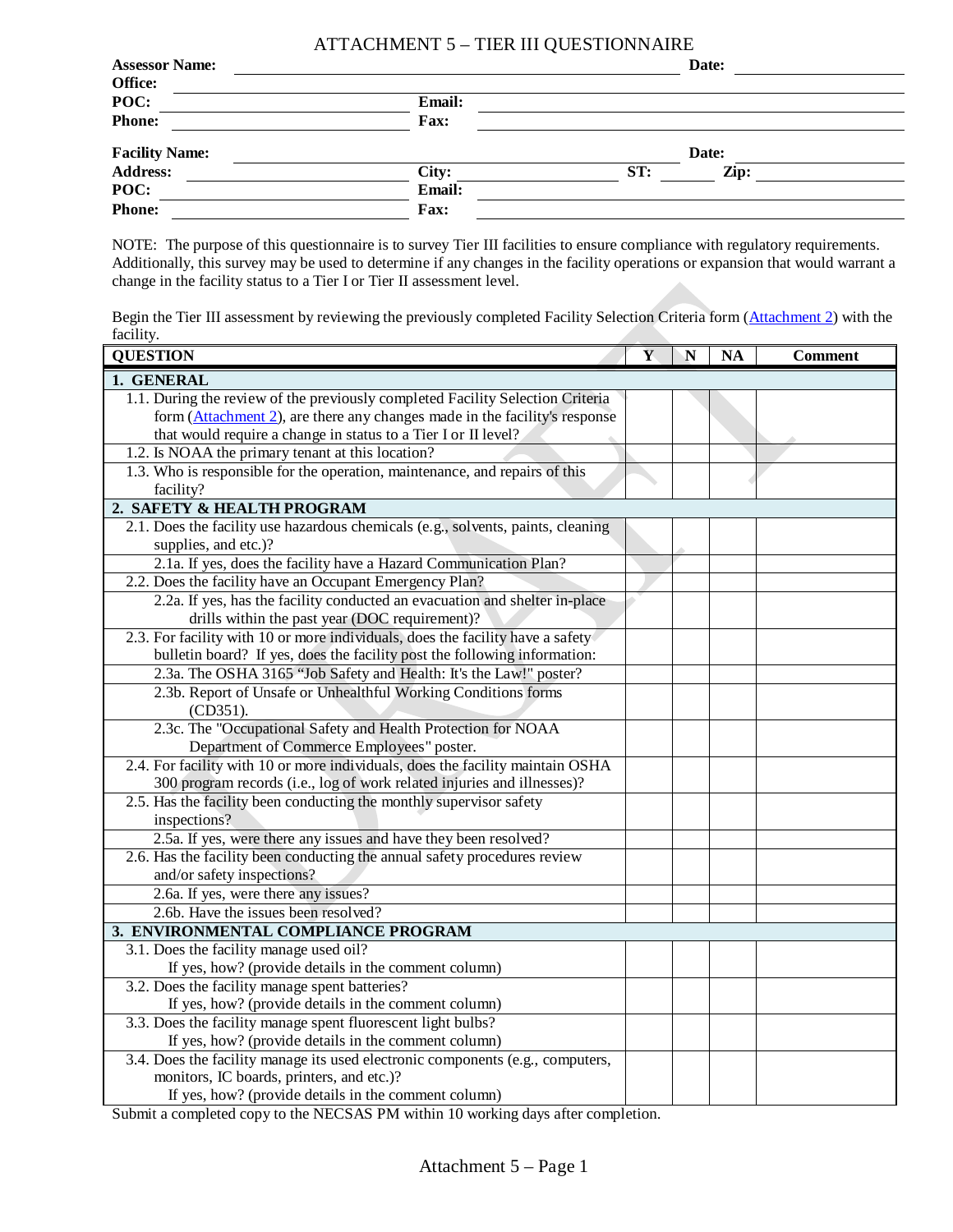#### ATTACHMENT 6 – ASSESSMENT TEAM QUALIFICATIONS

<span id="page-28-0"></span>The assessment team will consist of a team leader, assessors, and technicians, with the number of team members and composition of the team dependent on the size and complexity of the facility to be audited. In addition to the qualifications for individual team members listed below, the overall team must have experience in all media areas relevant to the facility being audited.

Team leader qualifications: A minimum of 10 years experience in environmental compliance or occupational health and safety, with at least 5 years experience in conducting EH&S assessments. At least a 4-year degree in a scientific discipline (e.g., general science/engineering, geology, chemistry, biology, or industrial hygiene). Courses or certified professional training in EH&S assessments may substitute for up to 2 years of the assessment experience requirement. Demonstrated project management experience, to include team coordination, scheduling, and budgeting. Demonstrated knowledge of Federal, state and local regulations relevant to the facility. Familiarity with the EPA and OSHA audit protocol.

Assessor qualifications: A minimum of 5 years experience in environmental compliance or occupational health and safety, with at least 2 years experience in conducting EH&S assessments. At least a 4-year degree in a scientific discipline (e.g., general science/engineering, geology, chemistry, biology, or industrial hygiene). Courses or certified professional training in EH&S assessments may substitute for up to 1 years of the assessment experience requirement. Demonstrated knowledge of Federal, state and local regulations relevant to the facility. Familiarity with the EPA and OSHA audit protocol.

Technician qualifications: A minimum of 2-years experience in environmental compliance or occupational health and safety. At least a 2-year degree in a scientific discipline (e.g., general science/engineering, geology, chemistry, biology, or industrial hygiene). Courses or certified professional training in EH&S assessments may substitute for up to 1 year of the assessment experience requirement.

All assessors must complete a 8-hour training course on the NECSAS program or have completed a NOAA assessment within the last 2 years. The NECSAS training course shall cover the following topics:

- **NOAAs Environmental Compliance and Safety Assessment System (NECSAS) Overview**
- **NECSAS Statistics**
- **NECSAS Process**
- **Regulatory Overview**

Day 1 - Morning Day 1 - Afternoon

- **Root Cause Analysis**
- **Determining a Risk Assessment Code (RAC)**
- **Assessment Manager Overview**
- **Assessment Manager Functionality**
- **Practical Exercises**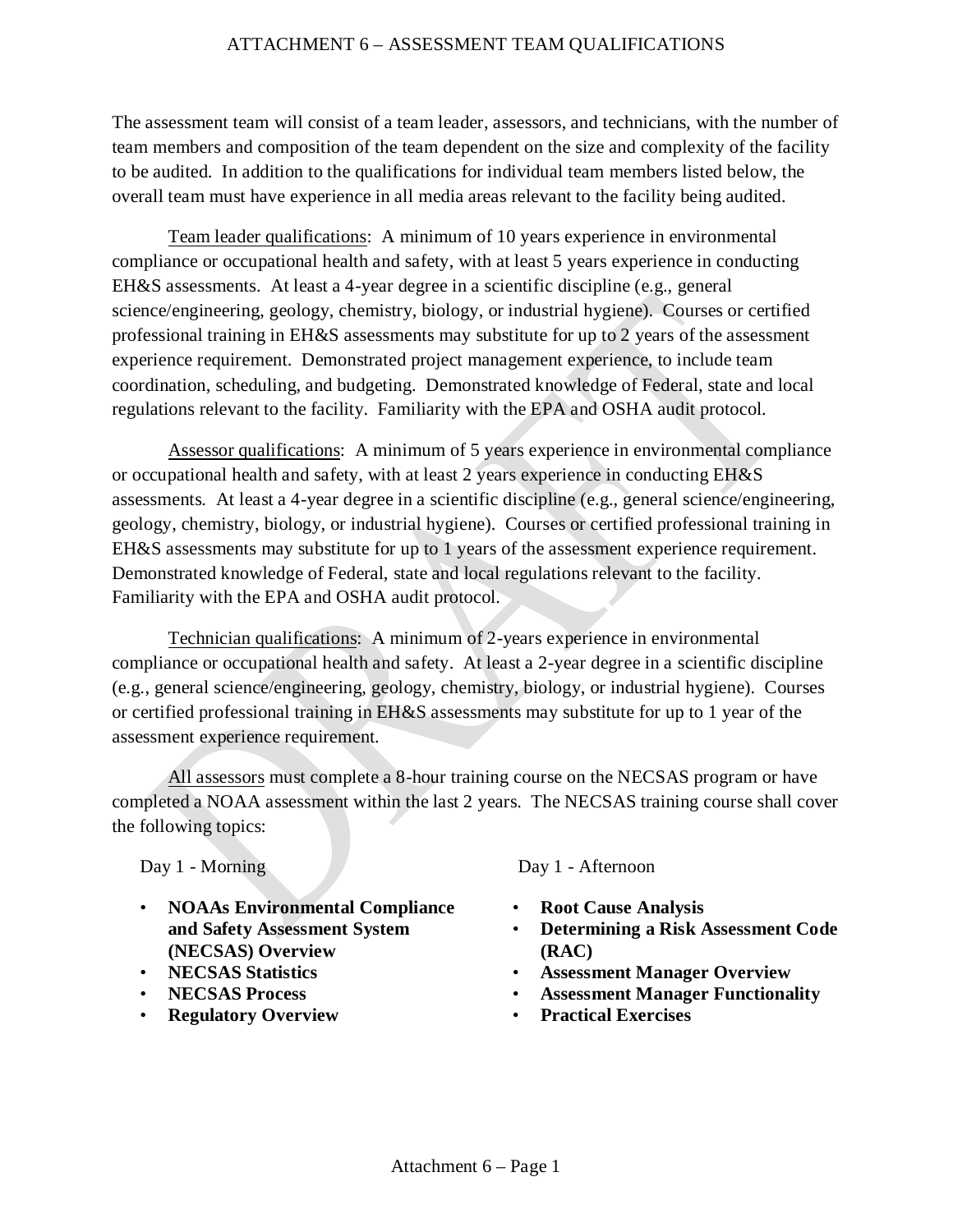### ATTACHMENT 7 NOAA PRE-VISIT QUESTIONNAIRE: ENVIRONMENTAL PROGRAM

<span id="page-29-0"></span>

| <b>Facility Name:</b>                                                                                                                                                                                                                                                                                                                                                                                                                   |             | Date: |   |             |           |  |  |
|-----------------------------------------------------------------------------------------------------------------------------------------------------------------------------------------------------------------------------------------------------------------------------------------------------------------------------------------------------------------------------------------------------------------------------------------|-------------|-------|---|-------------|-----------|--|--|
|                                                                                                                                                                                                                                                                                                                                                                                                                                         | $City:$ ST: |       |   |             | Zip:      |  |  |
| $\text{POC:}\n\qquad \qquad \qquad \text{N.}\n\qquad \qquad \text{N.}\n\qquad \qquad \text{N.}\n\qquad \qquad \text{N.}\n\qquad \qquad \text{N.}\n\qquad \qquad \text{N.}\n\qquad \qquad \text{N.}\n\qquad \qquad \text{N.}\n\qquad \qquad \text{N.}\n\qquad \qquad \text{N.}\n\qquad \qquad \text{N.}\n\qquad \qquad \text{N.}\n\qquad \qquad \text{N.}\n\qquad \qquad \text{N.}\n\qquad \qquad \text{N.}\n\qquad \qquad \text{N.}\n\$ | Email:      |       |   |             |           |  |  |
| <b>Phone:</b> The contract of the contract of the contract of the contract of the contract of the contract of the contract of the contract of the contract of the contract of the contract of the contract of the contract of the c                                                                                                                                                                                                     | Fax:        |       |   |             |           |  |  |
| NOTE: This questionnaire is to be filled out by the facility POC. The purpose of this                                                                                                                                                                                                                                                                                                                                                   |             |       |   |             |           |  |  |
| questionnaire is to identify environmental issues and areas of focus for the environmental                                                                                                                                                                                                                                                                                                                                              |             |       |   |             |           |  |  |
| assessment.                                                                                                                                                                                                                                                                                                                                                                                                                             |             |       |   |             |           |  |  |
| <b>PROTOCOL</b>                                                                                                                                                                                                                                                                                                                                                                                                                         |             |       | Y | $\mathbf N$ | <b>NA</b> |  |  |
| <b>GENERAL</b>                                                                                                                                                                                                                                                                                                                                                                                                                          |             |       |   |             |           |  |  |
| Does the facility have any environmental permits? If yes, what are they for?                                                                                                                                                                                                                                                                                                                                                            |             |       |   |             |           |  |  |
| <b>AIR EMISSIONS</b>                                                                                                                                                                                                                                                                                                                                                                                                                    |             |       |   |             |           |  |  |
| Does the facility have any incinerators? If yes, how many and what size?                                                                                                                                                                                                                                                                                                                                                                |             |       |   |             |           |  |  |
| Does the facility have any diesel generators? If yes, how many and what<br>size?                                                                                                                                                                                                                                                                                                                                                        |             |       |   |             |           |  |  |
| Does the facility conduct any photographic processing?                                                                                                                                                                                                                                                                                                                                                                                  |             |       |   |             |           |  |  |
| Is open burning conducted at the facility? If yes, what is burned?                                                                                                                                                                                                                                                                                                                                                                      |             |       |   |             |           |  |  |
| Does the facility have any painting operations? If yes, what kind of paint is<br>used?                                                                                                                                                                                                                                                                                                                                                  |             |       |   |             |           |  |  |
| Does the facility have any boilers? If yes, how many and what size?                                                                                                                                                                                                                                                                                                                                                                     |             |       |   |             |           |  |  |
| Does the facility maintain its own refrigeration/air conditioning systems,<br>including vehicle air conditioners?                                                                                                                                                                                                                                                                                                                       |             |       |   |             |           |  |  |
| Does the facility use any other fuel burning equipment (e.g., natural gas, heating<br>oil, wood heaters, coal heaters, or used oil burners)? If yes, what type of<br>equipment?                                                                                                                                                                                                                                                         |             |       |   |             |           |  |  |
| Does the facility have any fuel dispensing pumps? If yes, what types of fuel are<br>being dispensed?                                                                                                                                                                                                                                                                                                                                    |             |       |   |             |           |  |  |
| Does the facility have any other fueling operations? If yes, list other<br>types_                                                                                                                                                                                                                                                                                                                                                       |             |       |   |             |           |  |  |
| Does the facility perform any activities that may cause fugitive emissions (e.g.,<br>odors, particulates, vapors)? If yes, what type?_                                                                                                                                                                                                                                                                                                  |             |       |   |             |           |  |  |
| Does the facility use any parts cleaners? If yes, what types and how many?                                                                                                                                                                                                                                                                                                                                                              |             |       |   |             |           |  |  |
| Does the facility have any perchloroethylene dry cleaning operations?                                                                                                                                                                                                                                                                                                                                                                   |             |       |   |             |           |  |  |
| <b>CULTURAL RESOURCES</b>                                                                                                                                                                                                                                                                                                                                                                                                               |             |       |   |             |           |  |  |
| Does the facility have any buildings that are at least 45 years old? If yes, list<br>the buildings and ages?                                                                                                                                                                                                                                                                                                                            |             |       |   |             |           |  |  |
| Does the facility have any displays of historic memorabilia?                                                                                                                                                                                                                                                                                                                                                                            |             |       |   |             |           |  |  |
| Has the facility ever found/encountered any artifacts/grave sites/ etc?                                                                                                                                                                                                                                                                                                                                                                 |             |       |   |             |           |  |  |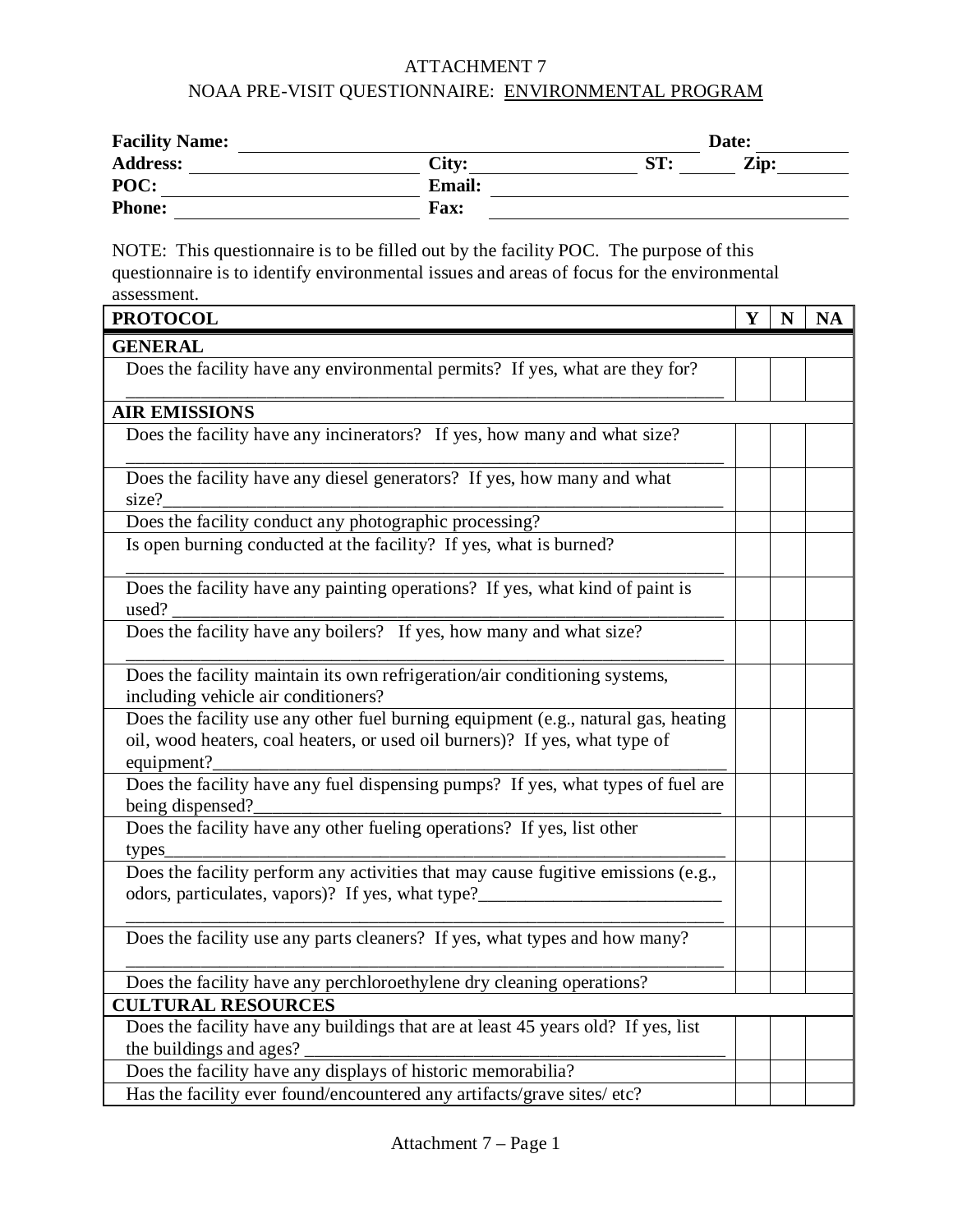| <b>PROTOCOL</b>                                                                                                                            | Y | N | <b>NA</b> |
|--------------------------------------------------------------------------------------------------------------------------------------------|---|---|-----------|
| <b>HAZARDOUS MATERIALS</b>                                                                                                                 |   |   |           |
| Is gasoline stored at the facility? If yes, what is the total quantity (tanks and<br>other containers)? $\frac{ }{ }$                      |   |   |           |
| Is diesel stored at the facility? If yes, what is the total quantity (tanks and other<br>containers)?                                      |   |   |           |
| Does the facility store hazardous materials outdoors? If yes, what is the total<br>quantity and where are they stored?                     |   |   |           |
| Are there any hazardous materials containers in poor condition? If yes, how<br>many and where are they located?                            |   |   |           |
| Does the facility store any solvents? If yes, what is the total quantity (tanks and<br>other containers)?                                  |   |   |           |
| Does the facility notify the local fire department regarding hazardous materials<br>stored on site?                                        |   |   |           |
| Does the facility have an up-to-date hazardous materials inventory?                                                                        |   |   |           |
| Does the facility have up-to-date Tier I/II Forms?                                                                                         |   |   |           |
| <b>HAZARDOUS WASTE</b>                                                                                                                     |   |   |           |
| Does the facility have a hazardous waste generator I.D. number?<br>If yes, what is the number?                                             |   |   |           |
| What is the normal amount of hazardous waste generated in one                                                                              |   |   |           |
| month?                                                                                                                                     |   |   |           |
| Did the facility generate more than 100 kg (approx. 220 lbs.) of hazardous<br>waste in one month in the past year? If yes how<br>much?     |   |   |           |
| Did the facility generate more than 1000 kg (approx. 2200 lbs.) of hazardous<br>waste in one month in the past year? If yes how much?      |   |   |           |
| What hazardous wastes are generated at the facility (e.g., shop rags, waste<br>antifreeze, solvents, batteries, fuel, oil filters, other)? |   |   |           |
|                                                                                                                                            |   |   |           |
| Are hazardous waste manifests kept at the facility for 3 years?                                                                            |   |   |           |
| Are any wastes managed as universal waste? If yes, which wastes?                                                                           |   |   |           |
|                                                                                                                                            |   |   |           |
| <b>NATURAL RESOURCES</b>                                                                                                                   |   |   |           |
| Does the facility have any erosion control problems?                                                                                       |   |   |           |
| Does the facility have any wetlands                                                                                                        |   |   |           |
| Is the facility located in a coastal zone?                                                                                                 |   |   |           |
| Is the facility located on a floodplain?                                                                                                   |   |   |           |
| Does the facility have any endangered species on site? If yes, what?                                                                       |   |   |           |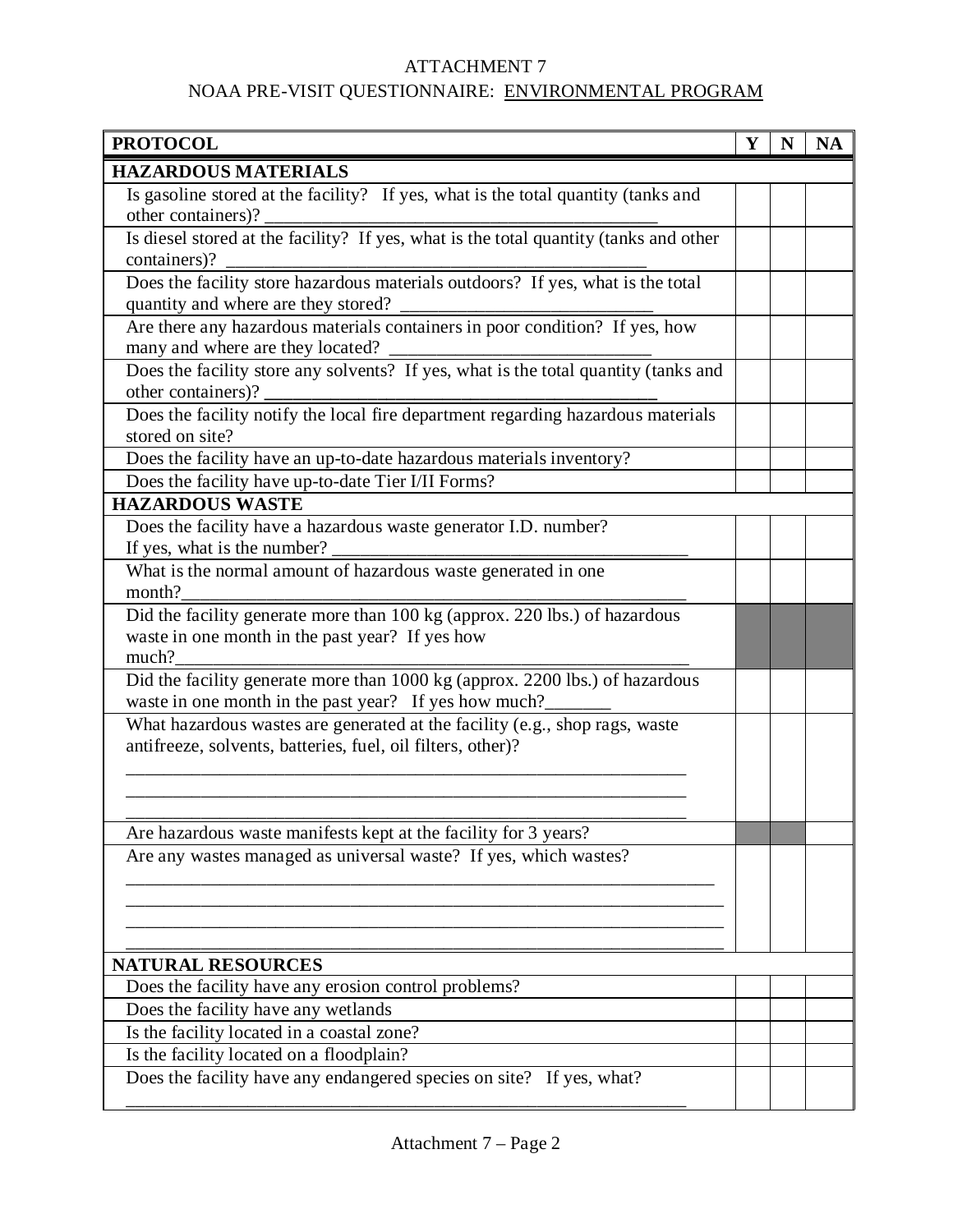| <b>PROTOCOL</b>                                                                                                                  | Y | N | <b>NA</b> |
|----------------------------------------------------------------------------------------------------------------------------------|---|---|-----------|
| <b>OTHER ENVIRONMENTAL ISSUES: NEPA</b>                                                                                          |   |   |           |
| Are there any current or proposed construction activities at the facility? If yes,<br>what?                                      |   |   |           |
| OTHER ENVIRONMENTAL ISSUES: ENVIRONMENTAL NOISE                                                                                  |   |   |           |
| Has the facility ever received a complaint about noise generating activities at<br>the facility?                                 |   |   |           |
| OTHER ENVIRONMENTAL ISSUES: PROGRAM MANAGEMENT                                                                                   |   |   |           |
| Does the facility have any unresolved consent orders, compliance agreements,<br>notice of violations, or interagency agreements? |   |   |           |
| PESTICIDES MANAGEMENT                                                                                                            |   |   |           |
| Does the facility have an Integrated Pesticide Management Program?                                                               |   |   |           |
| Does anyone at the facility apply pesticides? If yes, list the pesticides?                                                       |   |   |           |
| Does anyone at the facility apply restricted use pesticides? If yes, what?                                                       |   |   |           |
| Is anyone at the facility a certified pesticide applicator?                                                                      |   |   |           |
| Does the facility have any contracts for pesticide application?                                                                  |   |   |           |
| Does anyone at the facility store, mix, or dispose of pesticides?                                                                |   |   |           |
| PETROLEUM, OIL, LUBRICANT (POL) MANAGEMENT                                                                                       |   |   |           |
| What is the capacity of the largest POL aboveground storage tank (AST) at the<br>facility (including mobile tanks)?              |   |   |           |
| What is the total capacity for POL stored underground?                                                                           |   |   |           |
| What is the total capacity of POL storage aboveground (ASTs, container<br>storage and/or mobile tanks)?                          |   |   |           |
| How many POL storage areas, other than tanks, are at the facility and where are<br>they located?                                 |   |   |           |
| Does the facility have a Spill Prevention, Control, and Countermeasures<br>(SPCC) Plan? If yes is it current and accurate?       |   |   |           |
| Does the facility have a POL spill response team? If not, who responds to POL<br>spills?                                         |   |   |           |
| Have there been any spills in the past or present? If yes, where and how much?                                                   |   |   |           |
| How is used oil disposed of at the facility?                                                                                     |   |   |           |
| Are spill kits available on site?                                                                                                |   |   |           |
| Does the facility conduct spill response training?                                                                               |   |   |           |
| Does the facility use oil for dust suppression on roads?                                                                         |   |   |           |
| <b>SOLID WASTE MANAGEMENT</b>                                                                                                    |   |   |           |
| Does the facility dispose of solid waste through contracted pickup?                                                              |   |   |           |
| Does the facility dispose of any solid waste onsite? If yes, what?                                                               |   |   |           |
| Does the facility conduct any of the following regarding solid waste on site?<br>Collection                                      |   |   |           |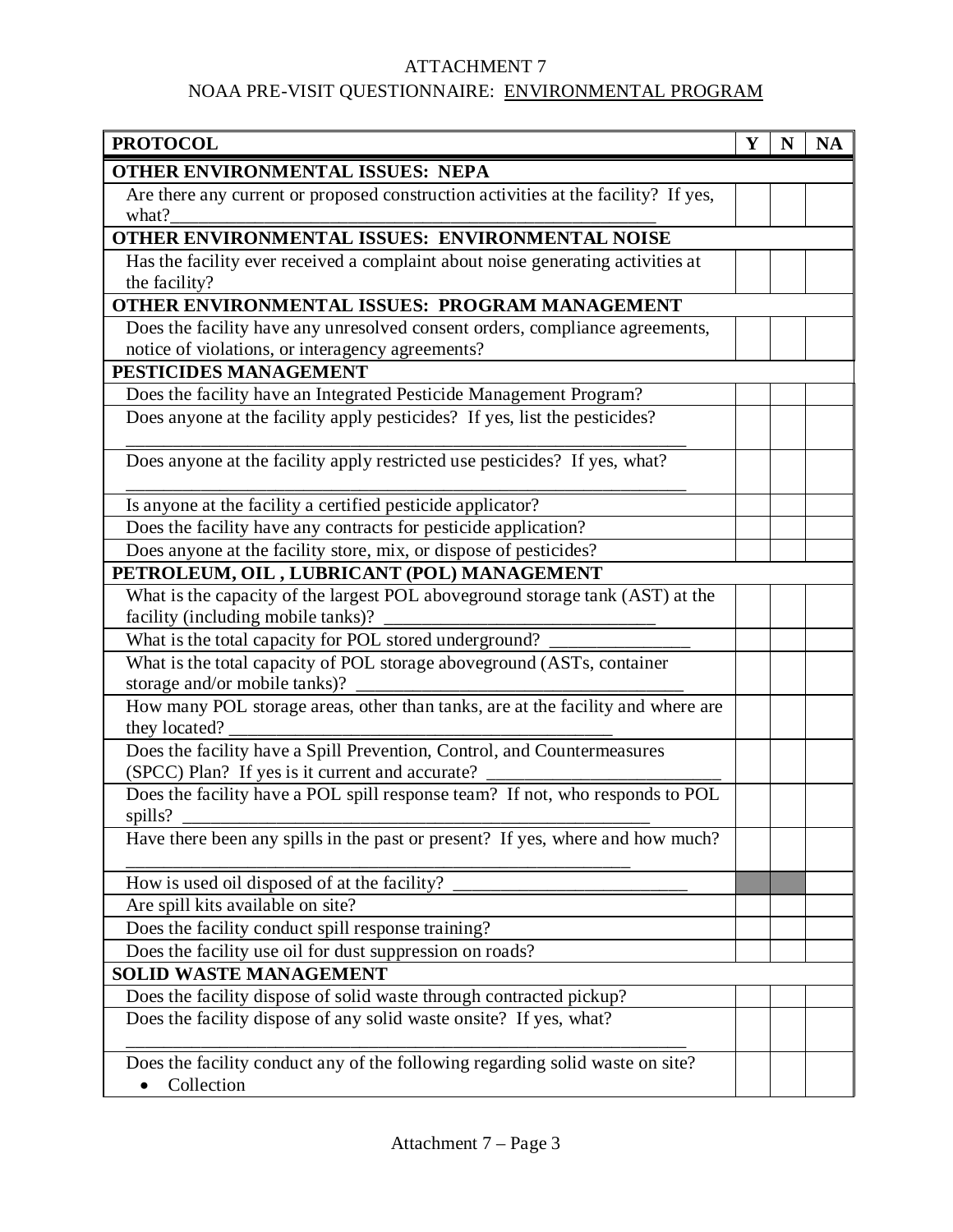| <b>PROTOCOL</b>                                                                          | Y | N | <b>NA</b> |
|------------------------------------------------------------------------------------------|---|---|-----------|
| Transportation<br>$\bullet$                                                              |   |   |           |
| Treatment                                                                                |   |   |           |
| Processing                                                                               |   |   |           |
| Waste tire collection Transfer                                                           |   |   |           |
| Composting                                                                               |   |   |           |
| Recycling                                                                                |   |   |           |
| Does the facility have any old or closed landfills?                                      |   |   |           |
| Does the facility have any old or closed landfarms?                                      |   |   |           |
| Does the facility currently operate a landfill, landfarm and/or dump?                    |   |   |           |
| <b>STORAGE TANKE MANAGEMENT</b>                                                          |   |   |           |
| Does the facility have any underground storage tanks (USTs)? (Do not include             |   |   |           |
| heating oil USTs in this list)                                                           |   |   |           |
| If yes, how many, what is their individual capacity and contents?                        |   |   |           |
| Registration #<br>Capacity<br>Contents<br>Location<br><b>Installation Date</b>           |   |   |           |
|                                                                                          |   |   |           |
|                                                                                          |   |   |           |
| Does the facility have any above ground storage tanks (ASTs)?                            |   |   |           |
|                                                                                          |   |   |           |
| If yes, how many, what is their individual capacity and contents?                        |   |   |           |
| Registration#<br>Contents<br>Location<br>Capacity<br><b>Installation Date</b>            |   |   |           |
|                                                                                          |   |   |           |
|                                                                                          |   |   |           |
| Does the facility maintain monitoring and testing records for ASTs and USTs?             |   |   |           |
| Have any USTs been closed at the facility? If yes, where are the closure                 |   |   |           |
| records located?                                                                         |   |   |           |
|                                                                                          |   |   |           |
| Does the facility have any heating oil tanks? If yes are they ASTs or USTs and           |   |   |           |
| what is their capacity?                                                                  |   |   |           |
| <b>TOXIC SUBSTANCES: PCBs</b>                                                            |   |   |           |
| Does the facility have any PCB transformers? If yes, how many and where are              |   |   |           |
| they located?                                                                            |   |   |           |
| Does the facility have any PCB capacitors? If yes, how many and where are                |   |   |           |
| they located?                                                                            |   |   |           |
| Does the facility have any PCB ballasts? If yes, how many and where are they             |   |   |           |
| located?                                                                                 |   |   |           |
| Does the facility store or dispose of PCBs? If yes, where are the records<br>maintained? |   |   |           |
|                                                                                          |   |   |           |
| <b>TOXIC SUBSTANCES: ASBESTOS</b>                                                        |   |   |           |
| Does the facility have the results of any asbestos surveys conducted onsite?             |   |   |           |
| Has there been any asbestos remediation effort at the facility?                          |   |   |           |
|                                                                                          |   |   |           |
|                                                                                          |   |   |           |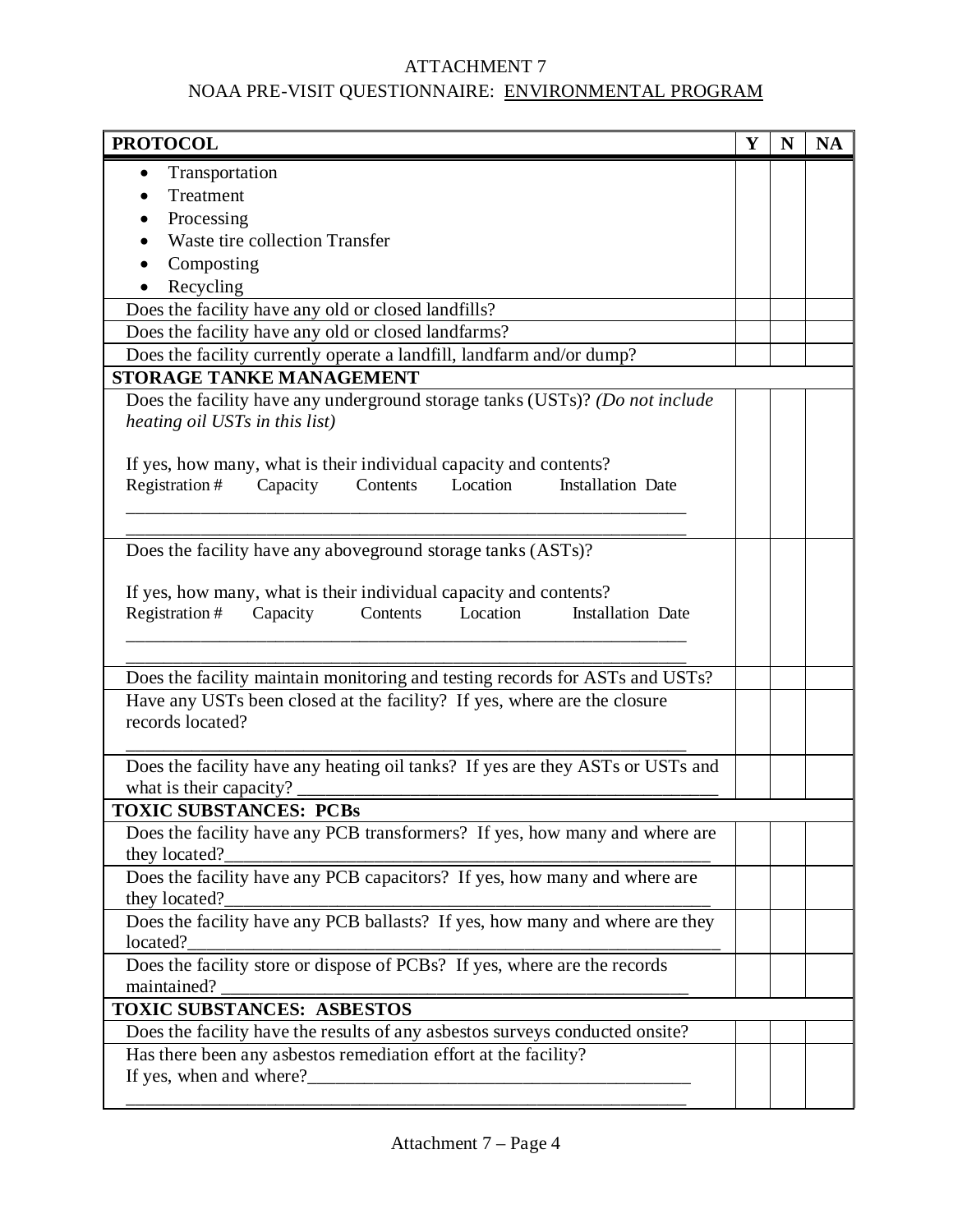| <b>PROTOCOL</b>                                                                   | Y | N | <b>NA</b> |
|-----------------------------------------------------------------------------------|---|---|-----------|
| Has there been any disposal of Asbestos Containing Material (ACM)?                |   |   |           |
| Is there any ACM remaining at the facility?                                       |   |   |           |
| <b>TOXIC SUBSTANCES: RADON</b>                                                    |   |   |           |
| Has a radon survey been conducted at the facility? If not, circle any one of the  |   |   |           |
| following that are located at the facility:                                       |   |   |           |
| Day Care                                                                          |   |   |           |
| Hospitals                                                                         |   |   |           |
| Schools                                                                           |   |   |           |
| <b>Living Quarters</b>                                                            |   |   |           |
| TOXIC SUBSTANCES: LEAD BASED PAINT (LBP)                                          |   |   |           |
| If housing (pre-1978 for residential use) or child occupying facility is present, |   |   |           |
| has a LBP survey been done?                                                       |   |   |           |
| <b>WASTEWATER MANAGEMENT</b>                                                      |   |   |           |
| Does the facility have any oil/water separators? If yes, how many and where       |   |   |           |
| are they located?                                                                 |   |   |           |
| Are they operational? _                                                           |   |   |           |
| Does the facility have any wash racks? If yes, how many and where are they        |   |   |           |
| located?                                                                          |   |   |           |
| Are they operational?                                                             |   |   |           |
| Does the facility discharge wastewater to a wetland?                              |   |   |           |
| Does the facility discharge to a septic field?                                    |   |   |           |
| Does the facility have a storm water discharge permit?                            |   |   |           |
| Does the facility have a Storm Water Pollution Prevention Plan?                   |   |   |           |
| Does the facility discharge to a local publicly owned treatment works (POTW)?     |   |   |           |
| Are there pretreatment/permit standards imposed upon the facility?                |   |   |           |
| Does the facility have any sumps? If yes, where do they discharge?                |   |   |           |
|                                                                                   |   |   |           |
| Does the facility have a photographic lab? If yes, where does it discharge?       |   |   |           |
|                                                                                   |   |   |           |
| Does the facility have a kitchen grease trap? If yes, where does it discharge?    |   |   |           |
| Does the facility have any monitoring/underground injection wells? If yes,        |   |   |           |
| where?                                                                            |   |   |           |
| Does the facility have any marine/aquatic facilities (e.g., dams, wharfs, and     |   |   |           |
| docks)?                                                                           |   |   |           |
| Does the facility conduct sludge disposal (including land application)?           |   |   |           |
|                                                                                   |   |   |           |
| <b>WATER QUALITY</b>                                                              |   |   |           |
| Does the facility get its drinking water from the local community?                |   |   |           |
| Does the facility own or operate a public drinking water supply system, which     |   |   |           |
| draws water from a source other than a well?                                      |   |   |           |
| Does the facility have an active drinking water supply well?                      |   |   |           |
| Does the facility have an inactive drinking water supply well?                    |   |   |           |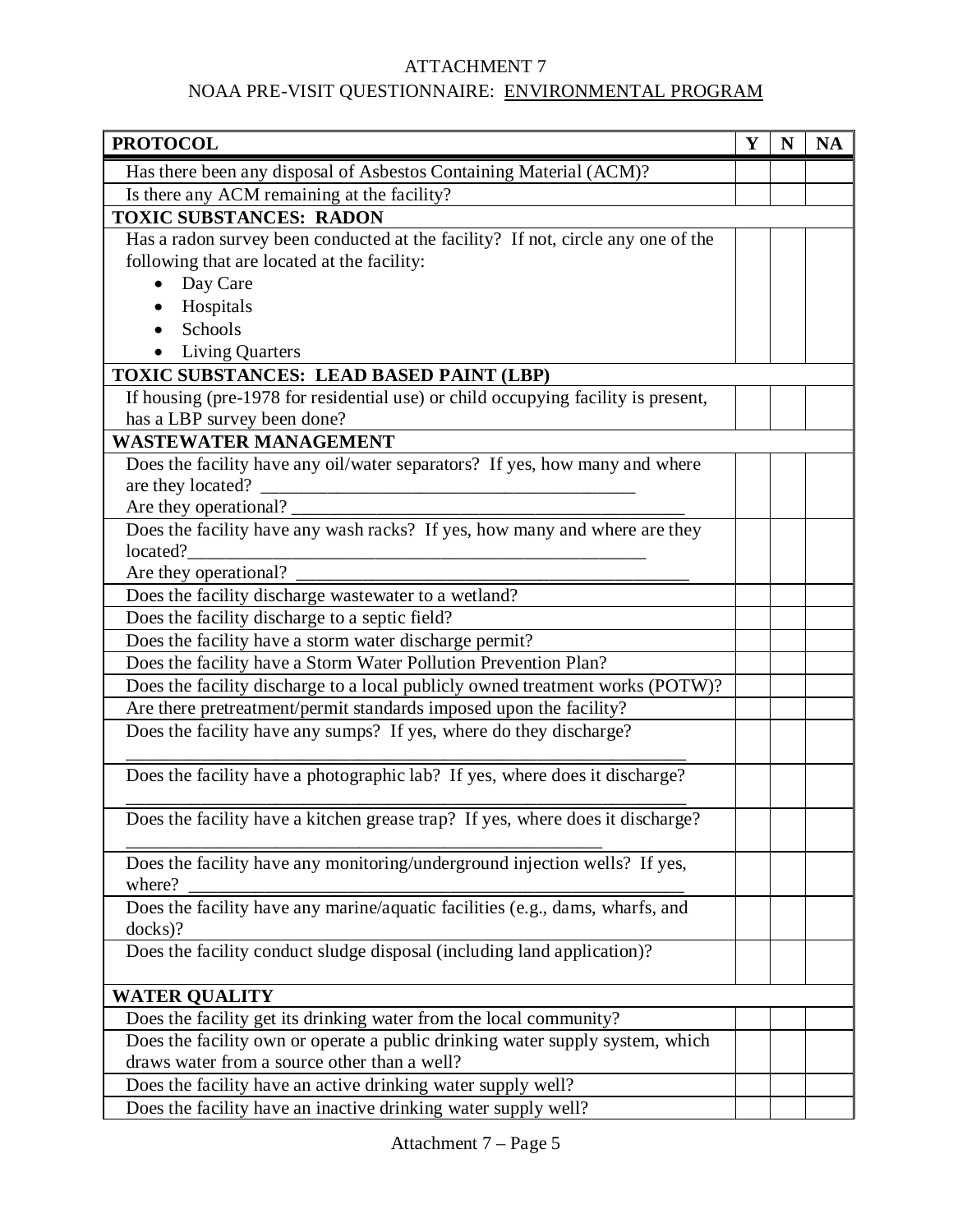| <b>PROTOCOL</b>                                                       |  |  |
|-----------------------------------------------------------------------|--|--|
| Does the facility have any groundwater monitoring wells?              |  |  |
| If yes, how many and where are they located?                          |  |  |
| Is monitoring data available at the facility?                         |  |  |
| <b>LOCAL REQUIREMENTS</b>                                             |  |  |
| Are facility personnel aware of any more stringent local requirements |  |  |
| applicable to any of the above topics? If yes, what are they_         |  |  |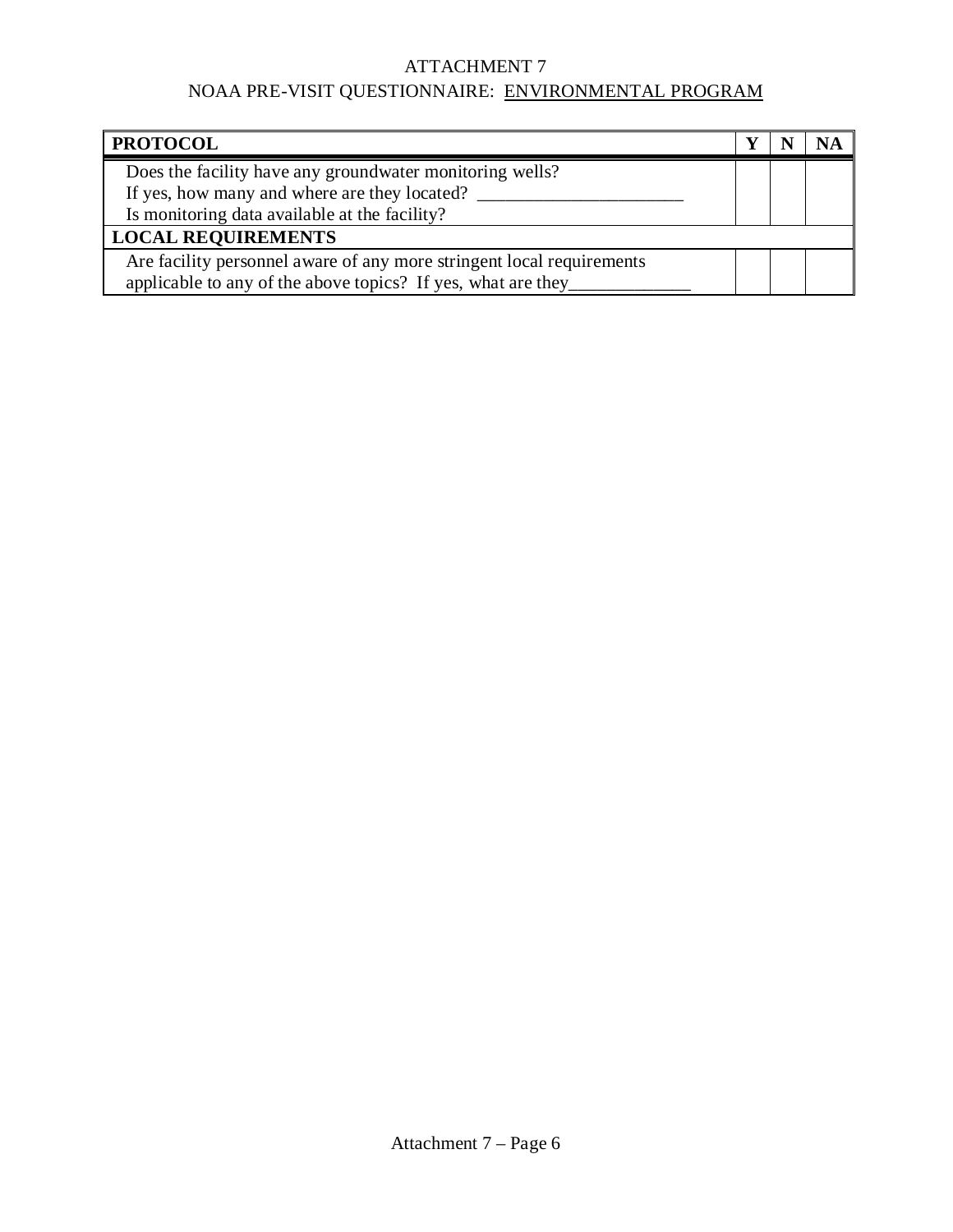| <b>Facility Name:</b> |               | Date: |      |  |
|-----------------------|---------------|-------|------|--|
| <b>Address:</b>       | City:         | ST:   | Zip: |  |
| POC:                  | <b>Email:</b> |       |      |  |
| <b>Phone:</b>         | <b>Fax:</b>   |       |      |  |

| <b>PROTOCOL</b>                                                                                                                                                                                                                | <b>APPLICABILITY</b>                                                                                                                                                                                                                                                                                                                                                                                                                                                       | Y | N | <b>NA</b> | <b>Unsure</b> |
|--------------------------------------------------------------------------------------------------------------------------------------------------------------------------------------------------------------------------------|----------------------------------------------------------------------------------------------------------------------------------------------------------------------------------------------------------------------------------------------------------------------------------------------------------------------------------------------------------------------------------------------------------------------------------------------------------------------------|---|---|-----------|---------------|
| <b>INSPECTIONS CONDUCTED</b>                                                                                                                                                                                                   |                                                                                                                                                                                                                                                                                                                                                                                                                                                                            |   |   |           |               |
| Are any internal inspections conducted (i.e.<br>general work areas, equipment, fire<br>extinguishers, etc.)?                                                                                                                   | <b>LIST TYPES OF INSPECTIONS</b>                                                                                                                                                                                                                                                                                                                                                                                                                                           |   |   |           |               |
| <b>INSPECTIONS, CITATIONS, AND PROPOSED PENALTIES: (29 CFR 1903)</b>                                                                                                                                                           |                                                                                                                                                                                                                                                                                                                                                                                                                                                                            |   |   |           |               |
| Has the facility received any regulatory<br>inspections, citations, or proposed penalties?                                                                                                                                     |                                                                                                                                                                                                                                                                                                                                                                                                                                                                            |   |   |           |               |
| OSHA 300 LOG/MEDICAL RECORDS: (29 CFR 1904)                                                                                                                                                                                    |                                                                                                                                                                                                                                                                                                                                                                                                                                                                            |   |   |           |               |
| Are occupational injuries and illnesses recorded<br>on a log?                                                                                                                                                                  | Incident that results in a fatality or the<br>hospitalization of three or more<br>employees.                                                                                                                                                                                                                                                                                                                                                                               |   |   |           |               |
| Are employees medical and exposure records<br>maintained or managed?                                                                                                                                                           | General industry, maritime, and<br>construction employers                                                                                                                                                                                                                                                                                                                                                                                                                  |   |   |           |               |
| WALKING/WORKING SURFACES AND GUARDING: (29 CFR 1922 AND 23)                                                                                                                                                                    |                                                                                                                                                                                                                                                                                                                                                                                                                                                                            |   |   |           |               |
| Are walking/working surfaces adequately<br>managed (i.e. floor loading marked, open pits,<br>tanks, vats, and ditches provided with covers,<br>safe clearances allowed where mechanical<br>handling equipment is used, etc,.)? | All permanent places of employment.                                                                                                                                                                                                                                                                                                                                                                                                                                        |   |   |           |               |
| Are all floor and wall openings guarded?                                                                                                                                                                                       | All permanent places of employment.                                                                                                                                                                                                                                                                                                                                                                                                                                        |   |   |           |               |
| <b>LADDERS/ELEVATED PLATFORMS:</b>                                                                                                                                                                                             | $(29$ CFR 1910.24-28)                                                                                                                                                                                                                                                                                                                                                                                                                                                      |   |   |           |               |
| Are there any fixed industrial stairs in the<br>facility?                                                                                                                                                                      | Includes interior and exterior stairs<br>around machinery, tanks, and other<br>equipment, and stairs leading to or<br>from floors, platforms, or pits. This<br>section does not apply to stairs used<br>for fire exit purposes, to construction<br>operations to private residences, or to<br>articulated stairs, such as may be<br>installed on floating roof tanks or on<br>dock facilities, the angle of which<br>changes with the rise and fall of the<br>base support |   |   |           |               |
| Are there any portable wood ladders used at the<br>facility?                                                                                                                                                                   | Applies to common types of portable<br>wood ladders. Fruit picker's ladders,<br>combination step and extension                                                                                                                                                                                                                                                                                                                                                             |   |   |           |               |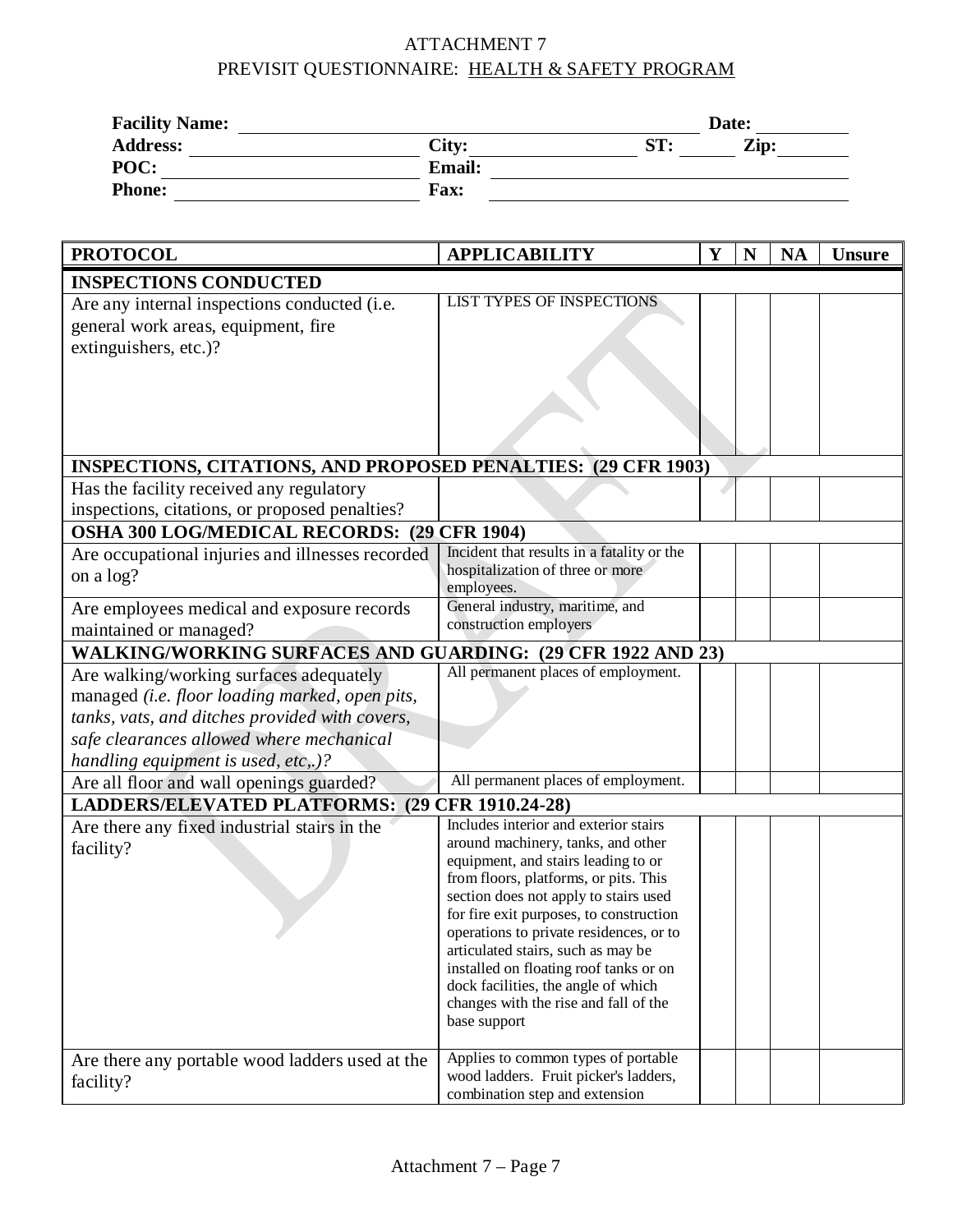| <b>PROTOCOL</b>                                                                                                                                                 | <b>APPLICABILITY</b>                                                                                                                                                                                                                                                                                                                                                                                                     | $\mathbf{Y}$ | N | <b>NA</b> | <b>Unsure</b> |
|-----------------------------------------------------------------------------------------------------------------------------------------------------------------|--------------------------------------------------------------------------------------------------------------------------------------------------------------------------------------------------------------------------------------------------------------------------------------------------------------------------------------------------------------------------------------------------------------------------|--------------|---|-----------|---------------|
|                                                                                                                                                                 | ladders, stockroom step ladders, aisle-<br>way step ladders, shelf ladders, and<br>library ladders are not specifically<br>covered by regulation.                                                                                                                                                                                                                                                                        |              |   |           |               |
| Are there any portable metal ladders used at the                                                                                                                |                                                                                                                                                                                                                                                                                                                                                                                                                          |              |   |           |               |
| facility?                                                                                                                                                       |                                                                                                                                                                                                                                                                                                                                                                                                                          |              |   |           |               |
| Are there any fixed ladders in the facility?                                                                                                                    | "Fixed ladder." A fixed ladder is a<br>ladder permanently attached to a<br>structure, building, or equipment<br>This does not apply to stairs used for<br>fire exit purposes, to construction<br>operations to private residences, or to<br>articulated stairs, such as may be<br>installed on floating roof tanks or on<br>dock facilities, the angle of which<br>changes with the rise and fall of the<br>base support |              |   |           |               |
| Is scaffolding used at the facility?                                                                                                                            |                                                                                                                                                                                                                                                                                                                                                                                                                          |              |   |           |               |
| MANUALLY PROPELLED MOBILE LADDERS AND SCAFFOLDS (TOWERS): (29 CFR 1910.29)<br>Are manually propelled mobile ladder stands or<br>scaffolds used at the facility? | Mobile work platforms (including<br>ladder stands but not including aerial<br>ladders) and rolling (mobile) scaffolds<br>(towers)<br>Manually propelled mobile scaffold -<br>A portable rolling scaffold supported<br>by casters                                                                                                                                                                                         |              |   |           |               |
| Are other working surfaces located in or used<br>at the facility?                                                                                               | Portable and powered dock boards<br>(bridge plates), forging machines,<br>aisles used by employees for bringing<br>and removing materials, steam vats.                                                                                                                                                                                                                                                                   |              |   |           |               |
| <b>MEANS OF EGRESS/EMERGENCY PLANS: (29 CFR 1910.36-38)</b>                                                                                                     |                                                                                                                                                                                                                                                                                                                                                                                                                          |              |   |           |               |
| Have exits been designated as "emergency<br>exits"?                                                                                                             | Applicable to all facilities                                                                                                                                                                                                                                                                                                                                                                                             |              |   |           |               |
| Are all designated emergency exits labeled and<br>accessible?                                                                                                   |                                                                                                                                                                                                                                                                                                                                                                                                                          |              |   |           |               |
| Are employee emergency and fire prevention<br>plans in place?                                                                                                   |                                                                                                                                                                                                                                                                                                                                                                                                                          |              |   |           |               |
| <b>VEHICLE-MOUNTED WORK PLATFORMS (AERIALS): (29 CFR 1910.67)</b>                                                                                               |                                                                                                                                                                                                                                                                                                                                                                                                                          |              |   |           |               |
| Are vehicle-mounted elevating and rotating<br>work platforms used at the facility? (i.e. aerial<br>lifts)                                                       | "Aerial device." Any vehicle-mounted<br>device, telescoping or articulating, or<br>both, which is used to position<br>personnel.                                                                                                                                                                                                                                                                                         |              |   |           |               |
| <b>NOISE EXPOSURE: (29 CFR 1910.95)</b>                                                                                                                         |                                                                                                                                                                                                                                                                                                                                                                                                                          |              |   |           |               |
| Is an occupational noise exposure program in<br>place? A common area that triggers this<br>requirement is a generator and/or compressor<br>room.                | Whenever employee noise exposures<br>equal or exceed an 8-hour time-<br>weighted average sound level (TWA)<br>of 85 decibels measured.                                                                                                                                                                                                                                                                                   |              |   |           |               |
| Has noise monitoring been conducted<br>anywhere in the facility?                                                                                                |                                                                                                                                                                                                                                                                                                                                                                                                                          |              |   |           |               |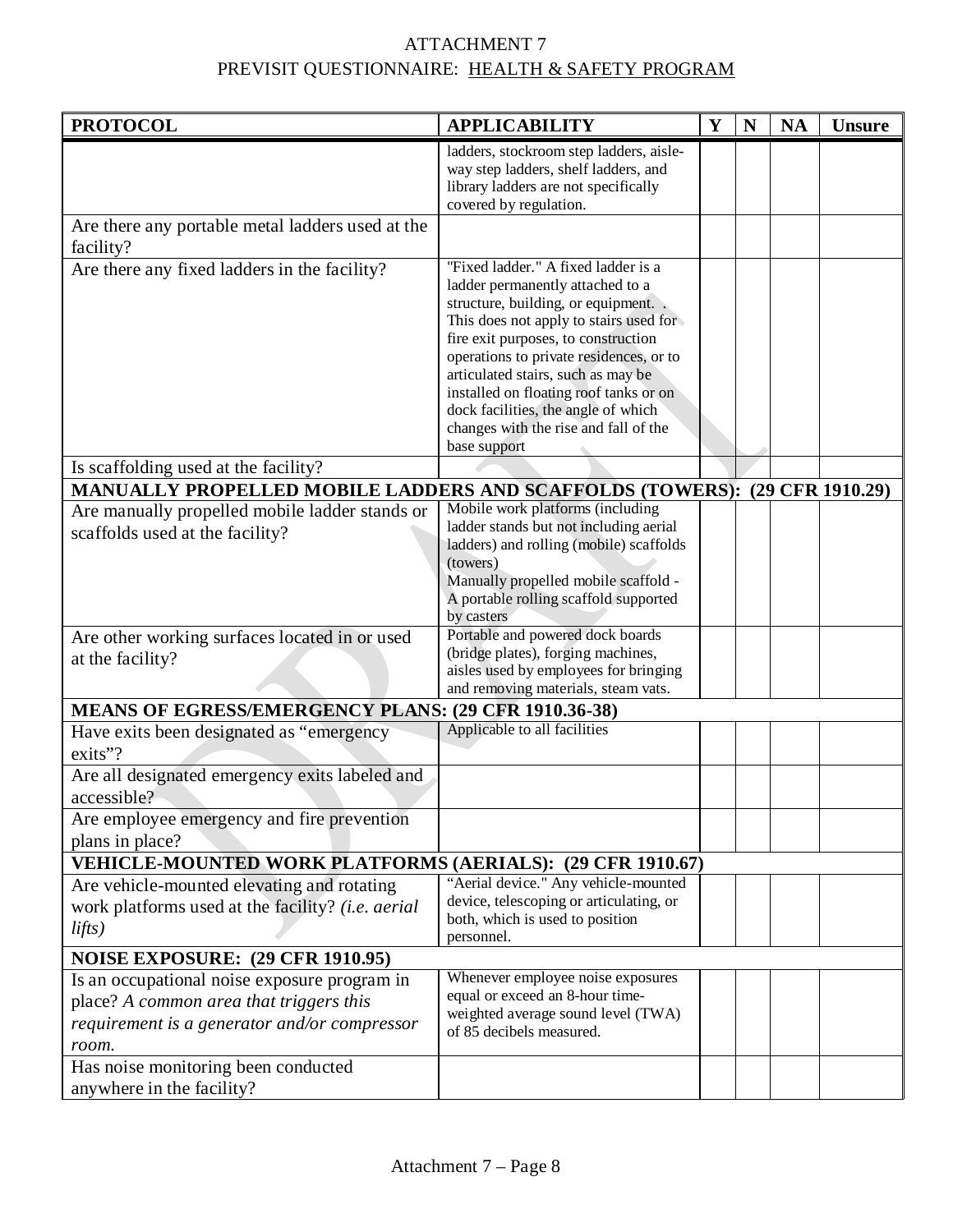| <b>PROTOCOL</b>                                                                                      | <b>APPLICABILITY</b>                                                       | Y | N | <b>NA</b> | <b>Unsure</b> |
|------------------------------------------------------------------------------------------------------|----------------------------------------------------------------------------|---|---|-----------|---------------|
| Are there any areas in the facility where                                                            |                                                                            |   |   |           |               |
| personnel need to raise their voices to talk over                                                    |                                                                            |   |   |           |               |
| noise in the area?                                                                                   |                                                                            |   |   |           |               |
| Do employees voluntarily wear hearing                                                                |                                                                            |   |   |           |               |
| protection, or is hearing protection required for                                                    |                                                                            |   |   |           |               |
| any areas in the facility?                                                                           |                                                                            |   |   |           |               |
| <b>COMPRESSED GAS/FLAMMABLE LIQUIDS/HIGHLY HAZARDOUS CHEMICALS: (29 CFR 1910.101, 106, 107, 119)</b> |                                                                            |   |   |           |               |
| Are compressed gases used/stored at the                                                              |                                                                            |   |   |           |               |
| facility?                                                                                            |                                                                            |   |   |           |               |
| Are flammable/combustible liquids stored/used                                                        |                                                                            |   |   |           |               |
| at the facility?                                                                                     |                                                                            |   |   |           |               |
| Are spray-finishing operations that use                                                              |                                                                            |   |   |           |               |
| flammable/combustible materials conducted at                                                         |                                                                            |   |   |           |               |
| the facility? (i.e. paint booths)                                                                    |                                                                            |   |   |           |               |
| Are highly hazardous chemicals used at the                                                           |                                                                            |   |   |           |               |
| facility?                                                                                            |                                                                            |   |   |           |               |
| HAZARDOUS WASTE/EMERGENCY RESPONSE (HAZWOPER): (29 CFR 1910.120)                                     |                                                                            |   |   |           |               |
|                                                                                                      | Employees who engage in any of the                                         |   |   |           |               |
| Are employees involved in hazardous waste                                                            | following:                                                                 |   |   |           |               |
| operations?                                                                                          | Hazardous waste operations under the                                       |   |   |           |               |
|                                                                                                      | Comprehensive Environmental                                                |   |   |           |               |
|                                                                                                      | Response Compensation and Liability                                        |   |   |           |               |
|                                                                                                      | Act, including any initial                                                 |   |   |           |               |
|                                                                                                      | investigations of the site prior to                                        |   |   |           |               |
|                                                                                                      | identification of exposures.<br>Corrective actions involving cleanup       |   |   |           |               |
|                                                                                                      | conducted under Resource                                                   |   |   |           |               |
|                                                                                                      | Conservation and Recovery Act.                                             |   |   |           |               |
|                                                                                                      | Operations at State or local                                               |   |   |           |               |
|                                                                                                      | government designated hazardous                                            |   |   |           |               |
|                                                                                                      | waste sites                                                                |   |   |           |               |
|                                                                                                      | Operations involving hazardous waste                                       |   |   |           |               |
|                                                                                                      | storage, treatment, and disposal<br>facilities regulated by 40 CFR 264 and |   |   |           |               |
|                                                                                                      | 265 pursuant to the Resource                                               |   |   |           |               |
|                                                                                                      | Conservation and Recovery Act.                                             |   |   |           |               |
|                                                                                                      | Emergency response operations at any                                       |   |   |           |               |
|                                                                                                      | workplace when there has been a                                            |   |   |           |               |
|                                                                                                      | release or a substantial threat of a                                       |   |   |           |               |
|                                                                                                      | release of hazardous substances                                            |   |   |           |               |
| PERSONAL PROTECTIVE EQUIPMENT (PPE): (29 CFR 1910.132-138)                                           |                                                                            |   |   |           |               |
| Is PPE worn by employees?                                                                            | Protective equipment, including                                            |   |   |           |               |
|                                                                                                      | personal protective equipment for                                          |   |   |           |               |
|                                                                                                      | eyes, face, head, and extremities,<br>protective clothing, respiratory     |   |   |           |               |
|                                                                                                      | devices, and protective shields and                                        |   |   |           |               |
|                                                                                                      | barriers                                                                   |   |   |           |               |
| Is respiratory protection worn by employees,                                                         |                                                                            |   |   |           |               |
| either by policy or voluntarily?                                                                     |                                                                            |   |   |           |               |
| Is head protection (i.e. hard hats) used by                                                          | Employees that works in areas where                                        |   |   |           |               |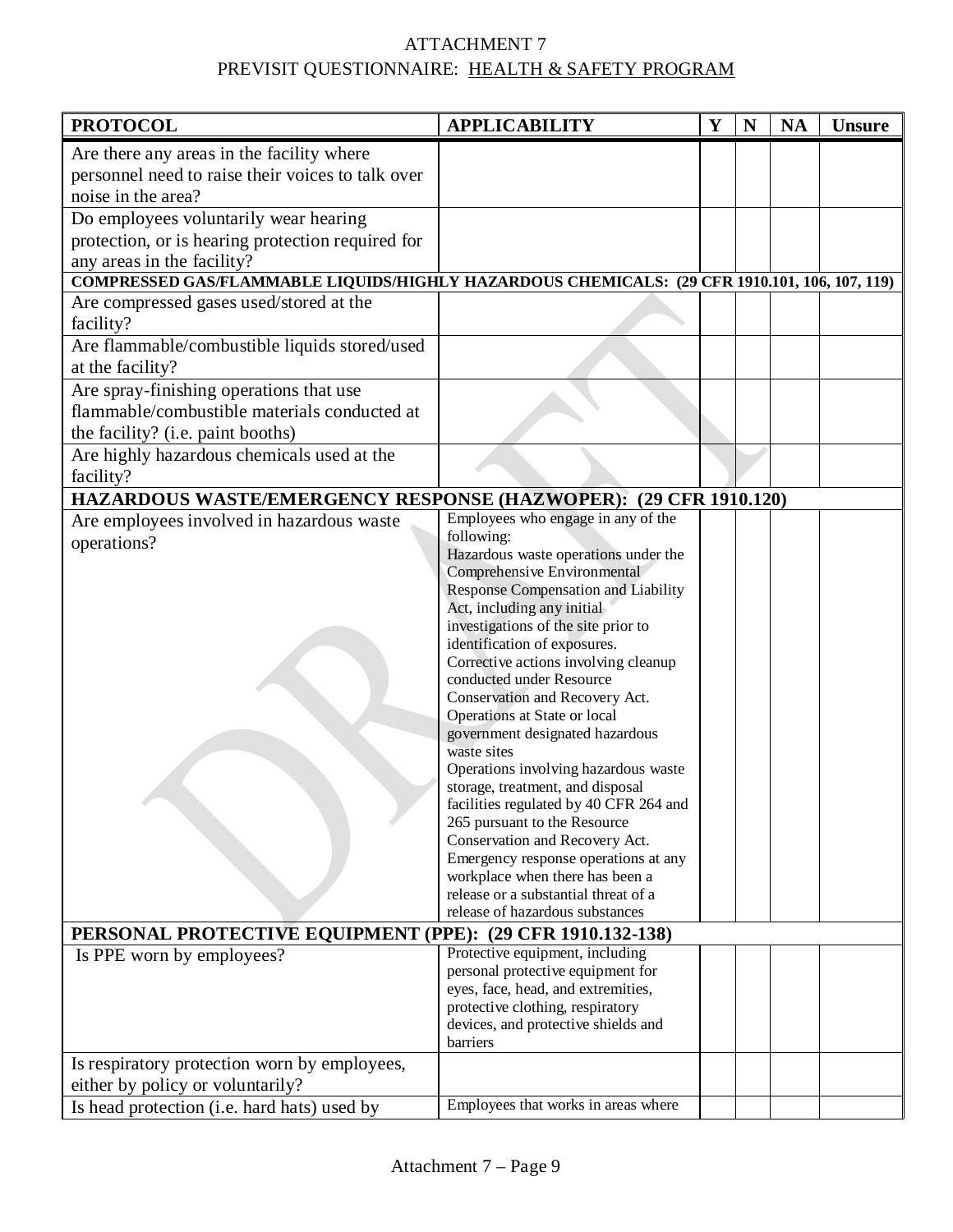| <b>PROTOCOL</b>                                                     | <b>APPLICABILITY</b>                                                                                                                                                                                                                                                                                                                                                                                                                                                                          | Y | N | <b>NA</b> | <b>Unsure</b> |
|---------------------------------------------------------------------|-----------------------------------------------------------------------------------------------------------------------------------------------------------------------------------------------------------------------------------------------------------------------------------------------------------------------------------------------------------------------------------------------------------------------------------------------------------------------------------------------|---|---|-----------|---------------|
| employees?                                                          | there is a potential for injury to the<br>head from falling objects or electrical<br>contact.                                                                                                                                                                                                                                                                                                                                                                                                 |   |   |           |               |
| Do employees wear protective footwear (i.e.<br>safety shoes/boots)? |                                                                                                                                                                                                                                                                                                                                                                                                                                                                                               |   |   |           |               |
| <b>SANITATION: (29 1910.141)</b>                                    |                                                                                                                                                                                                                                                                                                                                                                                                                                                                                               |   |   |           |               |
| Are efforts taken to ensure the workplace is                        | Permanent places of employment                                                                                                                                                                                                                                                                                                                                                                                                                                                                |   |   |           |               |
| well-kept and good housekeeping is maintained                       | All places of employment shall be kept                                                                                                                                                                                                                                                                                                                                                                                                                                                        |   |   |           |               |
| (i.e. trash emptied regularly, storage rooms kept                   | clean to the extent that the nature of<br>the work allows                                                                                                                                                                                                                                                                                                                                                                                                                                     |   |   |           |               |
| orderly, offices and workplaces free of clutter,                    | To facilitate cleaning, every floor,                                                                                                                                                                                                                                                                                                                                                                                                                                                          |   |   |           |               |
| $etc.$ )?                                                           | working place, and passageway shall                                                                                                                                                                                                                                                                                                                                                                                                                                                           |   |   |           |               |
|                                                                     | be kept free from protruding nails,                                                                                                                                                                                                                                                                                                                                                                                                                                                           |   |   |           |               |
|                                                                     | splinters, loose boards, and                                                                                                                                                                                                                                                                                                                                                                                                                                                                  |   |   |           |               |
|                                                                     | unnecessary holes and openings                                                                                                                                                                                                                                                                                                                                                                                                                                                                |   |   |           |               |
| PHYSICAL HAZARD WARNINGS/SIGNS:                                     | (29 CFR 1910.144, 145)                                                                                                                                                                                                                                                                                                                                                                                                                                                                        |   |   |           |               |
| Are physical hazards color coded?                                   | Physical hazards include flammable<br>storage cans, stop bars, buttons,                                                                                                                                                                                                                                                                                                                                                                                                                       |   |   |           |               |
|                                                                     | switches, and tripping, slipping, and                                                                                                                                                                                                                                                                                                                                                                                                                                                         |   |   |           |               |
|                                                                     | falling hazards.                                                                                                                                                                                                                                                                                                                                                                                                                                                                              |   |   |           |               |
| Are accident prevention signs and tags utilized                     |                                                                                                                                                                                                                                                                                                                                                                                                                                                                                               |   |   |           |               |
| in the facility where there are hazards or                          |                                                                                                                                                                                                                                                                                                                                                                                                                                                                                               |   |   |           |               |
| potential hazards to employees?                                     |                                                                                                                                                                                                                                                                                                                                                                                                                                                                                               |   |   |           |               |
| <b>CONFINED SPACES: (29 CFR 1910.146)</b>                           |                                                                                                                                                                                                                                                                                                                                                                                                                                                                                               |   |   |           |               |
| Are there any confined spaces in the facility?                      | "Confined space" means a space that:<br>Is large enough and so configured that<br>an employee can bodily enter and<br>perform assigned work; and<br>Has limited or restricted means for<br>entry or exit (for example, tanks,<br>vessels, silos, storage bins, hoppers,<br>vaults, and pits are spaces that may<br>have limited means of entry.); and<br>Is not designed for continuous<br>employee occupancy                                                                                 |   |   |           |               |
| Are there any permit-required confined spaces<br>in the facility?   | Permit-required confined space<br>(permit space)": A confined space that<br>has one or more of the following<br>characteristics<br>Contains or has a potential to contain a<br>hazardous atmosphere<br>Contains a material that has the<br>potential for engulfing an entrant<br>Has an internal configuration such that<br>an entrant could be trapped or<br>asphyxiated by inwardly converging<br>walls or by a floor which slopes<br>downward and tapers to a smaller<br>cross-section; or |   |   |           |               |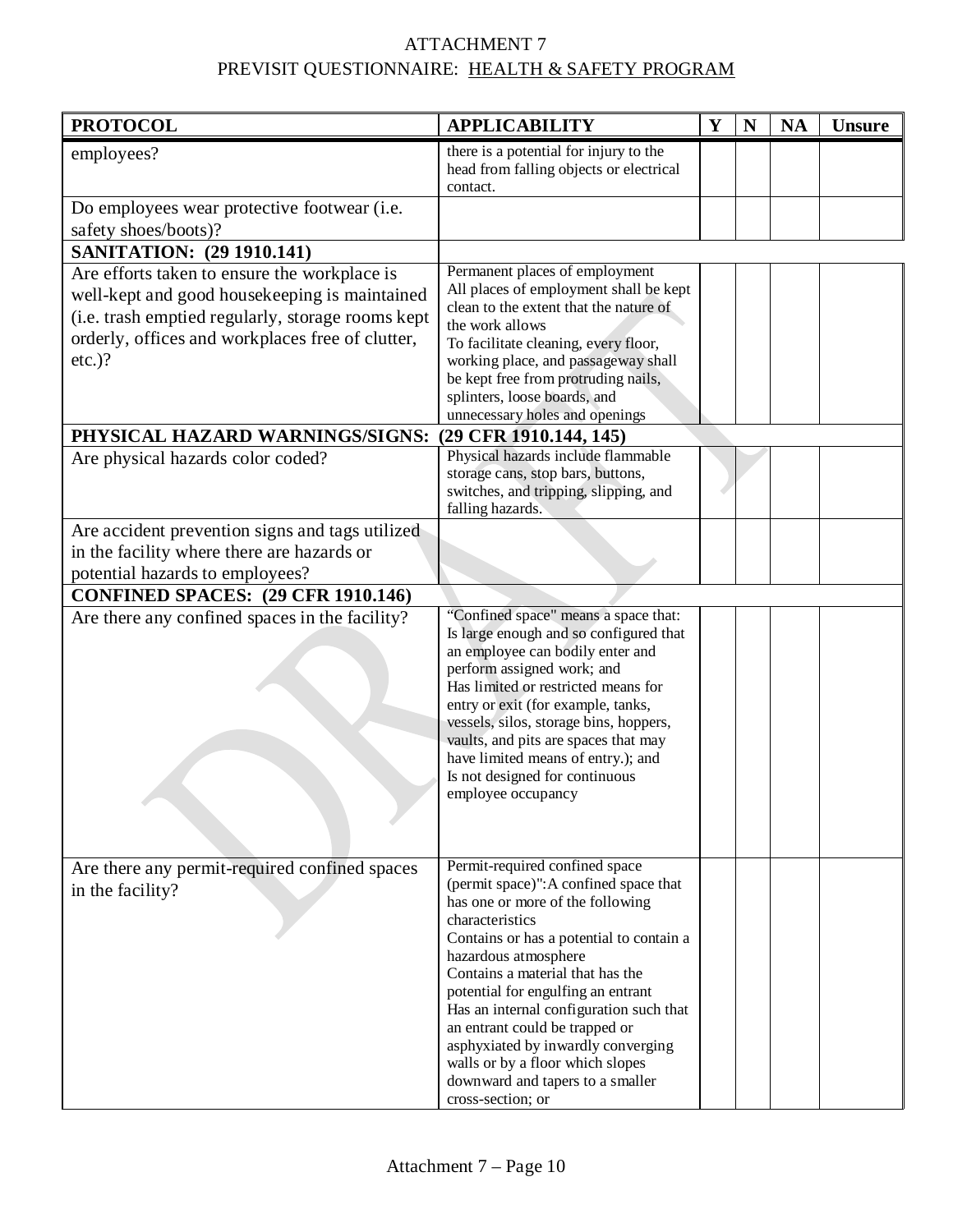| <b>PROTOCOL</b>                                                                                                                                       | <b>APPLICABILITY</b>                                                                                                                                                                                                                                                                                                                                                                                                                                                                                                                                                                                                                                                                                | Y | N | <b>NA</b> | <b>Unsure</b> |
|-------------------------------------------------------------------------------------------------------------------------------------------------------|-----------------------------------------------------------------------------------------------------------------------------------------------------------------------------------------------------------------------------------------------------------------------------------------------------------------------------------------------------------------------------------------------------------------------------------------------------------------------------------------------------------------------------------------------------------------------------------------------------------------------------------------------------------------------------------------------------|---|---|-----------|---------------|
|                                                                                                                                                       | Contains any other recognized serious<br>safety or health hazard                                                                                                                                                                                                                                                                                                                                                                                                                                                                                                                                                                                                                                    |   |   |           |               |
| LOCKOUT/TAGOUT: (29 CFR 1910.147)                                                                                                                     |                                                                                                                                                                                                                                                                                                                                                                                                                                                                                                                                                                                                                                                                                                     |   |   |           |               |
| Is there a program for the control of hazardous<br>energy?                                                                                            | Servicing and maintenance of<br>machines and equipment in which the<br>unexpected energization or start up of<br>the machines or equipment, or release<br>of stored energy could cause injury to<br>employees<br>(Energy source. Any source of<br>electrical, mechanical, hydraulic,<br>pneumatic, chemical, thermal, or other<br>energy)                                                                                                                                                                                                                                                                                                                                                           |   |   |           |               |
| FIRST AID/EMERGENCY RESPONSE (includes emergency shower/eyewash requirements): (29 1910.151)                                                          |                                                                                                                                                                                                                                                                                                                                                                                                                                                                                                                                                                                                                                                                                                     |   |   |           |               |
| Is there first aid available for employees either<br>in-house, or by outside emergency medical<br>responders?                                         | In the absence of an infirmary, clinic,<br>or hospital in near proximity to the<br>workplace which is used for the<br>treatment of all injured employees, a<br>person or persons shall be adequately<br>trained to render first aid. Adequate<br>first aid supplies shall be readily<br>available.<br>Where the eyes or body of any person<br>may be exposed to injurious corrosive<br>materials, suitable facilities for quick<br>drenching or flushing of the eyes and<br>body shall be provided within the work<br>area for immediate emergency use.                                                                                                                                             |   |   |           |               |
| FIRE PROTECTION/EMPLOYEE ALARM SYSTEM: (29 CFR 1910.157-159, 164, 165)                                                                                |                                                                                                                                                                                                                                                                                                                                                                                                                                                                                                                                                                                                                                                                                                     |   |   |           |               |
| Are portable fire extinguishers available in the<br>workplace?                                                                                        |                                                                                                                                                                                                                                                                                                                                                                                                                                                                                                                                                                                                                                                                                                     |   |   |           |               |
| Are employees trained/designated/expected to<br>use fire extinguishers during a fire?<br>Is the facility equipped with standpipe and hose<br>systems? | Exemption: Where the employer has<br>established and implemented a written<br>fire safety policy which requires the<br>immediate and total evacuation of<br>employees from the workplace upon<br>the sounding of a fire alarm signal and<br>which includes an emergency action<br>plan and a fire prevention plan which<br>meet the requirements of 29 CFR<br>1910.38 and 29 CFR 1910.39<br>respectively, and when extinguishers<br>are not available in the workplace<br>Applies to all small hose, Class II, and<br>Class III standpipe systems installed to<br>meet the requirements of a particular<br>OSHA standard. Exception. This<br>section does not apply to Class I<br>standpipe systems |   |   |           |               |
| Is the facility equipped with an automatic<br>sprinkler system?                                                                                       | All automatic sprinkler systems<br>installed to meet a particular OSHA<br>standard.                                                                                                                                                                                                                                                                                                                                                                                                                                                                                                                                                                                                                 |   |   |           |               |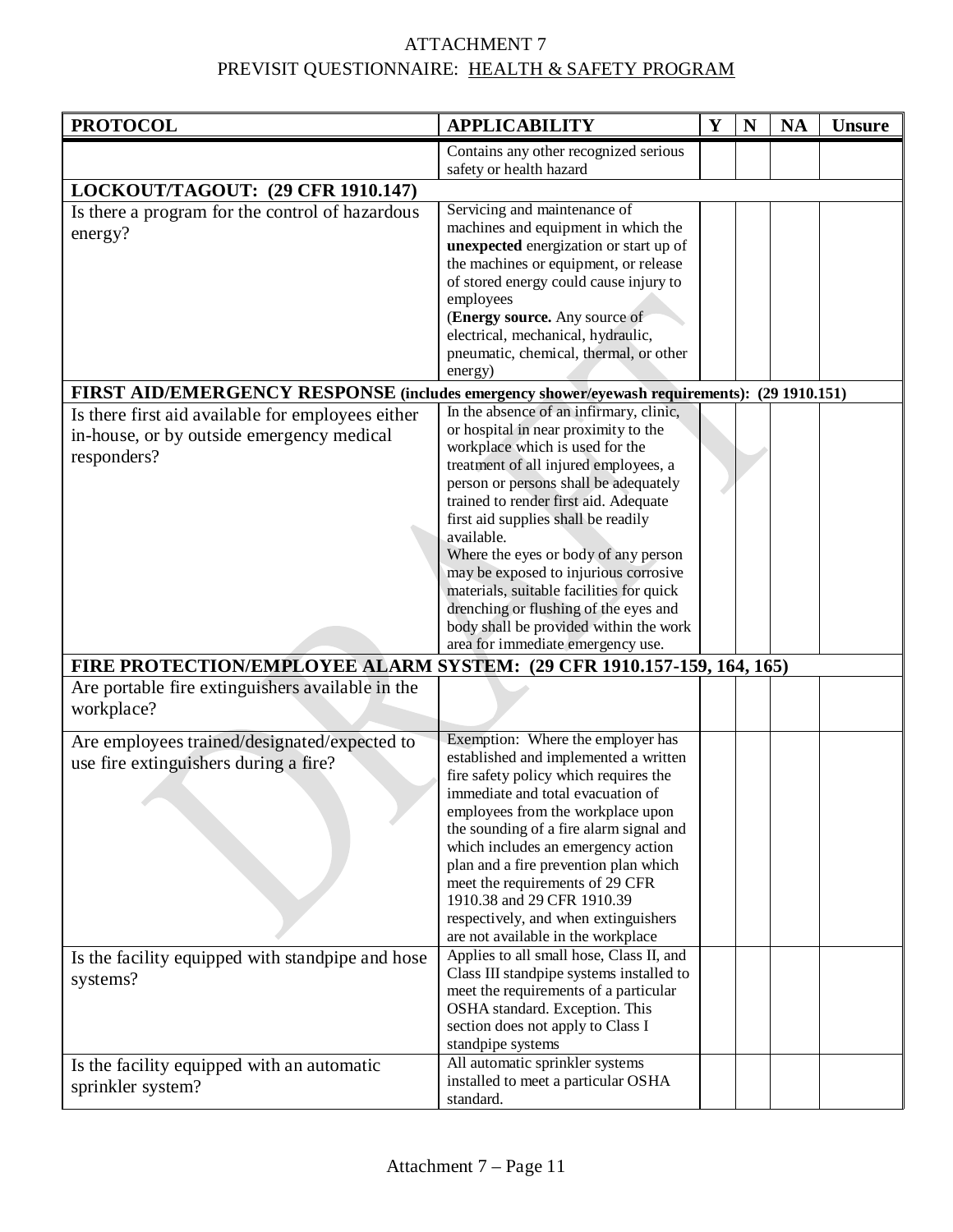| <b>PROTOCOL</b>                                                                                                                                                                     | <b>APPLICABILITY</b>                                                                                                                                                                                                                                                                                                                                                      | Y | N | <b>NA</b> | <b>Unsure</b> |
|-------------------------------------------------------------------------------------------------------------------------------------------------------------------------------------|---------------------------------------------------------------------------------------------------------------------------------------------------------------------------------------------------------------------------------------------------------------------------------------------------------------------------------------------------------------------------|---|---|-----------|---------------|
| Is the facility equipped with a fire detection<br>system?                                                                                                                           | All fire detection systems installed to<br>meet a particular OSHA standard                                                                                                                                                                                                                                                                                                |   |   |           |               |
| Is the facility equipped with an employee alarm<br>system (if no, review checklist for applicability<br>determination)                                                              | Applies to all emergency employee<br>alarms installed to meet a particular<br>OSHA standard. This requirement<br>does not apply to those discharge or<br>supervisory alarms required on various<br>fixed extinguishing systems or to<br>supervisory alarms on fire suppression,<br>alarm or detection systems unless they<br>are intended to be employee alarm<br>systems |   |   |           |               |
| <b>COMPRESSED AIR: (29 CFR 1910.169)</b>                                                                                                                                            |                                                                                                                                                                                                                                                                                                                                                                           |   |   |           |               |
| Is compressed air used in the facility?                                                                                                                                             |                                                                                                                                                                                                                                                                                                                                                                           |   |   |           |               |
| <b>MATERIALS HANDLING: (29 CFR 1910.176)</b>                                                                                                                                        |                                                                                                                                                                                                                                                                                                                                                                           |   |   |           |               |
| Materials handling and storage                                                                                                                                                      | Where mechanical handling equipment<br>is used<br>Material storage and storage areas                                                                                                                                                                                                                                                                                      |   |   |           |               |
| FORKTRUCKS/CRANES: (29 CFR 1910.178, 179, 184)                                                                                                                                      |                                                                                                                                                                                                                                                                                                                                                                           |   |   |           |               |
| Are powered industrial trucks (forklifts) used at<br>the facility?                                                                                                                  |                                                                                                                                                                                                                                                                                                                                                                           |   |   |           |               |
| Are employees trained on forktruck operations?                                                                                                                                      |                                                                                                                                                                                                                                                                                                                                                                           |   |   |           |               |
| Are there any overhead or gantry cranes at the<br>facility?                                                                                                                         |                                                                                                                                                                                                                                                                                                                                                                           |   |   |           |               |
| Are slings used at the facility?                                                                                                                                                    | Applies to slings used in conjunction<br>with other material handling<br>equipment for the movement of<br>material by hoisting                                                                                                                                                                                                                                            |   |   |           |               |
| MACHINE GUARDING: (29 CFR 1910.212, 215, 217, 219, 242, 243, 244)                                                                                                                   |                                                                                                                                                                                                                                                                                                                                                                           |   |   |           |               |
| Are any machines used at the facility that pose<br>hazards to employees such as those created by<br>point of operation, nip points, rotating parts,<br>and flying chips and sparks? | All machinery that poses a hazard to<br>employees.                                                                                                                                                                                                                                                                                                                        |   |   |           |               |
| Is any of the following equipment used at the<br>facility?<br>Abrasive wheel machinery                                                                                              |                                                                                                                                                                                                                                                                                                                                                                           |   |   |           |               |
| Mechanical power presses<br>Mechanical power transmissions                                                                                                                          |                                                                                                                                                                                                                                                                                                                                                                           |   |   |           |               |
| Hand or portable powered tools and<br>equipment<br>Abrasive blast cleaning nozzles                                                                                                  |                                                                                                                                                                                                                                                                                                                                                                           |   |   |           |               |
| WELDING: (29 CFR 1910.252, 253)                                                                                                                                                     |                                                                                                                                                                                                                                                                                                                                                                           |   |   |           |               |
| Are welding (including oxygen-gas, arc and<br>resistance), cutting, or other hot work                                                                                               |                                                                                                                                                                                                                                                                                                                                                                           |   |   |           |               |
| operations conducted at the facility?                                                                                                                                               |                                                                                                                                                                                                                                                                                                                                                                           |   |   |           |               |
| ELECTRICAL: (29 CFR 1910.303, 304, 305, 307, 332, 334)<br>Is any of the following electrical equipment or                                                                           |                                                                                                                                                                                                                                                                                                                                                                           |   |   |           |               |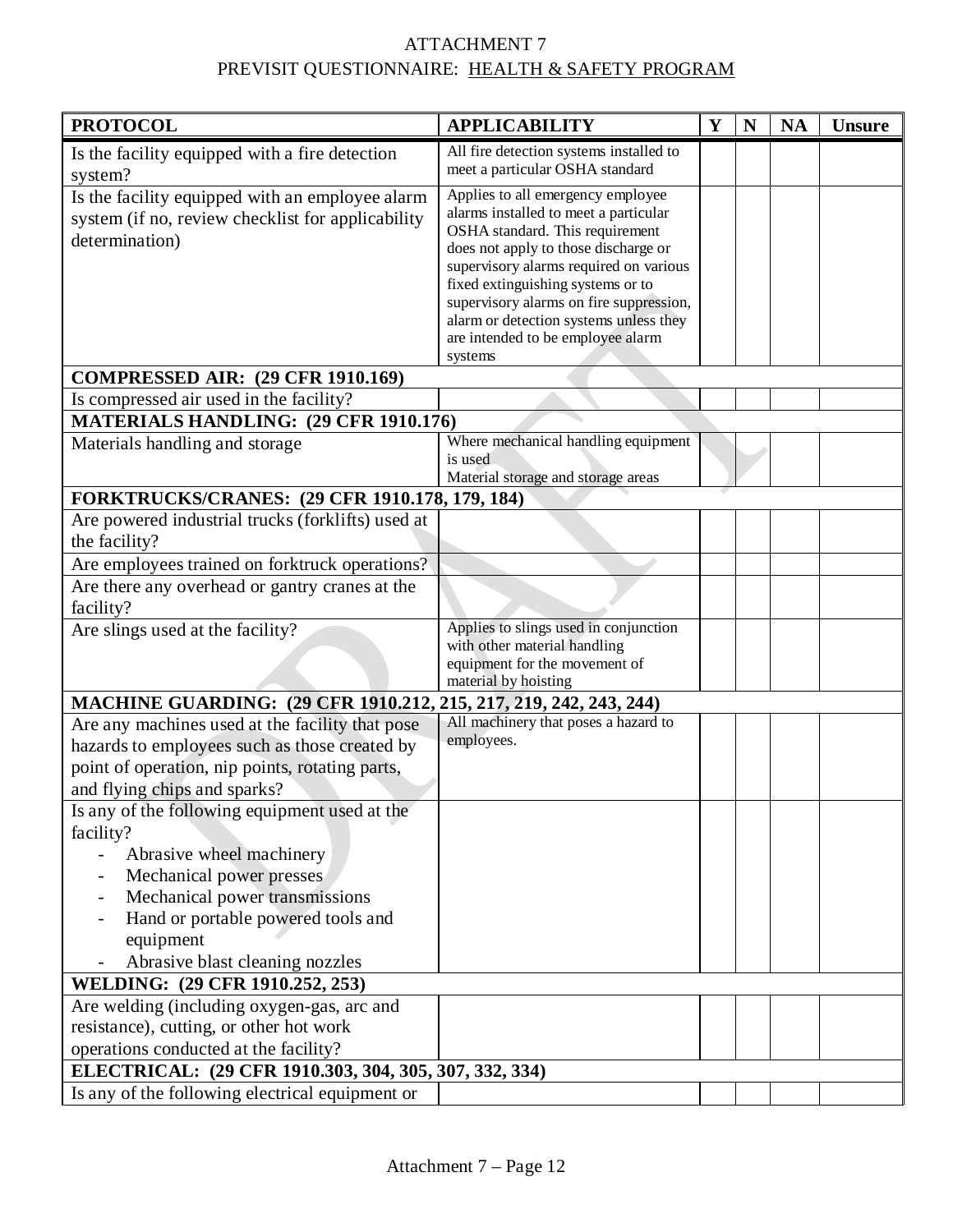| <b>PROTOCOL</b>                                                                                                                                                                                                                                                                                                                                                                    | <b>APPLICABILITY</b>                                                                                                                                                                                                                            | Y | N | <b>NA</b> | <b>Unsure</b> |
|------------------------------------------------------------------------------------------------------------------------------------------------------------------------------------------------------------------------------------------------------------------------------------------------------------------------------------------------------------------------------------|-------------------------------------------------------------------------------------------------------------------------------------------------------------------------------------------------------------------------------------------------|---|---|-----------|---------------|
| locations used or present at the facility?<br>spliced wiring<br>electrical equipment that ordinarily<br>produces arcs, sparks flames, or molten<br>metal<br>any areas where electrical equipment<br>that operates at 50 volts or greater<br>over-current devices Circuit breakers<br>electrical pull boxes and junction boxes<br>extension/temporary electrical cords or<br>cables |                                                                                                                                                                                                                                                 |   |   |           |               |
| Do employees conduct electrical work (i.e.<br>repairs, wiring, etc)?                                                                                                                                                                                                                                                                                                               | The training requirements apply to<br>employees who face a risk of electric<br>shock that is not reduced to a safe level<br>by electrical installation requirements.                                                                            |   |   |           |               |
| AIR CONTAMINANTS/ASBESTOS: (29 CFR 1910.1000, 1001)                                                                                                                                                                                                                                                                                                                                |                                                                                                                                                                                                                                                 |   |   |           |               |
| Have hazardous air contaminants been<br>monitored for in the workplace?<br>Does the facility contain asbestos-containing                                                                                                                                                                                                                                                           |                                                                                                                                                                                                                                                 |   |   |           |               |
| materials?                                                                                                                                                                                                                                                                                                                                                                         |                                                                                                                                                                                                                                                 |   |   |           |               |
| <b>BLOODBORNE PATHOGENS: (29 CFR 1910.1030)</b>                                                                                                                                                                                                                                                                                                                                    |                                                                                                                                                                                                                                                 |   |   |           |               |
| Are any employees exposed (occupational<br>exposure) to blood or other potentially<br>infectious materials?                                                                                                                                                                                                                                                                        | <b>Occupational Exposure means</b><br>reasonably anticipated skin, eye,<br>mucous membrane, or parenteral<br>contact with blood or other potentially<br>infectious materials that may result<br>from the performance of an employee's<br>duties |   |   |           |               |
| HAZARD COMMUNICATION/RIGHT TO KNOW: (29 CFR 1910.1200)                                                                                                                                                                                                                                                                                                                             |                                                                                                                                                                                                                                                 |   |   |           |               |
| Are hazardous chemicals used in the<br>workplace?                                                                                                                                                                                                                                                                                                                                  | Applies to any chemical which is<br>known to be present in the workplace<br>in such a manner that employees may<br>be exposed under normal conditions of<br>use or in a foreseeable emergency                                                   |   |   |           |               |
| Are Material Safety Data Sheets (MSDSs)<br>maintained for all hazardous chemicals?                                                                                                                                                                                                                                                                                                 |                                                                                                                                                                                                                                                 |   |   |           |               |
| Is there a written Hazard Communication<br>Program (HAZCOM) at the facility?                                                                                                                                                                                                                                                                                                       |                                                                                                                                                                                                                                                 |   |   |           |               |
|                                                                                                                                                                                                                                                                                                                                                                                    |                                                                                                                                                                                                                                                 |   |   |           |               |
| RADIATION: IONIZING (10 CFR 20); NONIONIZING (29 CFR 1910.97)                                                                                                                                                                                                                                                                                                                      |                                                                                                                                                                                                                                                 |   |   |           |               |
| Are sources of ionizing or non-ionizing<br>radiation located in the facility?                                                                                                                                                                                                                                                                                                      |                                                                                                                                                                                                                                                 |   |   |           |               |
| <b>ABRASIVE BLAST OPERATIONS AND VENTILATION: (29 CFR 1910.94)</b><br>Is abrasive-blast operation conducted at the<br>facility equipped with ventilation systems?                                                                                                                                                                                                                  |                                                                                                                                                                                                                                                 |   |   |           |               |
| <b>DIP TANKS: (29 CFR 1910.108)</b>                                                                                                                                                                                                                                                                                                                                                |                                                                                                                                                                                                                                                 |   |   |           |               |
| Are dip tanks used at the facility?                                                                                                                                                                                                                                                                                                                                                | Examples of covered operations are                                                                                                                                                                                                              |   |   |           |               |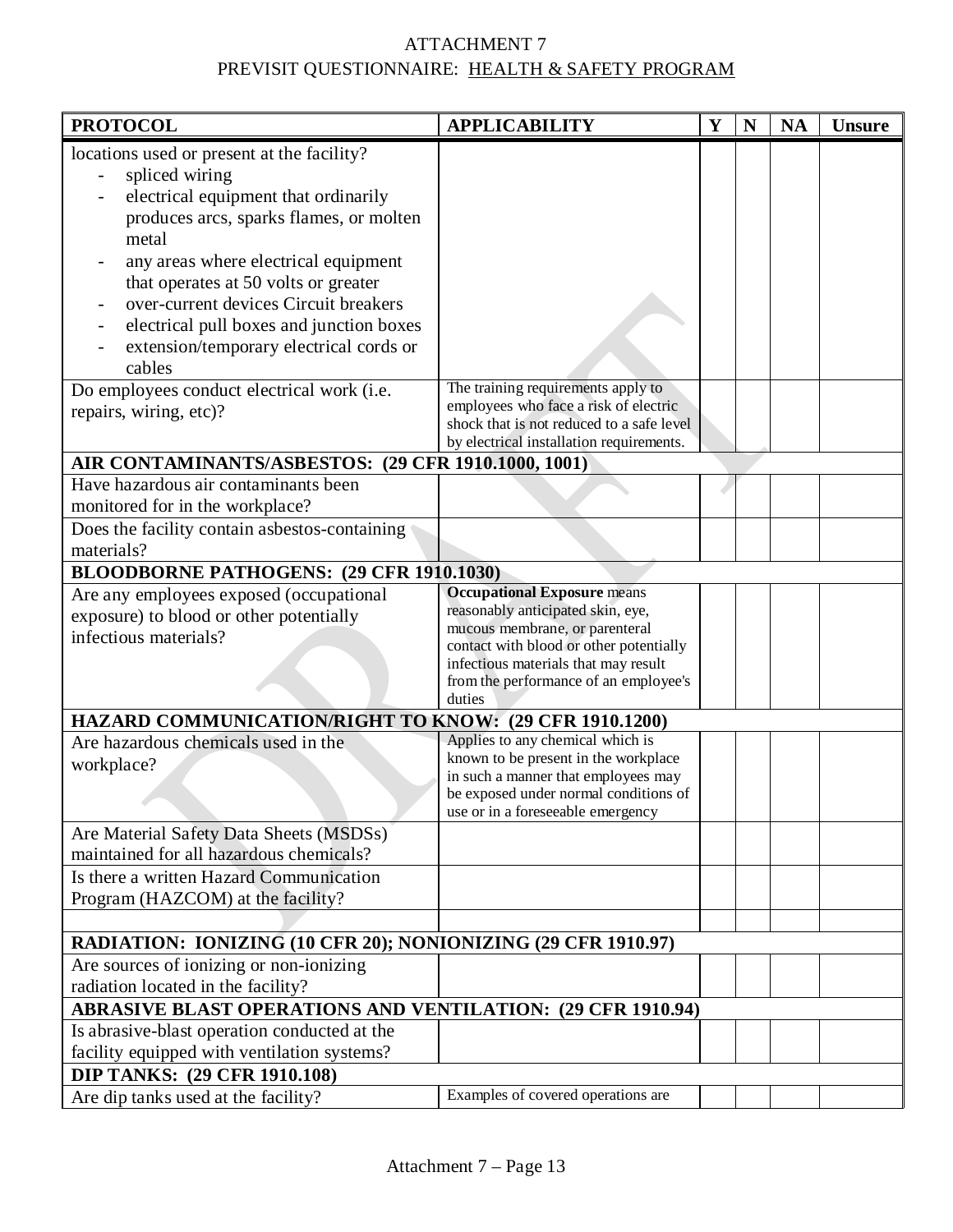| <b>PROTOCOL</b>                              | <b>APPLICABILITY</b>                                                                                                                                    | Y | NA | <b>Unsure</b> |
|----------------------------------------------|---------------------------------------------------------------------------------------------------------------------------------------------------------|---|----|---------------|
|                                              | paint dipping, electroplating, pickling,<br>quenching, tanning, degreasing,<br>stripping, cleaning, roll coating, flow<br>coating, and curtain coating. |   |    |               |
| <b>TOXIC AND HAZARDOUS SUBSTANCES:</b>       |                                                                                                                                                         |   |    |               |
| Are there any sources of lead, cadmium, or   | Not applicable to fuels                                                                                                                                 |   |    |               |
| benzene in the facility?                     |                                                                                                                                                         |   |    |               |
| <b>FALL PROTECTION: (29 CFR 1926.502)</b>    |                                                                                                                                                         |   |    |               |
| Do employees work in or required to climb to |                                                                                                                                                         |   |    |               |
| elevated areas?                              |                                                                                                                                                         |   |    |               |
| Is there a fall protection program in place? |                                                                                                                                                         |   |    |               |
| <b>TRAINING:</b>                             |                                                                                                                                                         |   |    |               |
| Is training conducted for employees?         | <b>LIST TYPES OF TRAINING:</b>                                                                                                                          |   |    |               |
|                                              |                                                                                                                                                         |   |    |               |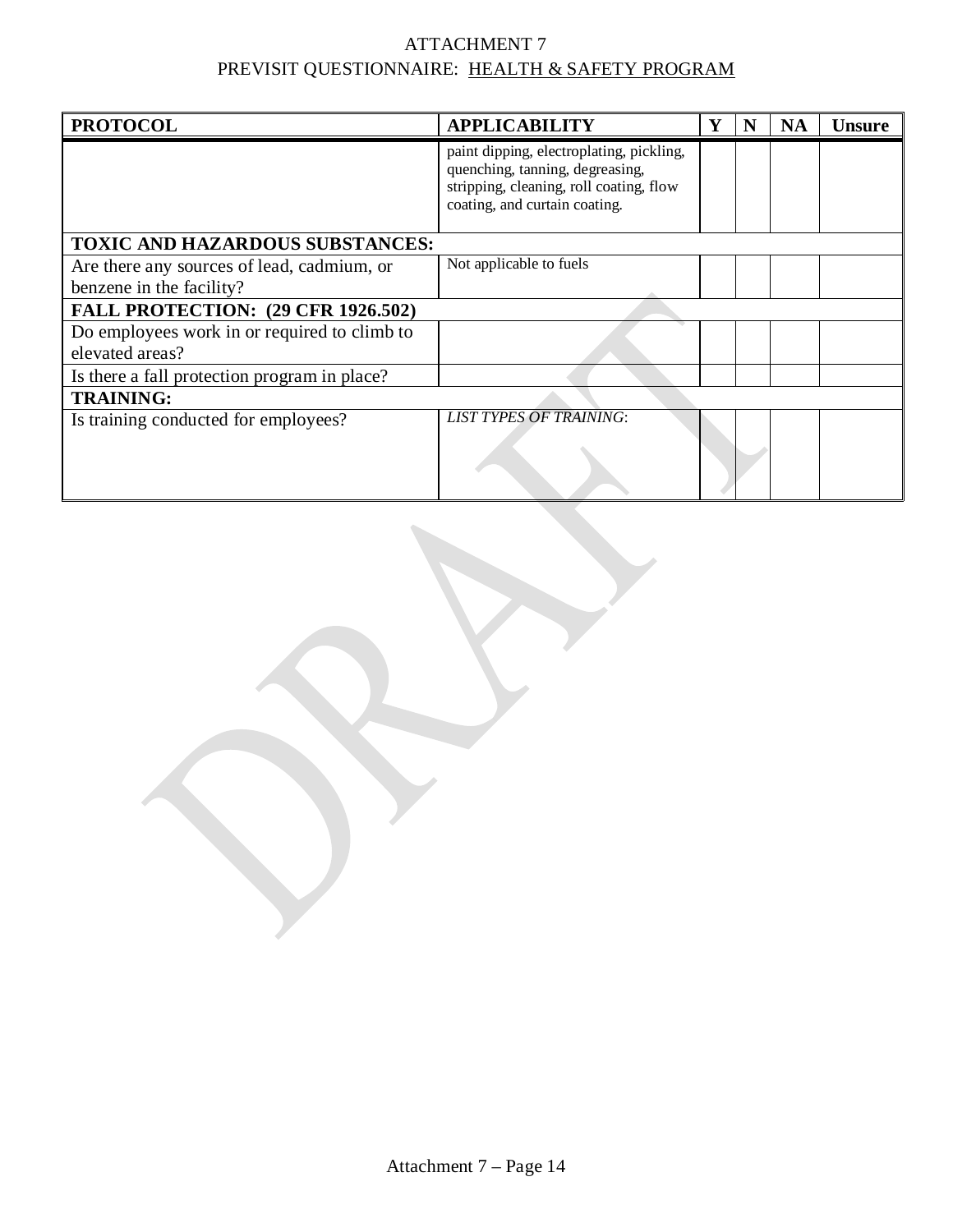<span id="page-43-0"></span>

| <b>Facility Name:</b> |               | Date:               |  |  |
|-----------------------|---------------|---------------------|--|--|
| <b>Address:</b>       | Citv:         | ST:<br>Zip:         |  |  |
| POC:                  | <b>Email:</b> |                     |  |  |
| <b>Phone:</b>         | <b>Fax:</b>   | <b>Team Letter:</b> |  |  |

| <b>PROTOCOL</b>                                                                      | $\mathbf{Y}$ | $\mathbf N$ | <b>NA</b> |
|--------------------------------------------------------------------------------------|--------------|-------------|-----------|
| <b>ABOVEGROUND STORAGE TANK</b>                                                      |              |             |           |
| Do all bulk aboveground storage tanks (capacity of 600 gallons or greater) have      |              |             |           |
| secondary means of containment for the entire contents of the largest single tank    |              |             |           |
| plus sufficient freeboard to allow for precipitation? (ST.5.1.TEAM)                  |              |             |           |
| Are diked areas impervious enough to contain spilled POL? (ST.5.1.TEAM)              |              |             |           |
| Is the secondary containment area free of cracks, erosion, animal burrows, and       |              |             |           |
| vegetation growth? (ST.5.1.TEAM)                                                     |              |             |           |
| Are valves kept closed when not in use? (ST.5.1.TEAM)                                |              |             |           |
| Are periodic leak tests conducted? (ST.5.4.TEAM)                                     |              |             |           |
| Is a written log kept of the leak testing? (ST.5.4.TEAM)                             |              |             |           |
| <b>ENVIRONMENTAL DOCUMENTATION.</b> Does the facility maintain any of the following  |              |             |           |
| environmental documents?                                                             |              |             |           |
| SPCC Plan (PO.5.2.TEAM; See SPCC Plan questionnaire for requirements)                |              |             |           |
| Hazardous materials inventory? (HM.30.1.TEAM, HM.30.2.TEAM)                          |              |             |           |
| Does the facility have records of pesticides being applied at their facility? (state |              |             |           |
| callout)                                                                             |              |             |           |
| If facility personnel are performing the application, is there a copy of the         |              |             |           |
| applicator certification for review? (state callout, PM.5.1.TEAM)                    |              |             |           |
| Does the facility have any air emissions permits (A.1.2.TEAM)? Date(s) of            |              |             |           |
| permit(s)? Is there any special permit monitoring requirements? Do monitoring        |              |             |           |
| records indicate compliance?                                                         |              |             |           |
| If asbestos is present, does the facility have an Asbestos Operation and             |              |             |           |
| Maintenance Plan? (check state callouts)                                             |              |             |           |
| If lead-based paint (LBP) is present, does the facility have a LBP Management        |              |             |           |
| Plan? (check state callouts and T4.10.1 and .2.TEAM)                                 |              |             |           |
| UST and AST permits (See state specific regulations and Storage Tank                 |              |             |           |
| questionnaire for requirements)                                                      |              |             |           |
| NPDES and wastewater discharge permits (WA.10.1.TEAM and WA.10.2.TEAM)               |              |             |           |
| If the facility treats its own drinking water, are there monitoring records? Do      |              |             |           |
| monitoring records indicate compliance? (check state/local callouts and WQ.15.1)     |              |             |           |
| through .3.TEAM)                                                                     |              |             |           |
| Hazardous waste USEPA identification number (HW.20.2.TEAM and                        |              |             |           |
| <b>HW.55.2.TEAM)</b>                                                                 |              |             |           |
| Hazardous waste manifests (HW.20.4.TEAM and HW.55.5.TEAM; See                        |              |             |           |
| Hazardous Waste questionnaire for requirements)                                      |              |             |           |
| Installation environmental SOPs/correspondence?                                      |              |             |           |
| Other local, state, or Federal environmental regulations?                            |              |             |           |
|                                                                                      |              |             |           |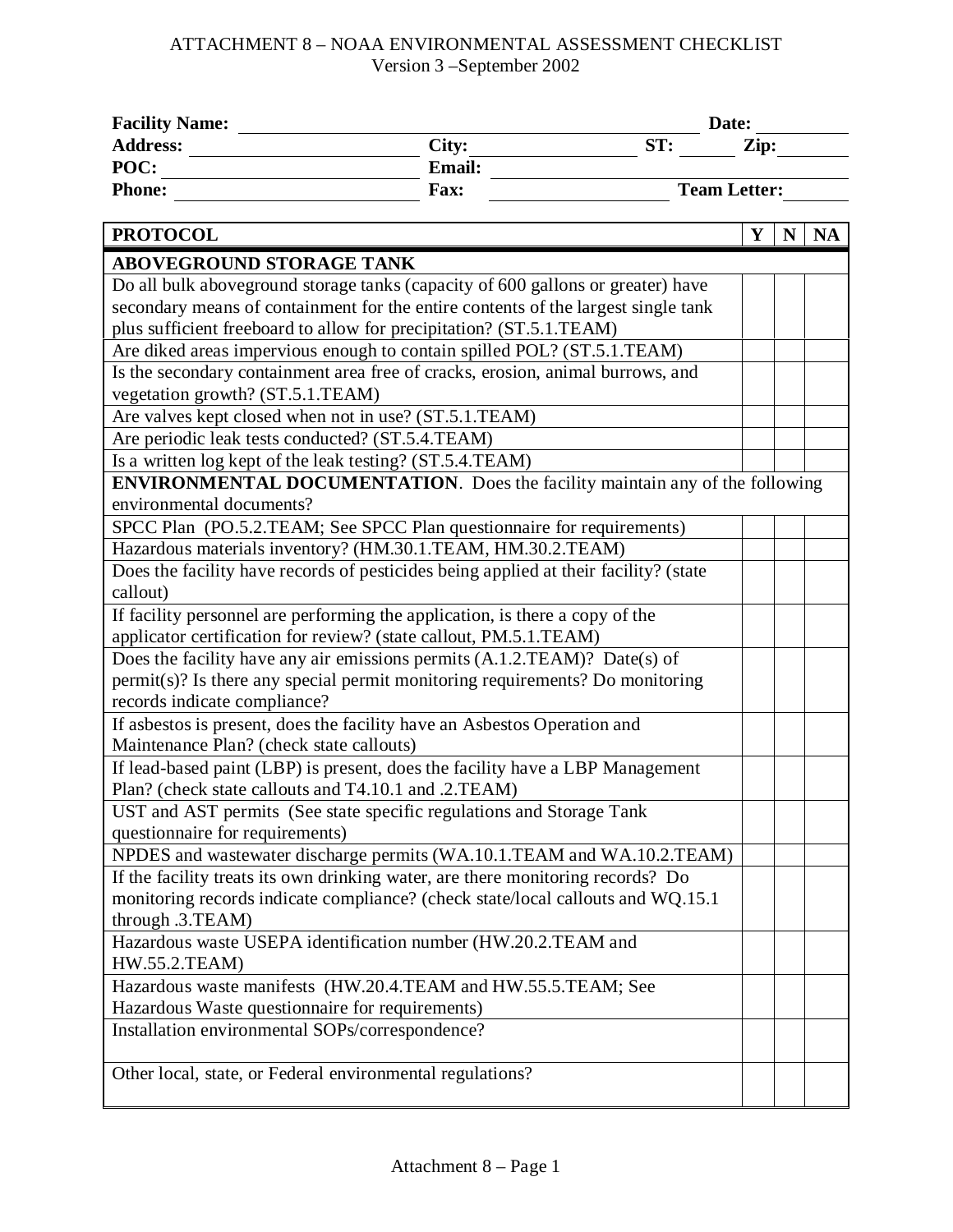| <b>PROTOCOL</b>                                                              | Y | N | <b>NA</b> |
|------------------------------------------------------------------------------|---|---|-----------|
| <b>HAZARDOUS WASTE MANAGEMENT</b>                                            |   |   |           |
| <b>GENERAL</b>                                                               |   |   |           |
| Does the facility have any ongoing or unresolved consent orders,             |   |   |           |
| compliance agreements, notices of violation, interagency agreements, or      |   |   |           |
| equivalent enforcement actions pertaining to hazardous waste                 |   |   |           |
| management? (HW.1.1.TEAM)                                                    |   |   |           |
| Does the facility determine if generated wastes, including the following,    |   |   |           |
| are hazardous and handle them accordingly? (HW.10.1.TEAM)                    |   |   |           |
|                                                                              |   |   |           |
|                                                                              |   |   |           |
|                                                                              |   |   |           |
|                                                                              |   |   |           |
| $\bullet$                                                                    |   |   |           |
|                                                                              |   |   |           |
|                                                                              |   |   |           |
|                                                                              |   |   |           |
|                                                                              |   |   |           |
|                                                                              |   |   |           |
|                                                                              |   |   |           |
| Cadmium, NiCd, lithium, or magnesium batteries                               |   |   |           |
|                                                                              |   |   |           |
|                                                                              |   |   |           |
|                                                                              |   |   |           |
|                                                                              |   |   |           |
|                                                                              |   |   |           |
|                                                                              |   |   |           |
|                                                                              |   |   |           |
| Does the facility have a designated individual responsible for the hazardous |   |   |           |
| waste storage area and is he/she aware of his/her responsibilities?          |   |   |           |
| (HW.1.2.TEAM)                                                                |   |   |           |
| Do facilities transporting hazardous waste meet the following                |   |   |           |
| requirements? (HW.100.1.TEAM through HW.100.5.TEAM)                          |   |   |           |
| USEPA transporter identification number                                      |   |   |           |
| Transport hazardous waste to an USEPA approved facility<br>$\bullet$         |   |   |           |
| Personnel trained to transport hazardous waste                               |   |   |           |
| Have established procedures for transporting hazardous waste and             |   |   |           |
| maintaining required records                                                 |   |   |           |
| Does the facility have a permit to operate as a TSDF and does it operate     |   |   |           |
| within the permit requirements? (HW.105.1.TEAM)                              |   |   |           |
| CONDITIONALLY EXEMPT SMALL QUANTITY GENRATOR                                 |   |   |           |
| Facility produces less than 100 kilograms (220 pounds) of hazardous waste    |   |   |           |
| or 1 kilogram (2.2 pounds) or less of acutely hazardous waste per month.     |   |   |           |
| (HW.15.1.TEAM)                                                               |   |   |           |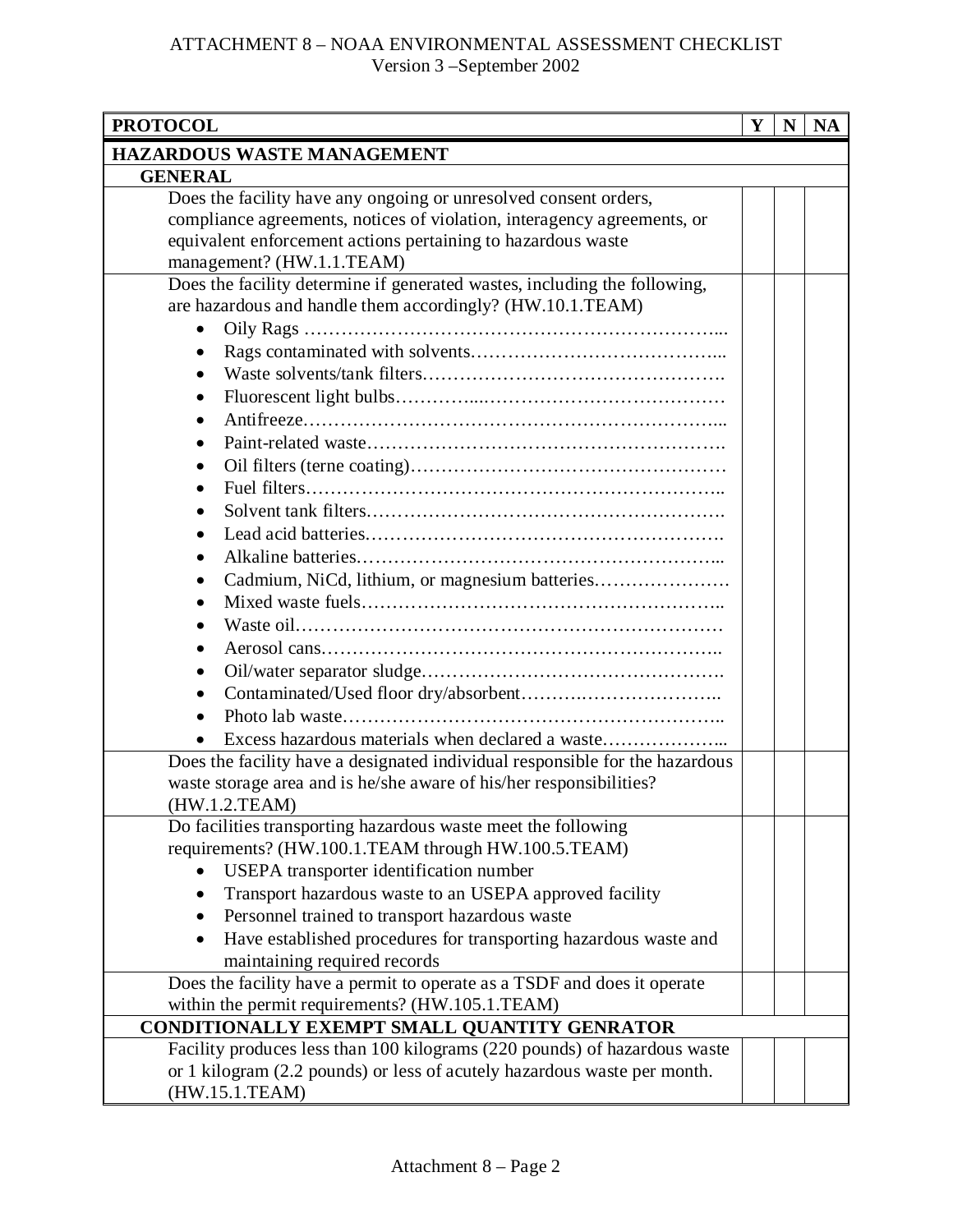| <b>PROTOCOL</b>                                                                                                                        | Y | N | <b>NA</b> |
|----------------------------------------------------------------------------------------------------------------------------------------|---|---|-----------|
| Do facility personnel have training in hazardous waste handling and                                                                    |   |   |           |
| management with annual update? (HW.10.2.)                                                                                              |   |   |           |
| Does the facility maintain up to date hazardous waste management records,                                                              |   |   |           |
| including the following?                                                                                                               |   |   |           |
| Training records (retain for 3 years) (HW.15.3.TEAM)                                                                                   |   |   |           |
| Installation environmental SOPs/correspondence                                                                                         |   |   |           |
| Does the facility handle containers previously holding hazardous waste as<br>hazardous waste until they are RCRA empty? (HW.15.4.TEAM) |   |   |           |
| Does the facility have a designated hazardous waste storage area                                                                       |   |   |           |
| (HW.15.6.TEAM) and is it properly managed, including the following?                                                                    |   |   |           |
| Adequate isle spacing (30 in.) (HW.15.5.TEAM)                                                                                          |   |   |           |
| Stacking not exceeding 2 drums in height (HW.15.5.TEAM)                                                                                |   |   |           |
| Does the facility offer hazardous waste to transporters or TSDFs not having                                                            |   |   |           |
| an USEPA identification number? (HW.15.1.TEAM)                                                                                         |   |   |           |
| SMALL QUANTITY GENERATOR                                                                                                               |   |   |           |
| Facility produces between 1,000 kilograms (2205 pounds) and 100                                                                        |   |   |           |
| kilograms (220 pounds) of hazardous waste or 1 kilogram (2.2 pounds) or                                                                |   |   |           |
| less of acutely hazardous waste per month. (HW.20.1.TEAM)                                                                              |   |   |           |
| Do facility personnel have training in hazardous waste handling and                                                                    |   |   |           |
| management with annual update? (HW.25.1.TEAM)                                                                                          |   |   |           |
| Does the facility maintain up to date hazardous waste management records,                                                              |   |   |           |
| including the following?                                                                                                               |   |   |           |
| Training records (retain for 3 years) (HW.25.2.TEAM)                                                                                   |   |   |           |
| Manifests (retain for 3 years) (HW.20.4.TEAM)<br>$\bullet$                                                                             |   |   |           |
| Emergency/Contingency plan (HW.20.5.TEAM)<br>$\bullet$                                                                                 |   |   |           |
| Inspection logs (HW.40.3)                                                                                                              |   |   |           |
| Installation environmental SOPs/correspondence                                                                                         |   |   |           |
| Does the facility have an USEPA identification number?                                                                                 |   |   |           |
| (HW.20.2.TEAM)                                                                                                                         |   |   |           |
| Is the onsite accumulation time of hazardous waste less than 180 days (or                                                              |   |   |           |
| 270 days if waste is transported greater than 200 miles to a TSDF)?                                                                    |   |   |           |
| (HW.20.1.TEAM)                                                                                                                         |   |   |           |
| Does the facility accumulate greater than 6,000 kilograms (13,227.73)                                                                  |   |   |           |
| pounds) of waste on site? (HW.20.1.TEAM)                                                                                               |   |   |           |
| Does the facility have an emergency response plan and coordinator, with                                                                |   |   |           |
| the following information posted adjacent to the telephone?                                                                            |   |   |           |
| (HW.20.5.TEAM)                                                                                                                         |   |   |           |
| Name and telephone number of emergency coordinator<br>$\bullet$                                                                        |   |   |           |
| Location of fire extinguishers and spill control materials                                                                             |   |   |           |
| Location of fire alarms (if present)<br>$\bullet$                                                                                      |   |   |           |
| Telephone number of the fire department                                                                                                |   |   |           |
| Does the facility handle containers previously holding hazardous waste as<br>hazardous waste until they are RCRA empty? (HW.30.1.TEAM) |   |   |           |
| Does the facility maintain satellite accumulation points meeting the                                                                   |   |   |           |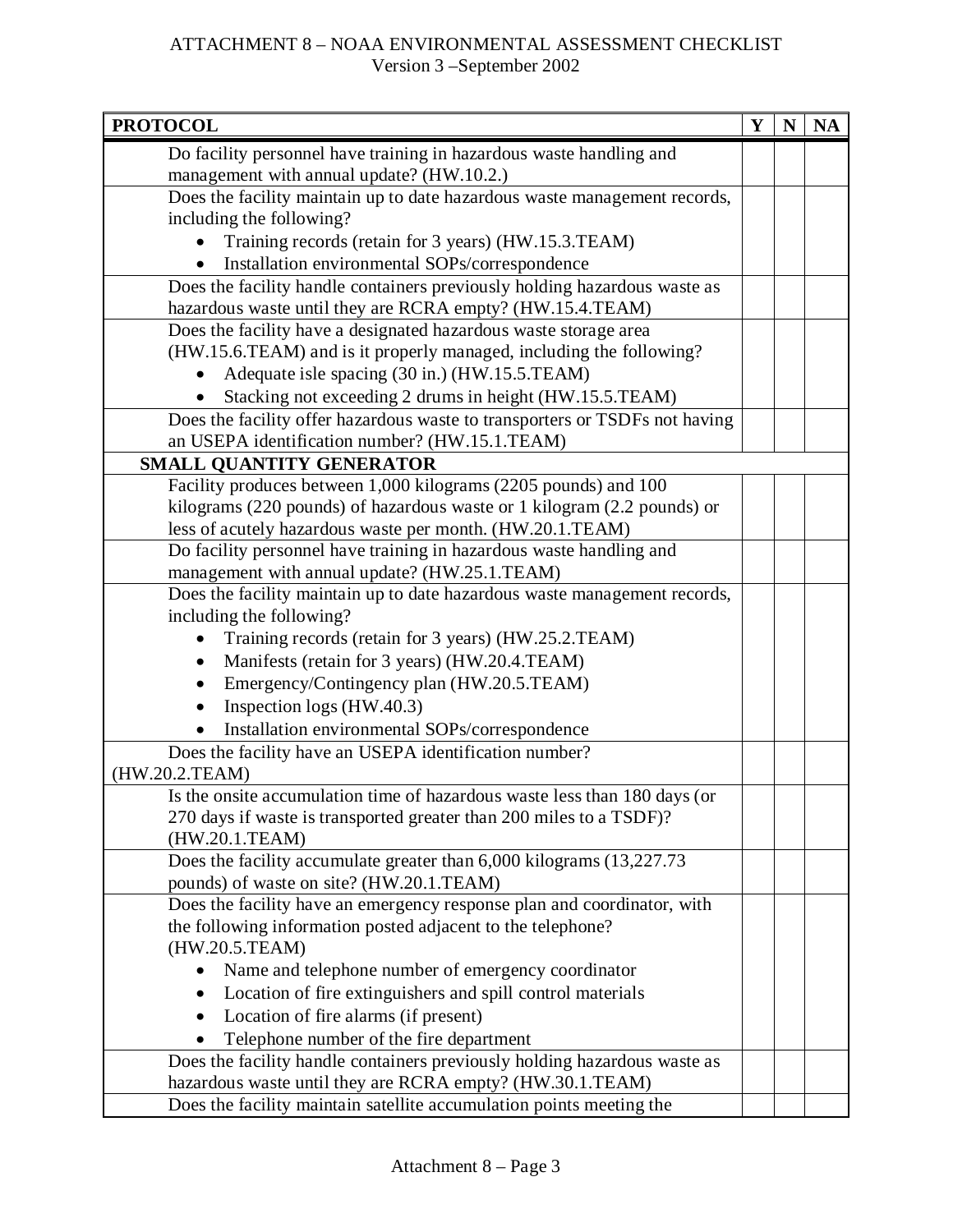| <b>PROTOCOL</b>                                                                                       | Y | N | <b>NA</b> |
|-------------------------------------------------------------------------------------------------------|---|---|-----------|
| following requirements?                                                                               |   |   |           |
| Up to 55 gallons of hazardous waste or 1 quart of acutely hazardous<br>waste (HW.35.1.TEAM)           |   |   |           |
| At or near the point of generation (HW.35.1.TEAM)<br>$\bullet$                                        |   |   |           |
| Containers are in good condition and closed when not adding or<br>$\bullet$                           |   |   |           |
| removing waste (HW.35.1.TEAM)                                                                         |   |   |           |
| Containers are labeled as HAZARDOUS WASTE or with other                                               |   |   |           |
| words identifying the contents (HW.35.1.TEAM)                                                         |   |   |           |
| Containers securely closed (HW.30.4.TEAM)                                                             |   |   |           |
| Does the hazardous waste storage area meet the following requirements?                                |   |   |           |
| Containers in good condition and not leaking (HW.30.2.TEAM)                                           |   |   |           |
| Containers properly labeled (HW.20.1.TEAM)<br>$\bullet$                                               |   |   |           |
| Containers securely closed (HW.30.4.TEAM)<br>$\bullet$                                                |   |   |           |
| Adequate isle spacing (HW.40.2.TEAM)<br>$\bullet$                                                     |   |   |           |
| Stacking not exceeding 2 drums in height (HW.30.6.TEAM)<br>$\bullet$                                  |   |   |           |
| Internal communication or alarm system (HW.40.2.TEAM)<br>$\bullet$                                    |   |   |           |
| Telephone or two-way radio (HW.40.2.TEAM)<br>$\bullet$                                                |   |   |           |
| Fire extinguisher and special extinguishing equipment<br>$\bullet$                                    |   |   |           |
| (HW.40.2.TEAM)                                                                                        |   |   |           |
| Spill control equipment (HW.40.2.TEAM)                                                                |   |   |           |
| Decontamination equipment (HW.40.2.TEAM)<br>$\bullet$                                                 |   |   |           |
| Fire hydrants or other sources of water of adequate volume and<br>$\bullet$                           |   |   |           |
| pressure, foam producing equipment, automatic sprinklers or water                                     |   |   |           |
| spray systems (HW.40.2.TEAM).                                                                         |   |   |           |
| Does the facility conduct weekly inspections of the container storage area                            |   |   |           |
| and maintain verification records? (HW.40.3.TEAM)                                                     |   |   |           |
| Does the facility keep records of hazardous waste activity for 3 years,                               |   |   |           |
| including the following? (HW.20.4.TEAM)                                                               |   |   |           |
| Manifests                                                                                             |   |   |           |
| <b>Exception reports</b>                                                                              |   |   |           |
| Test results, waste analysis, and determination                                                       |   |   |           |
| Does the facility offer hazardous waste to transporters or TSDFs not having                           |   |   |           |
| an USEPA identification number? (HW.20.3.TEAM)                                                        |   |   |           |
| Does the facility utilize manifests containing the following information?                             |   |   |           |
| (HW.20.4.TEAM)                                                                                        |   |   |           |
| Generator mailing address, phone number, and USEPA<br>identification number                           |   |   |           |
|                                                                                                       |   |   |           |
| Transporter name and USEPA identification number<br>TSDF site address and USEPA identification number |   |   |           |
| Signed and dated by generator, transporter, and TSDF                                                  |   |   |           |
|                                                                                                       |   |   |           |
| Quantity and type of hazardous waste transported<br>Returned copy                                     |   |   |           |
| Land ban form                                                                                         |   |   |           |
|                                                                                                       |   |   |           |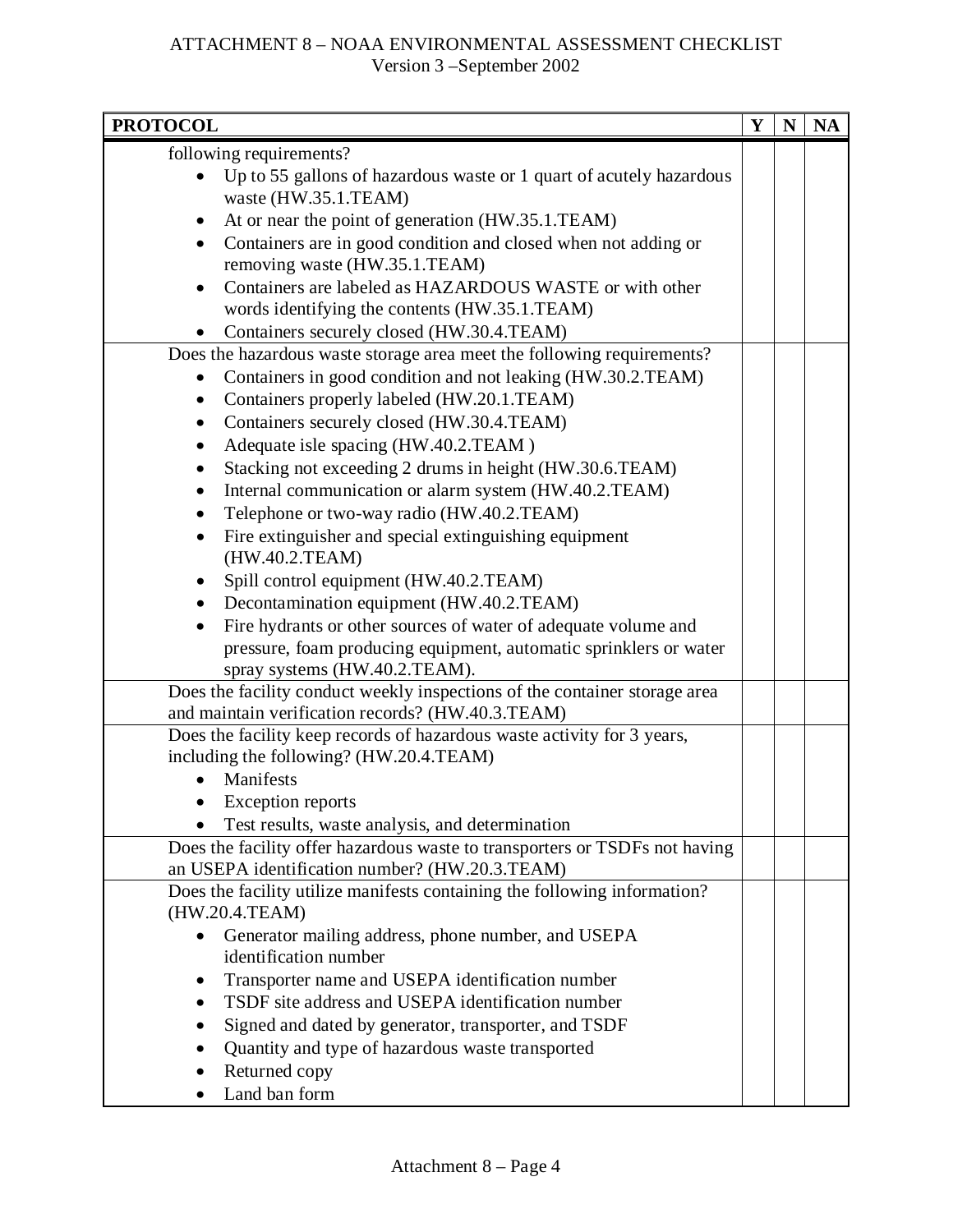| <b>PROTOCOL</b>                                                             | Y | N | <b>NA</b> |
|-----------------------------------------------------------------------------|---|---|-----------|
| <b>LARGE QUANTITY GENERATOR</b>                                             |   |   |           |
| Facility produces 1,000 kilograms (2205 pounds) or greater of hazardous     |   |   |           |
| waste or 1 kilogram (2.2 pounds) or greater of acutely hazardous waste per  |   |   |           |
| month. (HW.55.1.TEAM)                                                       |   |   |           |
| Do facility personnel have training in hazardous waste handling and         |   |   |           |
| management with annual update? (HW.60.1.TEAM)                               |   |   |           |
| Does the facility maintain up to date hazardous waste management records,   |   |   |           |
| including the following?                                                    |   |   |           |
| Training records (retain for 3 years) (HW.60.2.TEAM for LQGs)               |   |   |           |
| Manifests (retain for 3 years) (HW.55.5.TEAM\)<br>$\bullet$                 |   |   |           |
| Emergency/Contingency plan (\ HW.65.1.TEAM\)<br>$\bullet$                   |   |   |           |
| Inspection logs (HW.80.3.TEAM for LQGs)                                     |   |   |           |
| Installation environmental SOPs/correspondence                              |   |   |           |
| Does the facility have an USEPA identification number? (HW.55.2.TEAM)       |   |   |           |
| Is the onsite accumulation time of hazardous waste less than 90?            |   |   |           |
| (HW.55.1.TEAM)                                                              |   |   |           |
| Does the facility submit a biennial report to the regional administrator by |   |   |           |
| March 1 of even numbered years? And are copies retained for 3 years?        |   |   |           |
| (HW.55.4.TEAM)                                                              |   |   |           |
| Does the facility have a contingency plan and emergency coordinator?        |   |   |           |
| (HW.65.1.TEAM and HW.65.2.TEAM)                                             |   |   |           |
| Does the facility handle containers previously holding hazardous waste as   |   |   |           |
| hazardous waste until they are RCRA empty? (HW.70.1.TEAM)                   |   |   |           |
| Does the facility maintain satellite accumulation points meeting the        |   |   |           |
| following requirements? (HW.75.1.TEAM)                                      |   |   |           |
| Up to 55 gallons of hazardous waste or 1 quart of acutely hazardous         |   |   |           |
| waste (HW.75.1.TEAM)                                                        |   |   |           |
| At or near the point of generation (HW.75.1.TEAM)<br>٠                      |   |   |           |
| Containers are in good condition and closed when not adding or              |   |   |           |
| removing waste (HW.75.1.TEAM)                                               |   |   |           |
| Containers in good condition and not leaking (HW.70.2.TEAM)                 |   |   |           |
| Wastes compatibly stored (HW.70.5.TEAM)<br>$\bullet$                        |   |   |           |
| Containers are labeled as HAZARDOUS WASTE or with other                     |   |   |           |
| words identifying the contents (HW.75.1.TEAM)                               |   |   |           |
| Does the hazardous waste storage area meet the following requirements?      |   |   |           |
| Containers in good condition and not leaking (HW.70.2.TEAM)                 |   |   |           |
| Containers properly labeled (HW.55.1.TEAM)<br>$\bullet$                     |   |   |           |
| Containers securely closed (HW.70.4.TEAM)<br>$\bullet$                      |   |   |           |
| Wastes compatibly stored (HW.70.5.TEAM)<br>$\bullet$                        |   |   |           |
| Adequate isle spacing (HW.80.4.TEAM)                                        |   |   |           |
| Stacking not exceeding 2 drums in height (HW.70.6.TEAM)                     |   |   |           |
| Internal communication or alarm system (HW.80.4.TEAM)                       |   |   |           |
| Telephone or two-way radio (HW.80.4.TEAM)                                   |   |   |           |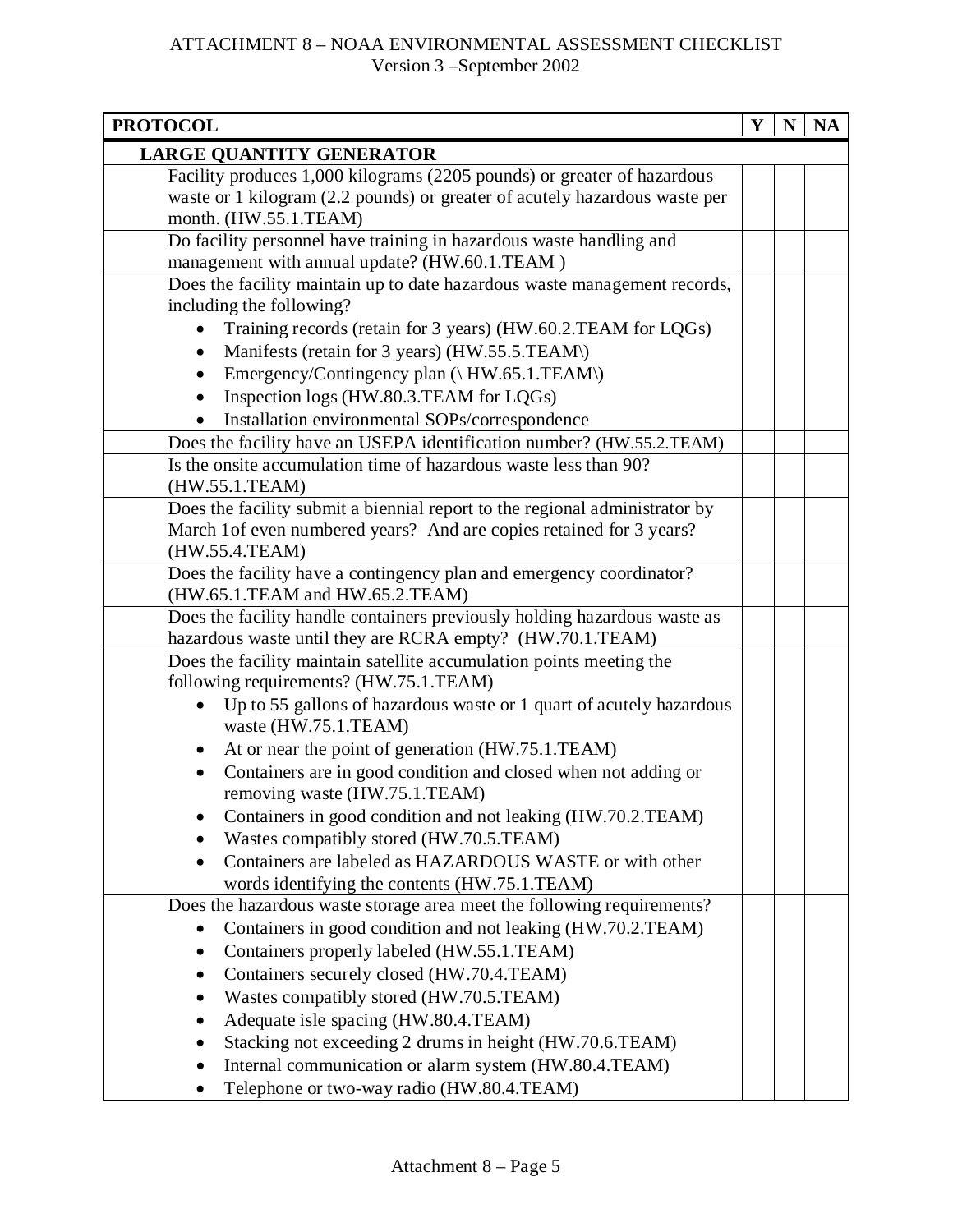| <b>PROTOCOL</b>                                                                                                                | Y | N | <b>NA</b> |
|--------------------------------------------------------------------------------------------------------------------------------|---|---|-----------|
| Fire extinguisher and special extinguishing equipment                                                                          |   |   |           |
| (HW.80.4.TEAM)                                                                                                                 |   |   |           |
| Spill control equipment (HW.80.4.TEAM)                                                                                         |   |   |           |
| Decontamination equipment (HW.80.4.TEAM)                                                                                       |   |   |           |
| Fire hydrants or other sources of water of adequate volume and                                                                 |   |   |           |
| pressure, foam producing equipment, automatic sprinklers or water                                                              |   |   |           |
| spray systems (HW.80.4.TEAM)                                                                                                   |   |   |           |
| Does the facility have a written plan and schedule for container inspection                                                    |   |   |           |
| and monitoring requirements? (HW.70.10.TEAM)                                                                                   |   |   |           |
| Does the facility conduct weekly inspections of the container storage area                                                     |   |   |           |
| and maintain verification records? (HW.80.3.TEAM)                                                                              |   |   |           |
| Does the facility keep records of hazardous waste activity for 3 years,                                                        |   |   |           |
| including the following? (HW.55.5.TEAM and HW.55.6.TEAM)<br>Manifests                                                          |   |   |           |
| <b>Exception reports</b>                                                                                                       |   |   |           |
|                                                                                                                                |   |   |           |
| Test results, waste analysis, and determination<br>Does the facility offer hazardous waste to transporters or TSDFs not having |   |   |           |
| an USEPA identification number? (HW.55.3.TEAM)                                                                                 |   |   |           |
| Does the facility utilize manifests containing the following information?                                                      |   |   |           |
| (HW.55.5.TEAM)                                                                                                                 |   |   |           |
| Generator mailing address, phone number, and USEPA                                                                             |   |   |           |
| identification number                                                                                                          |   |   |           |
| Transporter name and USEPA identification number<br>٠                                                                          |   |   |           |
| TSDF site address and USEPA identification number                                                                              |   |   |           |
| Signed and dated by generator, transporter, and TSDF                                                                           |   |   |           |
| Quantity and type of hazardous waste transported                                                                               |   |   |           |
| Returned copy                                                                                                                  |   |   |           |
| Land ban form                                                                                                                  |   |   |           |
| SPILL PREVENTION CONTROL AND COUNTERMEASURES (SPCC) PLAN                                                                       |   |   |           |
| Does the facility store, transport, or dispense petroleum (POL) products? If yes,                                              |   |   |           |
| do the quantities and/or capacities (including mobile storage tanks) of POL                                                    |   |   |           |
| exceed:                                                                                                                        |   |   |           |
| A. 42,000 gallons of underground buried storage capacity?                                                                      |   |   |           |
| 1,320 gallons of total aboveground storage capacity?<br>В.                                                                     |   |   |           |
| A release can reasonably expected to reach US navigable water?<br>C.                                                           |   |   |           |
| If yes to "A and C" or "B and C", a Federally required SPCC Plan is necessary.                                                 |   |   |           |
| (PO.5.1.TEAM). Otherwise, an SPCC plan is not required.                                                                        |   |   |           |
| Does the Federally required SPCC Plan meet the following?                                                                      |   |   |           |
| It is present at the facility (or at the nearest manned facility if personnel are                                              |   |   |           |
| not on site for 8 hours per day)? (PO.5.6.TEAM)                                                                                |   |   |           |
| Is the SPCC Plan amended within 6 months of any material change in the                                                         |   |   |           |
| facility design, construction, operations, or maintenance that alters the                                                      |   |   |           |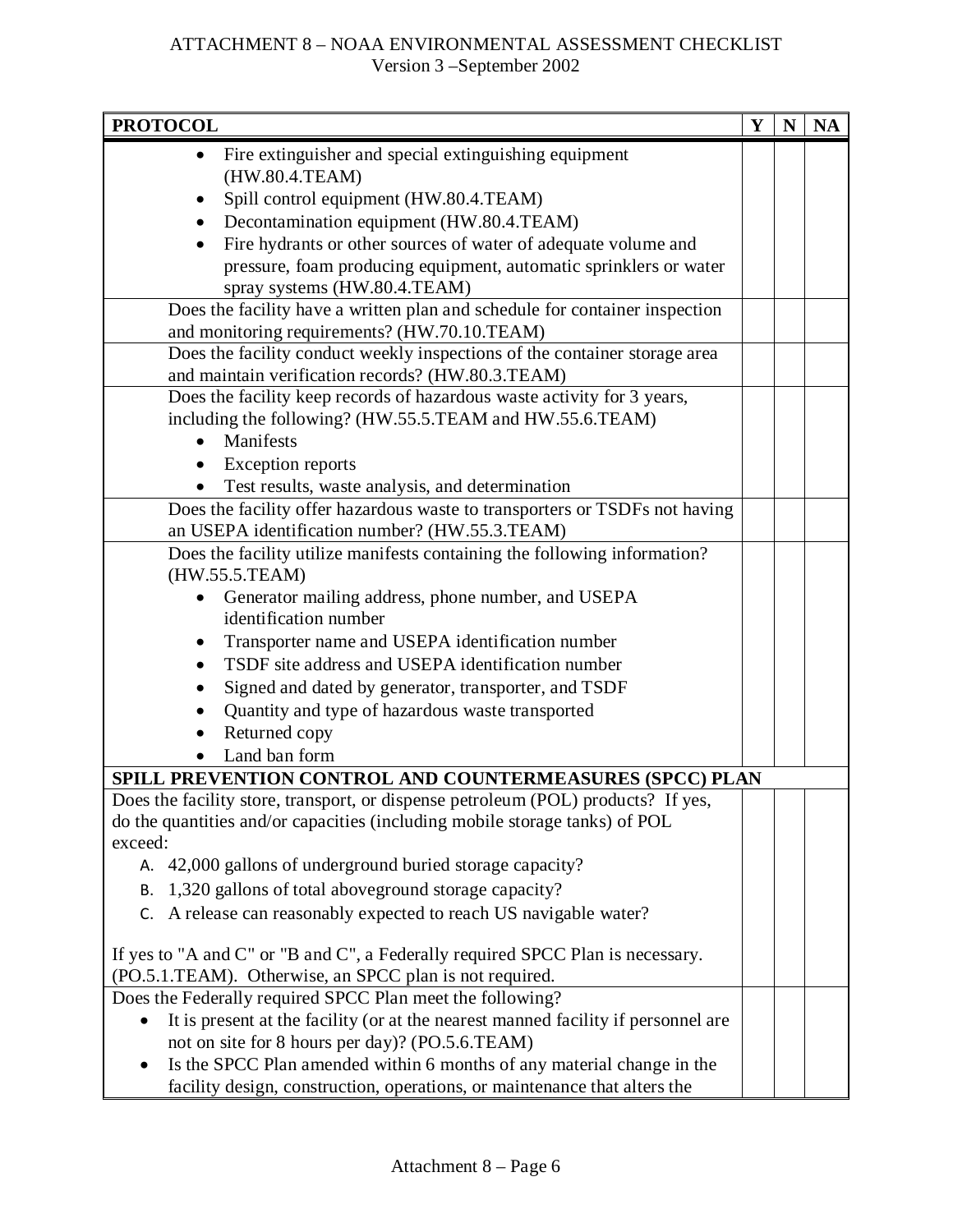| <b>PROTOCOL</b>                                                                                    | $\mathbf{Y}$ | $\mathbf N$ | <b>NA</b> |
|----------------------------------------------------------------------------------------------------|--------------|-------------|-----------|
| potential for an oil spill? (PO.5.4.TEAM)                                                          |              |             |           |
| It is reviewed at least once every five years or when there is a significant<br>$\bullet$          |              |             |           |
| discharge of oil (PO.5.3.TEAM and PO.5.4.TEAM)                                                     |              |             |           |
| The SPCC Plan is certified? (PO.5.5.TEAM)                                                          |              |             |           |
| It contains general information about the facility, including:<br>$\bullet$                        |              |             |           |
| (PO.5.2.TEAM)                                                                                      |              |             |           |
| Name, type of function, location of drainage patterns, location maps;                              |              |             |           |
| - Name and title of designated coordinator;                                                        |              |             |           |
| Inventory of all storage, handling, and transfer facilities that could<br>$\overline{\phantom{m}}$ |              |             |           |
| produce a significant spill, including predictions of direction and rate of                        |              |             |           |
| flow and total quantities of POL that could be spilled as a result of a                            |              |             |           |
| major failure.                                                                                     |              |             |           |
| It has the Designated Responsible Official (DRO) approval (including a                             |              |             |           |
| signature page for review and concurrence when a change in DRO takes                               |              |             |           |
| place); (PO.5.2.TEAM)                                                                              |              |             |           |
| It contains specific information on: (PO.5.2.TEAM)                                                 |              |             |           |
| Spill reporting procedures;                                                                        |              |             |           |
| - Pre-spill planning for major potential spill areas;                                              |              |             |           |
| Spill containment and cleanup equipment/facilities (including                                      |              |             |           |
| locations);                                                                                        |              |             |           |
| Training procedures;                                                                               |              |             |           |
| Spill response exercises;<br>$\overline{\phantom{0}}$                                              |              |             |           |
| - Plan review and update procedures;                                                               |              |             |           |
| Security measures;<br>$\overline{\phantom{0}}$                                                     |              |             |           |
| Inspection procedures;<br>-                                                                        |              |             |           |
| Tank integrity testing procedures.                                                                 |              |             |           |
| <b>UNIVERSAL WASTE</b>                                                                             |              |             |           |
| Does the facility handle universal waste (batteries, pesticides, and other state                   |              |             |           |
| designated wastes)?                                                                                |              |             |           |
| Does the facility dispose of universal waste on site? (HW.280.1.TEAM)                              |              |             |           |
| Is universal waste accumulated for more than one year from the date the waste is                   |              |             |           |
| generated or received from another generator? (HW.280.2.TEAM)                                      |              |             |           |
| Are accumulation start dates documented? (HW.280.2.TEAM)                                           |              |             |           |
| Are batteries that show evidence of leakage, spillage, or damage that could cause                  |              |             |           |
| leakage contained in a container? (HW.290.1.TEAM)                                                  |              |             |           |
| Are the containers of universal waste closed, compatible with their contents, and                  |              |             |           |
| generally in good condition? (HW.290.1.TEAM, HW.290.3.TEAM, HW.290.4.TEAM)                         |              |             |           |
| Are containers of universal waste adequately labeled? (HW.310.1.TEAM)                              |              |             |           |
| Have employees been trained in the proper handling and emergency response                          |              |             |           |
| procedures? (HW.300.1.TEAM)                                                                        |              |             |           |
| Does the facility send or take universal waste to anyplace other than another                      |              |             |           |
| universal waste handler or a destination facility? (HW.330.1.TEAM)                                 |              |             |           |
| Has the universal waste being offered for offsite shipment been characterized to                   |              |             |           |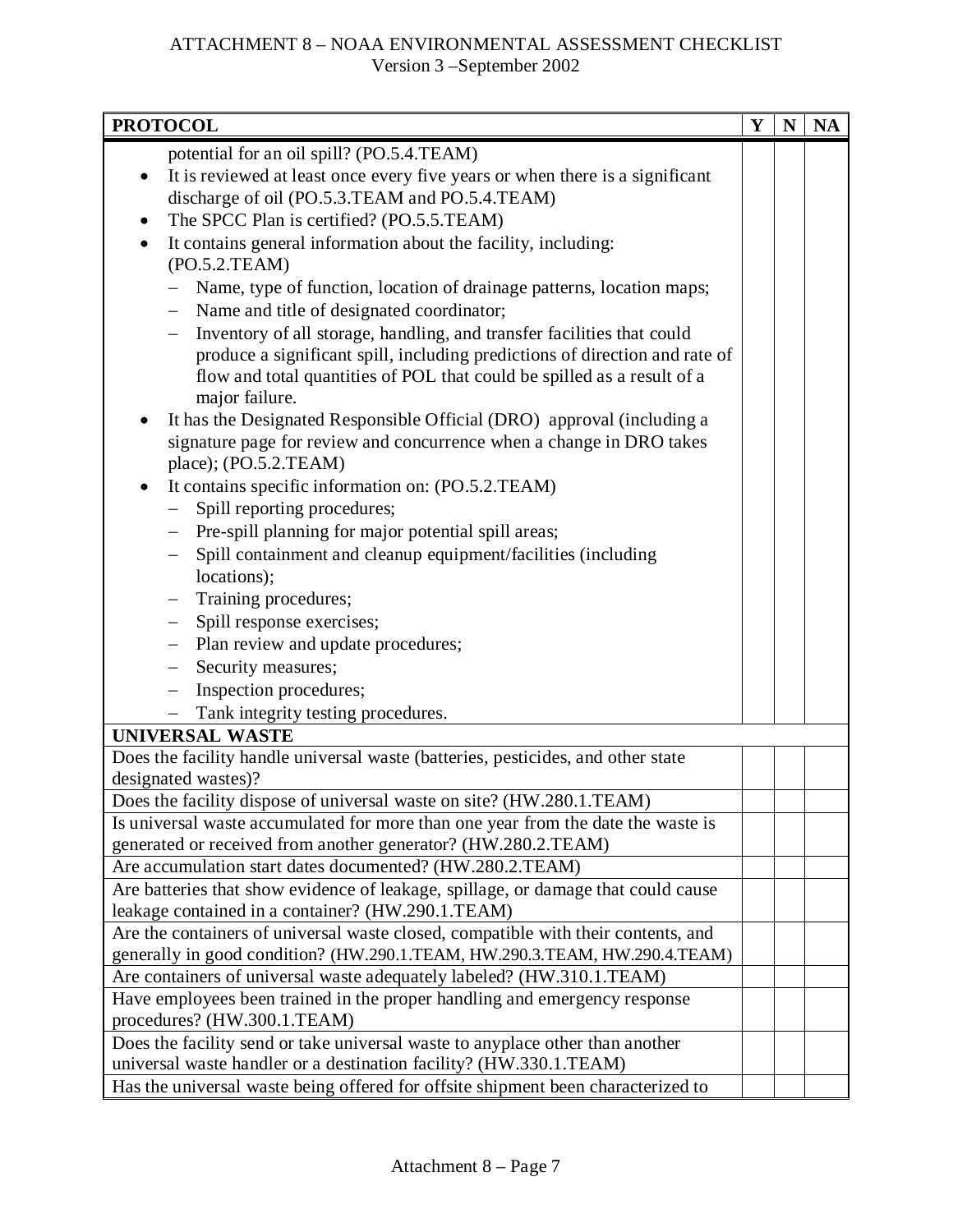| <b>PROTOCOL</b>                                                                                                                      | $\mathbf{Y}$ | $\mathbf N$ | <b>NA</b> |
|--------------------------------------------------------------------------------------------------------------------------------------|--------------|-------------|-----------|
| determine if it is a hazardous waste? (HW.10.1.TEAM)                                                                                 |              |             |           |
| <b>UNDERGROUND STORAGE TANK</b>                                                                                                      |              |             |           |
| For USTs installed after December 22, 1998:                                                                                          |              |             |           |
| Does the UST have leak detection that: (ST.60.1.TEAM)                                                                                |              |             |           |
| Can detect a leak from any portion of the tank or its piping that<br>$\bullet$                                                       |              |             |           |
| routinely contains petroleum?                                                                                                        |              |             |           |
| Is installed, calibrated, operated, and maintained in accordance with the<br>$\bullet$                                               |              |             |           |
| manufacturer's instructions?                                                                                                         |              |             |           |
| Is monthly monitoring conducted using one of the following methods:<br>(ST.65.1. TEAM)                                               |              |             |           |
| Interstitial monitoring?<br>$\bullet$                                                                                                |              |             |           |
| Automatic tank gauging?                                                                                                              |              |             |           |
| Monitoring for vapors in the soil?<br>$\bullet$                                                                                      |              |             |           |
| Monitoring for liquids on the groundwater?<br>$\bullet$                                                                              |              |             |           |
| Statistical inventory reconciliation?                                                                                                |              |             |           |
|                                                                                                                                      |              |             |           |
| Other methods approved by the regulatory authority?<br>Is the temporary method of inventory control (i.e. daily measurements of tank |              |             |           |
| contents and recording deliveries and amount pumped) combined with tank                                                              |              |             |           |
| tightness testing (conducted every five years) being used? (ST.65.1.TEAM)                                                            |              |             |           |
| For USTs with a capacity of 1,000 gallons or less, is manual tank gauging used                                                       |              |             |           |
| as a leak detection method? (ST.65.1.TEAM)                                                                                           |              |             |           |
| For USTs with a capacity of between 2,000-1,001 gallons, is manual tank                                                              |              |             |           |
| gauging used in conjunction with tank tightness testing as a leak detection                                                          |              |             |           |
| method? (ST.65.1.TEAM)                                                                                                               |              |             |           |
| Does the UST receive more than 25 gallons of liquid at a time? If yes, does the                                                      |              |             |           |
| UST have a catchment basin/spill protection? (ST.35.1.TEAM)                                                                          |              |             |           |
| Does the UST have overfill protection consisting of one of the following:                                                            |              |             |           |
| (ST.35.1. TEAM)                                                                                                                      |              |             |           |
| An automatic shutoff device?                                                                                                         |              |             |           |
| An overfill alarm?                                                                                                                   |              |             |           |
| A ball float valve?                                                                                                                  |              |             |           |
| Does the UST match one of the following: (ST.35.3.TEAM)                                                                              |              |             |           |
| Tank and piping completely made of non-corrodible material, such as                                                                  |              |             |           |
| fiberglass?                                                                                                                          |              |             |           |
| Tank and piping made of steel having a corrosion-resistant coating and                                                               |              |             |           |
| having cathodic protection?                                                                                                          |              |             |           |
| Tank made of steel clad with a thick layer of non-corrodible material?                                                               |              |             |           |
| If the tank contains a non-POL substance, does the UST have secondary                                                                |              |             |           |
| containment consisting of one of the following: (ST.70.2.TEAM)                                                                       |              |             |           |
| Double-walled tanks?                                                                                                                 |              |             |           |
| A concrete vault surrounding the UST?                                                                                                |              |             |           |
| A liner around the UST liner that cannot be penetrated by the                                                                        |              |             |           |
| hazardous substance?                                                                                                                 |              |             |           |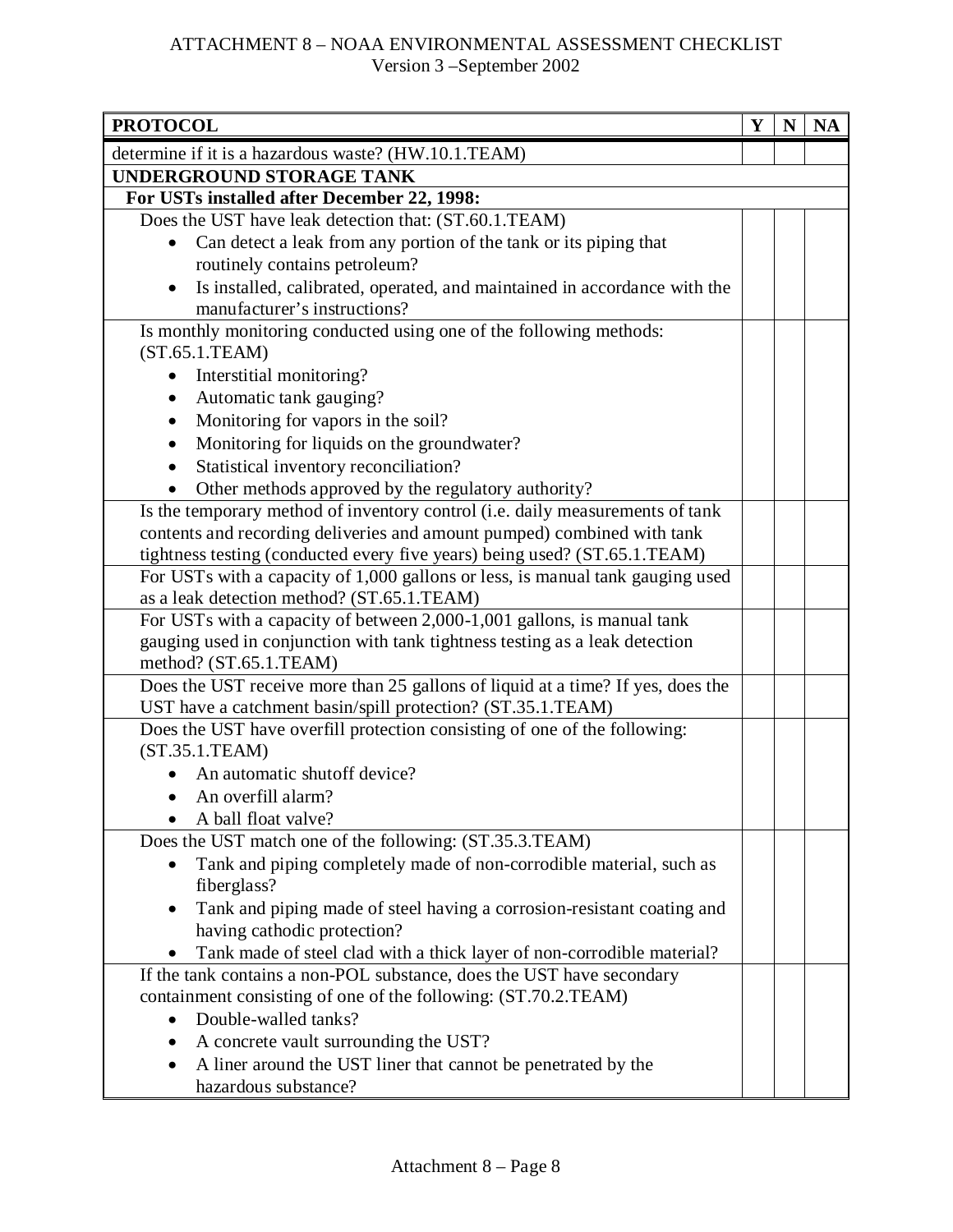| <b>PROTOCOL</b>                                                                                                                                          | Y | N | <b>NA</b> |
|----------------------------------------------------------------------------------------------------------------------------------------------------------|---|---|-----------|
|                                                                                                                                                          |   |   |           |
| If the tank contains a non-POL substance, does the UST have interstitial                                                                                 |   |   |           |
| monitoring able to indicate the presence of a leak in the confined space                                                                                 |   |   |           |
| between the first and second wall of the UST system? (ST.70.2.TEAM)                                                                                      |   |   |           |
| Does the UST have pressurized piping? If yes, does the piping have devices                                                                               |   |   |           |
| that automatically shut off or restrict flow or have an alarm that indicates a                                                                           |   |   |           |
| leak? (ST.70.1.TEAM)                                                                                                                                     |   |   |           |
| Is either annual tightness testing of the piping conducted or is one of the                                                                              |   |   |           |
| following monthly methods used: (ST.65.1.TEAM)                                                                                                           |   |   |           |
| Interstitial monitoring?                                                                                                                                 |   |   |           |
| Vapor monitoring?                                                                                                                                        |   |   |           |
| Groundwater monitoring?                                                                                                                                  |   |   |           |
| Statistical inventory reconciliation?                                                                                                                    |   |   |           |
| Other approved methods?                                                                                                                                  |   |   |           |
| For USTs installed before December 22, 1988                                                                                                              |   |   |           |
| Does the UST have leak detection that: (ST.60.1.TEAM)                                                                                                    |   |   |           |
| Can detect a leak from any portion of the tank or its piping that                                                                                        |   |   |           |
| routinely contains petroleum?                                                                                                                            |   |   |           |
| Is installed, calibrated, operated, and maintained in accordance with the                                                                                |   |   |           |
| manufacturer's instructions?                                                                                                                             |   |   |           |
| Is monthly monitoring conducted using one of the following methods:<br>(ST.65.1. TEAM)                                                                   |   |   |           |
|                                                                                                                                                          |   |   |           |
| Interstitial monitoring?                                                                                                                                 |   |   |           |
| Automatic tank gauging?<br>$\bullet$                                                                                                                     |   |   |           |
| Monitoring for vapors in the soil?<br>$\bullet$                                                                                                          |   |   |           |
| Monitoring for liquids on the groundwater?<br>$\bullet$                                                                                                  |   |   |           |
| Statistical inventory reconciliation?                                                                                                                    |   |   |           |
| Other methods approved by the regulatory authority?                                                                                                      |   |   |           |
| Is the temporary method of inventory control (i.e. daily measurements of tank<br>contents and recording deliveries and amount pumped) combined with tank |   |   |           |
| tightness testing (conducted every five years) being used? (ST.65.1.TEAM)                                                                                |   |   |           |
|                                                                                                                                                          |   |   |           |
| Has it been used for longer than 10 years after the tank was upgraded?                                                                                   |   |   |           |
| (ST.65.1. TEAM)                                                                                                                                          |   |   |           |
| If the tank has not been upgraded, is manual tank gauging and annual tank                                                                                |   |   |           |
| tightness testing used as a leak detection method? (ST.65.1.TEAM)                                                                                        |   |   |           |
| Will the UST be upgraded with spill and overfill protection by December                                                                                  |   |   |           |
| 1998? (ST.25.1.TEAM)                                                                                                                                     |   |   |           |
| Will the UST have corrosion protection by December 1998? (ST.25.1.TEAM)                                                                                  |   |   |           |
| Are tank filling procedures followed that prevent spills? (ST.45.1.TEAM)                                                                                 |   |   |           |
| If the UST contains a non-POL substance does the UST meet leak detection                                                                                 |   |   |           |
| requirements by: (ST.25.1.TEAM)                                                                                                                          |   |   |           |
| Utilizing any of the leak detection methods described above for                                                                                          |   |   |           |
| existing tanks?                                                                                                                                          |   |   |           |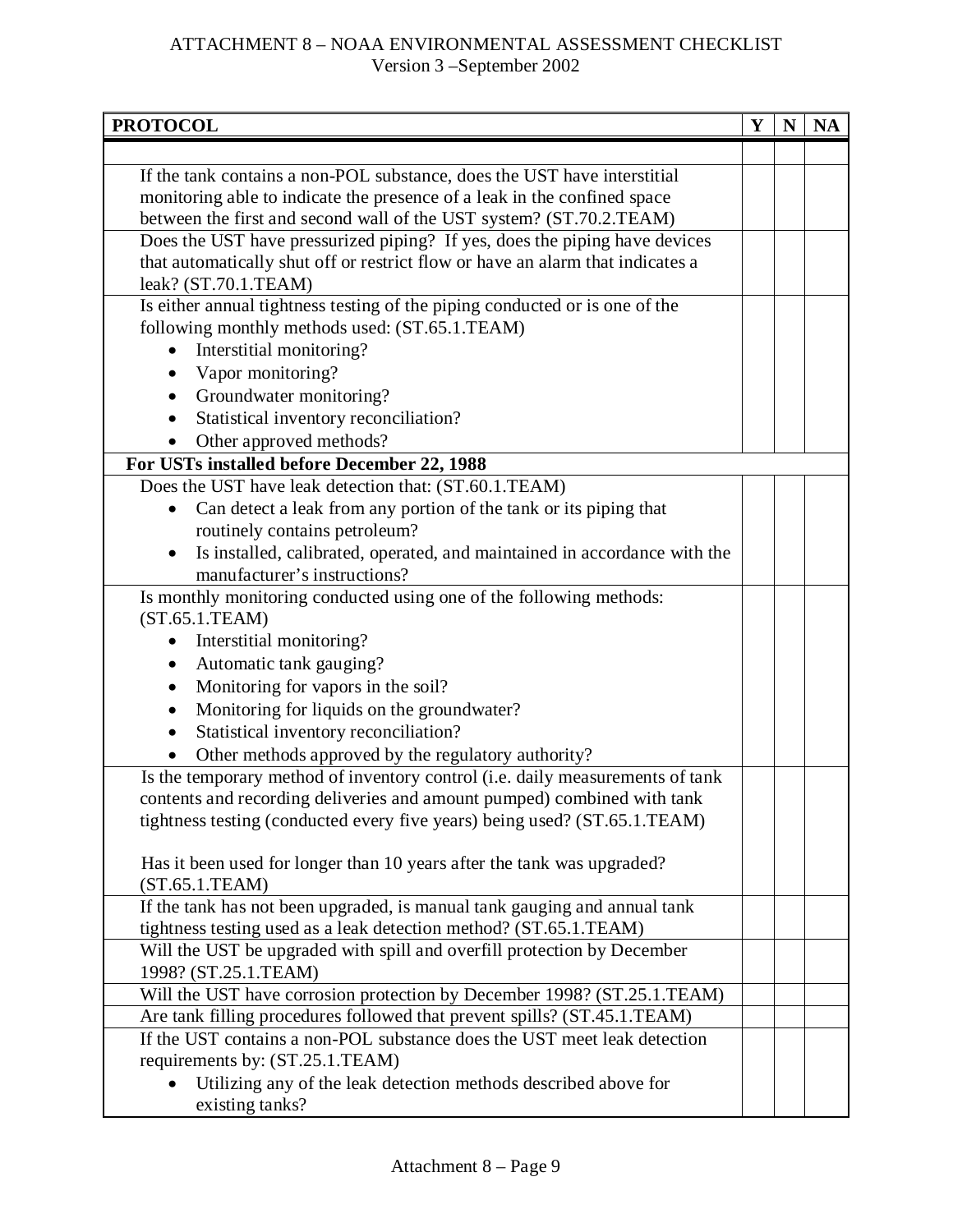| <b>PROTOCOL</b>                                                                              | $\mathbf{Y}$ | N | <b>NA</b> |
|----------------------------------------------------------------------------------------------|--------------|---|-----------|
| Meeting secondary containment and interstitial monitoring                                    |              |   |           |
| requirement?                                                                                 |              |   |           |
| Is the piping steel? If yes, does it have cathodic protection? (ST.25.1.TEAM)                |              |   |           |
| <b>Releases From USTs</b>                                                                    |              |   |           |
| Has there been a suspected release?                                                          |              |   |           |
| Were steps taken to confirm if the suspected release was an actual leak?                     |              |   |           |
| (ST.80.2.TEAM)                                                                               |              |   |           |
| Has there been a confirmed release?                                                          |              |   |           |
| Was immediate action taken to stop and contain the release? (ST.80.3.TEAM)                   |              |   |           |
| Was the release of a reportable quantity reported to the regulatory agency                   |              |   |           |
| within 24 hours? (ST.80.1.TEAM)                                                              |              |   |           |
| If the release was a hazardous substance release, was it reported to the National            |              |   |           |
| <b>Response Center?</b>                                                                      |              |   |           |
| Was it determined how far the petroleum has moved and recovery of the                        |              |   |           |
| leaked petroleum begun? (ST.80.4.TEAM)                                                       |              |   |           |
|                                                                                              |              |   |           |
| Was any information collected and progress reported to the regulatory                        |              |   |           |
| authority within 20 days after confirming the release? (ST.80.4.TEAM)                        |              |   |           |
| Was the extent of the contamination determined and reported to the regulatory                |              |   |           |
| authority? (ST.80.7.TEAM)<br>Was a plan to clean up the site submitted? (see state callouts) |              |   |           |
| If requested by the regulatory authority, was a Corrective Action Plan                       |              |   |           |
| developed and submitted? (see state callouts)                                                |              |   |           |
| Were the approved steps implemented? (see state callouts)                                    |              |   |           |
| <b>UST Repairs</b>                                                                           |              |   |           |
| Has the UST been repaired?                                                                   |              |   |           |
| Was the UST inspected internally or tightness tested within 30 days of the                   |              |   |           |
| repairs? (ST.50.2.TEAM)                                                                      |              |   |           |
|                                                                                              |              |   |           |
| Or was one of the monthly leak detection monitoring methods implemented                      |              |   |           |
| within 30 days? (ST.50.2.TEAM)                                                               |              |   |           |
| Was the cathodic protection tested with six months of repair? (ST.50.2.TEAM)                 |              |   |           |
| <b>Closing USTs</b>                                                                          |              |   |           |
| Have the UST been temporarily closed for longer than 12 months?                              |              |   |           |
| (ST.95.1. TEAM)                                                                              |              |   |           |
| Has the leak detection and corrosion protection systems been maintained and                  |              |   |           |
| monitored during the temporary closure? (ST.95.1.TEAM)                                       |              |   |           |
| If the UST has been temporarily closed for more than three months, are the                   |              |   |           |
| vent lines open and all other lines, pumps, man-ways, and ancillary equipment                |              |   |           |
| capped and secured? (ST.95.1.TEAM)                                                           |              |   |           |
| Was it determined if contamination from the UST was present in the                           |              |   |           |
| surrounding environment? (ST.95.3.TEAM)                                                      |              |   |           |
| Was the tank emptied and cleaned? (ST.95.3.TEAM)                                             |              |   |           |
| Was the regulatory authority notified 30 days prior to permanently closing the               |              |   |           |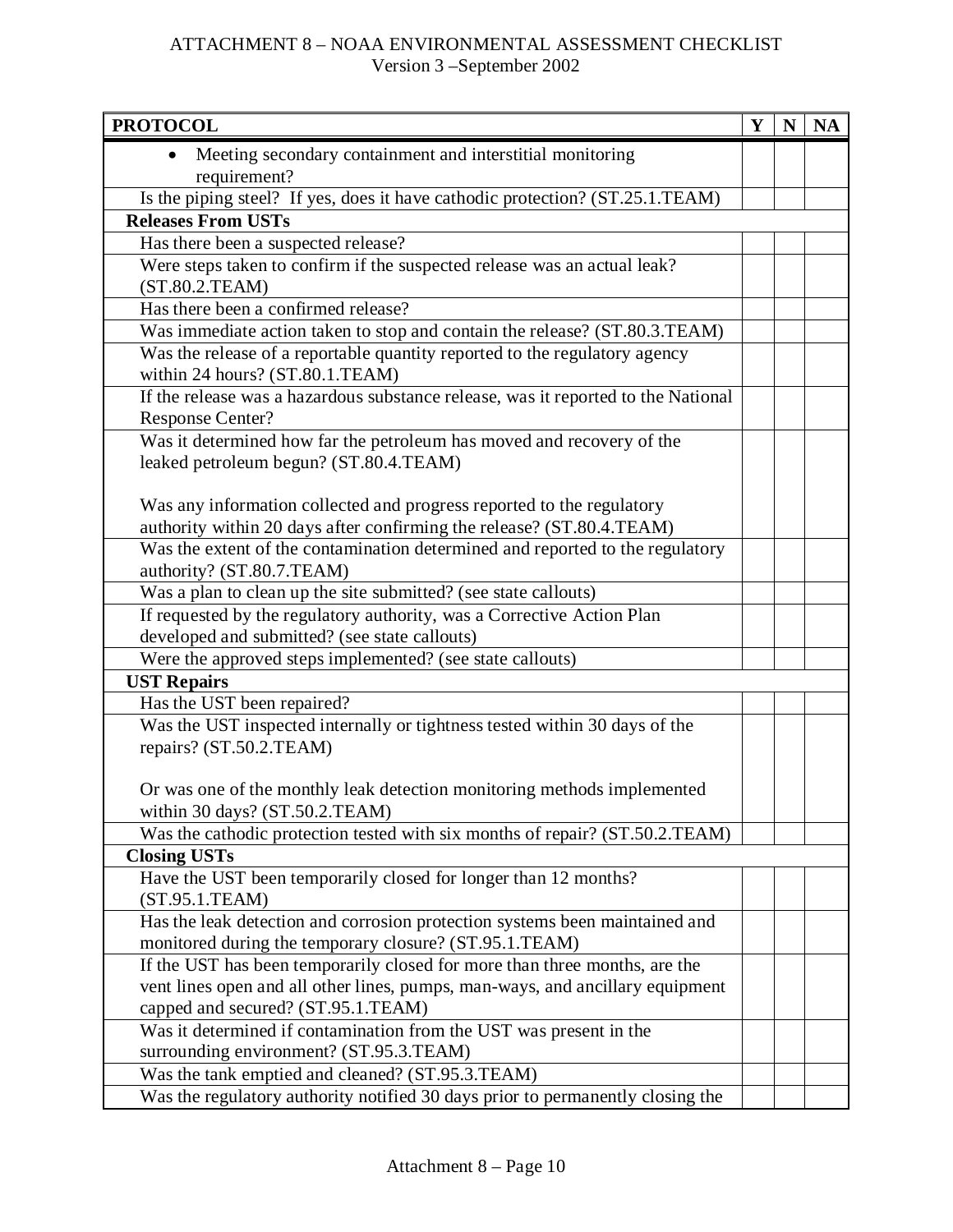| <b>PROTOCOL</b>                                                                        | Y | N | <b>NA</b> |
|----------------------------------------------------------------------------------------|---|---|-----------|
| $UST?$ (ST.95.2.TEAM)                                                                  |   |   |           |
| <b>UST Recordkeeping</b>                                                               |   |   |           |
| Are the following records available                                                    |   |   |           |
| Record of leak detection performance and maintenance including                         |   |   |           |
| monitoring results, the most recent tightness test, performance claims                 |   |   |           |
| provided by leak detection manufacturers, and records of recent                        |   |   |           |
| maintenance, repair, and calibration of on-site leak detection                         |   |   |           |
| equipment? (ST.90.2.TEAM)                                                              |   |   |           |
| Records showing required inspections and tests of the corrosion                        |   |   |           |
| protection system? (ST.90.2.TEAM)                                                      |   |   |           |
| Records of repairs and upgrades? (ST.90.2.TEAM)                                        |   |   |           |
| Site assessment results after closing a UST, kept for three years?                     |   |   |           |
| (ST.95.7.TEAM)                                                                         |   |   |           |
| <b>WASTE WATER MANAGEMENT</b>                                                          |   |   |           |
| Does the facility have any ongoing or unresolved consent orders, compliance            |   |   |           |
| agreements, notices of violation, interagency agreements, or equivalent                |   |   |           |
| enforcement actions pertaining to wastewater management? (WA.1.1.TEAM)                 |   |   |           |
| Does the facility have a state or Federal NPDES permit? If yes for discharges, is      |   |   |           |
| the facility meeting the permit requirements? (WA.10.1.TEAM, WA.10.2.TEAM              |   |   |           |
| and applicable state requirements)                                                     |   |   |           |
| Does the facility have a storm water discharge permit? If yes, is the facility         |   |   |           |
| meeting the permit requirements? (WA.10.3.TEAM)                                        |   |   |           |
|                                                                                        |   |   |           |
| Do facility personnel perform industrial or construction activities that result in the |   |   |           |
| discharge of wastewater or contaminated storm water without a permit?                  |   |   |           |
| (WA.10.4.TEAM)                                                                         |   |   |           |
| Does the facility own or operate any of the following?                                 |   |   |           |
| Underground injection wells                                                            |   |   |           |
| Monitoring wells                                                                       |   |   |           |
| Wash racks                                                                             |   |   |           |
| Oil/water separators                                                                   |   |   |           |
| Grease traps<br>Photographic labs                                                      |   |   |           |
| Septic systems (active or inactive)                                                    |   |   |           |
|                                                                                        |   |   |           |
| Does the facility have any unpermitted wastewater discharges, including the            |   |   |           |
| following sources? (WA.10.3.TEAM, and WA.85.1.TEAM)                                    |   |   |           |
| Underground injection wells                                                            |   |   |           |
| Wash racks                                                                             |   |   |           |
| Oil/water separators                                                                   |   |   |           |
| Grease traps                                                                           |   |   |           |
| Photographic labs                                                                      |   |   |           |
| Septic systems                                                                         |   |   |           |
| Floor drains                                                                           |   |   |           |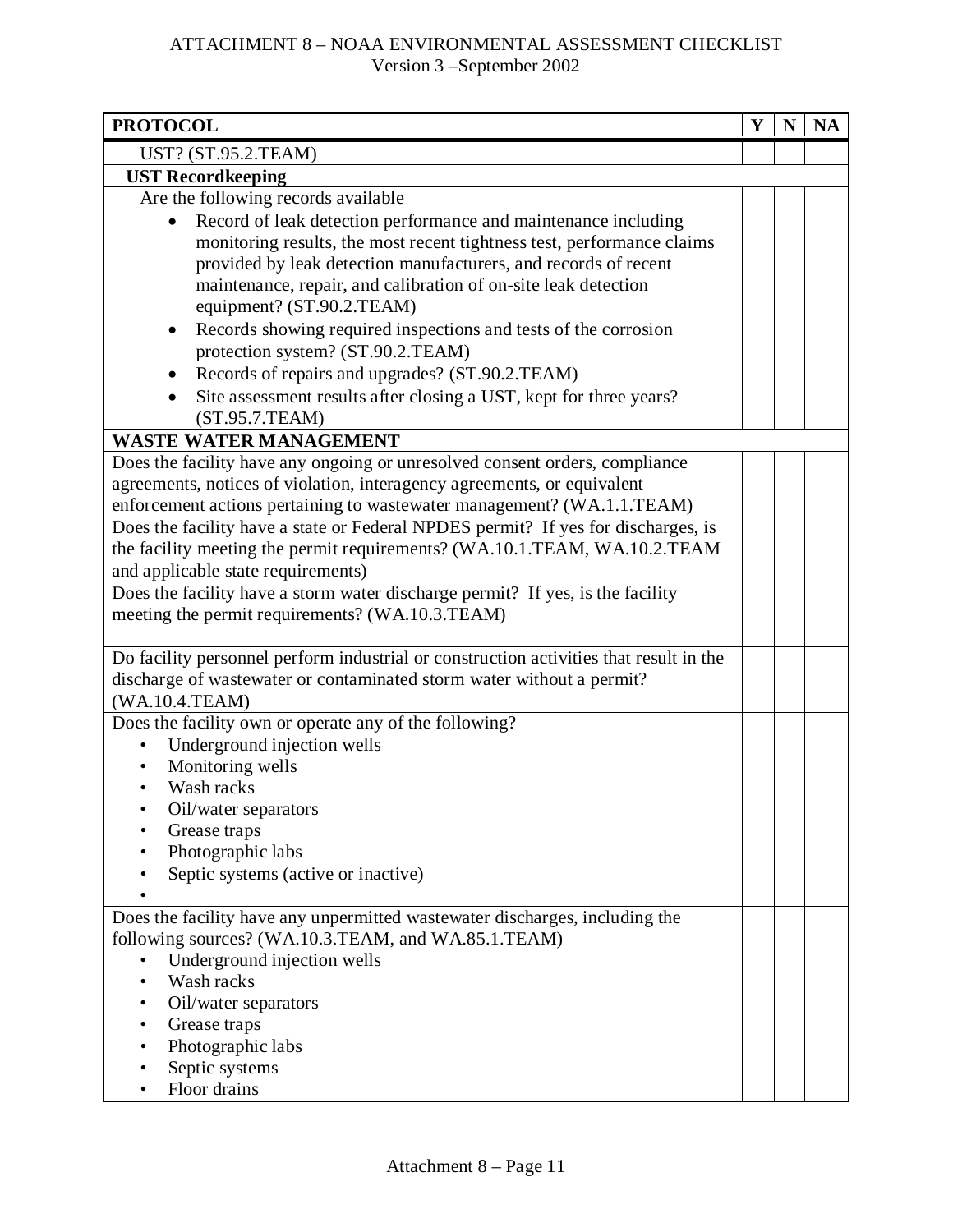| <b>PROTOCOL</b>                                                                                                                                                                                                                                                                                                                                                                                                                                           | Y |  |
|-----------------------------------------------------------------------------------------------------------------------------------------------------------------------------------------------------------------------------------------------------------------------------------------------------------------------------------------------------------------------------------------------------------------------------------------------------------|---|--|
|                                                                                                                                                                                                                                                                                                                                                                                                                                                           |   |  |
| Does the facility discharge to a POTW/FOTW? If yes, are the following<br>requirements met? (WA.25.1.TEAM through WA.25.9.TEAM)<br>No discharge of pollutants that could cause pass through or interference of<br>the POTW/FOTW<br>Discharges meet POTW/FOTW pretreatment standards<br>$\bullet$<br>Facility meets POTW/FOTW reporting requirements<br>Immediate notification of any discharge that could cause a problem to the<br>$\bullet$<br>POTW/FOTW |   |  |
| Does the facility own or operate a wastewater treatment plant? If yes, are the<br>following requirements met? (state requirements)<br>Personnel operating the plant are trained and certified<br>Staff are trained in safety and occupational health<br>Operation logs and records are maintained                                                                                                                                                         |   |  |
| Do facility personnel perform sludge disposal including land application?<br>(WA.105. through WA.135. of the TEAM Guide)                                                                                                                                                                                                                                                                                                                                  |   |  |
| Does the facility discharge was tewater to wetlands? (WA.10.1.TEAM and<br>applicable state requirements)                                                                                                                                                                                                                                                                                                                                                  |   |  |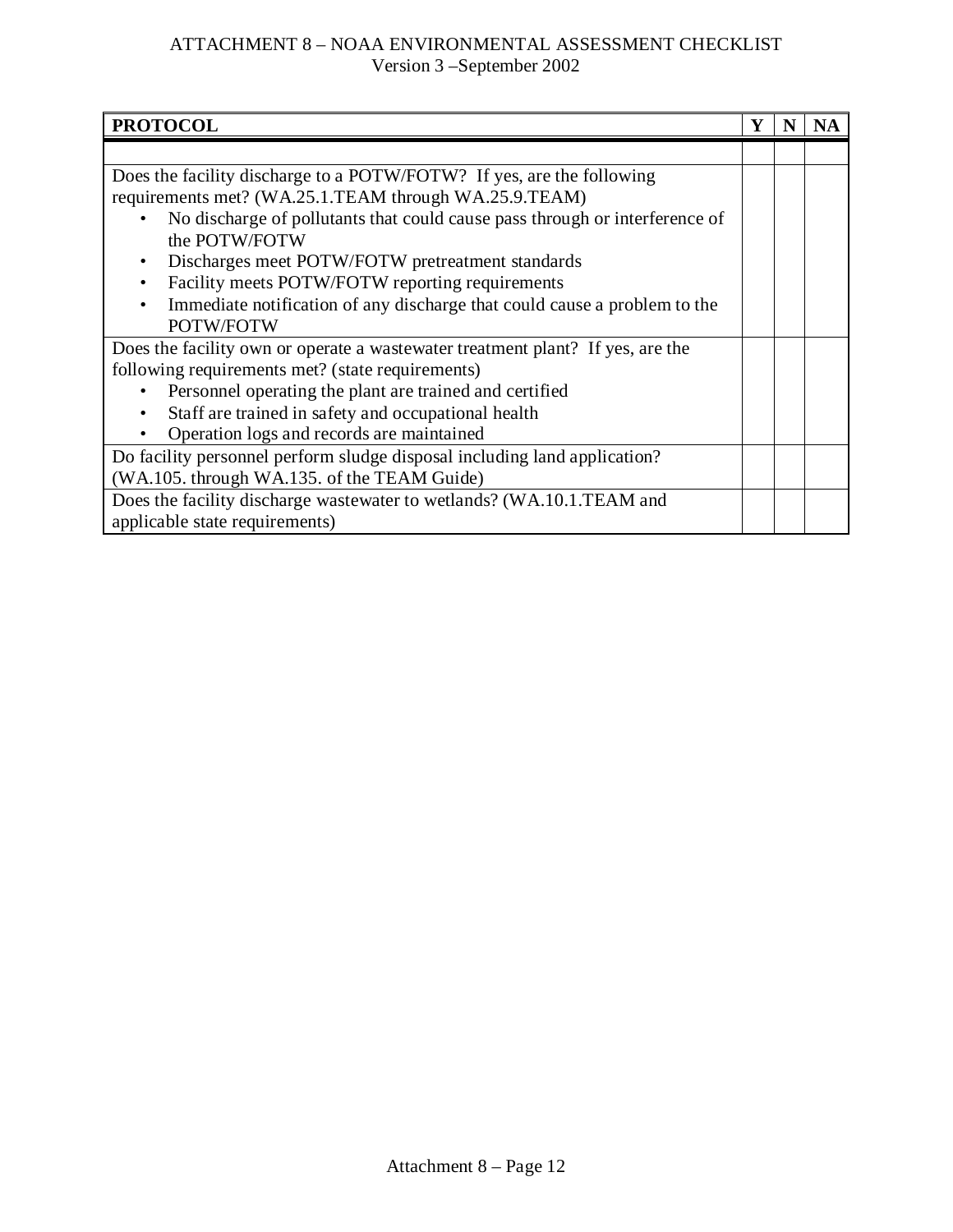<span id="page-55-0"></span>

| <b>Facility Name:</b> |               | Date:               |  |
|-----------------------|---------------|---------------------|--|
| <b>Address:</b>       | City:         | ST:<br>Zip:         |  |
| POC:                  | <b>Email:</b> |                     |  |
| <b>Phone:</b>         | <b>Fax:</b>   | <b>Team Letter:</b> |  |

| <b>PROTOCOL</b>                                 | <b>APPLICABILITY</b>                                                                                | Y | ${\bf N}$ | <b>NA</b> | <b>Unsure</b> |
|-------------------------------------------------|-----------------------------------------------------------------------------------------------------|---|-----------|-----------|---------------|
| <b>INSPECTIONS CONDUCTED</b>                    |                                                                                                     |   |           |           |               |
| Are any internal inspections conducted          | <b>LIST TYPES OF INSPECTIONS</b>                                                                    |   |           |           |               |
| (i.e. general work areas, equipment, fire       | Fire extinguishers, safety shower eyewashes,<br>$\bullet$                                           |   |           |           |               |
| extinguishers, etc.)?                           | lab inspections.                                                                                    |   |           |           |               |
|                                                 | <b>INSPECTIONS, CITATIONS, AND PROPOSED PENALTIES: (29 CFR 1903)</b>                                |   |           |           |               |
| Has the facility received any regulatory        |                                                                                                     |   |           |           |               |
| inspections, citations, or proposed             |                                                                                                     |   |           |           |               |
| penalties?                                      |                                                                                                     |   |           |           |               |
| <b>OSHA 300 LOG/MEDICAL RECORDS:</b>            | (29 CFR 1904)                                                                                       |   |           |           |               |
| Are occupational injuries and illnesses         | Incident that results in a fatality or the<br>$\bullet$                                             |   |           |           |               |
| recorded on a log?                              | hospitalization of three or more employees.                                                         |   |           |           |               |
| Are employees medical and exposure              | General industry, maritime, and construction                                                        |   |           |           |               |
| records maintained or managed?                  | employers                                                                                           |   |           |           |               |
|                                                 | WALKING/WORKING SURFACES AND GUARDING: (29 CFR 1910.22 AND 23)                                      |   |           |           |               |
| Are walking/working surfaces                    | All permanent places of employment.                                                                 |   |           |           |               |
| adequately managed (i.e. floor loading          |                                                                                                     |   |           |           |               |
| marked, open pits, tanks, vats, and             |                                                                                                     |   |           |           |               |
| ditches provided with covers, safe              |                                                                                                     |   |           |           |               |
| clearances allowed where mechanical             |                                                                                                     |   |           |           |               |
| handling equipment is used, etc,.)?             |                                                                                                     |   |           |           |               |
| Are all floor and wall openings                 | All permanent places of employment.                                                                 |   |           |           |               |
| guarded?                                        |                                                                                                     |   |           |           |               |
| LADDERS/ELEVATED PLATFORMS: (29 CFR 1910.24-28) |                                                                                                     |   |           |           |               |
| Are there any fixed industrial stairs in        | Includes interior and exterior stairs around<br>$\bullet$                                           |   |           |           |               |
| the facility?                                   | machinery, tanks, and other equipment, and                                                          |   |           |           |               |
|                                                 | stairs leading to or from floors, platforms, or<br>pits. This section does not apply to stairs used |   |           |           |               |
|                                                 | for fire exit purposes, to construction                                                             |   |           |           |               |
|                                                 | operations to private residences, or to                                                             |   |           |           |               |
|                                                 | articulated stairs, such as may be installed on                                                     |   |           |           |               |
|                                                 | floating roof tanks or on dock facilities, the                                                      |   |           |           |               |
|                                                 | angle of which changes with the rise and fall                                                       |   |           |           |               |
|                                                 | of the base support                                                                                 |   |           |           |               |
| Are there any portable wood ladders             | Applies to common types of portable wood                                                            |   |           |           |               |
| used at the facility?                           | ladders. Fruitpicker's ladders, combination                                                         |   |           |           |               |
|                                                 | step and extension ladders, stockroom step                                                          |   |           |           |               |
|                                                 | ladders, aisle-way step ladders, shelf ladders,                                                     |   |           |           |               |
|                                                 | and library ladders are not specifically covered<br>by regulation.                                  |   |           |           |               |
| Are there any portable metal ladders            |                                                                                                     |   |           |           |               |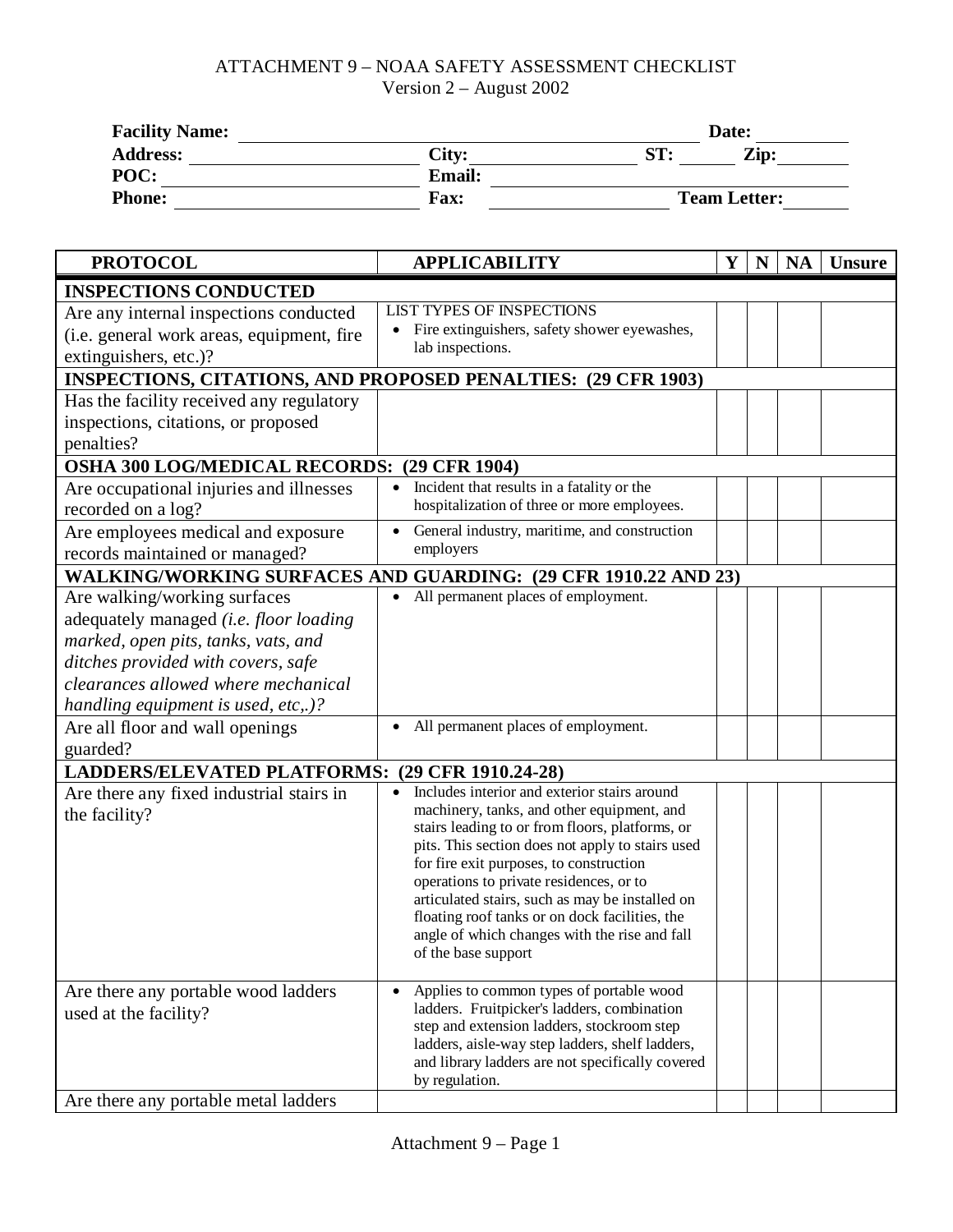| <b>PROTOCOL</b>                                                                                                                                  | <b>APPLICABILITY</b>                                                                                                                                                                                                                                                                                                                                                                                                | Y | $\mathbf N$ | NA | <b>Unsure</b> |
|--------------------------------------------------------------------------------------------------------------------------------------------------|---------------------------------------------------------------------------------------------------------------------------------------------------------------------------------------------------------------------------------------------------------------------------------------------------------------------------------------------------------------------------------------------------------------------|---|-------------|----|---------------|
| used at the facility?                                                                                                                            |                                                                                                                                                                                                                                                                                                                                                                                                                     |   |             |    |               |
| Are there any fixed ladders in the<br>facility?                                                                                                  | "Fixed ladder." A fixed ladder is a ladder<br>permanently attached to a structure, building,<br>or equipment. This does not apply to stairs<br>used for fire exit purposes, to construction<br>operations to private residences, or to<br>articulated stairs, such as may be installed on<br>floating roof tanks or on dock facilities, the<br>angle of which changes with the rise and fall<br>of the base support |   |             |    |               |
| Is scaffolding used at the facility?                                                                                                             |                                                                                                                                                                                                                                                                                                                                                                                                                     |   |             |    |               |
|                                                                                                                                                  | MANUALLY PROPELLED MOBILE LADDERS AND SCAFFOLDS (TOWERS): (29 CFR 1910.29)                                                                                                                                                                                                                                                                                                                                          |   |             |    |               |
| Are manually propelled mobile ladder<br>stands or scaffolds used at the facility?                                                                | Mobile work platforms (including ladder<br>stands but not including aerial ladders) and<br>rolling (mobile) scaffolds (towers)<br>Manually propelled mobile scaffold - A<br>portable rolling scaffold supported by casters                                                                                                                                                                                          |   |             |    |               |
| Are other working surfaces located in or<br>used at the facility?                                                                                | Portable and powered dock boards (bridge<br>plates), forging machines, aisles used by<br>employees for bringing and removing<br>materials, steam vats.                                                                                                                                                                                                                                                              |   |             |    |               |
| MEANS OF EGRESS/EMERGENCY PLANS: (29 CFR 1910.36-38)                                                                                             |                                                                                                                                                                                                                                                                                                                                                                                                                     |   |             |    |               |
| Have exits been designated as<br>"emergency exits"?                                                                                              | Applicable to all facilities                                                                                                                                                                                                                                                                                                                                                                                        |   |             |    |               |
| Are all designated emergency exits<br>labeled and accessible?<br>Are employee emergency and fire<br>prevention plans in place?                   |                                                                                                                                                                                                                                                                                                                                                                                                                     |   |             |    |               |
|                                                                                                                                                  | <b>VEHICLE-MOUNTED WORK PLATFORMS (AERIALS): (29 CFR 1910.67)</b>                                                                                                                                                                                                                                                                                                                                                   |   |             |    |               |
| Are vehicle-mounted elevating and<br>rotating work platforms used at the<br>facility? (i.e. aerial lifts)                                        | "Aerial device." Any vehicle-mounted device,<br>$\bullet$<br>telescoping or articulating, or both, which is<br>used to position personnel.                                                                                                                                                                                                                                                                          |   |             |    |               |
| <b>NOISE EXPOSURE: (29 CFR 1910.95)</b>                                                                                                          |                                                                                                                                                                                                                                                                                                                                                                                                                     |   |             |    |               |
| Is an occupational noise exposure<br>program in place? A common area that<br>triggers this requirement is a generator<br>and/or compressor room. | Whenever employee noise exposures equal or<br>exceed an 8-hour time-weighted average sound<br>level (TWA) of 85 decibels measured.                                                                                                                                                                                                                                                                                  |   |             |    |               |
| Has noise monitoring been conducted<br>anywhere in the facility?                                                                                 |                                                                                                                                                                                                                                                                                                                                                                                                                     |   |             |    |               |
| Are there any areas in the facility where<br>personnel need to raise their voices to<br>talk over noise in the area?                             |                                                                                                                                                                                                                                                                                                                                                                                                                     |   |             |    |               |
| Do employees voluntarily wear hearing<br>protection, or is hearing protection<br>required for any areas in the facility?                         | COMPRESSED GAS/FLAMMABLE LIQUIDS/HIGHLY HAZARDOUS CHEMICALS: (29 CFR 1910.101, 106, 107, 119)                                                                                                                                                                                                                                                                                                                       |   |             |    |               |
| Are compressed gases used/stored at the                                                                                                          |                                                                                                                                                                                                                                                                                                                                                                                                                     |   |             |    |               |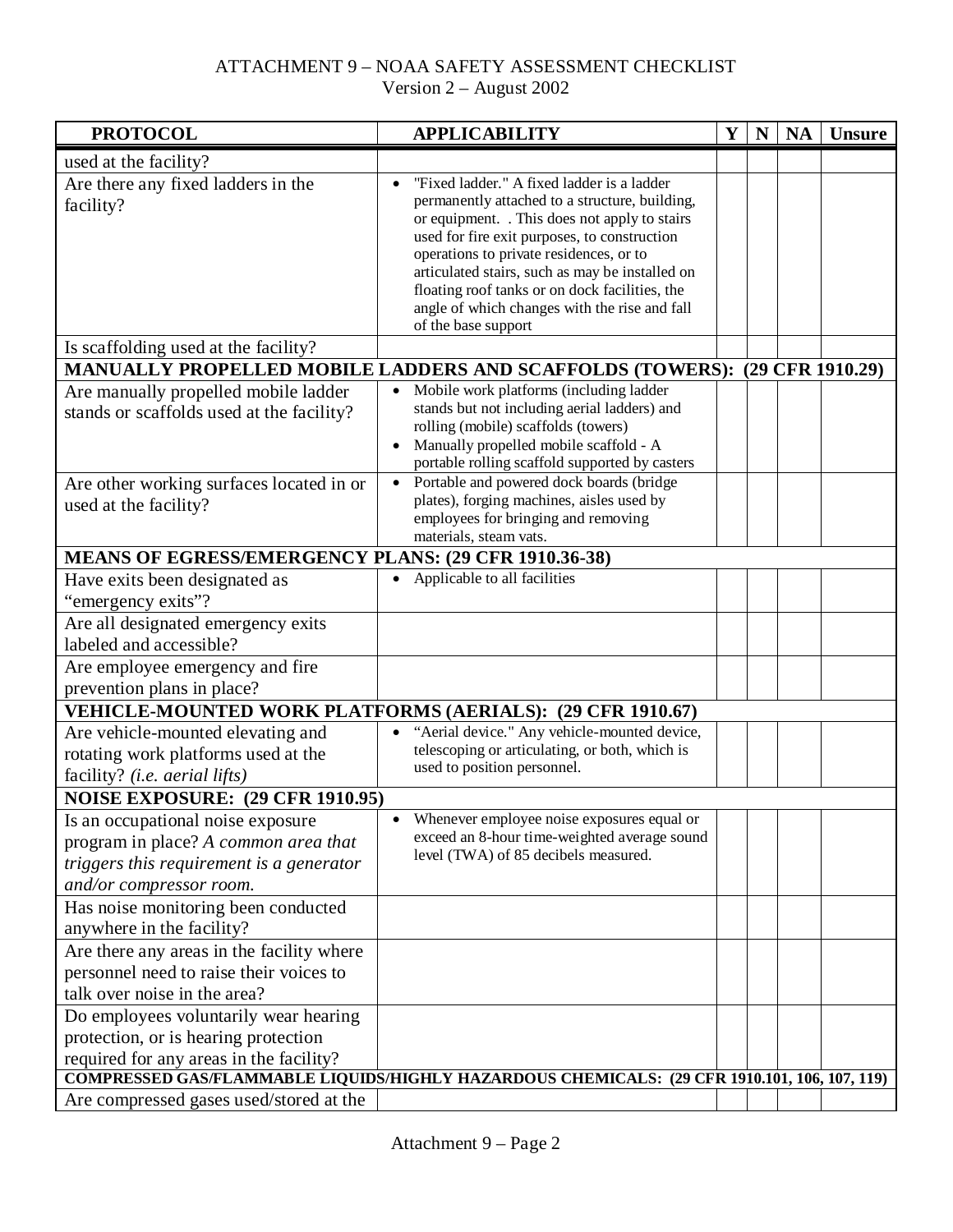| <b>PROTOCOL</b>                                            | <b>APPLICABILITY</b>                                                                                          | Y | ${\bf N}$ | <b>NA</b> | <b>Unsure</b> |
|------------------------------------------------------------|---------------------------------------------------------------------------------------------------------------|---|-----------|-----------|---------------|
| facility?                                                  |                                                                                                               |   |           |           |               |
| Are flammable/combustible liquids                          |                                                                                                               |   |           |           |               |
| stored/used at the facility?                               |                                                                                                               |   |           |           |               |
| Are spray-finishing operations that use                    |                                                                                                               |   |           |           |               |
| flammable/combustible materials                            |                                                                                                               |   |           |           |               |
| conducted at the facility? (i.e. paint                     |                                                                                                               |   |           |           |               |
| booths)                                                    |                                                                                                               |   |           |           |               |
| Are highly hazardous chemicals used at                     |                                                                                                               |   |           |           |               |
| the facility?                                              |                                                                                                               |   |           |           |               |
|                                                            | HAZARDOUS WASTE/EMERGENCY RESPONSE (HAZWOPER): (29 CFR 1910.120)                                              |   |           |           |               |
| Are employees involved in hazardous                        | • Employees who engage in any of the<br>following:                                                            |   |           |           |               |
| waste operations?                                          | Hazardous waste operations under the<br>$\bullet$                                                             |   |           |           |               |
|                                                            | Comprehensive Environmental Response                                                                          |   |           |           |               |
|                                                            | Compensation and Liability Act, including any                                                                 |   |           |           |               |
|                                                            | initial investigations of the site prior to<br>identification of exposures.                                   |   |           |           |               |
|                                                            | Corrective actions involving cleanup<br>$\bullet$                                                             |   |           |           |               |
|                                                            | conducted under Resource Conservation and                                                                     |   |           |           |               |
|                                                            | Recovery Act.                                                                                                 |   |           |           |               |
|                                                            | Operations at State or local government<br>$\bullet$<br>designated hazardous waste sites                      |   |           |           |               |
|                                                            | Operations involving hazardous waste storage,                                                                 |   |           |           |               |
|                                                            | treatment, and disposal facilities regulated by                                                               |   |           |           |               |
|                                                            | 40 CFR 264 and 265 pursuant to the Resource                                                                   |   |           |           |               |
|                                                            | Conservation and Recovery Act.                                                                                |   |           |           |               |
|                                                            | Emergency response operations at any<br>workplace when there has been a release or a                          |   |           |           |               |
|                                                            | substantial threat of a release of hazardous                                                                  |   |           |           |               |
|                                                            | substances                                                                                                    |   |           |           |               |
| PERSONAL PROTECTIVE EQUIPMENT (PPE): (29 CFR 1910.132-138) |                                                                                                               |   |           |           |               |
| Is PPE worn by employees?                                  | Protective equipment, including personal<br>protective equipment for eyes, face, head, and                    |   |           |           |               |
|                                                            | extremities, protective clothing, respiratory                                                                 |   |           |           |               |
|                                                            | devices, and protective shields and barriers                                                                  |   |           |           |               |
| Is respiratory protection worn by                          |                                                                                                               |   |           |           |               |
| employees, either by policy or                             |                                                                                                               |   |           |           |               |
| voluntarily?                                               |                                                                                                               |   |           |           |               |
| Is head protection (i.e. hard hats) used                   | Employees that works in areas where there is a                                                                |   |           |           |               |
| by employees?                                              | potential for injury to the head from falling<br>objects or electrical contact.                               |   |           |           |               |
| Do employees wear protective footwear                      |                                                                                                               |   |           |           |               |
| (i.e. safety shoes/boots)?                                 |                                                                                                               |   |           |           |               |
| <b>SANITATION: (29 1910.141)</b>                           |                                                                                                               |   |           |           |               |
| Are efforts taken to ensure the                            | Permanent places of employment                                                                                |   |           |           |               |
| workplace is well-kept and good                            | All places of employment shall be kept clean                                                                  |   |           |           |               |
| housekeeping is maintained (i.e. trash                     | to the extent that the nature of the work allows<br>To facilitate cleaning, every floor, working<br>$\bullet$ |   |           |           |               |
| emptied regularly, storage rooms kept                      | place, and passageway shall be kept free from                                                                 |   |           |           |               |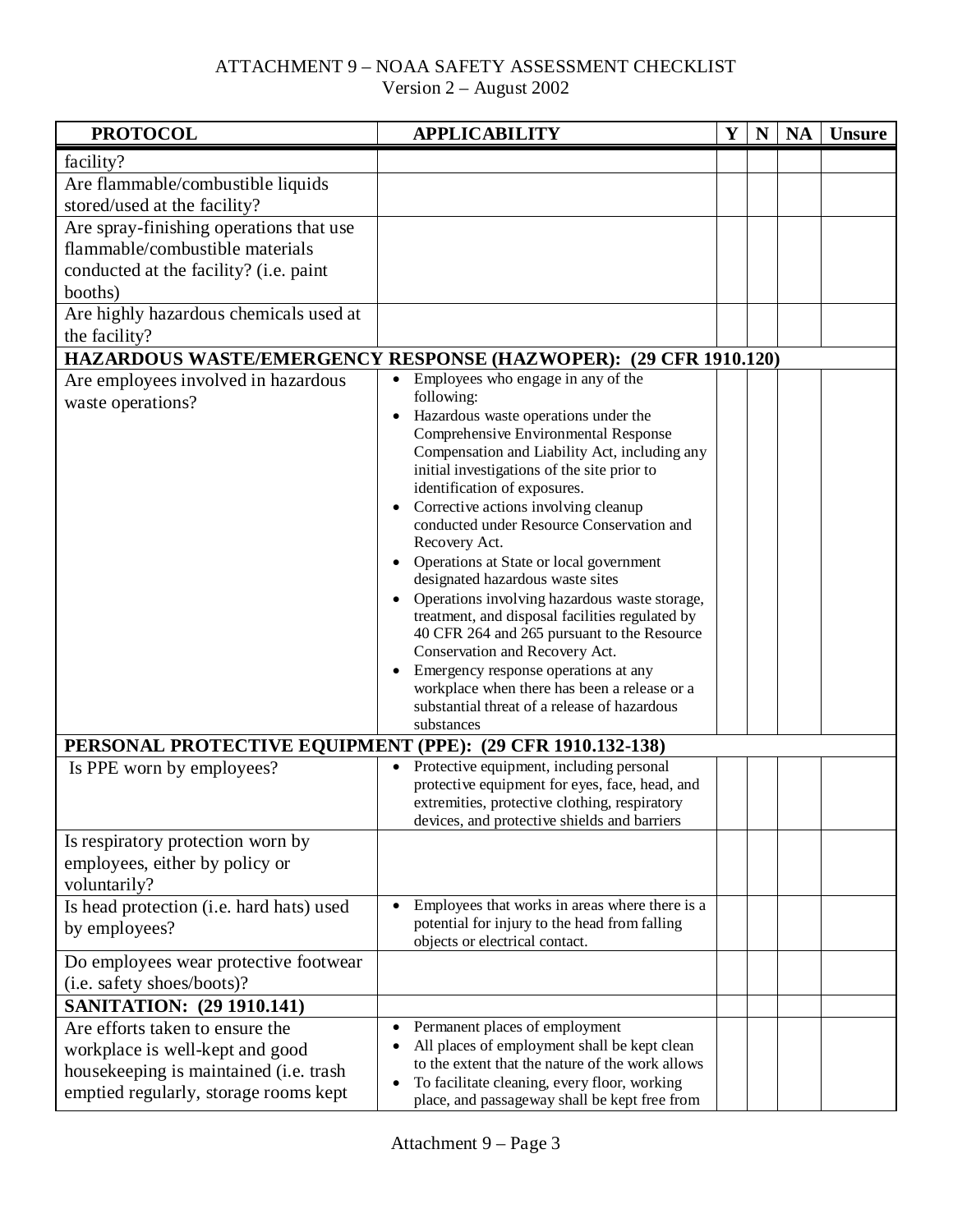| <b>PROTOCOL</b>                                        | <b>APPLICABILITY</b>                                                                              | $\mathbf Y$ | ${\bf N}$ | NA | <b>Unsure</b> |
|--------------------------------------------------------|---------------------------------------------------------------------------------------------------|-------------|-----------|----|---------------|
| orderly, offices and workplaces free of                | protruding nails, splinters, loose boards, and                                                    |             |           |    |               |
| clutter, etc.)?                                        | unnecessary holes and openings                                                                    |             |           |    |               |
| PHYSICAL HAZARD WARNINGS/SIGNS: (29 CFR 1910.144, 145) |                                                                                                   |             |           |    |               |
| Are physical hazards color coded?                      | Physical hazards include flammable storage                                                        |             |           |    |               |
|                                                        | cans, stop bars, buttons, switches, and tripping,<br>slipping, and falling hazards.               |             |           |    |               |
| Are accident prevention signs and tags                 |                                                                                                   |             |           |    |               |
| utilized in the facility where there are               |                                                                                                   |             |           |    |               |
| hazards or potential hazards to                        |                                                                                                   |             |           |    |               |
| employees?                                             |                                                                                                   |             |           |    |               |
| <b>CONFINED SPACES: (29 CFR 1910.146)</b>              |                                                                                                   |             |           |    |               |
| Are there any confined spaces in the                   | "Confined space" means a space that:                                                              |             |           |    |               |
| facility?                                              | Is large enough and so configured that an                                                         |             |           |    |               |
|                                                        | employee can bodily enter and perform                                                             |             |           |    |               |
|                                                        | assigned work; and                                                                                |             |           |    |               |
|                                                        | Has limited or restricted means for entry or<br>exit (for example, tanks, vessels, silos, storage |             |           |    |               |
|                                                        | bins, hoppers, vaults, and pits are spaces that                                                   |             |           |    |               |
|                                                        | may have limited means of entry.); and                                                            |             |           |    |               |
|                                                        | Is not designed for continuous employee                                                           |             |           |    |               |
|                                                        | occupancy.                                                                                        |             |           |    |               |
| Are there any permit-required confined                 | Permit-required confined space (permit<br>space)": A confined space that has one or more          |             |           |    |               |
| spaces in the facility?                                | of the following characteristics                                                                  |             |           |    |               |
|                                                        | • Contains or has a potential to contain a                                                        |             |           |    |               |
|                                                        | hazardous atmosphere                                                                              |             |           |    |               |
|                                                        | • Contains a material that has the potential for                                                  |             |           |    |               |
|                                                        | engulfing an entrant<br>• Has an internal configuration such that an                              |             |           |    |               |
|                                                        | entrant could be trapped or asphyxiated by                                                        |             |           |    |               |
|                                                        | inwardly converging walls or by a floor which                                                     |             |           |    |               |
|                                                        | slopes downward and tapers to a smaller cross-                                                    |             |           |    |               |
|                                                        | section; or                                                                                       |             |           |    |               |
|                                                        | Contains any other recognized serious safety<br>or health hazard                                  |             |           |    |               |
| LOCKOUT/TAGOUT: (29 CFR 1910.147)                      |                                                                                                   |             |           |    |               |
| Is there a program for the control of                  | Servicing and maintenance of machines and<br>$\bullet$                                            |             |           |    |               |
| hazardous energy?                                      | equipment in which the unexpected                                                                 |             |           |    |               |
|                                                        | energization or start up of the machines or                                                       |             |           |    |               |
|                                                        | equipment, or release of stored energy could<br>cause injury to employees                         |             |           |    |               |
|                                                        | (Energy source. Any source of electrical,                                                         |             |           |    |               |
|                                                        | mechanical, hydraulic, pneumatic, chemical,                                                       |             |           |    |               |
|                                                        | thermal, or other energy)                                                                         |             |           |    |               |
|                                                        | FIRST AID/EMERGENCY RESPONSE (includes emergency shower/eyewash requirements): (29 1910.151)      |             |           |    |               |
| Is there first aid available for employees             | In the absence of an infirmary, clinic, or                                                        |             |           |    |               |
| either in-house, or by outside emergency               | hospital in near proximity to the workplace<br>which is used for the treatment of all injured     |             |           |    |               |
| medical responders?                                    | employees, a person or persons shall be                                                           |             |           |    |               |
|                                                        | adequately trained to render first aid. Adequate                                                  |             |           |    |               |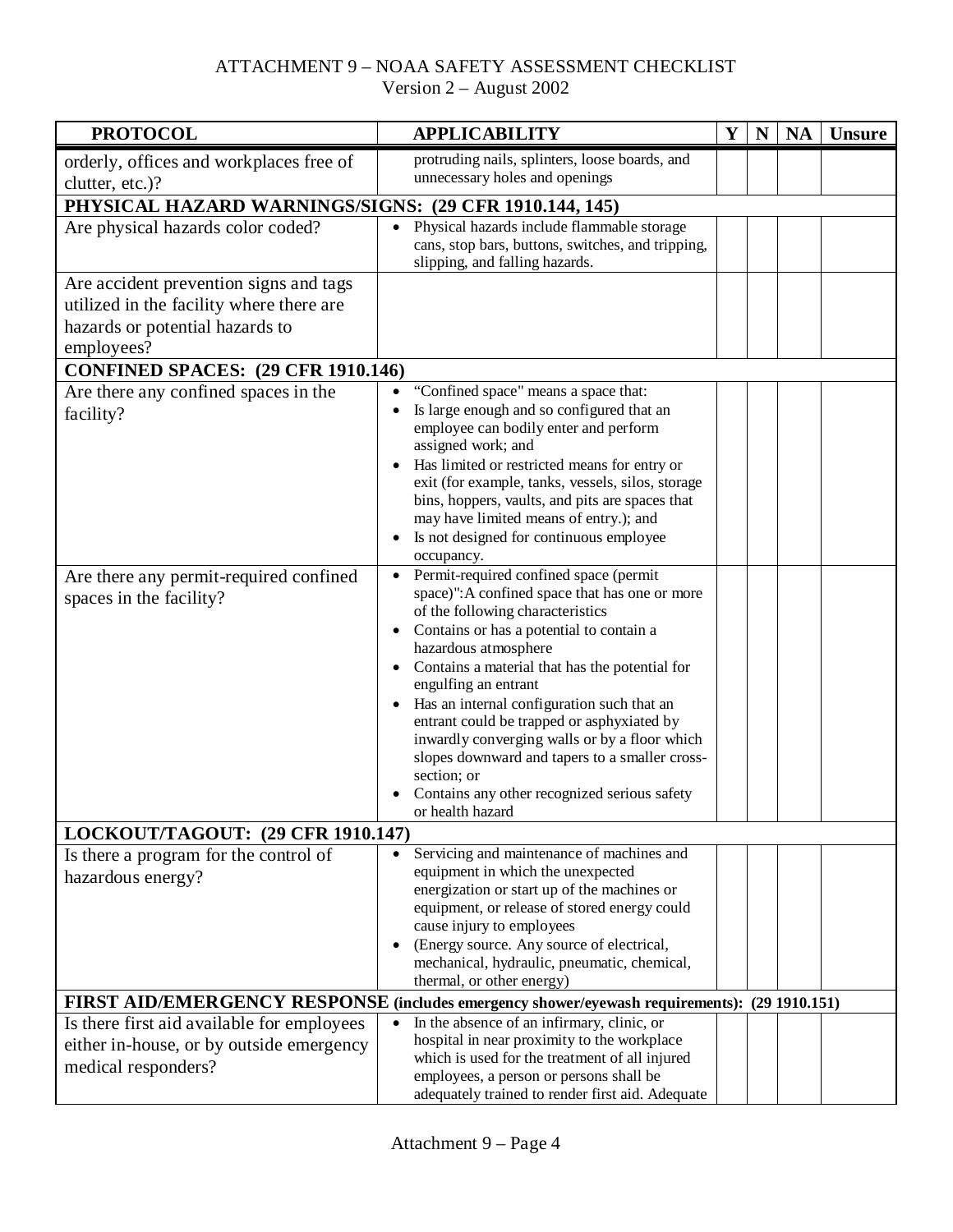| <b>PROTOCOL</b>                                                                                                                                                                                                       | <b>APPLICABILITY</b>                                                                                                                                                                                                                                                                                                                                                                                                                                             | Y | ${\bf N}$ | <b>NA</b> | <b>Unsure</b> |
|-----------------------------------------------------------------------------------------------------------------------------------------------------------------------------------------------------------------------|------------------------------------------------------------------------------------------------------------------------------------------------------------------------------------------------------------------------------------------------------------------------------------------------------------------------------------------------------------------------------------------------------------------------------------------------------------------|---|-----------|-----------|---------------|
|                                                                                                                                                                                                                       | first aid supplies shall be readily available.<br>Where the eyes or body of any person may be<br>exposed to injurious corrosive materials,<br>suitable facilities for quick drenching or<br>flushing of the eyes and body shall be<br>provided within the work area for immediate<br>emergency use.<br>FIRE PROTECTION/EMPLOYEE ALARM SYSTEM: (29 CFR 1910.157-159, 164, 165)                                                                                    |   |           |           |               |
| Are portable fire extinguishers available                                                                                                                                                                             |                                                                                                                                                                                                                                                                                                                                                                                                                                                                  |   |           |           |               |
| in the workplace?                                                                                                                                                                                                     |                                                                                                                                                                                                                                                                                                                                                                                                                                                                  |   |           |           |               |
| Are employees<br>trained/designated/expected to use fire<br>extinguishers during a fire?                                                                                                                              | Exemption: Where the employer has<br>established and implemented a written fire<br>safety policy which requires the immediate<br>and total evacuation of employees from the<br>workplace upon the sounding of a fire alarm<br>signal and which includes an emergency action<br>plan and a fire prevention plan which meet the<br>requirements of 29 CFR 1910.38 and 29 CFR<br>1910.39 respectively, and when extinguishers<br>are not available in the workplace |   |           |           |               |
| Is the facility equipped with standpipe<br>and hose systems?                                                                                                                                                          | Applies to all small hose, Class II, and Class<br>$\bullet$<br>III standpipe systems installed to meet the<br>requirements of a particular OSHA standard.<br>Exception. This section does not apply to<br>Class I standpipe systems                                                                                                                                                                                                                              |   |           |           |               |
| Is the facility equipped with an<br>automatic sprinkler system?                                                                                                                                                       | All automatic sprinkler systems installed to<br>$\bullet$<br>meet a particular OSHA standard.                                                                                                                                                                                                                                                                                                                                                                    |   |           |           |               |
| Is the facility equipped with a fire<br>detection system?                                                                                                                                                             | All fire detection systems installed to meet a<br>particular OSHA standard                                                                                                                                                                                                                                                                                                                                                                                       |   |           |           |               |
| Is the facility equipped with an<br>employee alarm system (if no, review<br>checklist for applicability<br>determination)                                                                                             | Applies to all emergency employee alarms<br>installed to meet a particular OSHA standard.<br>This requirement does not apply to those<br>discharge or supervisory alarms required on<br>various fixed extinguishing systems or to<br>supervisory alarms on fire suppression, alarm<br>or detection systems unless they are intended<br>to be employee alarm systems                                                                                              |   |           |           |               |
| <b>COMPRESSED AIR: (29 CFR 1910.169)</b>                                                                                                                                                                              |                                                                                                                                                                                                                                                                                                                                                                                                                                                                  |   |           |           |               |
| Is compressed air used in the facility?                                                                                                                                                                               |                                                                                                                                                                                                                                                                                                                                                                                                                                                                  |   |           |           |               |
| <b>MATERIALS HANDLING: (29 CFR 1910.176)</b>                                                                                                                                                                          |                                                                                                                                                                                                                                                                                                                                                                                                                                                                  |   |           |           |               |
| Materials handling and storage                                                                                                                                                                                        | Where mechanical handling equipment is used<br>$\bullet$<br>Material storage and storage areas<br>$\bullet$                                                                                                                                                                                                                                                                                                                                                      |   |           |           |               |
| FORKTRUCKS/CRANES: (29 CFR 1910.178, 179, 184)<br>Are powered industrial trucks (forklifts)<br>used at the facility?<br>Are employees trained on fork truck<br>operations?<br>Are there any overhead or gantry cranes |                                                                                                                                                                                                                                                                                                                                                                                                                                                                  |   |           |           |               |
| at the facility?                                                                                                                                                                                                      |                                                                                                                                                                                                                                                                                                                                                                                                                                                                  |   |           |           |               |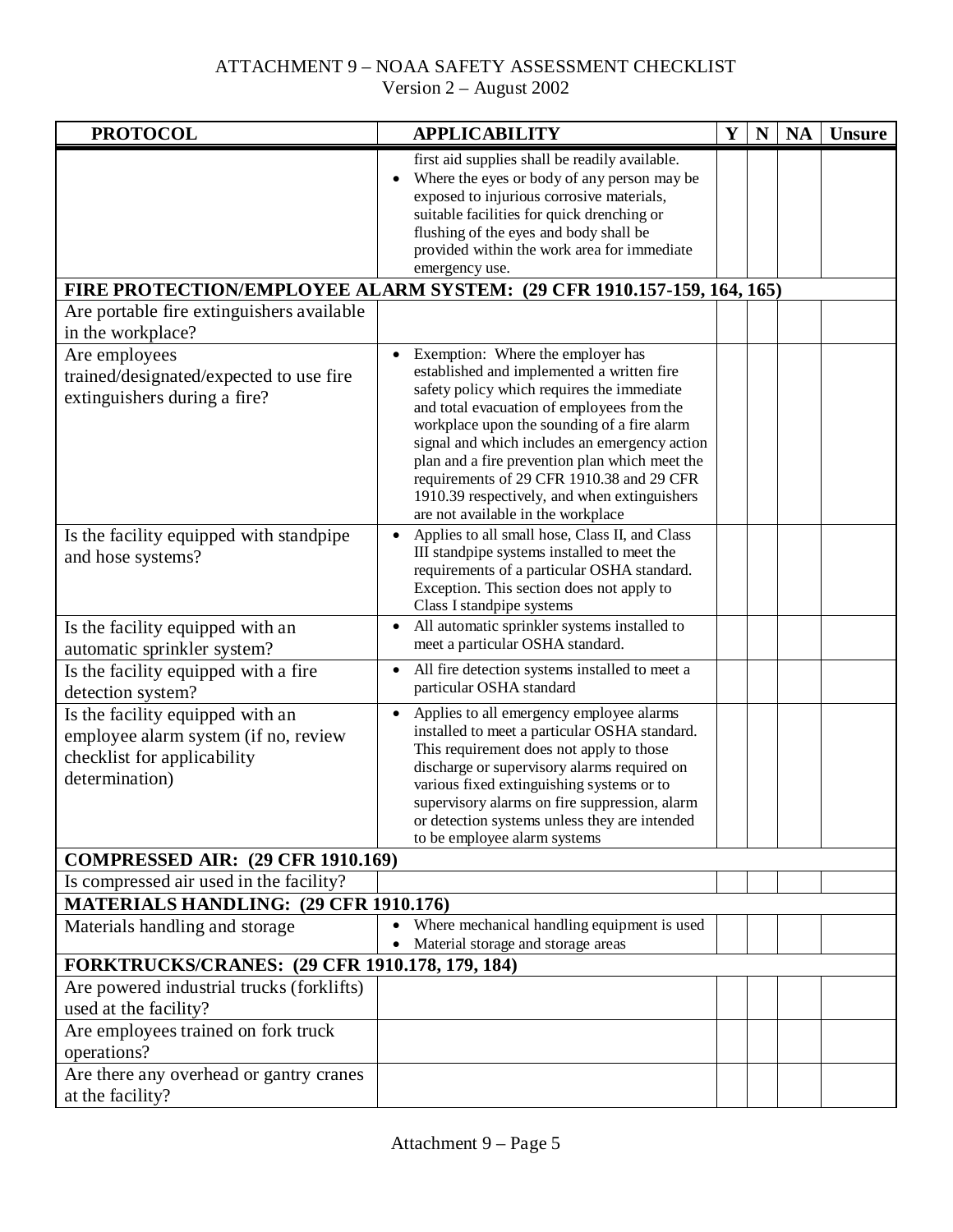| <b>PROTOCOL</b>                                                      | <b>APPLICABILITY</b>                                                                          | Y | $\mathbf N$ | <b>NA</b> | <b>Unsure</b> |
|----------------------------------------------------------------------|-----------------------------------------------------------------------------------------------|---|-------------|-----------|---------------|
| Are slings used at the facility?                                     | Applies to slings used in conjunction with<br>$\bullet$                                       |   |             |           |               |
|                                                                      | other material handling equipment for the<br>movement of material by hoisting                 |   |             |           |               |
| MACHINE GUARDING: (29 CFR 1910.212, 215, 217, 219, 242, 243, 244)    |                                                                                               |   |             |           |               |
| Are any machines used at the facility                                | All machinery that poses a hazard to                                                          |   |             |           |               |
| that pose hazards to employees such as                               | employees.                                                                                    |   |             |           |               |
| those created by point of operation, nip                             |                                                                                               |   |             |           |               |
| points, rotating parts, and flying chips                             |                                                                                               |   |             |           |               |
| and sparks?                                                          |                                                                                               |   |             |           |               |
| Is any of the following equipment used                               |                                                                                               |   |             |           |               |
| at the facility?                                                     |                                                                                               |   |             |           |               |
| - Abrasive wheel machinery                                           |                                                                                               |   |             |           |               |
| - Mechanical power presses                                           |                                                                                               |   |             |           |               |
| - Mechanical power transmissions                                     |                                                                                               |   |             |           |               |
| - Hand or portable powered tools and                                 |                                                                                               |   |             |           |               |
| equipment                                                            |                                                                                               |   |             |           |               |
| - Abrasive blast cleaning nozzles<br>WELDING: (29 CFR 1910.252, 253) |                                                                                               |   |             |           |               |
| Are welding (including oxygen-gas, arc                               |                                                                                               |   |             |           |               |
| and resistance), cutting, or other hot                               |                                                                                               |   |             |           |               |
| work operations conducted at the                                     |                                                                                               |   |             |           |               |
| facility?                                                            |                                                                                               |   |             |           |               |
| ELECTRICAL: (29 CFR 1910.303, 304, 305, 307, 332, 334)               |                                                                                               |   |             |           |               |
| Is any of the following electrical                                   |                                                                                               |   |             |           |               |
| equipment or locations used or present                               |                                                                                               |   |             |           |               |
| at the facility?                                                     |                                                                                               |   |             |           |               |
| - spliced wiring                                                     |                                                                                               |   |             |           |               |
| - electrical equipment that ordinarily                               |                                                                                               |   |             |           |               |
| produces arcs, sparks, flames, or                                    |                                                                                               |   |             |           |               |
| molten metal                                                         |                                                                                               |   |             |           |               |
| - Any areas where electrical                                         |                                                                                               |   |             |           |               |
| equipment that operates at 50 volts                                  |                                                                                               |   |             |           |               |
| or greater                                                           |                                                                                               |   |             |           |               |
| - Over-current devices                                               |                                                                                               |   |             |           |               |
| - Circuit breakers                                                   |                                                                                               |   |             |           |               |
| - Electrical pull boxes and junction                                 |                                                                                               |   |             |           |               |
| boxes                                                                |                                                                                               |   |             |           |               |
| - Extension/temporary electrical cords                               |                                                                                               |   |             |           |               |
| or cables                                                            |                                                                                               |   |             |           |               |
| Do employees conduct electrical work                                 | The training requirements apply to employees<br>who face a risk of electric shock that is not |   |             |           |               |
| (i.e. repairs, wiring, etc)?                                         | reduced to a safe level by electrical installation                                            |   |             |           |               |
|                                                                      | requirements.                                                                                 |   |             |           |               |
| AIR CONTAMINANTS/ASBESTOS:                                           | (29 CFR 1910.1000, 1001)                                                                      |   |             |           |               |
| Have hazardous air contaminants been                                 |                                                                                               |   |             |           |               |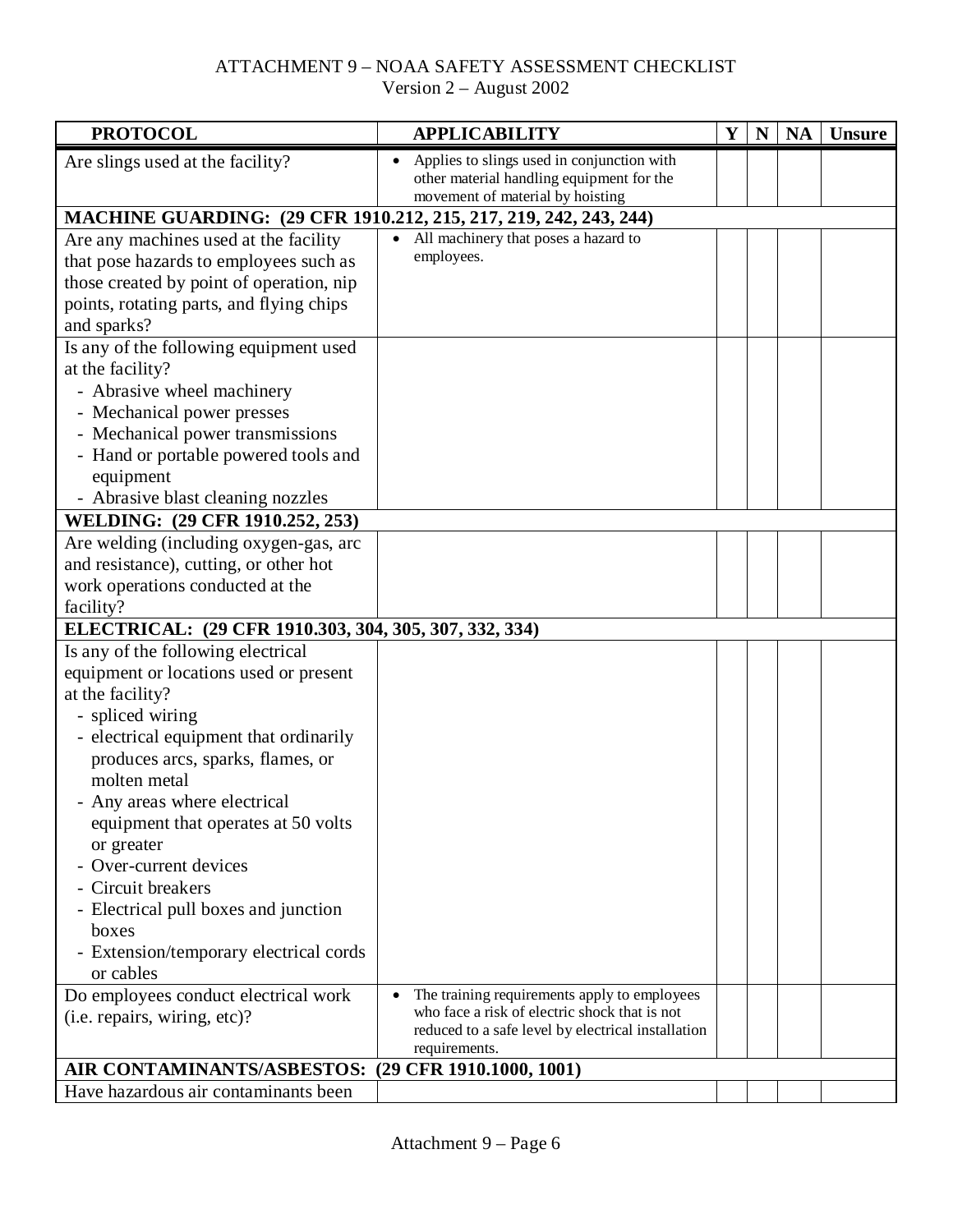| <b>PROTOCOL</b>                                                            | <b>APPLICABILITY</b>                                                                 | Y | $\mathbf N$ | NA | <b>Unsure</b> |
|----------------------------------------------------------------------------|--------------------------------------------------------------------------------------|---|-------------|----|---------------|
| monitored for in the workplace?                                            |                                                                                      |   |             |    |               |
| Does the facility contain asbestos-                                        |                                                                                      |   |             |    |               |
| containing materials?                                                      |                                                                                      |   |             |    |               |
| <b>BLOODBORNE PATHOGENS: (29 CFR 1910.1030)</b>                            |                                                                                      |   |             |    |               |
| Are any employees exposed                                                  | Occupational Exposure means reasonably                                               |   |             |    |               |
| (occupational exposure) to blood or                                        | anticipated skin, eye, mucous membrane, or<br>parenteral contact with blood or other |   |             |    |               |
| other potentially infectious materials?                                    | potentially infectious materials that may result                                     |   |             |    |               |
|                                                                            | from the performance of an employee's duties                                         |   |             |    |               |
| HAZARD COMMUNICATION/RIGHT TO KNOW: (29 CFR 1910.1200)                     |                                                                                      |   |             |    |               |
| Are hazardous chemicals used in the                                        | Applies to any chemical which is known to be                                         |   |             |    |               |
| workplace?                                                                 | present in the workplace in such a manner that                                       |   |             |    |               |
|                                                                            | employees may be exposed under normal<br>conditions of use or in a foreseeable       |   |             |    |               |
|                                                                            | emergency                                                                            |   |             |    |               |
| Are Material Safety Data Sheets                                            |                                                                                      |   |             |    |               |
| (MSDSs) maintained for all hazardous                                       |                                                                                      |   |             |    |               |
| chemicals?                                                                 |                                                                                      |   |             |    |               |
| Is there a written Hazard                                                  |                                                                                      |   |             |    |               |
| Communication Program (HAZCOM)                                             |                                                                                      |   |             |    |               |
| at the facility?                                                           |                                                                                      |   |             |    |               |
| RADIATION: IONIZING (10 CFR 20); NONIONIZING (29 CFR 1910.97)              |                                                                                      |   |             |    |               |
| Are sources of ionizing or non-ionizing                                    |                                                                                      |   |             |    |               |
| radiation located in the facility?                                         |                                                                                      |   |             |    |               |
|                                                                            | <b>ABRASIVE BLAST OPERATIONS AND VENTILATION: (29 CFR 1910.94)</b>                   |   |             |    |               |
| Is abrasive-blast operation conducted at                                   |                                                                                      |   |             |    |               |
| the facility equipped with ventilation                                     |                                                                                      |   |             |    |               |
| systems?                                                                   |                                                                                      |   |             |    |               |
| <b>DIP TANKS: (29 CFR 1910.108)</b><br>Are dip tanks used at the facility? | Examples of covered operations are paint<br>$\bullet$                                |   |             |    |               |
|                                                                            | dipping, electroplating, pickling, quenching,                                        |   |             |    |               |
|                                                                            | tanning, degreasing, stripping, cleaning, roll                                       |   |             |    |               |
|                                                                            | coating, flow coating, and curtain coating.                                          |   |             |    |               |
| TOXIC AND HAZARDOUS SUBSTANCES:                                            |                                                                                      |   |             |    |               |
| Are there any sources of lead, cadmium,                                    | Not applicable to fuels<br>$\bullet$                                                 |   |             |    |               |
| or benzene in the facility?                                                |                                                                                      |   |             |    |               |
| <b>FALL PROTECTION: (29 CFR 1926.502)</b>                                  |                                                                                      |   |             |    |               |
| Do employees work in or required to                                        |                                                                                      |   |             |    |               |
| climb to elevated areas?                                                   |                                                                                      |   |             |    |               |
| Is there a fall protection program in                                      |                                                                                      |   |             |    |               |
| place?                                                                     |                                                                                      |   |             |    |               |
| <b>TRAINING:</b>                                                           |                                                                                      |   |             |    |               |
| Is training conducted for employees?                                       | LIST TYPES OF TRAINING:<br>CHP, HAZCOM, SAFETY ORIENTATION,                          |   |             |    |               |
|                                                                            | AED, RAD SAFETY, FIRE                                                                |   |             |    |               |
|                                                                            | DRILLS/EMERGENCY EVAC, CRANES,                                                       |   |             |    |               |
|                                                                            | LOTO, ETC.                                                                           |   |             |    |               |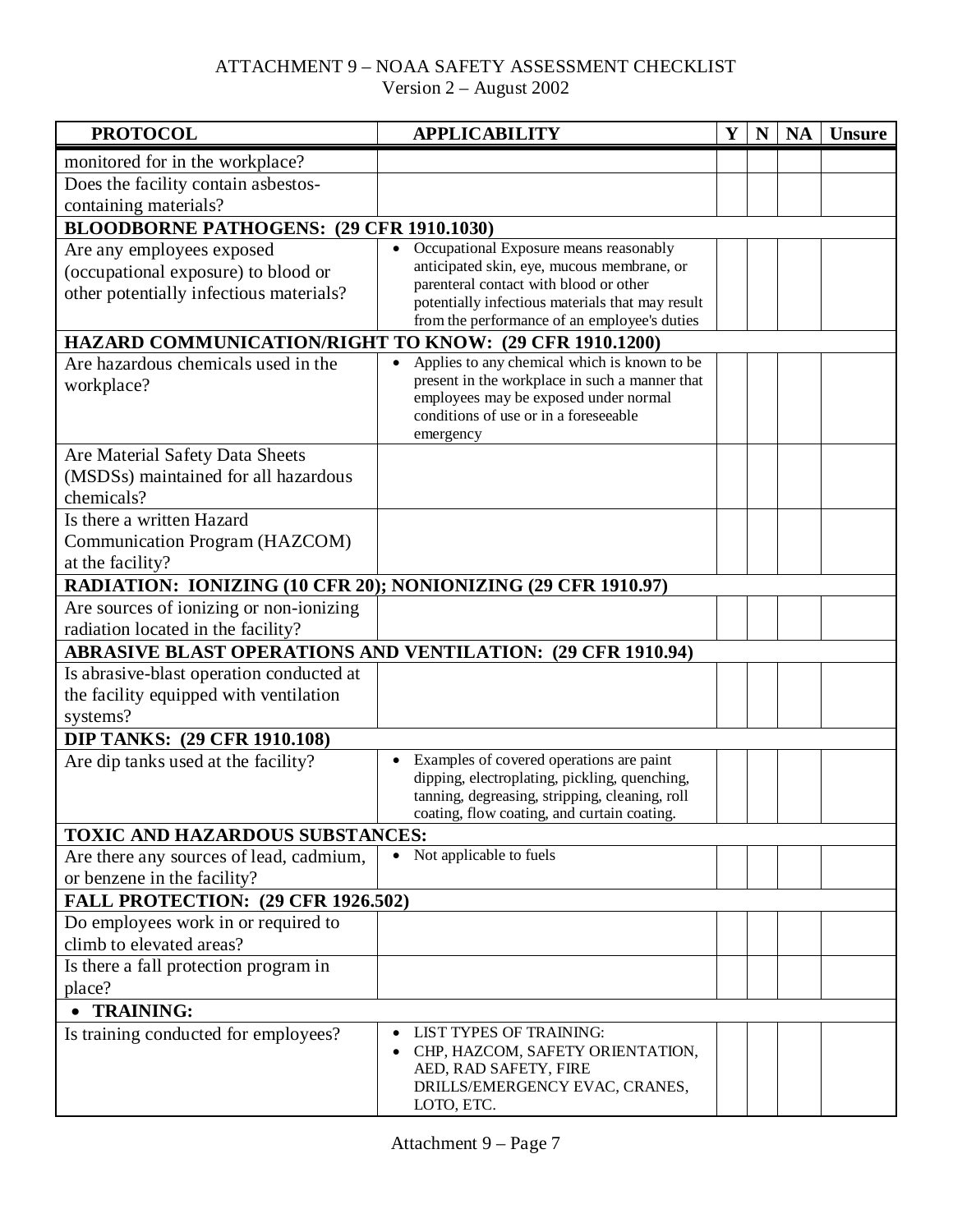#### ATTACHMENT 10A – ENVIRONMETNAL FINDING CLASSIFICATION

<span id="page-62-0"></span>All environmental findings during facility and site visits should be categorized as follows:

*Class I Finding* is an observed noncompliant condition with federal, state, or local regulations that has a potential for adverse impacts to human health or the environment. Class I environmental findings are divided into High, Moderate, or Low risk.

*High risk* – The most extreme degree of environmental endangerment and liability assigned to a noncompliant condition that requires a timely corrective action requiring immediate attention. Such a condition poses, or has likelihood of posing an imminent, a direct threat to the environment or mission at the time of discovery.

*Moderate* – A serious degree of environmental endangerment and liability assigned to a noncompliant condition that requires a timely corrective action, but not necessarily immediate. Such a condition poses a threat to the environment or mission at the time of discovery.

*Low*- A minimal degree of environmental endangerment and liability assigned to a noncompliant condition that requires resolution, but not of an urgent nature. Such a condition poses a potential but very small threat to the environment or mission at the time of discovery. This type of Class I environmental findings may be related to administrative or recordkeeping requirements if punitive penalties are not associated with its noncompliance.

*Class II Finding* is an observed future noncompliant condition with federal, state, or local regulations that has a potential for future adverse impacts to human health or the environment. Class II environmental findings are divided into Moderate and Low risk subcategories.

*Moderate* - A serious degree of environmental endangerment and liability assigned to a noncompliant condition that requires a corrective action within one year. Such a condition will be expected to pose a threat to the environment or mission at some future date if not addressed.

*Low*- A minimal degree of environmental endangerment and liability assigned to a future noncompliant condition that requires resolution, but not of an urgent nature. Such a condition poses a potential but very small threat to the environment or mission within one year's time. This type of Class II environmental finding may be related to administrative or recordkeeping requirements if punitive penalties are not associated with its noncompliance.

*Class III findings* involve noncompliance with internal NOAA/Line Office policies, procedures, or directives. Class III findings are subdivided into two categories, Moderate and Low risk.

*Moderate* – A violation of an internal policy or standard, which could adversely affect environmental compliance. Examples of moderate risk classifications include failure to conduct an internal inspection, which is more frequent than a regulatory required inspection (e.g., weekly versus monthly inspections).

*Low* – This category is a violation of an internal requirement to go beyond regulatory standards.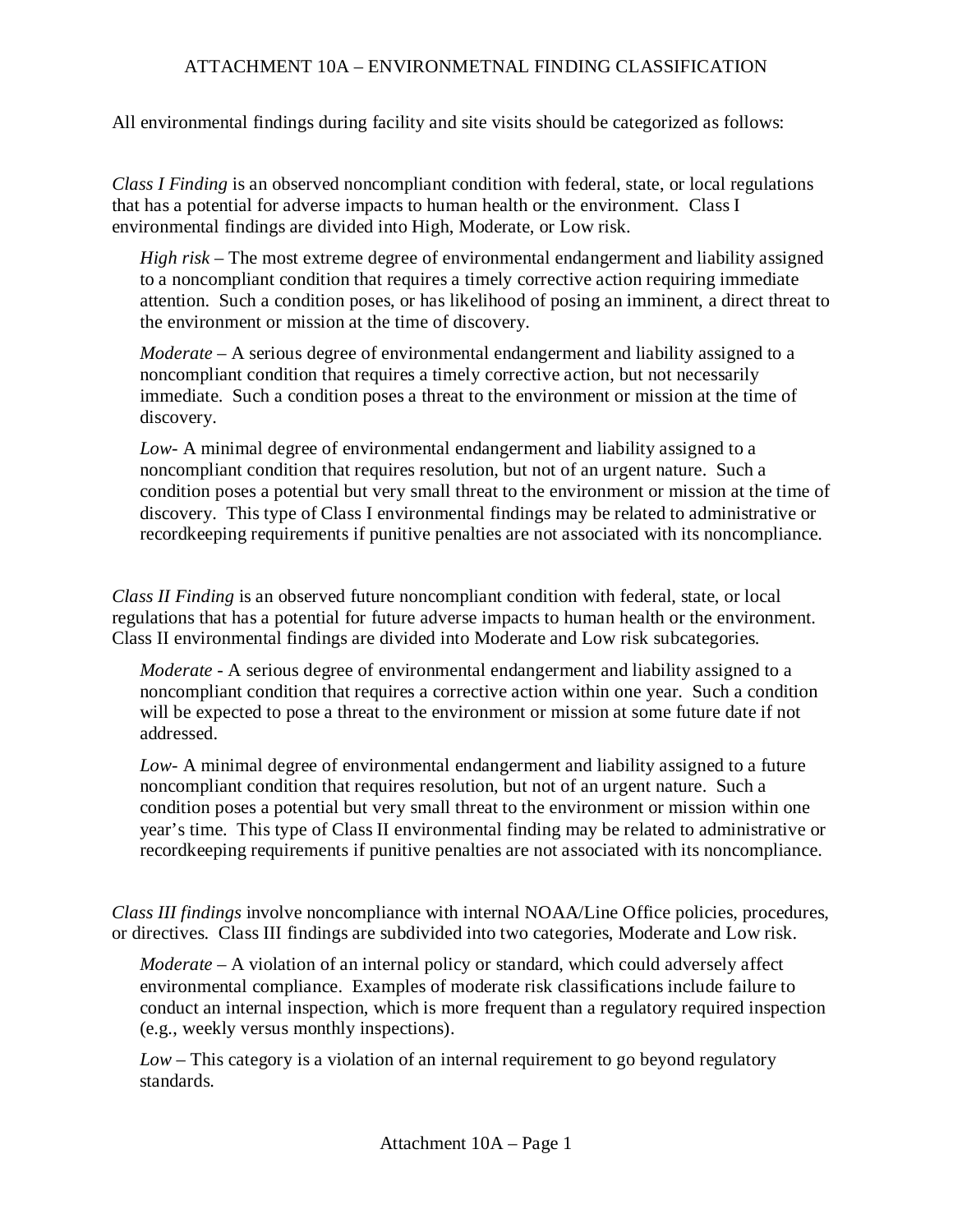#### ATTACHMENT 10B – SAFETY & HEALTH FINDING CLASSIFICATION

<span id="page-63-0"></span>All Safety and Health findings during facility and site visits should be categorized as follows:

The assessor must download and install a copy of the NOAA Assessment Manager (NAM) application from the NOAA WHAM web site before following the procedural steps outlined below.

An analysis of all findings (i.e., hazards) will be made to determine the degree of risk. The procedures below will be followed in the analyses of the safety and health findings during formal NOAA Environmental Compliance and Safety and Health Assessments.

STEP 1: Assign a Class I, Class II or Class III hazard classification based on definitions provided in Table 1 of Attachment 10B;

STEP 2: Enter the assigned classification into NAM database by using the pull-down menu under 'Finding Category'.

STEP3: Under the 'Details and Previous' tab, click on the 'Risk Classification Button', located at the bottom of the finding text entry field, to enter information described in the next steps.

STEP 4: Risk-assess the hazard in terms of "Hazard Severity" by selecting a hazard severity category in the first column in Table 3 of Attachment 10B. Use the pull-down menu to select the appropriate Hazard Severity. Justify your selection using the text box next to the pull-down menu. *(NOTE: Do not assess the severity quantitatively unless specifically requested by the NECSAS PM.)*

STEP 5: Risk-assess the hazard in terms of the "Accident Probability" by selecting an accident probability level in the second column in Table 3 of Attachment 10B. Use the pull-down menu to select the appropriate Accident Probability. Justify your selection using the text box next to the pull-down menu. *(NOTE: Do not assess the probability quantitatively unless specifically requested by the NECSAS PM.)*

STEP 6: Risk Assessment Code (RAC): A RAC will automatically be assigned to the finding based on your choices in Steps 4 and 5. Verify the RAC choice by reviewing the definitions in Table 5.

STEP 7: ROOT CAUSE: Use the root cause flowchart (Attachment 10C) to determine the root cause for the finding. Select the appropriate root cause by reviewing the root cause definitions. Under the 'Root Cause' tab, double click on the selected root cause. Provide a detailed root cause justification in the text box at the bottom of the screen.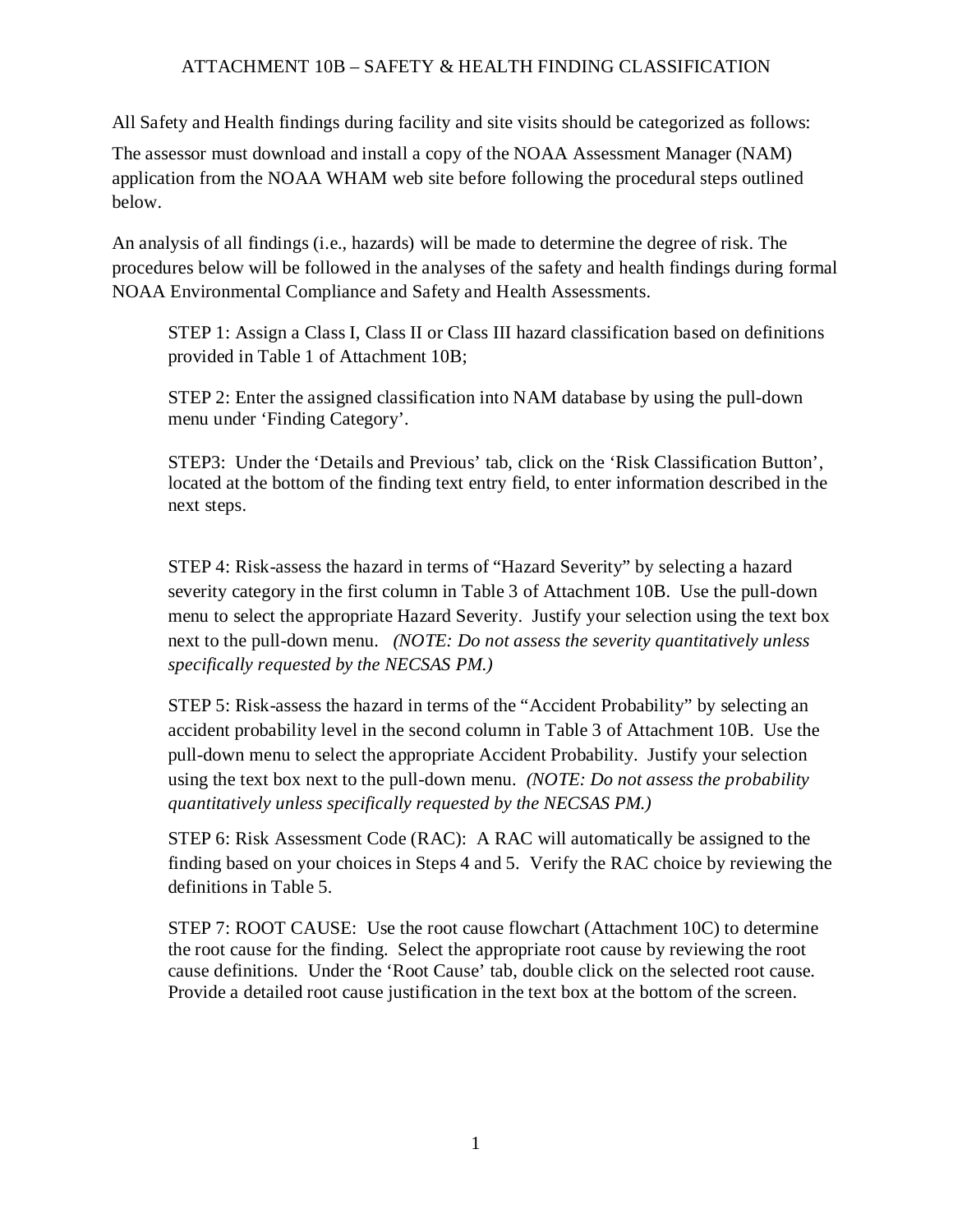### ATTACHMENT 10B – SAFETY & HEALTH FINDING CLASSIFICATION

Table 1

| <b>CLASS I</b>                                                    | <b>SERIOUS H/S FINDING</b>                                                                                                                                          |
|-------------------------------------------------------------------|---------------------------------------------------------------------------------------------------------------------------------------------------------------------|
|                                                                   | Substantial probability that death or serious physical harm could result, and management knew                                                                       |
| or should have known of the hazard.                               |                                                                                                                                                                     |
| Categorized in terms of Risk Assessment Code (RAC) 1 or 2         |                                                                                                                                                                     |
| <b>CLASS II</b>                                                   | <b>OTHER-THAN-SERIOUS H/S FINDING</b>                                                                                                                               |
| Moderate to low probability of resulting in an injury or illness. |                                                                                                                                                                     |
|                                                                   |                                                                                                                                                                     |
| Categorized in terms of Risk Assessment Code (RAC) 3, 4 or 5      |                                                                                                                                                                     |
| <b>CLASS III</b>                                                  | <b>REGULATORY OR REPEAT H/S FINDINGS</b>                                                                                                                            |
|                                                                   | Programmatic, written or other administrative defects with minor probability of occurrence.                                                                         |
| Involve one or more of the following examples:                    |                                                                                                                                                                     |
|                                                                   | no formal posting of injury and illness reporting and/or record-keeping requirements,                                                                               |
| entry).                                                           | no formal written standard operating procedures for hazardous operations,<br>no formal program documentation (i.e., fire evacuation plans, permitted confined space |

| <b>NECSAS Classification</b>     | <b>Assessment Manager Classification</b> |
|----------------------------------|------------------------------------------|
| Serious H/S Finding              | Health & Safety Class I - Serious        |
| Other-than-serious H/S Finding   | Health & Safety Class II - Moderate      |
| Regulatory or Repeat H/S Finding | Health & Safety Class III - Minor        |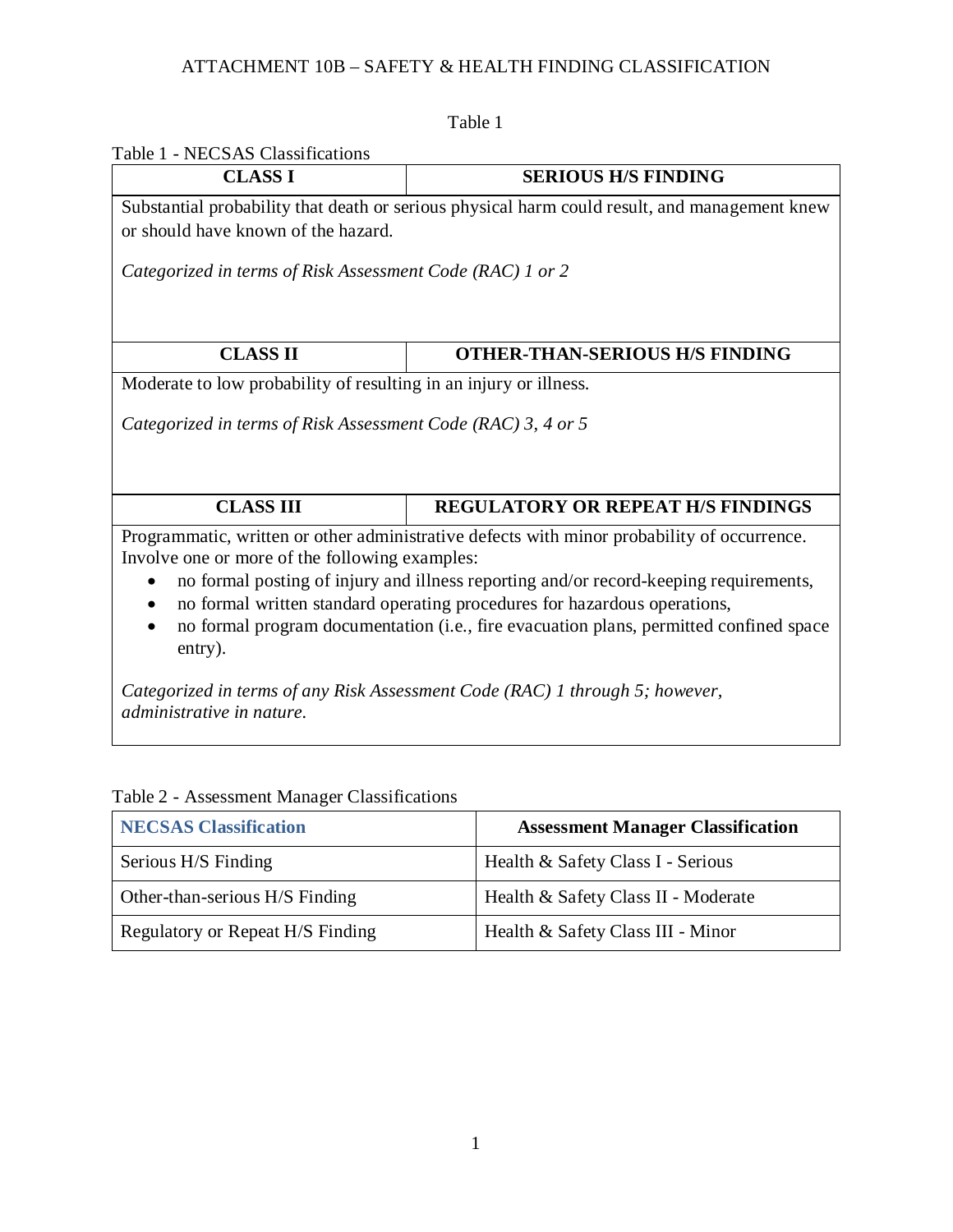### ATTACHMENT 10B – SAFETY & HEALTH FINDING CLASSIFICATION

### **Table 3 - Hazard Severity and Accident Probability**

| <b>HAZARD SEVERITY</b>                                                                                                                                                                                                | <b>ACCIDENT PROBABILITY</b>                                                                                                                                                                          | <b>RAC</b>       |  |  |  |  |
|-----------------------------------------------------------------------------------------------------------------------------------------------------------------------------------------------------------------------|------------------------------------------------------------------------------------------------------------------------------------------------------------------------------------------------------|------------------|--|--|--|--|
| Category: I<br>(Catastrophic)<br>Death or permanent<br>total disability, system<br>loss, major property<br>damage (>\$500,000),<br>and/or major<br>environmental<br>degradation.                                      | Level: A (Frequent)<br>Individual item or activity: Likely to occur frequently in life of system, item, facility, or operation, etc.<br>Fleet or inventory: Continuously experienced.                |                  |  |  |  |  |
|                                                                                                                                                                                                                       | Level: B (Probable)<br>Individual item or activity: Will occur several times in life of system, item, facility or operation, etc.<br>Fleet or inventory: Will occur frequently                       |                  |  |  |  |  |
|                                                                                                                                                                                                                       | Level: C (Occasional)<br>Individual item: Likely to occur sometime in life of system, item, facility or operation, etc.<br>Fleet or inventory: Will occur several times.                             | RAC <sub>2</sub> |  |  |  |  |
|                                                                                                                                                                                                                       | Level: D (Remote)<br>Individual item: Unlikely, but possible to occur in life of system, item, facility or operation, etc.<br>Fleet or inventory: Unlikely, but can reasonably be expected to occur. | RAC <sub>3</sub> |  |  |  |  |
| Category: II<br>(Critical)<br>Permanent partial                                                                                                                                                                       | Level: A (Frequent)<br>Individual item or activity: Likely to occur frequently in life of system, item, facility, or operation, etc.<br>Fleet or inventory: Continuously experienced.                | RAC <sub>1</sub> |  |  |  |  |
| disability or temporary<br>total disability in excess<br>of 3 months, major                                                                                                                                           | Level: B (Probable)<br>Individual item or activity: Will occur several times in life of system, item, facility or operation, etc.<br>Fleet or inventory: Will occur frequently                       |                  |  |  |  |  |
| system damage,<br>significant property<br>damage (>\$100,000),<br>and/or significant<br>environmental<br>degradation.                                                                                                 | Level: C (Occasional)<br>Individual item: Likely to occur sometime in life of system, item, facility or operation, etc.<br>Fleet or inventory: Will occur several times.                             |                  |  |  |  |  |
|                                                                                                                                                                                                                       | Level: D (Remote)<br>Individual item: Unlikely, but possible to occur in life of system, item, facility or operation, etc.<br>Fleet or inventory: Unlikely, but can reasonably be expected to occur. | RAC <sub>4</sub> |  |  |  |  |
| Category: III<br>(Marginal)<br>Minor injury, lost<br>workday accident, or<br>compensable injury or<br>illness, minor system<br>damage, minor property<br>damage (>\$10,000),<br>and/or minor<br>environmental damage. | Level: A (Frequent)<br>Individual item or activity: Likely to occur frequently in life of system, item, facility, or operation, etc.<br>Fleet or inventory: Continuously experienced.                | RAC <sub>2</sub> |  |  |  |  |
|                                                                                                                                                                                                                       | Level: B (Probable)<br>Individual item or activity: Will occur several times in life of system, item, facility or operation, etc.<br>Fleet or inventory: Will occur frequently                       | RAC <sub>3</sub> |  |  |  |  |
|                                                                                                                                                                                                                       | Level: C (Occasional)<br>Individual item: Likely to occur sometime in life of system, item, facility or operation, etc.<br>Fleet or inventory: Will occur several times.                             | RAC <sub>4</sub> |  |  |  |  |
|                                                                                                                                                                                                                       | Level: D (Remote)<br>Individual item: Unlikely, but possible to occur in life of system, item, facility or operation, etc.<br>Fleet or inventory: Unlikely, but can reasonably be expected to occur. | RAC <sub>5</sub> |  |  |  |  |
| Category: IV<br>First aid or minor<br>supportive medical<br>treatment, minor<br>system impairment,<br>and/or minor<br>environmental incident.                                                                         | Level: A (Frequent)<br>Individual item or activity: Likely to occur frequently in life of system, item, facility, or operation, etc.<br>Fleet or inventory: Continuously experienced.                |                  |  |  |  |  |
|                                                                                                                                                                                                                       | Level: B (Probable)<br>Individual item or activity: Will occur several times in life of system, item, facility or operation, etc.<br>Fleet or inventory: Will occur frequently                       | RAC <sub>4</sub> |  |  |  |  |
|                                                                                                                                                                                                                       | Level: C (Occasional)<br>Individual item: Likely to occur sometime in life of system, item, facility or operation, etc.<br>Fleet or inventory: Will occur several times.                             | RAC <sub>5</sub> |  |  |  |  |
|                                                                                                                                                                                                                       | Level: D (Remote)<br>Individual item: Unlikely, but possible to occur in life of system, item, facility or operation, etc.<br>Fleet or inventory: Unlikely, but can reasonably be expected to occur. | RAC <sub>5</sub> |  |  |  |  |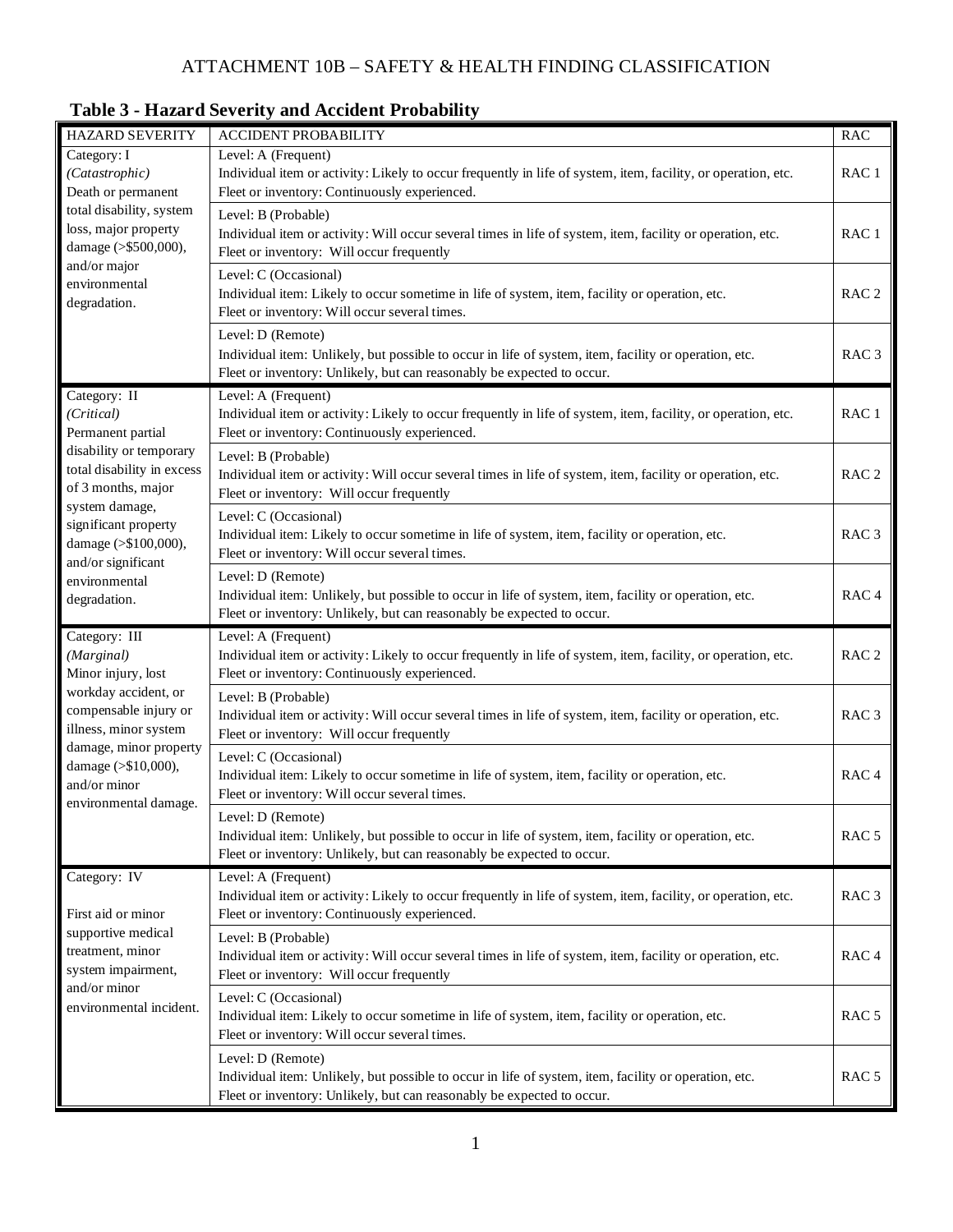#### **ROOT CAUSE ANALYSIS**

Root Cause Analysis involves identifying not only what has or is happening, but also why. In other words, once a deficiency has been identified, a determination needs to be made as to why the deficiency exists. Properly defining the cause of the problem is 90% of the solution. Additionally, once the true "why" has been identified, the chance of a repeat finding during a future assessment is greatly reduced. The assessor may have to extract the true root cause from several layers of misleading data including incorrect or incomplete information provided by facility personnel during an assessment. In order to determine an accurate root cause, the assessor must interview facility personnel and line office management, conduct a records review, and initiate follow-up interviews (if necessary).

Once a deficiency has been identified, the assessor needs to review the root cause flowchart within this Attachment 10C. This chart will help identify the root cause by having the assessor answer certain questions that help zero in on the root cause code to be used. Once the assessor gets to a level in the flowchart where the answer is 'no' to a question, various root cause codes are available to choose from. At this point, the assessor still needs to have additional information in order to choose the correct code to use.

#### ROOT CAUSE CODES:

Each specific root cause code is identified in the Root Cause section of the guidance manual; however, they are broken down into four main categories; Management, Resources, Training, and External Activity.

Each category is defined as follows:

#### Management:

- i.Focuses on management level support (or lack of) on a day-to-day basis.
- ii.Helps management understand how regulatory deficiencies can contribute to financial instability through fines, violations, corrective actions, and potential environmental clean-up cost.
- iii.Focuses on communication, management priority, personnel accountability, and formal policy establishment.
- iv.Evaluates the roles and responsibilities for those in charge of managing regulatory programs.

#### Resources:

- i.Relates to the support a facility receives for maintaining regulatory programs and solving or correcting regulatory problems (i.e. funding for conducting asbestos surveys)
- ii.Consist of personnel and financial support.
- iii.Evaluates existing plans and procedures or identifies the need for program management plans to be developed.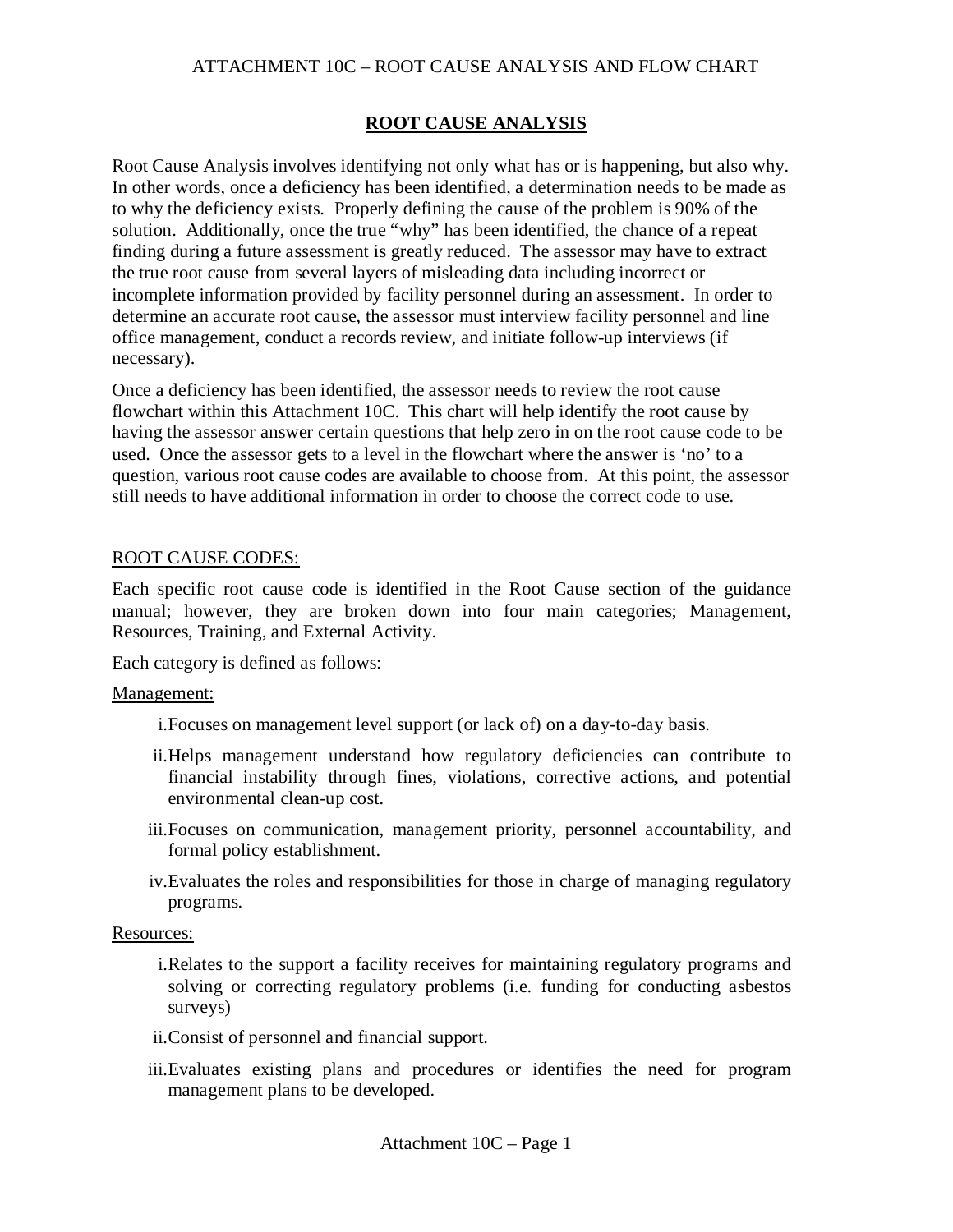Training:

i.Should be well documented and evaluated periodically for effectiveness.

#### External Activity:

- i. Covers uncontrollable effects of external phenomena on regulatory compliance.
	- ii.Relates to deficiencies caused by extreme weather or ambient conditions, power failure, fire or explosion, theft, tampering, sabotage, criminal trespass, or vandalism.
	- iii.External Activity has the lowest likelihood of occurring.

The first step in the flowchart is determining if facility personnel are aware of the problem, situation, or requirement. Making this determination guides the assessor as to which path it taken in the flowchart. Not all situations fit exactly into the flowchart scheme and at times the assessor must make a judgment call based on the facts obtained at the site; however, if the root cause used does not correlate to the flow chart, the assessor must provide detailed information as to why the particular root cause was chosen.

Corrective actions should be based on the root cause chosen. If the corrective action does not correlate with the root cause, then the determination needs to be made as to whether the root cause or the corrective action(s) is correct.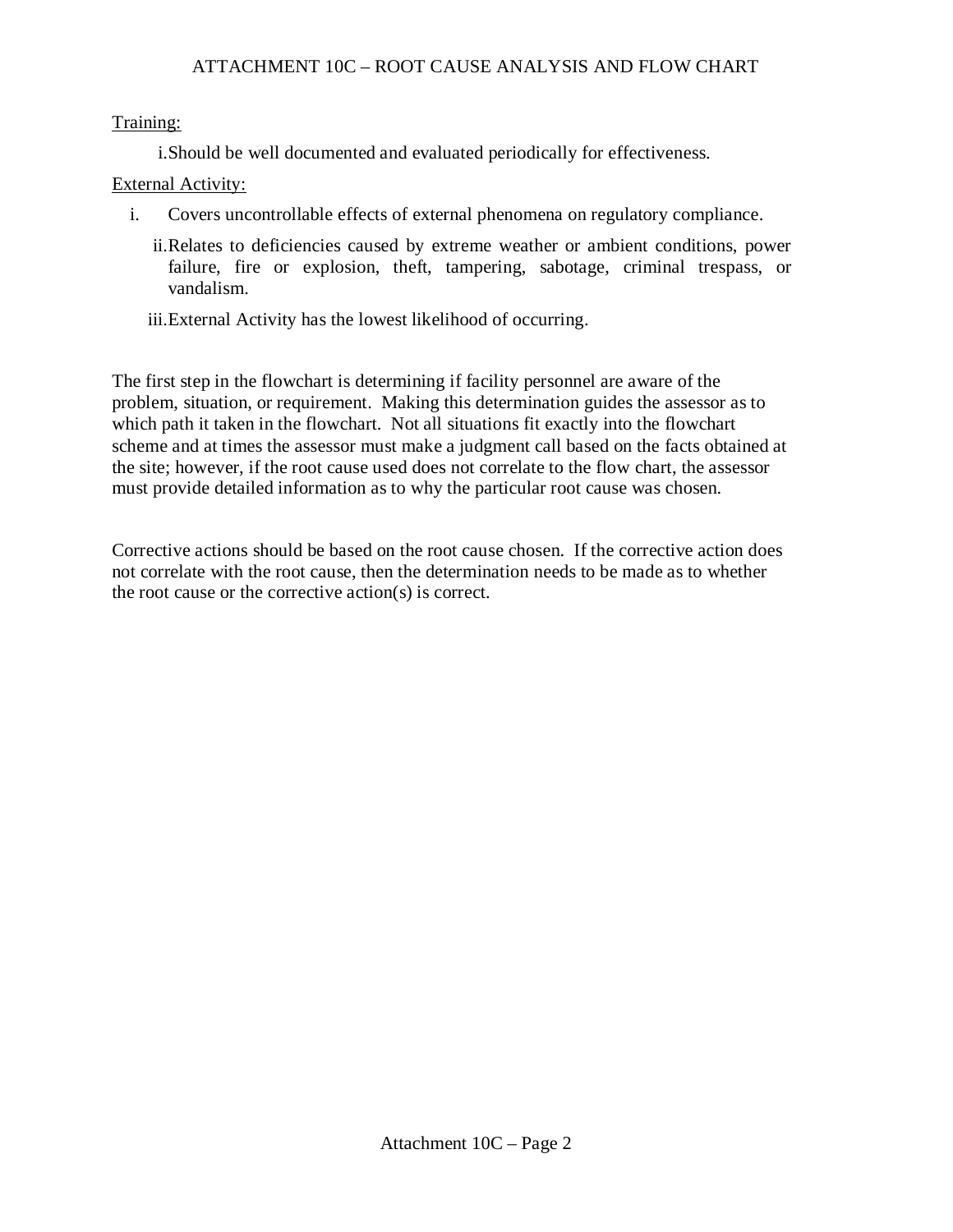<span id="page-68-0"></span>

TT01 (M,F)

Attachment 10C – Page 3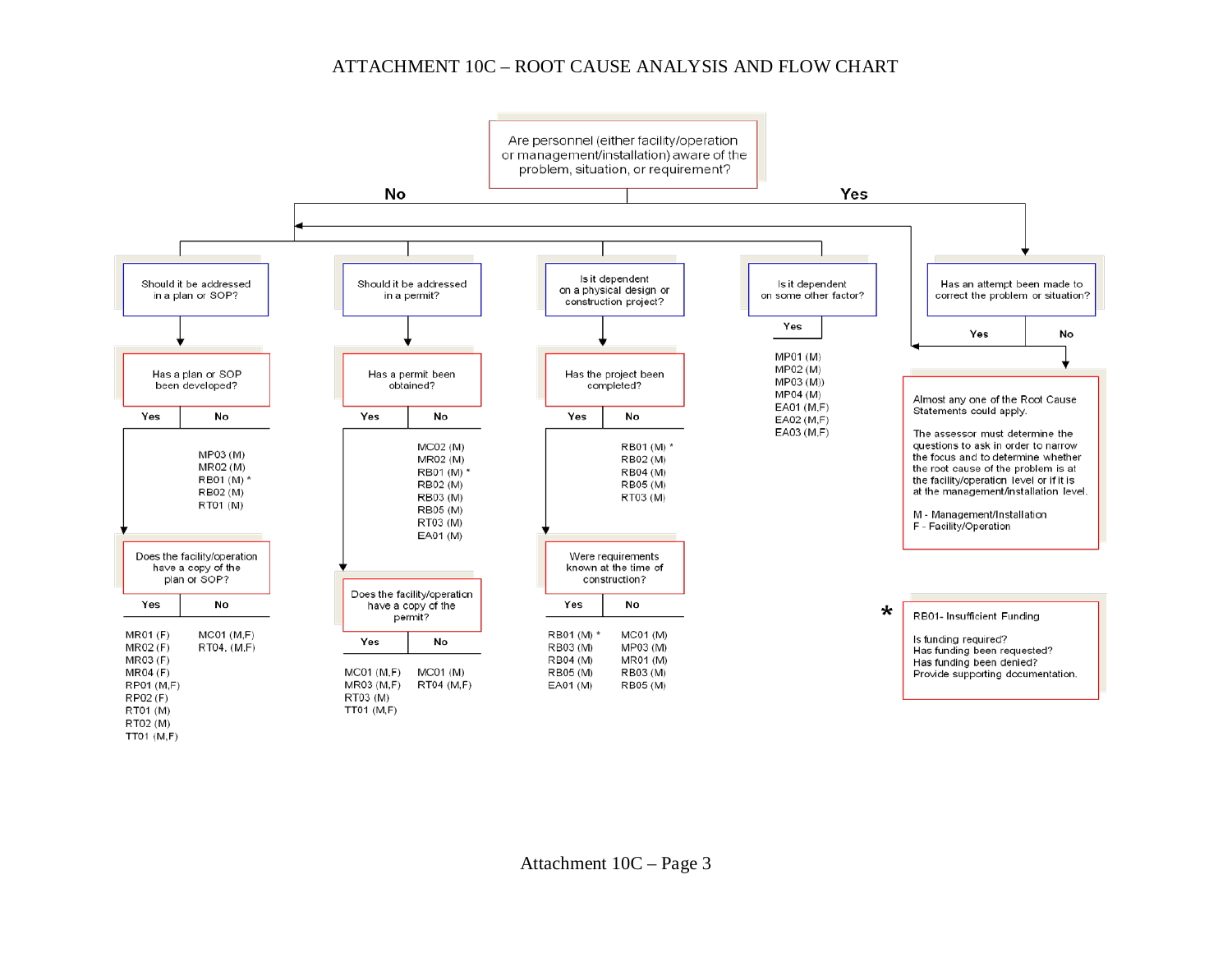| <b>Root Cause Code Definitions - Management Emphasis, Resources, and Training (MERT)</b> |                                                                                                                                                                        |  |  |  |  |  |  |
|------------------------------------------------------------------------------------------|------------------------------------------------------------------------------------------------------------------------------------------------------------------------|--|--|--|--|--|--|
|                                                                                          | <b>Management Emphasis (M)</b>                                                                                                                                         |  |  |  |  |  |  |
|                                                                                          | <b>Management Policy and Organization (MP)</b>                                                                                                                         |  |  |  |  |  |  |
| MP01                                                                                     | Management lacks sufficient organizational stature, independence, and authority.                                                                                       |  |  |  |  |  |  |
| MP02                                                                                     | Management functions within the organizational structure are not afforded appropriate priority to support the mission                                                  |  |  |  |  |  |  |
| MP03                                                                                     | or program.<br>Regulatory requirements are not adequately considered in the development of strategic plans, formal policies, and/or                                    |  |  |  |  |  |  |
|                                                                                          | integrated into the accomplishment of operational requirements.                                                                                                        |  |  |  |  |  |  |
| MP04                                                                                     | Formal policies are not issued from an appropriate level of authority.                                                                                                 |  |  |  |  |  |  |
| <b>Communication</b> (MC)                                                                |                                                                                                                                                                        |  |  |  |  |  |  |
| MC01                                                                                     | Communication or working relationship within the organization is missing or ineffective.                                                                               |  |  |  |  |  |  |
| MC02                                                                                     | Communication or working relationship with external or tenant agencies is missing or ineffective.                                                                      |  |  |  |  |  |  |
|                                                                                          | <b>Roles and Responsibilities (MR)</b>                                                                                                                                 |  |  |  |  |  |  |
| <b>MR01</b>                                                                              | Established policies or procedures are not being followed.                                                                                                             |  |  |  |  |  |  |
| <b>MR02</b>                                                                              | Personnel are not held accountable for program performance.                                                                                                            |  |  |  |  |  |  |
| MR03                                                                                     | Programmatic responsibilities are not clearly defined in position descriptions or performance standards or are not<br>understood by personnel.                         |  |  |  |  |  |  |
| <b>MR04</b>                                                                              | Line management does not show commitment and/or responsibility for minimizing programmatic impacts within the<br>operation.                                            |  |  |  |  |  |  |
| <b>Resources (R)</b>                                                                     |                                                                                                                                                                        |  |  |  |  |  |  |
|                                                                                          | Programming, Budgeting, and Deliverables (RB)                                                                                                                          |  |  |  |  |  |  |
| <b>RB01</b>                                                                              | Funds for program-related activities are not sufficient.                                                                                                               |  |  |  |  |  |  |
| <b>RB02</b>                                                                              | Staffing levels are not sufficient to manage all program-related activities or requirements.                                                                           |  |  |  |  |  |  |
| <b>RB03</b>                                                                              | Resources for controlling or improving daily operations including the procurement of materials, equipment, or<br>services are absent or inadequate.                    |  |  |  |  |  |  |
| <b>RB04</b>                                                                              | Inadequate design or failure in equipment, material, system, or facility selection.                                                                                    |  |  |  |  |  |  |
| <b>RB05</b>                                                                              | Supplies/contract deliverables are not properly identified or have not been received.                                                                                  |  |  |  |  |  |  |
|                                                                                          | <b>Plans and Procedures (RP)</b>                                                                                                                                       |  |  |  |  |  |  |
| <b>RP01</b>                                                                              | Program management plans or procedures are not in place or are inadequate.                                                                                             |  |  |  |  |  |  |
| <b>RP02</b>                                                                              | Program management plans or procedures are not properly implemented.                                                                                                   |  |  |  |  |  |  |
|                                                                                          | <b>Regulatory Tracking and Recordkeeping (RT)</b>                                                                                                                      |  |  |  |  |  |  |
| <b>RT01</b>                                                                              | Program to review or update permits, plans, procedures, or systems for compliance with requirements is not<br>established or is not adequately implemented.            |  |  |  |  |  |  |
| <b>RT02</b>                                                                              | System is not in place to identify new or changing regulations or regulatory compliance deadlines and/or incorporate<br>the new requirements into plans or procedures. |  |  |  |  |  |  |
| <b>RT03</b>                                                                              | Regulations are misinterpreted or unknown.                                                                                                                             |  |  |  |  |  |  |
| <b>RT04</b>                                                                              | Control, retention, or tracking of records or documents is absent or is inadequate.                                                                                    |  |  |  |  |  |  |
| <b>RT05</b>                                                                              | A system is not in place to identify, investigate, report, correct, track, or monitor complaints, problems, or incidents.                                              |  |  |  |  |  |  |
| <b>RT06</b>                                                                              | Review and follow-up of assessment and/or inspection programs are not conducted or are inadequate.                                                                     |  |  |  |  |  |  |
| <b>Training (T)</b>                                                                      |                                                                                                                                                                        |  |  |  |  |  |  |
|                                                                                          | <b>Training Programs (TT)</b>                                                                                                                                          |  |  |  |  |  |  |
| <b>TT01</b>                                                                              | Training is not conducted, is inadequate, and/or is not documented.                                                                                                    |  |  |  |  |  |  |
| TT02                                                                                     | Periodic evaluation of training programs is not conducted and/or is not documented.                                                                                    |  |  |  |  |  |  |
| <b>External (E)</b>                                                                      |                                                                                                                                                                        |  |  |  |  |  |  |
| <b>External Agency (EA)</b>                                                              |                                                                                                                                                                        |  |  |  |  |  |  |
| EA01                                                                                     | Compliance is dependent upon external entity action (e.g., agency guidance, permit issuance).                                                                          |  |  |  |  |  |  |
| <b>EA02</b>                                                                              | Weather, ambient conditions, or acts of God caused the deficiency.                                                                                                     |  |  |  |  |  |  |
| EA03                                                                                     | Theft, tampering, sabotage, criminal trespass, vandalism, or fire caused the deficiency.                                                                               |  |  |  |  |  |  |
|                                                                                          |                                                                                                                                                                        |  |  |  |  |  |  |
| <b>NA01</b>                                                                              | <b>Best Management Practice</b><br>Root cause analysis does not apply to positive or best management practice issues.                                                  |  |  |  |  |  |  |
|                                                                                          |                                                                                                                                                                        |  |  |  |  |  |  |